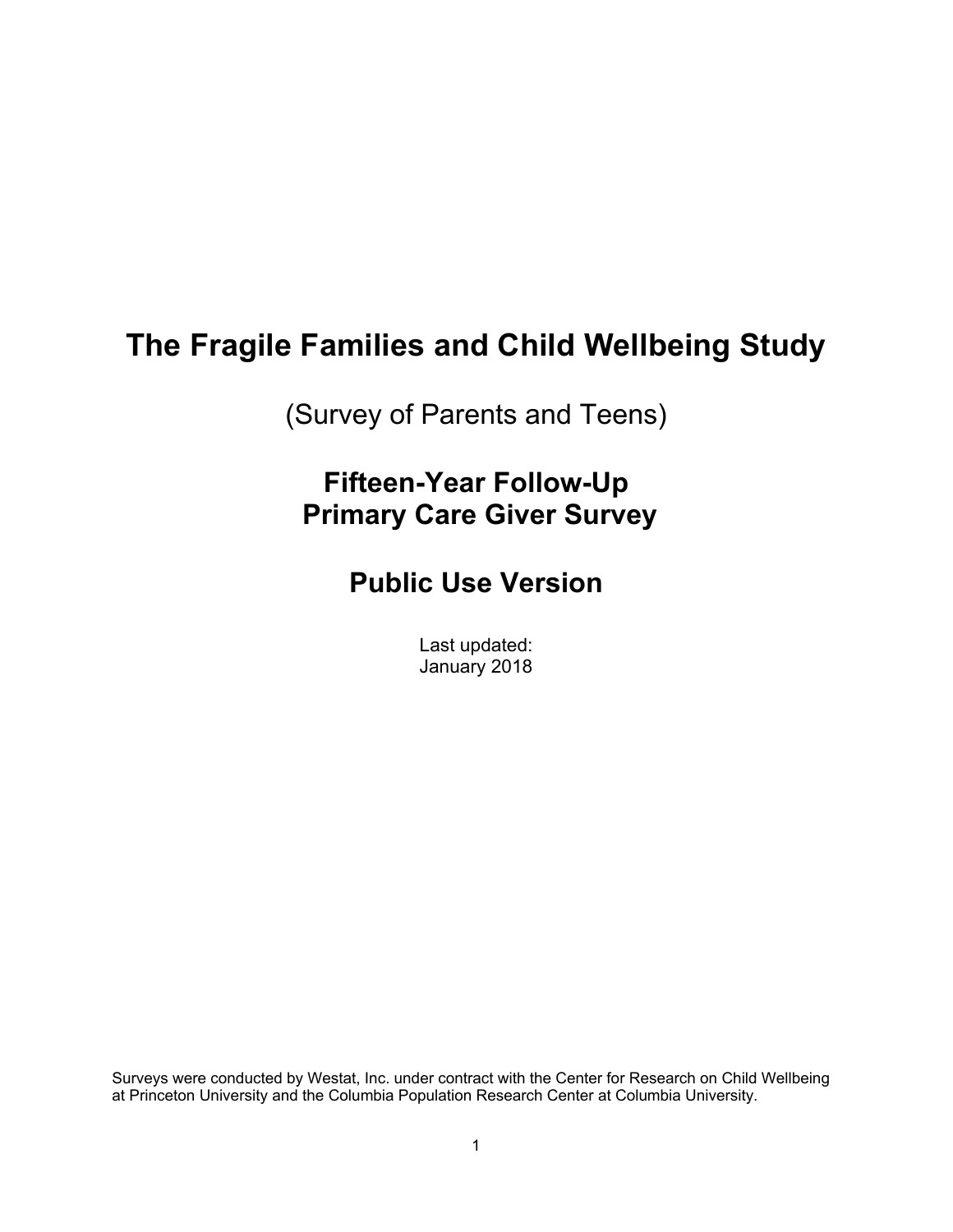## **TABLE OF CONTENTS**

| <b>SECTION</b>                                                             | <b>PAGE</b> |
|----------------------------------------------------------------------------|-------------|
|                                                                            |             |
|                                                                            |             |
|                                                                            |             |
|                                                                            |             |
|                                                                            |             |
|                                                                            |             |
|                                                                            |             |
| SECTION G: CORESIDENTIAL BIOLOGICAL FATHER OR CORESIDENTIAL/ NONRESIDENTAL |             |
|                                                                            |             |
|                                                                            |             |
|                                                                            |             |
|                                                                            |             |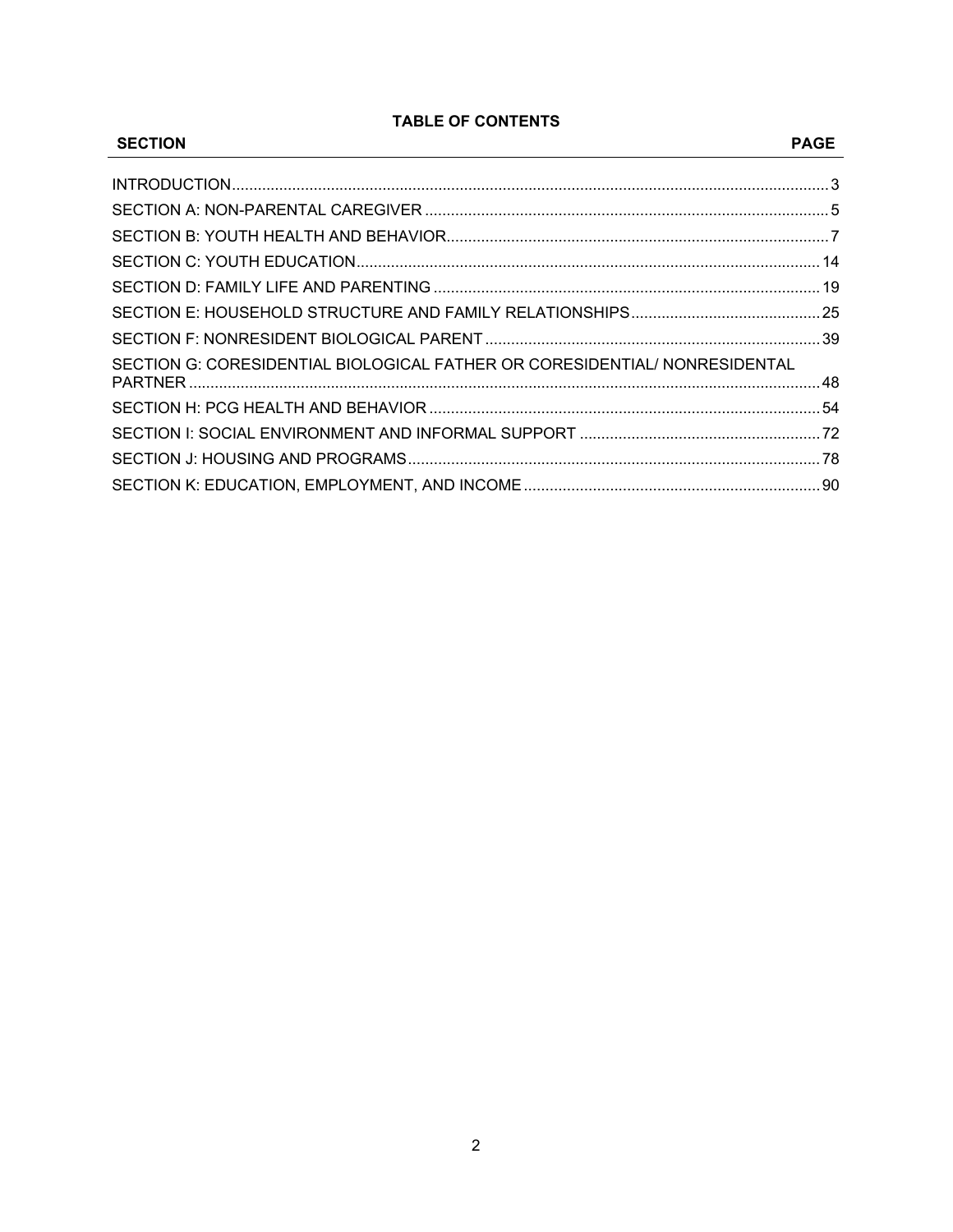## **INTRODUCTION**

## CONFIRM THE FOLLOWING FROM THE INTRO SCRIPT. CODE WITHOUT ASKING IF KNOWN.

CONF1**:** WHAT IS THE RESPONDENT'S RELATIONSHIP TO {YOUTH FIRST AND LAST NAME}? **(variable name: p6z1)** 

INTRO: As I mentioned, the interview with you will take about an hour. I will ask you questions about you and {YOUTH} and your household. Please be as accurate as possible. You may recognize some questions from previous interviews, but it is important for us to ask them again. All parents or guardians participating in the study are asked the very same questions. Occasionally, I may have to ask a question that does not apply to you or may seem sensitive in nature. Although it's important for us to get answers to all the questions we ask, if you do not want to answer a particular question, just tell me. Please remember that all your answers are confidential. This call will be recorded for quality control purposes.

#### IF INTERVIEW IS CONDUCTED OVER THE TELEPHONE, SAY TO PCG:

If at any time during the interview, you are worried that someone is near you and can overhear your answers, please feel free to ask me for a short break. I'd be happy to wait while you move to a more comfortable place to finish the interview.

#### IF INTERVIEW IS CONDUCTED IN PERSON, SAY TO PCG:

We should find a place that is private, so no one can overhear us. If at any time during the interview, you are worried that someone is near you and can overhear your answers, please feel free to ask me for a short break. I'd be happy to move to a more comfortable place to finish the interview IF NEEDED WORK WITH PCG TO FIND APPROPRIATE PLACE TO CONDUCT INTERVIEW. CONF1A: Do you have any questions before we begin?

> CONTINUE WITH RECORDING………………………………1→ GOTO CONF2 CONTINUE WITHOUT RECORDING…………….............2

CONF1B: THIS INTERVIEW IS NOT BEING RECORDED.

IF NEEDED: That's fine. This interview will not be recorded.

PRESS 1 AND ENTER TO CONTINUE.

CONFIRM THE FOLLOWING FROM THE INTRO SCRIPT. CODE WITHOUT ASKING IF KNOWN.

CONF2: HOW MUCH OF THE TIME DOES {YOUTH} LIVE WITH THE RESPONDENT? **(p6z2)** 

 ALL OR MOST OF THE TIME………………………….....1 GO TO Box A1 ABOUT HALF OF THE TIME ......................................... 2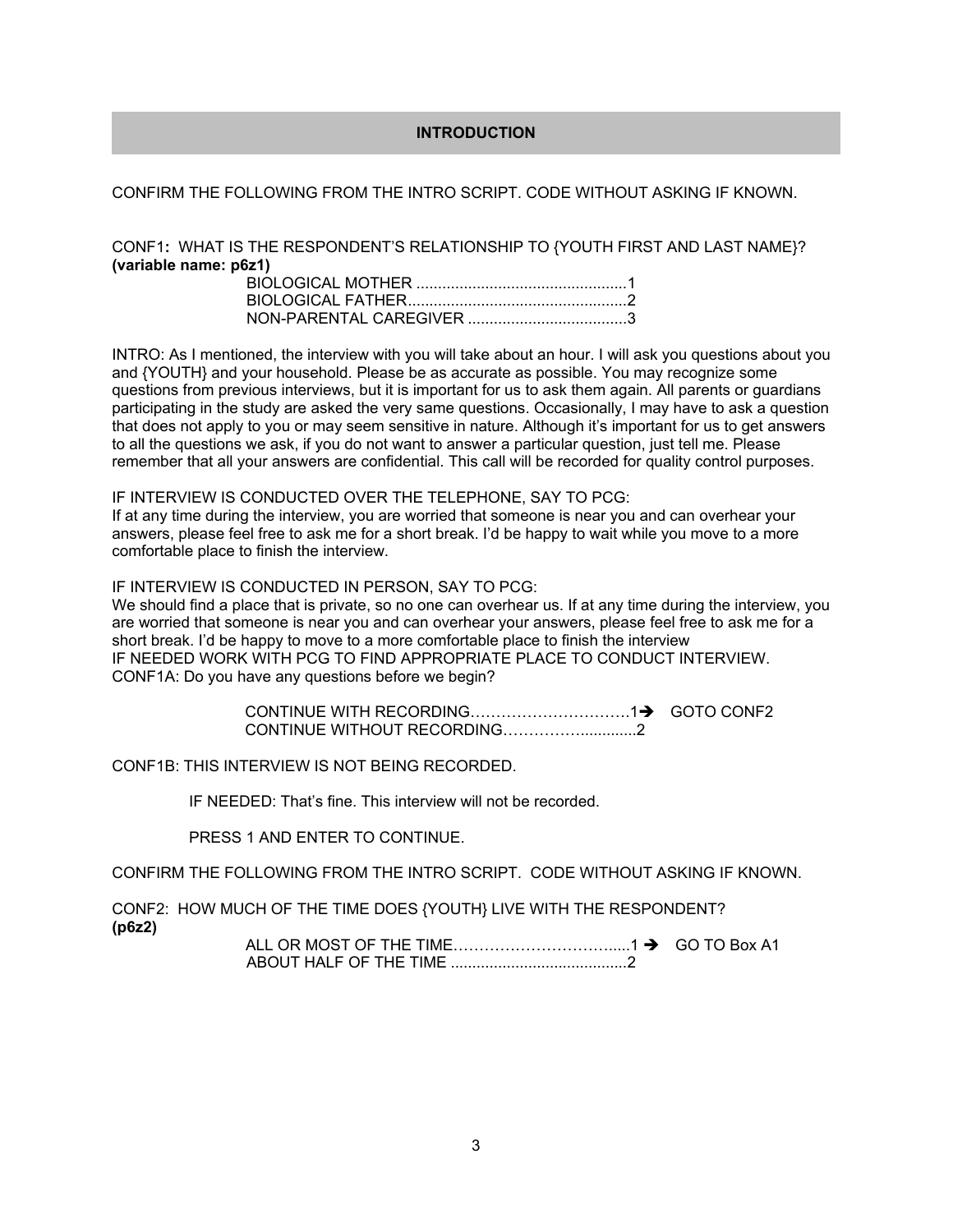CONFIRM THE FOLLOWING FROM THE INTRO SCRIPT. CODE WITHOUT ASKING IF KNOWN.

CONF3: WHOM DOES {YOUTH} LIVE WITH WHEN {HE/SHE} IS NOT LIVING WITH YOU? IF MORE THAN ONE ARRANGEMENT, PROBE FOR PERSON CHILD SPENDS THE MOST TIME WITH.

## **(p6z3)**

## **BOX A1**

IF RESPONDENT IS NONPARENTAL CAREGIVER (CONF1=3), GO TO SECTION A.

ELSE, IF PCG = BIOMOTHER OR BIOFATHER (CONF1=1 or 2), GO TO SECTION B.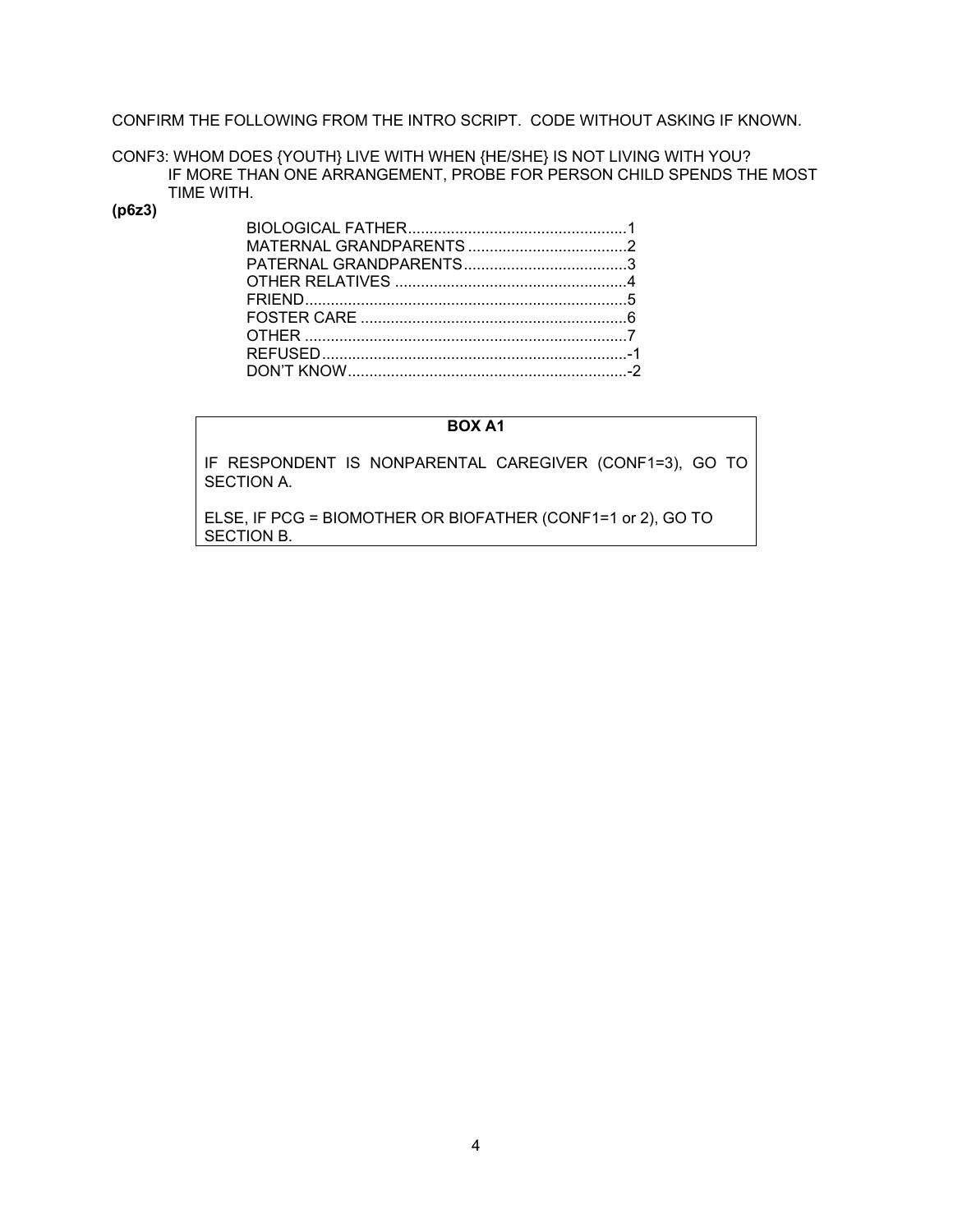## **SECTION A: NON-PARENTAL CAREGIVER**

A1. Do you receive payment for taking care of {YOUTH} or for any other children in your household? Please include any foster care payments, or any payments from TANF or welfare, as well as financial help from {YOUTH}'s mother or father or from the parents of other children living with you.

| YES, PAYMENTS FOR {YOUTH} AND OTHER CHILDREN 3 |  |
|------------------------------------------------|--|
|                                                |  |
|                                                |  |
|                                                |  |

A2. Where do you receive payments from? PROBE: Anyone else?

|                                       | <b>CODE ALL THAT APPLY</b> |
|---------------------------------------|----------------------------|
|                                       |                            |
|                                       |                            |
| PARENT OR PARENTS OF OTHER CHILDREN 3 |                            |
|                                       |                            |
|                                       |                            |
|                                       |                            |
|                                       |                            |
|                                       |                            |
|                                       |                            |

#### **BOX A2**

IF A2 = 91, GO TO A2OS.

ELSE, GO TO A3.

A2OS. Where do you receive payments from? ENTER TEXT:

#### RECODED

 A2 – Other, Specified Recoded A2 101. Social Security

A3. How much did you receive altogether last month? Please include payments you received last month for {YOUTH} and for any other children in your household for whom you received payments.

| <b>FNTER AMOUNT</b> |  |
|---------------------|--|

 REFUSED .................................................................... -1 DON'T KNOW .............................................................. -2

SOFT RANGE: 0 - 5000 HARD RANGE: 0 - 15000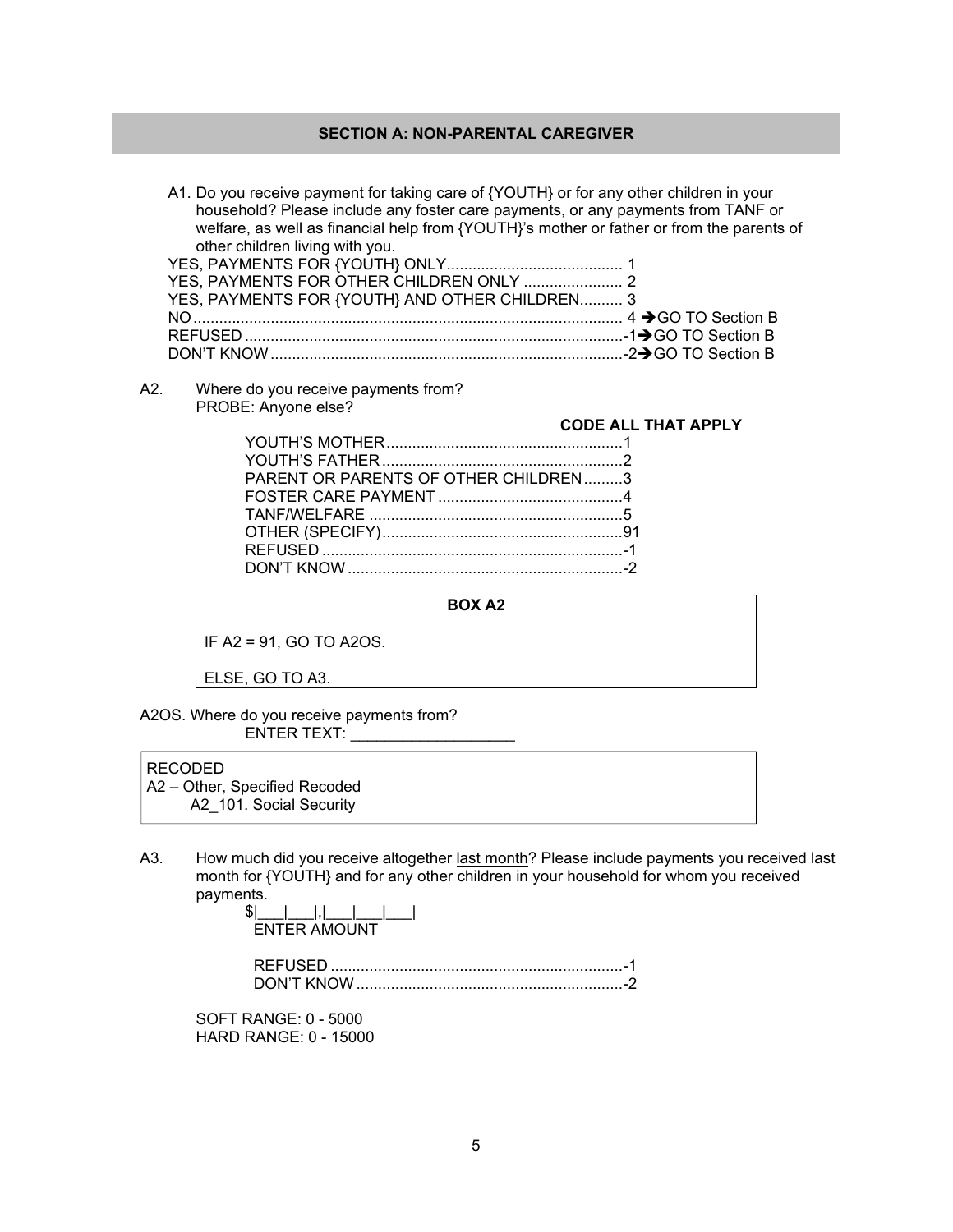## **BOX A3**

IF PAYMENT RECEIVED FOR YOUTH (A1=1 or 3 and A2= 1 or 2), GO TO A4.

ELSE, GO TO SECTION B.

A4. {Does {YOUTH}'s mother/Does {YOUTH}'s father/Do {YOUTH}'s mother and/or father} give you a regular amount of money each month or just money once in a while to help out? REGULAR AMOUNT ..................................................... 1 MONEY ONCE IN A WHILE .......................................... 2 REFUSED ...................................................................... -1 DON'T KNOW ................................................................ -2

PROGRAMMER INSTRUCTIONS: IF A2= 1 ONLY DISPLAY "Does {YOUTH}'s mother" ELSE IF A2=2 ONLY DISPLAY "Does {YOUTH}'S father". ELSE IF A2= 1 AND 2 DISPLAY "Do {YOUTH}'s mother and/or father}".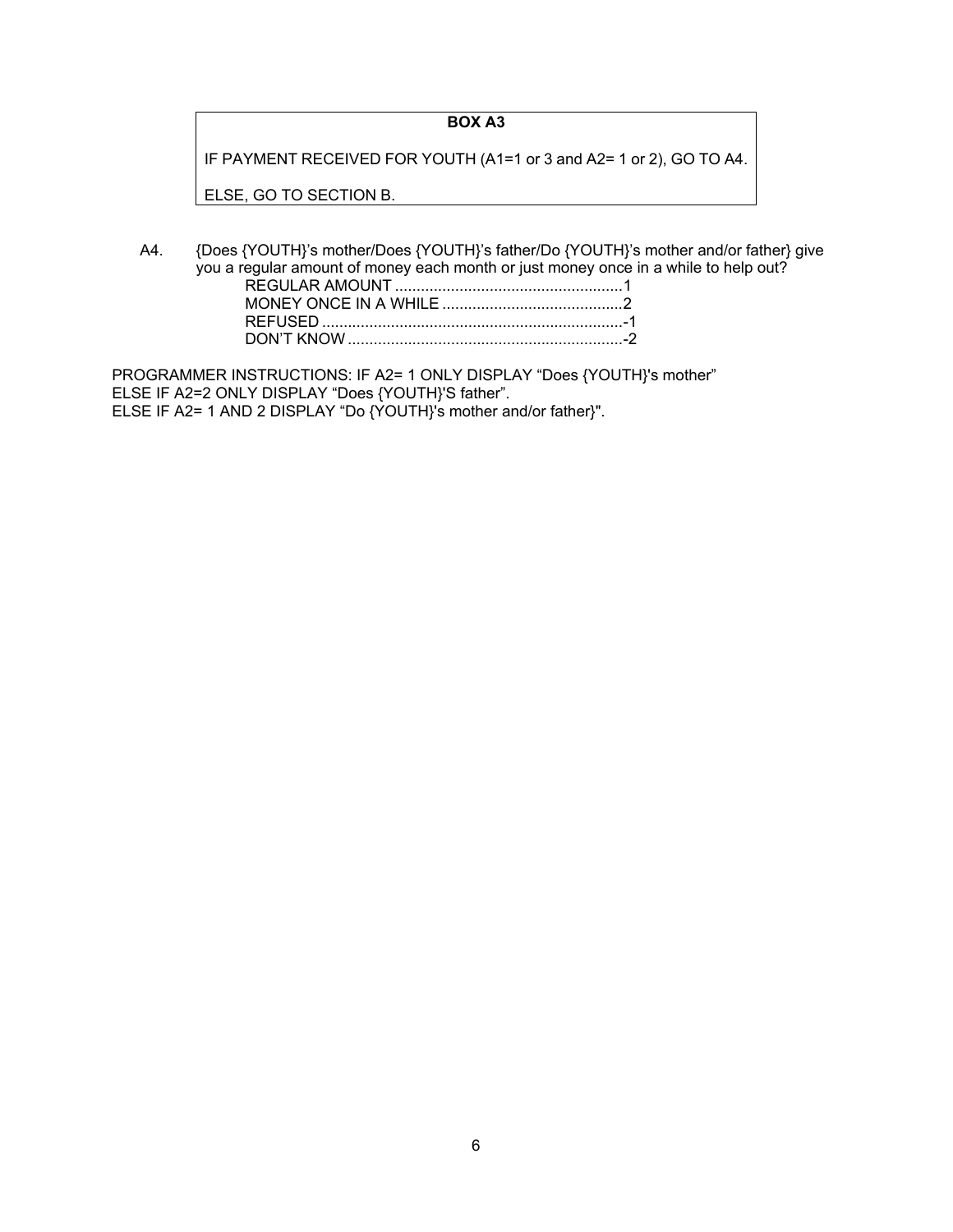## **SECTION B: YOUTH HEALTH AND BEHAVIOR**

The next few questions are about {YOUTH}'s health and development and how {he/she} is doing.

B1. In general, would you say {YOUTH}'s health is ...

Has a doctor or health professional ever told you that {YOUTH} has any of the following conditions?

|                  |                                                      | YES | NΟ | REF | DK   |
|------------------|------------------------------------------------------|-----|----|-----|------|
| B <sub>2</sub> . | Asthma                                               |     |    |     | -2   |
| <b>B3.</b>       | Anemia                                               |     |    |     | $-2$ |
| B4.              | Congenital Heart Disease or<br>other heart condition |     |    | ۰.  | $-2$ |
| <b>B5.</b>       | Depression or anxiety                                |     |    |     | $-2$ |
| B6.              | <b>Diabetes</b>                                      |     |    | -1  | $-2$ |
| B7.              | Problems with limbs                                  |     |    |     | $-2$ |
| B8.              | <b>Seizures</b>                                      |     |    |     | -2   |
| <b>B</b> 9.      | Any other health condition                           |     |    |     |      |

**BOX B9OS** 

IF B9 = 1, GO TO B9OS.

ELSE, GO TO B10.

B9OS. What is this other health condition? ENTER TEXT: \_\_\_\_\_\_\_\_\_\_\_\_\_\_\_\_\_\_\_

| REEUSED    |  |
|------------|--|
| DON'T KNOW |  |

## RECODED

 B9 – Other, Specified Recoded B9\_101. Headaches and Migraines B9\_102. Overweight or Obese B9\_103. Allergies B9\_104. Eczema B9\_105. Blood pressure or cholesterol issues B9\_106. Scoliosis B9\_107. Other unspecified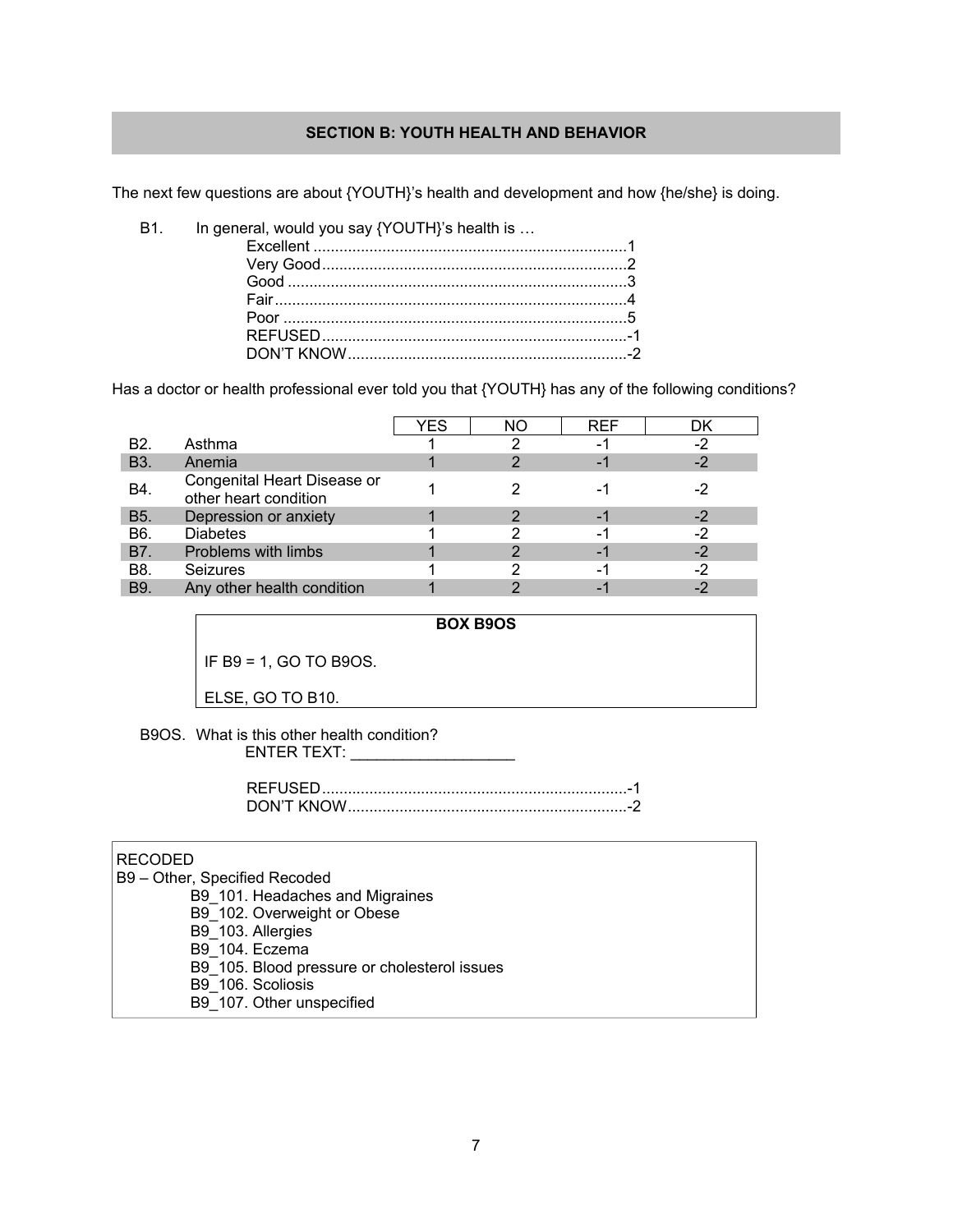[Has a doctor or health professional ever told you that {YOUTH} has any of the following conditions?]

|                   |                                                                                                    | YES | NO. | <b>REF</b> | DK |
|-------------------|----------------------------------------------------------------------------------------------------|-----|-----|------------|----|
| B <sub>10</sub> . | Attention Deficit Disorder,<br>ADD, or Attention Deficit<br>Hyperactivity Disorder,<br><b>ADHD</b> |     |     |            |    |
| B11.              | Autism or Asperger's<br>Syndrome                                                                   |     |     | -          |    |
| B <sub>12</sub>   | Any other learning disability<br>not listed                                                        |     |     | -          |    |

| <b>BOX B10</b>           |
|--------------------------|
| IF B12 = 1, GO TO B12OS. |
| ELSE, GO TO B13.         |

B12OS. What is this learning disability? ENTER TEXT: \_\_\_\_\_\_\_\_\_\_\_\_\_\_\_\_\_\_\_

| DON'T KNOW |  |
|------------|--|

## RECODED

B12 – Other, Specified Recoded

B12\_101. Speech problem

B12\_102. Developmental delay

B12<sup>-</sup>103. Dyslexia

B12\_104. Reading or Math difficulty

B12\_105. Other unspecified

In the past 12 months, has {YOUTH} had any of the following health problems?

|                   |                                                                                                    | YES | ΝO | <b>REF</b> | DK.  |  |
|-------------------|----------------------------------------------------------------------------------------------------|-----|----|------------|------|--|
| B <sub>13</sub> . | Food or digestive allergy                                                                          |     |    | -1         | -2   |  |
| B <sub>14</sub> . | Eczema or skin allergy                                                                             |     | 2  | $-1$       | $-2$ |  |
| B <sub>15</sub> . | Frequent diarrhea or colitis                                                                       |     | 2  | -1         | -2   |  |
| B <sub>16</sub> . | Frequent headaches or<br>migraines                                                                 |     | 2  | $-1$       | $-2$ |  |
| B <sub>17</sub> . | One or more ear infections                                                                         |     | 2  | -1         | -2   |  |
| B <sub>18</sub> . | Stuttering or stammering                                                                           |     | 2  | -1         | -2   |  |
| B <sub>19</sub> . | Trouble breathing,<br>wheezing, or whistling in<br>{his/her} chest                                 |     | 2  | -1         | -2   |  |
| B <sub>20</sub> . | Do any of these health problems limit {YOUTH}'s usual activities at school, home, or work?<br>YES. |     |    |            |      |  |
|                   | NΟ                                                                                                 |     |    |            |      |  |
|                   |                                                                                                    |     |    |            |      |  |

DON'T KNOW ................................................................. -2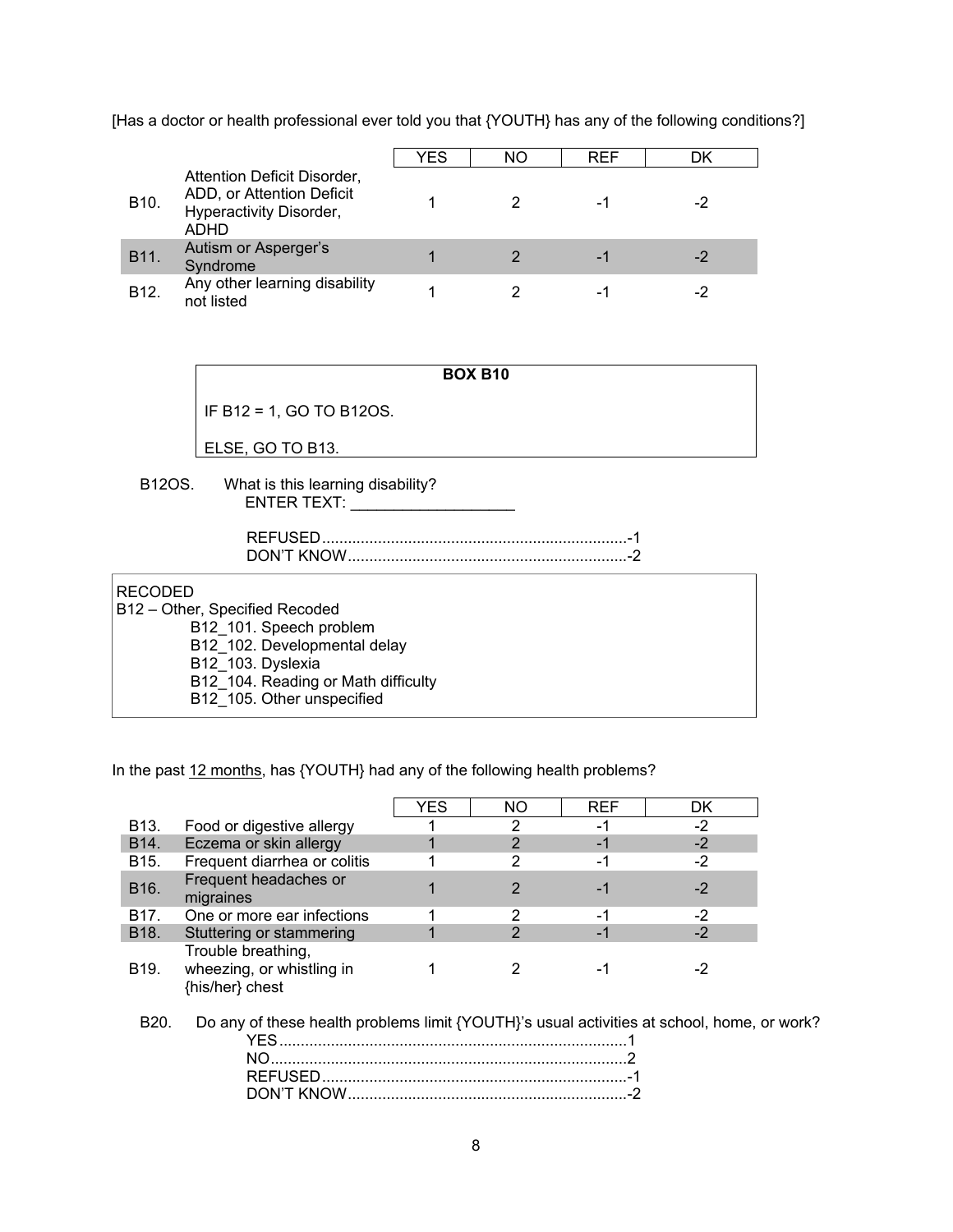B21. In the last year, how many days has {YOUTH} been absent from school because of health problems?

PROBE: Health problems can include any mentioned so far or others not mentioned.

 $| \cdot |$   $|$ NUMBER OF DAYS REFUSED...................................................................... -1

DON'T KNOW ............................................................... -2

SOFT RANGE: 0-30 HARD RANGE: 0 - 270

In the last 12 months, has {YOUTH} been seen by a doctor, nurse, or other health care professional for...

|                   |                                                                                                                                                       | YFS | NΟ | <b>RFF</b> | DK |
|-------------------|-------------------------------------------------------------------------------------------------------------------------------------------------------|-----|----|------------|----|
| B <sub>22</sub> . | An accident or injury?                                                                                                                                |     |    |            |    |
| B <sub>23</sub>   | An illness?                                                                                                                                           |     |    |            |    |
| B <sub>24</sub> . | A regular check-up or well visit?<br>PROBE: This is a visit to the doctor when {he/she} is<br>not sick, but to get checked out or to get vaccinations |     |    |            |    |

B25. During the past 12 months, how many times has {YOUTH} been injured in any way that limited {his/her} usual activities?

> |\_\_\_|\_\_\_| NUMBER OF TIMES

SOFT RANGE: 0 - 4 HARD RANGE: 0 – 20

B26. Does {YOUTH} regularly take or use any medicines for which a doctor's or dentist's prescription is needed? This includes any products which cannot be obtained without a doctor's or dentist's prescription.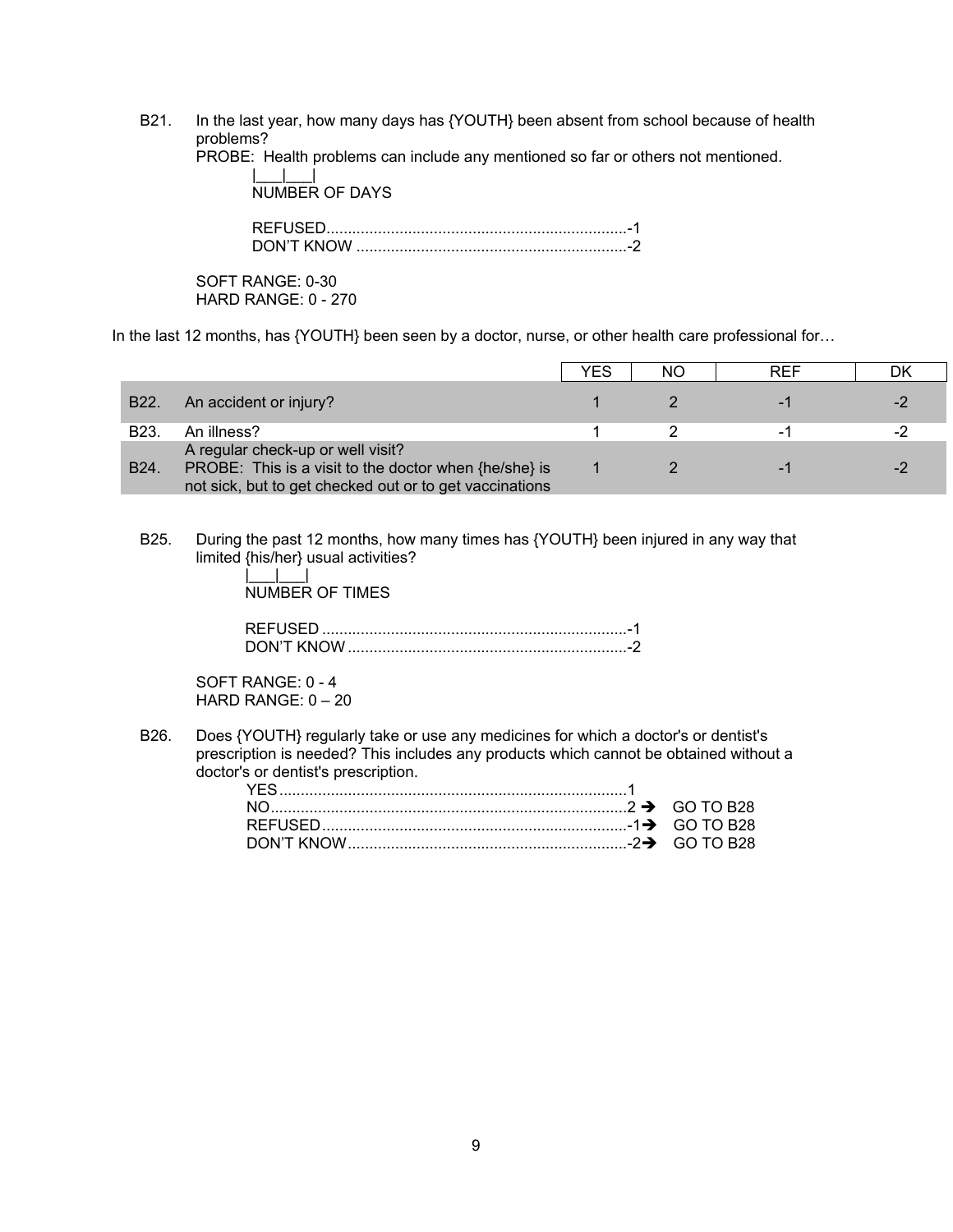B27. For what conditions does {YOUTH} regularly take or use prescription medications? PROBE: Any other conditions?

| ATTENTION DEFICIT DISORDER (ADD) OR |  |
|-------------------------------------|--|
|                                     |  |
| ATTENTION DEFICIT HYPERACTIVITY     |  |
|                                     |  |
|                                     |  |
|                                     |  |
|                                     |  |
|                                     |  |
|                                     |  |
|                                     |  |
|                                     |  |
|                                     |  |
|                                     |  |
|                                     |  |
|                                     |  |
|                                     |  |
|                                     |  |
|                                     |  |

## **CODE ALL THAT APPLY**

B28. Does {YOUTH} have a usual place for routine health care, such as regular check-ups? Do not include the emergency room.

Where does {YOUTH} usually go for health care? Does {he/she} see a doctor in a private office, private clinic or HMO facility; a hospital outpatient clinic; another type of health care provider in a clinic; a hospital emergency room, a walk-in or emergency care center; or does {he/she} go somewhere else for health care?

| DOCTOR'S OFFICE/PRIVATE CLINIC/HMO 1 |  |
|--------------------------------------|--|
|                                      |  |
|                                      |  |
|                                      |  |
|                                      |  |
|                                      |  |
|                                      |  |
|                                      |  |

B30. In the last 12 months, how many times has {YOUTH} been admitted to a hospital and stayed overnight?

PROBE: Count each stay, even if it lasted a few nights, as one time.

|\_\_\_|\_\_\_| **NUMBER OF TIMES** 

| N'T KNOW) |  |
|-----------|--|

SOFT RANGE: 0 - 5 HARD RANGE: 0 – 20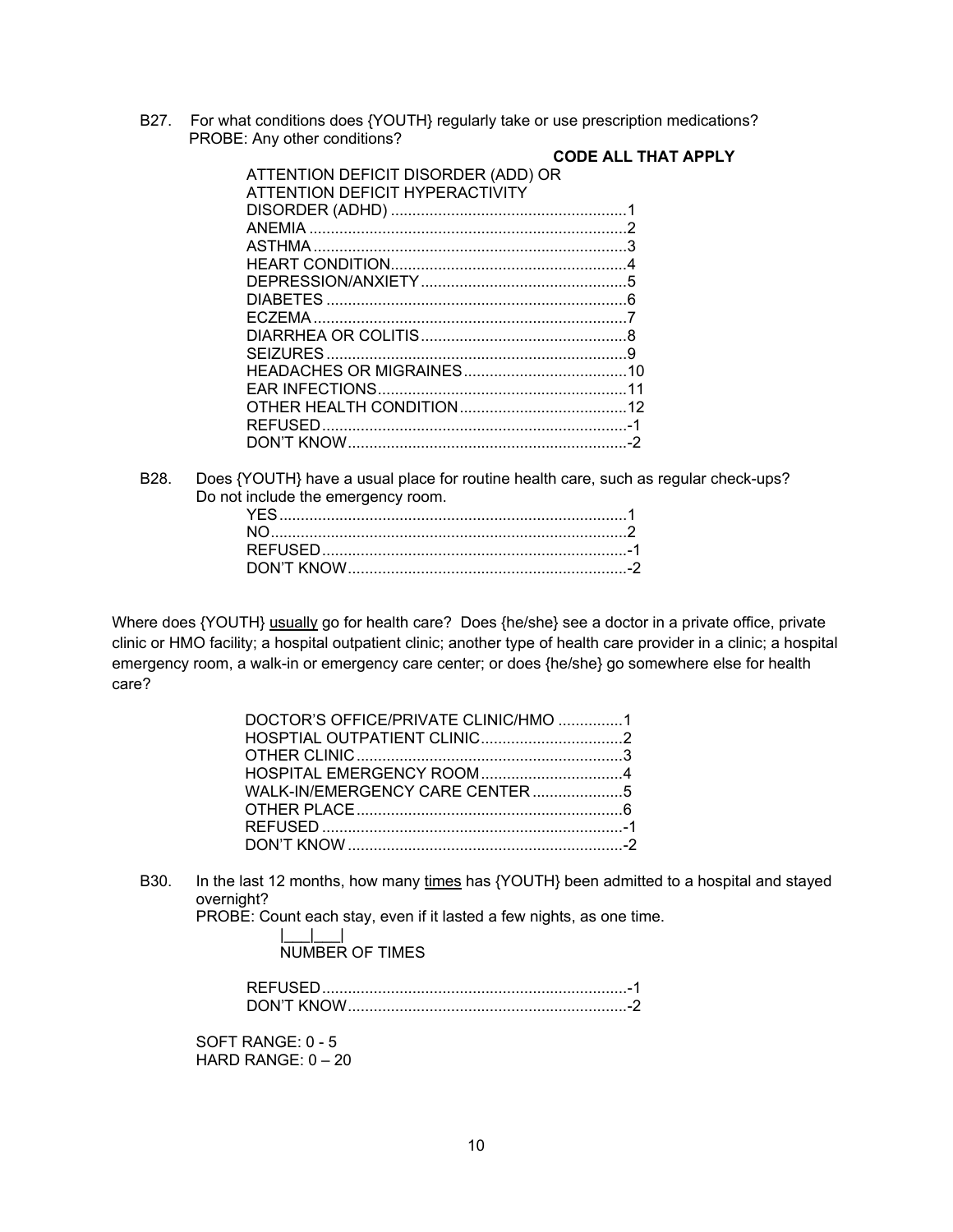B31. Is {YOUTH} currently covered by Medicaid or by another public, federal or state program which pays for medical care, or do you belong to a Medicaid HMO?

| $( -1)$ 10 |
|------------|
|            |
|            |
|            |

| B32. Is {YOUTH} currently covered by a private health insurance plan? |  |
|-----------------------------------------------------------------------|--|
|                                                                       |  |
|                                                                       |  |
|                                                                       |  |
|                                                                       |  |

B33. Did you purchase the plan yourself, did someone else purchase it, or did you get it through an employer, or online health exchange?

PROBE: Any others?

PROBE: Whose employer did you get it through? PROBE: Was this purchased through an online health exchange?

| <b>CODE ALL THAT APPLY</b> |  |
|----------------------------|--|

| THROUGH RESPONDENT'S EMPLOYER 3     |  |
|-------------------------------------|--|
| THROUGH YOUTH'S FATHER'S EMPLOYER 4 |  |
| THROUGH YOUTH'S MOTHER'S EMPLOYER5  |  |
| THROUGH EMPLOYER OF PARTNER         |  |
|                                     |  |
| PURCHASED THROUGH AN ONLINE HEALTH  |  |
|                                     |  |
|                                     |  |
|                                     |  |
|                                     |  |

B34. When was the last time {YOUTH} saw a dentist for a regular check-up? Was it ... 6 months ago or less, .................................................... 1 More than 6 months ago, but not more than 1 year ago, ........................................ 2 More than 1 year, but not more than 2 years ago, ........3 More than 2 years, or ...................................................... 4 Never? ........................................................................... 5 REFUSED ....................................................................... -1 DON'T KNOW ................................................................. -2

The following questions are about problems and behaviors some teens show. For each behavior, please tell me whether, so far as you know, this is not true, sometimes true, or often true of {YOUTH}.

PROBE: Would you say this is not true, so far as you know, sometimes true, or often true for {YOUTH}.

|             |                                                      | NOT<br><b>TRUE</b> | <b>SOMETIMES</b><br><b>TRUE</b> | <b>OFTEN</b><br><b>TRUE</b> | <b>REF</b> | DK   |
|-------------|------------------------------------------------------|--------------------|---------------------------------|-----------------------------|------------|------|
| <b>B35.</b> | Is cruel, bullies, or shows<br>meanness to others    |                    |                                 |                             | $-1$       | $-2$ |
| B36.        | Cries a lot                                          |                    |                                 | 3                           | -1         | -2   |
| <b>B37.</b> | Destroys things belonging<br>to the family or others |                    |                                 | 3                           | $-1$       | $-2$ |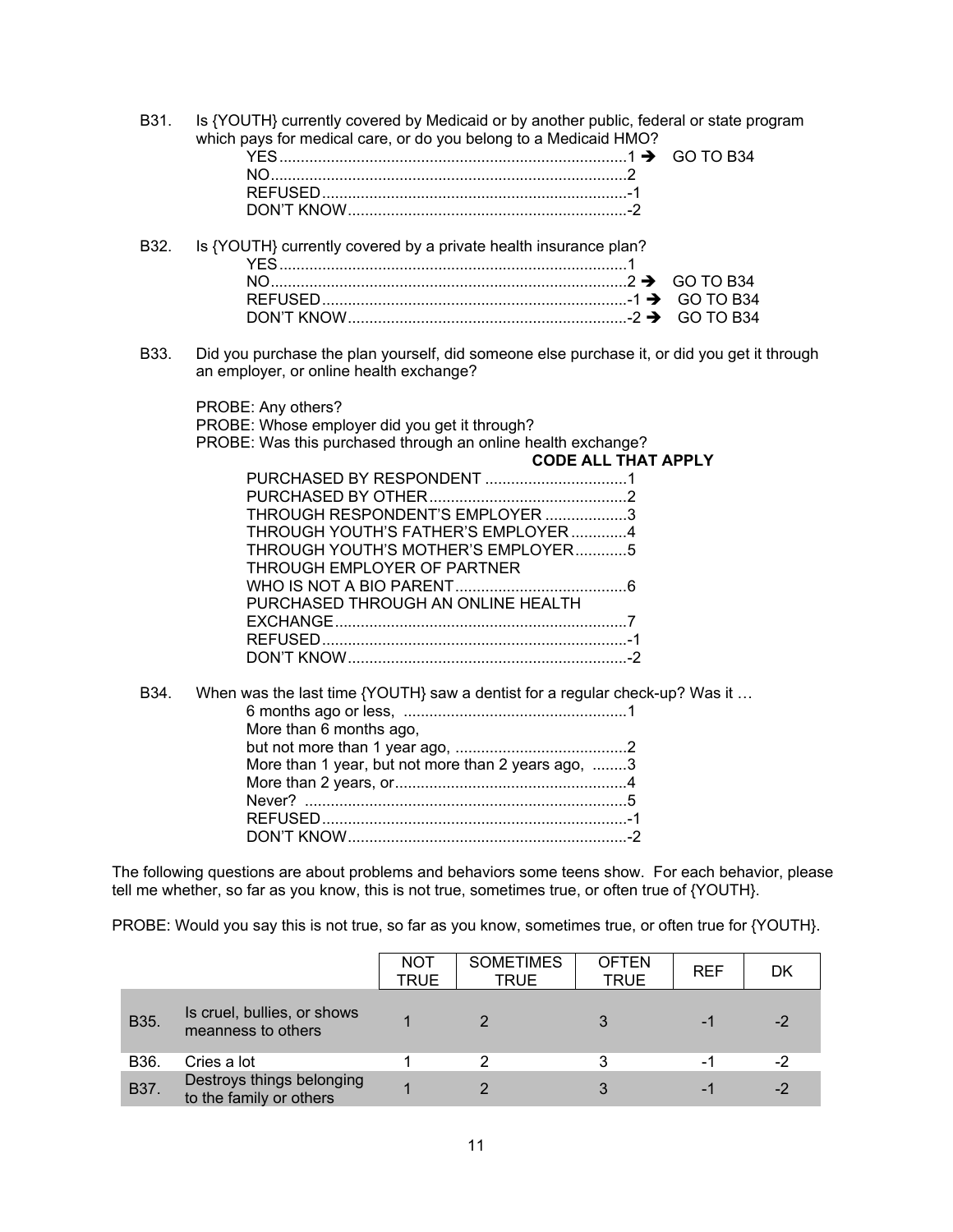| B38. | Is disobedient at home                                                                                        | 1              | $\overline{2}$ | 3              | $-1$ | $-2$ |
|------|---------------------------------------------------------------------------------------------------------------|----------------|----------------|----------------|------|------|
| B39. | Is disobedient at school                                                                                      | $\overline{1}$ | $\overline{2}$ | 3              | $-1$ | $-2$ |
| B40. | Feels worthless or inferior                                                                                   | 1              | $\overline{2}$ | 3              | $-1$ | $-2$ |
| B41. | Gets in many fights                                                                                           | $\mathbf{1}$   | $\overline{2}$ | 3              | $-1$ | $-2$ |
| B42. | Physically attacks people                                                                                     | 1              | $\overline{2}$ | 3              | $-1$ | $-2$ |
| B43. | Is stubborn, sullen, or<br>irritable                                                                          | 1              | $\overline{2}$ | 3              | $-1$ | $-2$ |
| B44. | Has temper tantrums or a<br>hot temper                                                                        | 1              | $\overline{2}$ | 3              | $-1$ | $-2$ |
| B45. | Threatens people                                                                                              | 1              | $\overline{2}$ | 3              | $-1$ | $-2$ |
| B46. | Can't concentrate, or can't<br>pay attention for long                                                         | 1              | $\overline{2}$ | 3              | $-1$ | $-2$ |
| B47. | Can't sit still; is restless or<br>hyperactive                                                                | $\mathbf{1}$   | $\overline{2}$ | 3              | $-1$ | $-2$ |
| B48. | Is impulsive or acts without<br>thinking                                                                      | 1              | $\overline{2}$ | 3              | $-1$ | $-2$ |
| B49. | Doesn't seem to feel guilty<br>after misbehaving                                                              | $\mathbf{1}$   | $\overline{2}$ | 3              | $-1$ | $-2$ |
| B50. | Hangs around with others<br>who get in trouble                                                                | 1              | $\overline{2}$ | 3              | -1   | $-2$ |
| B51. | Lies or cheats                                                                                                | $\mathbf{1}$   | 2              | 3              | $-1$ | $-2$ |
| B52. | Is nervous, high strung, or<br>tense                                                                          | 1              | $\overline{2}$ | 3              | -1   | $-2$ |
| B53. | Is too fearful or anxious                                                                                     | $\mathbf{1}$   | $\overline{2}$ | 3              | $-1$ | $-2$ |
| B54. | Feels too guilty                                                                                              | 1              | $\overline{2}$ | 3              | $-1$ | $-2$ |
| B55. | Has trouble sleeping                                                                                          | $\mathbf{1}$   | $\overline{2}$ | $\overline{3}$ | $-1$ | $-2$ |
| B56. | Clings to adults or is too<br>dependent                                                                       | 1              | $\overline{2}$ | 3              | $-1$ | $-2$ |
| B57. | Unusually loud                                                                                                | $\mathbf{1}$   | $\overline{2}$ | 3              | $-1$ | $-2$ |
| B58. | Talks too much                                                                                                | 1              | $\overline{2}$ | 3              | $-1$ | $-2$ |
| B59. | Argues a lot                                                                                                  | $\mathbf{1}$   | $\overline{2}$ | 3              | $-1$ | $-2$ |
| B60. | Runs away from home                                                                                           | 1              | $\overline{2}$ | 3              | $-1$ | $-2$ |
| B61. | Sets fires                                                                                                    | $\mathbf{1}$   | $\overline{2}$ | 3              | $-1$ | $-2$ |
| B62. | Steals at home                                                                                                | 1              | $\overline{2}$ | 3              | $-1$ | $-2$ |
| B63. | Steals outside the home                                                                                       | $\mathbf{1}$   | $\overline{2}$ | $\overline{3}$ | $-1$ | $-2$ |
| B64. | Swears or uses obscene<br>language                                                                            | 1              | $\overline{2}$ | 3              | $-1$ | $-2$ |
| B65. | Is underactive, slow<br>moving, or lacks energy                                                               | $\mathbf{1}$   | $\overline{2}$ | 3              | $-1$ | $-2$ |
| B66. | Is unhappy, sad or<br>depressed                                                                               | 1              | $\overline{2}$ | 3              | -1   | $-2$ |
| B67. | Vandalizes                                                                                                    | 1              | $\overline{2}$ | 3              | $-1$ | $-2$ |
| B68. | Worries                                                                                                       | 1              | $\overline{2}$ | 3              | $-1$ | $-2$ |
| B69. | Has {YOUTH} ever been stopped by the police while on the street, at school, in a car, or<br>some other place? |                |                |                |      |      |

B70. Has {YOUTH} ever been arrested?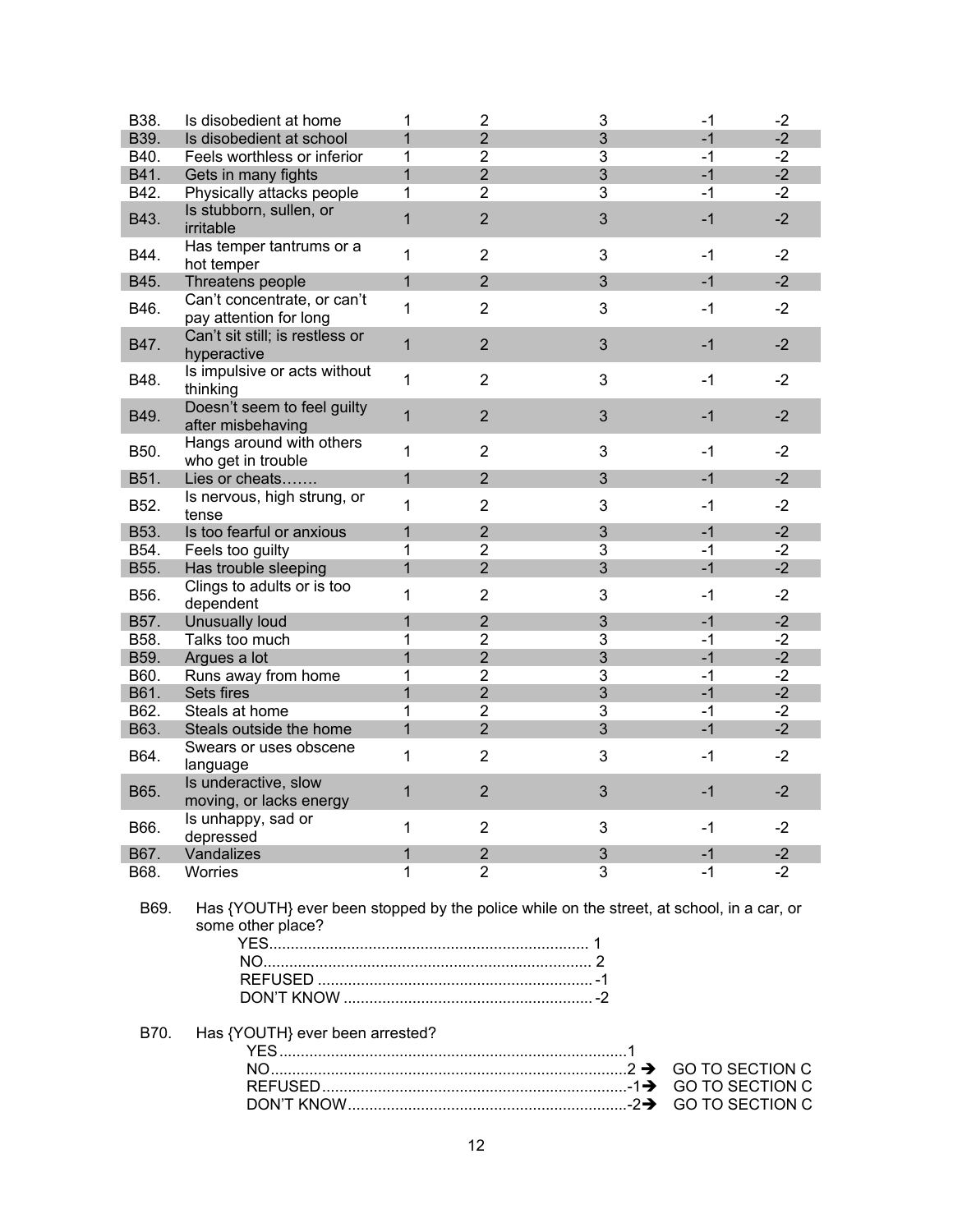| B71. Was {YOUTH} placed in a juvenile detention prior to appearing in Family Court?            |
|------------------------------------------------------------------------------------------------|
|                                                                                                |
| NO 2                                                                                           |
|                                                                                                |
|                                                                                                |
| B72. Has {YOUTH} ever been sentenced by a judge to placement in a juvenile detention facility? |
|                                                                                                |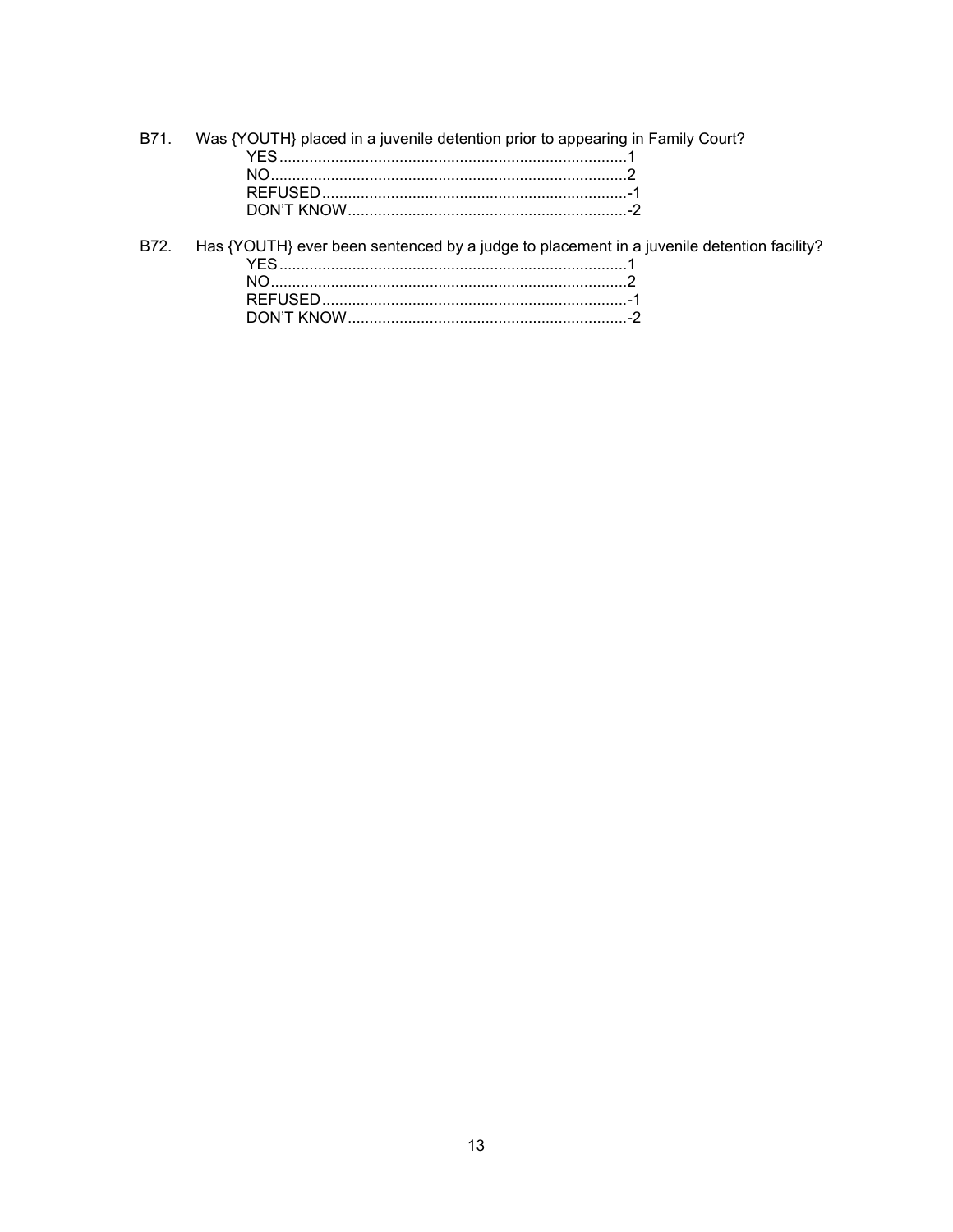## **SECTION C: YOUTH EDUCATION**

Now I'd like to talk with you about {YOUTH}'s {current/last} school year. Please let me know what describes {YOUTH}'s school experiences.

| C1. {Is/Was} {YOUTH} attending a?                                                                                           |  |
|-----------------------------------------------------------------------------------------------------------------------------|--|
|                                                                                                                             |  |
|                                                                                                                             |  |
|                                                                                                                             |  |
|                                                                                                                             |  |
| CHILD NOT ATTENDING SCHOOL                                                                                                  |  |
| FOR SOME REASON $\ldots$ $\ldots$ $\ldots$ $\ldots$ $\ldots$ $\ldots$ $\ldots$ $\ldots$ $\ldots$ $\ldots$ $\ldots$ GO TO C4 |  |
|                                                                                                                             |  |
|                                                                                                                             |  |

PROGRAMMER INSTRUCTIONS: IF THE CURRENT DATE IS SEPTEMBER 1ST THROUGH JUNE 30TH DISPLAY "current" and "Is". ELSE DISPLAY "last" and "Was" IF THE CURRENT DATE IS JULY 1 THROUGH AUGUST 31<sup>ST</sup>.

| C2a. | What is the name of this school?                                                                                                                                                                                                                                                         |
|------|------------------------------------------------------------------------------------------------------------------------------------------------------------------------------------------------------------------------------------------------------------------------------------------|
|      |                                                                                                                                                                                                                                                                                          |
| C2b. | What is the address of this school?<br>ENTER STREET ADDRESS, line 1: ________________________                                                                                                                                                                                            |
|      |                                                                                                                                                                                                                                                                                          |
|      | C2b1. [What is the address of this school?]                                                                                                                                                                                                                                              |
|      |                                                                                                                                                                                                                                                                                          |
| C2c. | [What is the address of this school?]<br>ENTER CITY: __________________________                                                                                                                                                                                                          |
|      |                                                                                                                                                                                                                                                                                          |
|      | C2d. [What is the address of this school?]<br>FOR STATES IN THE UNITED STATES, OR PUERTO RICO, START TYPING THE NAME OF THE<br>STATE OR COMMONWEALTH. FOR MEXICO ENTER MEX, OTHER FOREIGN COUNTRIES ENTER<br>FOR, MILITARY OUTPOSTS ENTER MIL AND USE ARROW KEYS TO GO TO AA, AE, OR AP. |
|      | ENTER NAME OF STATE (OR COUNTRY):                                                                                                                                                                                                                                                        |

 REFUSED ....................................................................... -1 DON'T KNOW ................................................................. -2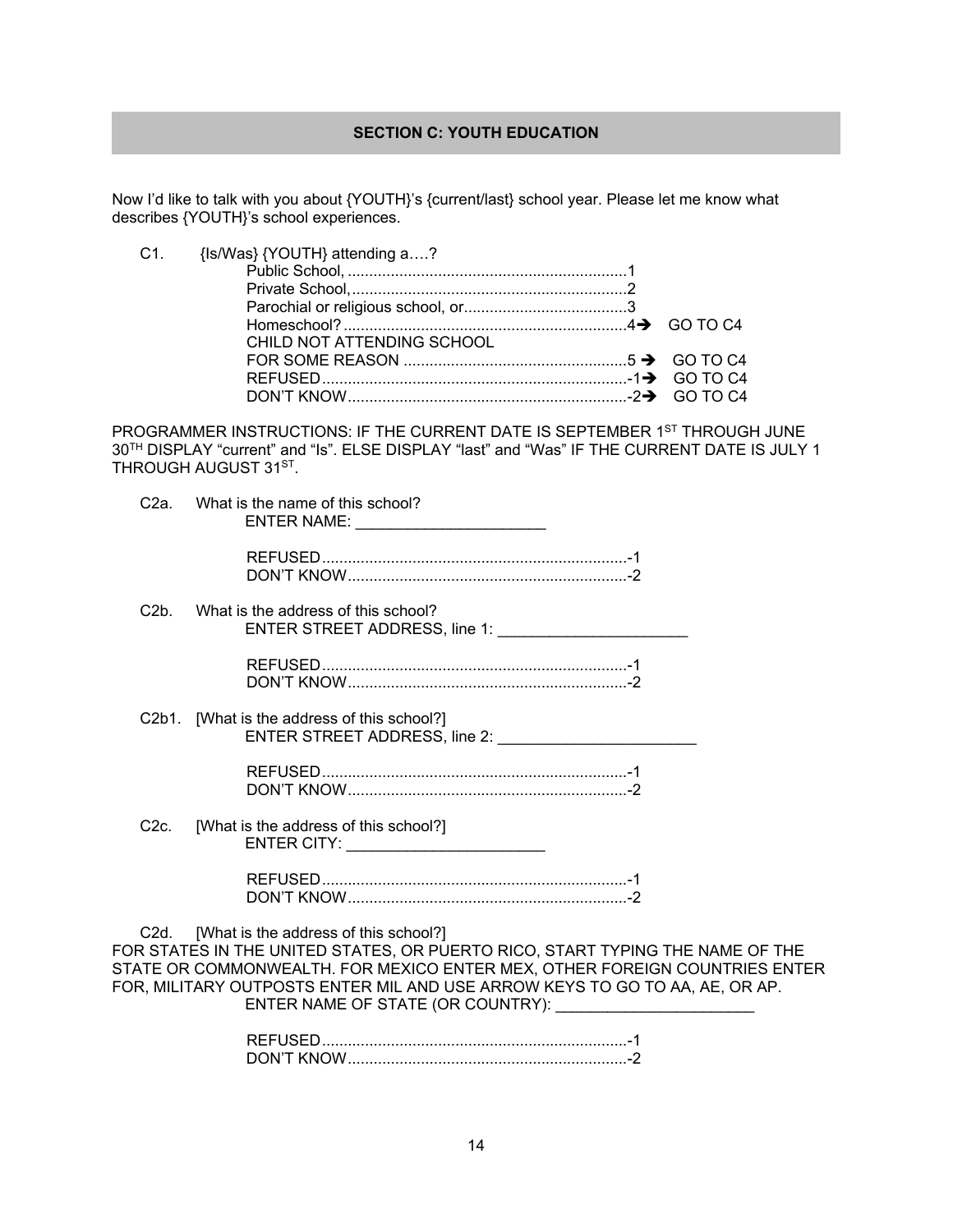## **BOX C2D**

IF STATE = FOR in C2d, GO TO C2dOS. ELSE, GO TO C2e.

C2dOS. [What is the address of this school?] ENTER COUNTRY:

> REFUSED ....................................................................... -1 DON'T KNOW ................................................................. -2

## **BOX C2E**

IF STATE = FOR in C2d, GO TO C3. ELSE, GO TO C2e.

C2e. [What is the address of this school?] ENTER THE ZIP CODE:

| DON'T KNOW |  |
|------------|--|

C3. What grade {is {YOUTH} currently enrolled in /was {YOUTH} enrolled in last school year}?

| $1ST$ GRADE           |  |
|-----------------------|--|
| <sup>2ND</sup> GRADE  |  |
| 3 <sup>RD</sup> GRADE |  |
|                       |  |
| 5 <sup>TH</sup> GRADE |  |
|                       |  |
|                       |  |
|                       |  |
|                       |  |
|                       |  |
|                       |  |
| $12^{TH}$ GRADE       |  |
|                       |  |
|                       |  |
|                       |  |
|                       |  |

PROGRAMMER INSTRUCTIONS: DISPLAY "Is {YOUTH} currently enrolled in" IF CURRENT DATE IS SEPTEMBER 1ST THROUGH JUNE 30TH. ELSE DISPLAY "was {YOUTH} enrolled in last school year" IF CURRENT DATE IS JULY 1ST THROUGH AUGUST 31ST.

C4. How many different schools has {YOUTH} attended since beginning first grade? PROBE: Include first grade. IF HOMESCHOOLED SINCE FIRST GRADE, ENTER 0

> |\_\_\_|\_\_\_| NUMBER OF DIFFERENT SCHOOLS

 REFUSED ....................................................................... -1 DON'T KNOW ................................................................. -2

SOFT RANGE: 0-5 HARD RANGE: 0-20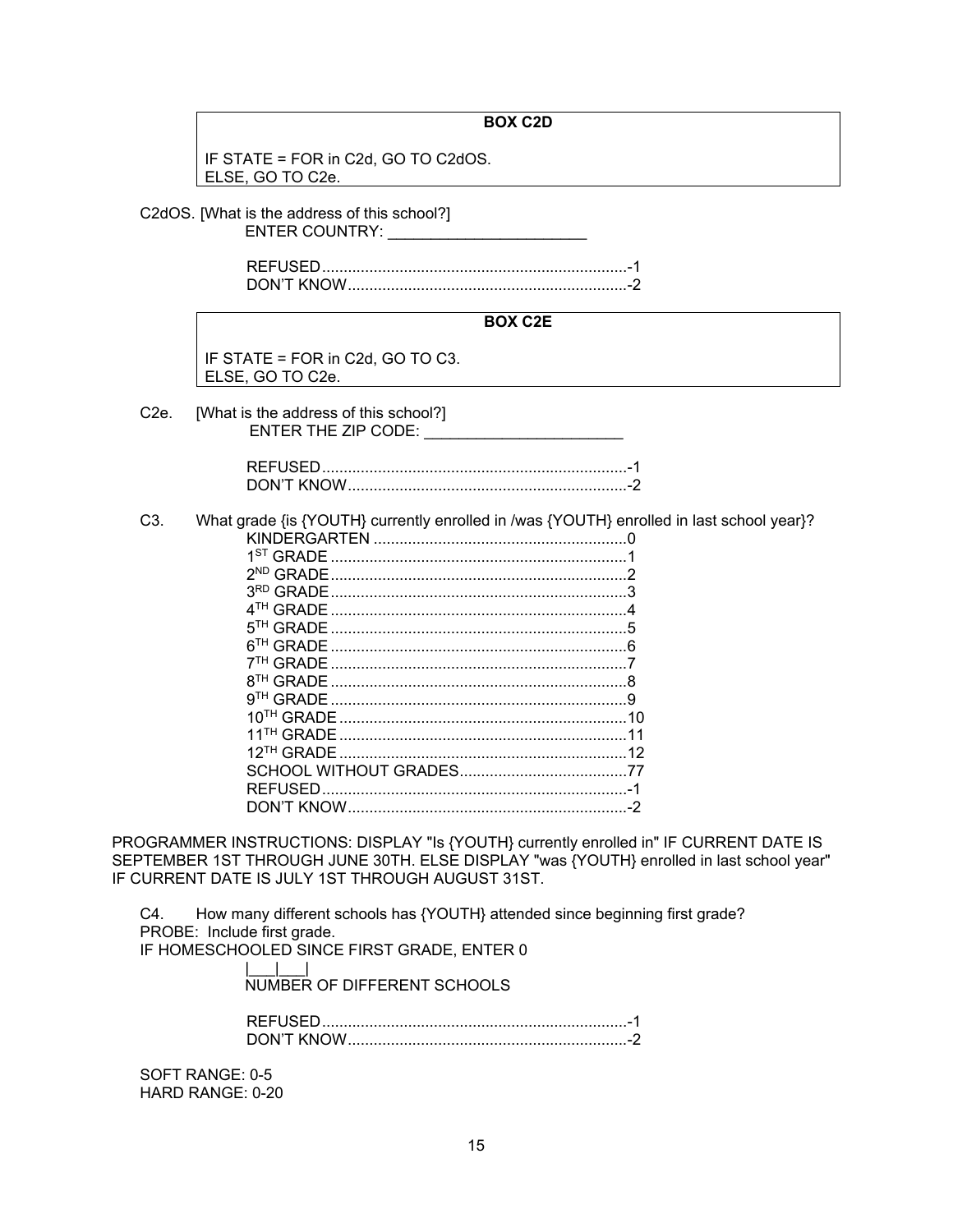## **BOX C4**

IF C1 = 4 OR 5 (YOUTH HOMESCHOOLED OR NOT ATTENDING SCHOOL), GO TO C21.

ELSE, GO TO C5.

Now, I would like to ask you about some school-related activities that you may or may not have done in the last year. Since the beginning of {this/the last}) school year have you once, more than once, or not at all done the following:

[PROBE: Would you say you have done this once in {this/the last} school year, done this more than once in {this/the last} school year, or have you not done this in {this/the last} school year?]

|                  |                                                                                                                             | <b>DONE THIS</b><br><b>ONCE</b> | <b>DONE THIS</b><br><b>MORE</b><br><b>THAN ONCE</b> | <b>NOT</b><br><b>DONE</b><br><b>THIS</b> | <b>REF</b> | DK   |
|------------------|-----------------------------------------------------------------------------------------------------------------------------|---------------------------------|-----------------------------------------------------|------------------------------------------|------------|------|
| C <sub>5</sub> . | Attended an open house or<br>back-to-school night?                                                                          |                                 | 2                                                   | 3                                        | $-1$       | $-2$ |
| C6.              | Attended a meeting of a PTA,<br>PTO or parent-teacher<br>organization?                                                      |                                 | 2                                                   | 3                                        |            | -2   |
| C7.              | Gone to a regularly scheduled<br>parent-teacher conference with<br>{YOUTH}'s teacher?                                       |                                 | 2                                                   | 3                                        | $-1$       | $-2$ |
| C8.              | Attended a school or class<br>event, such as a play, sports<br>event, or science fair, in which<br>your child participated? |                                 | 2                                                   | 3                                        | -1         | -2   |
| C9.              | Volunteered at the school or<br>served on a committee?                                                                      |                                 | 2                                                   | 3                                        |            | -2   |

PROGRAMMER INSTRUCTIONS: DISPLAY "this" IF THE CURRENT DATE IS NOVEMBER 1ST THROUGH JUNE 30TH. ELSE DISPLAY "the last" IF THE CURRENT DATE IS JULY 1st THROUGH OCTOBER 31<sup>ST</sup>.

During {this/the last} school year, have you or another adult in your household ever discussed {YOUTH} with {YOUTH}'s teacher for any of the following reasons?

|                   |                                          | YES | ΝC | RFF      | DK   |
|-------------------|------------------------------------------|-----|----|----------|------|
| C <sub>10</sub>   | Behavioral or social problems?           |     |    | $\sim$ 1 | $-2$ |
| C11.              | Academic problems?                       |     |    | нU       | $-2$ |
| C12.              | Tardiness or absences?                   |     |    | -1       | $-2$ |
| C <sub>13</sub> . | Homework not done?                       |     |    | -1       | -2   |
| C14.              | {YOUTH}'s health or medications?         |     |    |          | $-2$ |
| C <sub>15</sub> . | Which teacher your child is assigned to? |     |    |          |      |

PROGRAMMER INSTRUCTIONS: DISPLAY "this" IF THE CURRENT DATE IS NOVEMBER 1ST THROUGH JUNE 30<sup>TH</sup>. ELSE DISPLAY "the last" IF THE CURRENT DATE IS JULY 1<sup>ST</sup> THROUGH OCTOBER 31<sup>ST</sup>.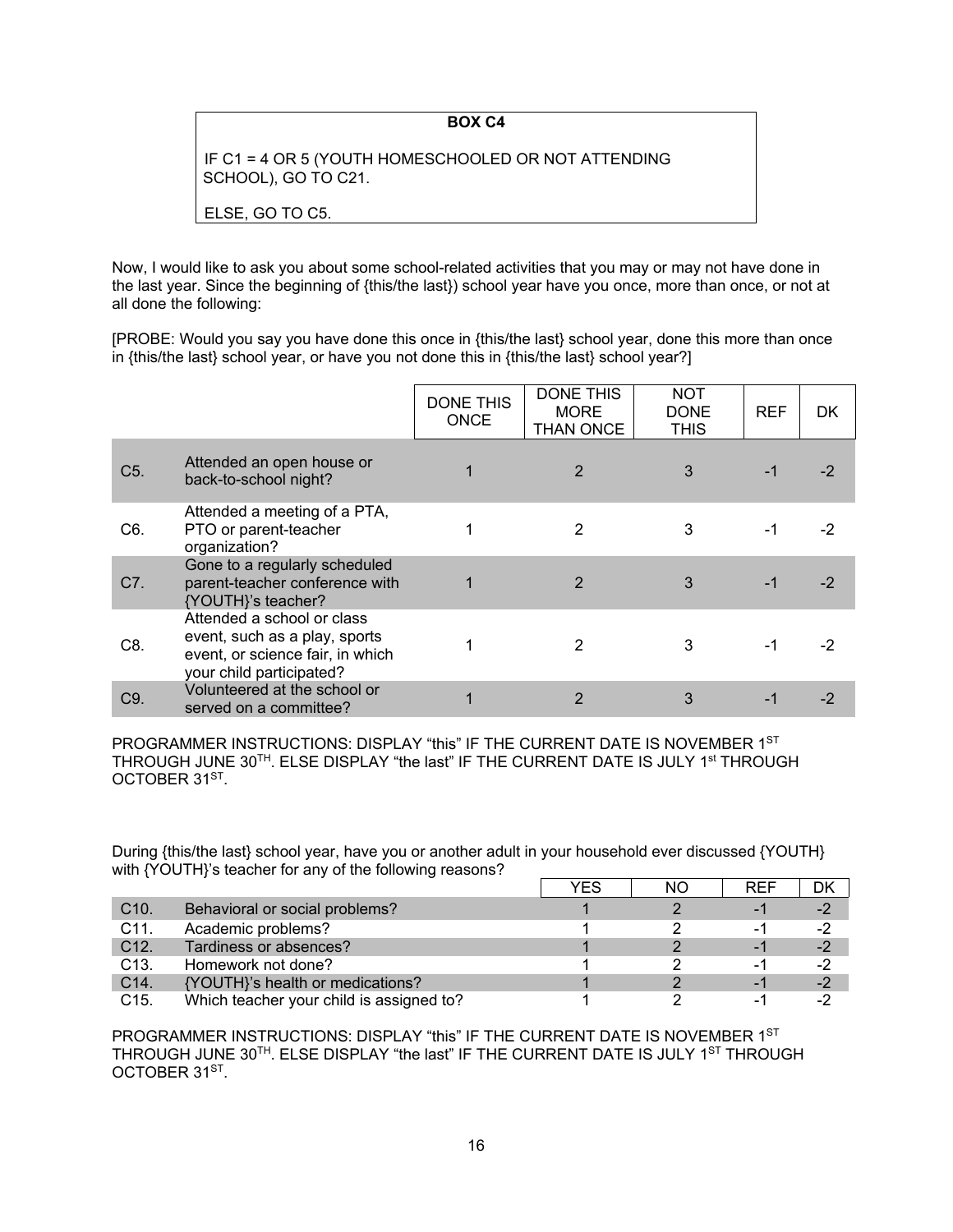Does {YOUTH} receive any of the following services at school during the day?

|                                                                                                                                                                                                                                                                                                                                                                                                                                                                                   |                                                                                                                        | <b>YES</b>  | <b>NO</b>      | <b>REF</b>                                 | <b>DK</b> |
|-----------------------------------------------------------------------------------------------------------------------------------------------------------------------------------------------------------------------------------------------------------------------------------------------------------------------------------------------------------------------------------------------------------------------------------------------------------------------------------|------------------------------------------------------------------------------------------------------------------------|-------------|----------------|--------------------------------------------|-----------|
| C16.                                                                                                                                                                                                                                                                                                                                                                                                                                                                              | Remedial math                                                                                                          | $\mathbf 1$ | $\overline{2}$ | $-1$                                       | $-2$      |
| C17.                                                                                                                                                                                                                                                                                                                                                                                                                                                                              | <b>Remedial English</b>                                                                                                | 1           | 2              | -1                                         | $-2$      |
| C18.                                                                                                                                                                                                                                                                                                                                                                                                                                                                              | English as a Second Language program                                                                                   | 1           | $\overline{2}$ | $-1$                                       | $-2$      |
| C19.                                                                                                                                                                                                                                                                                                                                                                                                                                                                              | Gifted and talented program                                                                                            | 1           | 2              | -1                                         | $-2$      |
| C20.                                                                                                                                                                                                                                                                                                                                                                                                                                                                              | Special education or related services                                                                                  | $\mathbf 1$ | $\overline{2}$ | $-1$                                       | $-2$      |
| $C21$ .                                                                                                                                                                                                                                                                                                                                                                                                                                                                           | Has {YOUTH} ever been suspended or expelled?                                                                           |             |                | <b>GO TO C23</b><br>GO TO C23<br>GO TO C23 |           |
| C22.                                                                                                                                                                                                                                                                                                                                                                                                                                                                              | How many times has {YOUTH} been suspended or expelled in the past two years?<br><b>NUMBER OF TIMES</b>                 |             |                |                                            |           |
|                                                                                                                                                                                                                                                                                                                                                                                                                                                                                   | SOFT RANGE: 0 - 5<br>HARD RANGE: 0-50                                                                                  |             |                |                                            |           |
| C23.                                                                                                                                                                                                                                                                                                                                                                                                                                                                              | Since {MONTH AND YEAR COHORT CITY FIELDED IN YR 9} has {YOUTH} been required<br>by the school to attend summer school? |             |                | <b>GO TO C25</b><br><b>GO TO C25</b>       |           |
| GENERAL DISPLAY INSTRUCTIONS FOR {MONTH AND YEAR COHORT CITY FIELDED IN YR 9}<br>DISPLAY MONTH AND YEAR BASED ON THE COHORT CITY OF EACH CASE.<br>FOR AUSTIN OR OAKLAND USE "August 2007".<br>FOR BALTIMORE, DETROIT, NEWARK, PHILADELPHIA, OR RICHMOND USE "May 2008".<br>FOR CORPUS CHRISTI, INDIANAPOLIS, MILWAUKEE, NEW YORK CITY, USE "March 2009".<br>FOR NASHVILLE, BOSTON, SAN JOSE, TOLEDO, CHICAGO, PITTSBURGH, NORFOLK,<br>JACKSONVILLE, SAN ANTONIO USE "April 2009". |                                                                                                                        |             |                |                                            |           |

C24. For how many summers has {YOUTH} been required by the school to attend summer school?

|\_\_\_|\_\_\_| NUMBER OF SUMMERS

 REFUSED ....................................................................... -1 DON'T KNOW ................................................................. -2

SOFT RANGE: 1–5 HARD RANGE: 1-8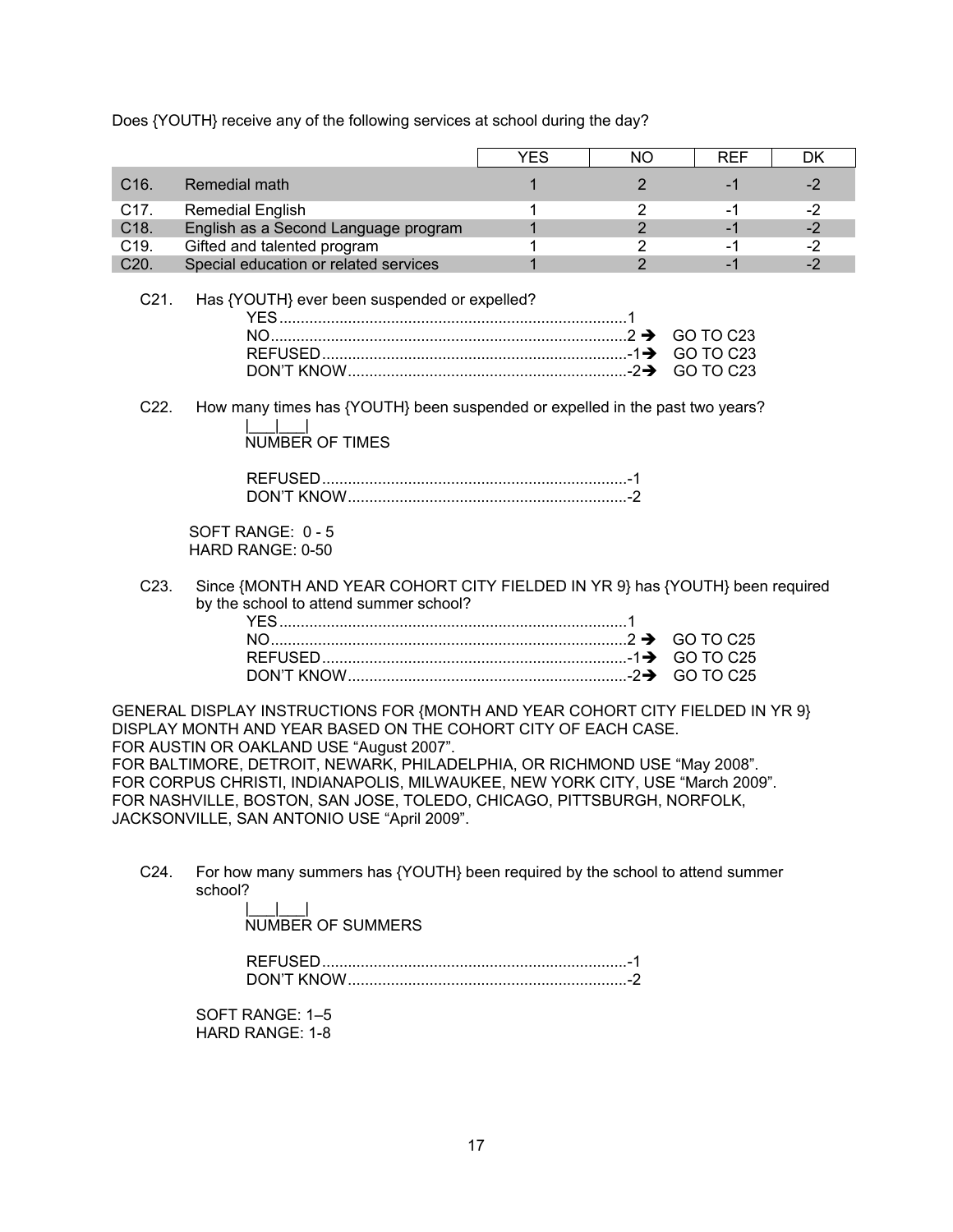C25. Since {MONTH AND YEAR COHORT CITY FIELDED IN YR 9} has {YOUTH} repeated any grades? \*

C26. How many times has {YOUTH} repeated a grade since {MONTH AND YEAR COHORT CITY FIELDED IN YR 9}? \*

| NUMBER OF TIMES |  |
|-----------------|--|

| DON'T KNOW |  |
|------------|--|

SOFT RANGE: 1–3 RANGE 1-8

 $\overline{a}$ 

|  | C27. How likely is it that {YOUTH} will graduate from college? |  |
|--|----------------------------------------------------------------|--|
|  |                                                                |  |
|  |                                                                |  |
|  |                                                                |  |
|  |                                                                |  |
|  |                                                                |  |
|  |                                                                |  |
|  |                                                                |  |

<sup>\*</sup> CPRC sample asked if the event ever occurred to teen, rather than since the Year 9 interview.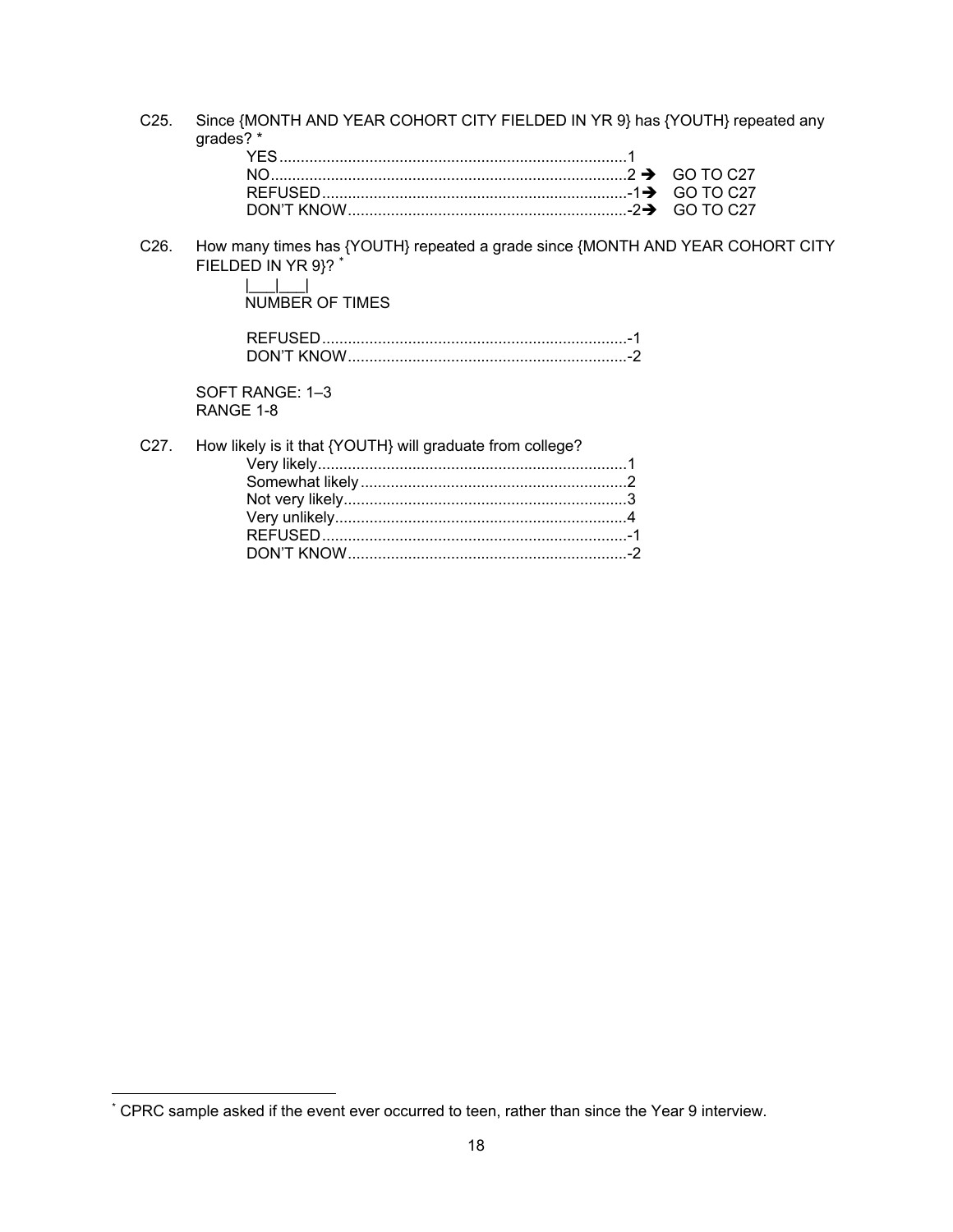## **SECTION D: FAMILY LIFE AND PARENTING**

Now I would like to ask you some questions about things you may do with {YOUTH}. Please tell me how often you did this with {YOUTH} in the past month. These things might be done together anywhere, they don't have to be done at home.

In the past month, how often did you...

[PROBE: Would you say you did this with {YOUTH} never, sometimes, or often?]

|                  |                                                                                                                                    | <b>NEVER</b> | <b>SOMETIMES</b> | <b>OFTEN</b> | <b>REF</b> | DK   |
|------------------|------------------------------------------------------------------------------------------------------------------------------------|--------------|------------------|--------------|------------|------|
| D1.              | Talk with {YOUTH} about<br>current events, like things<br>going on in the news?                                                    |              |                  | 3            |            | $-2$ |
| D <sub>2</sub> . | Talk with {YOUTH} about<br>{his/her} day?                                                                                          |              | $\overline{2}$   | 3            | $-1$       | $-2$ |
| D <sub>3</sub>   | Check to make sure that<br>{YOUTH} had completed<br>{his/her} homework?                                                            |              | 2                | 3            |            | -2   |
| D4.              | Help {YOUTH} with<br>homework or school<br>assignments?                                                                            |              | 2                | 3            |            |      |
| D <sub>5</sub> . | Do activities together such<br>as play sports or video<br>games, or household<br>chores such as doing<br>dishes or preparing food? |              | 2                | 3            |            |      |

## D6. How many televisions do you have in your home?

|\_\_\_|\_\_\_| NUMBER OF TELEVISIONS

| JON'T KNOW |  |
|------------|--|

SOFT RANGE: 0–5 HARD RANGE: 0-20

## **BOX D6**

IF D6=0 (NO TELEVISIONS IN HOME), GO TO D8

## ELSE, CONTINUE WITH D7

D7. Does {YOUTH} have a television in {his/her} bedroom?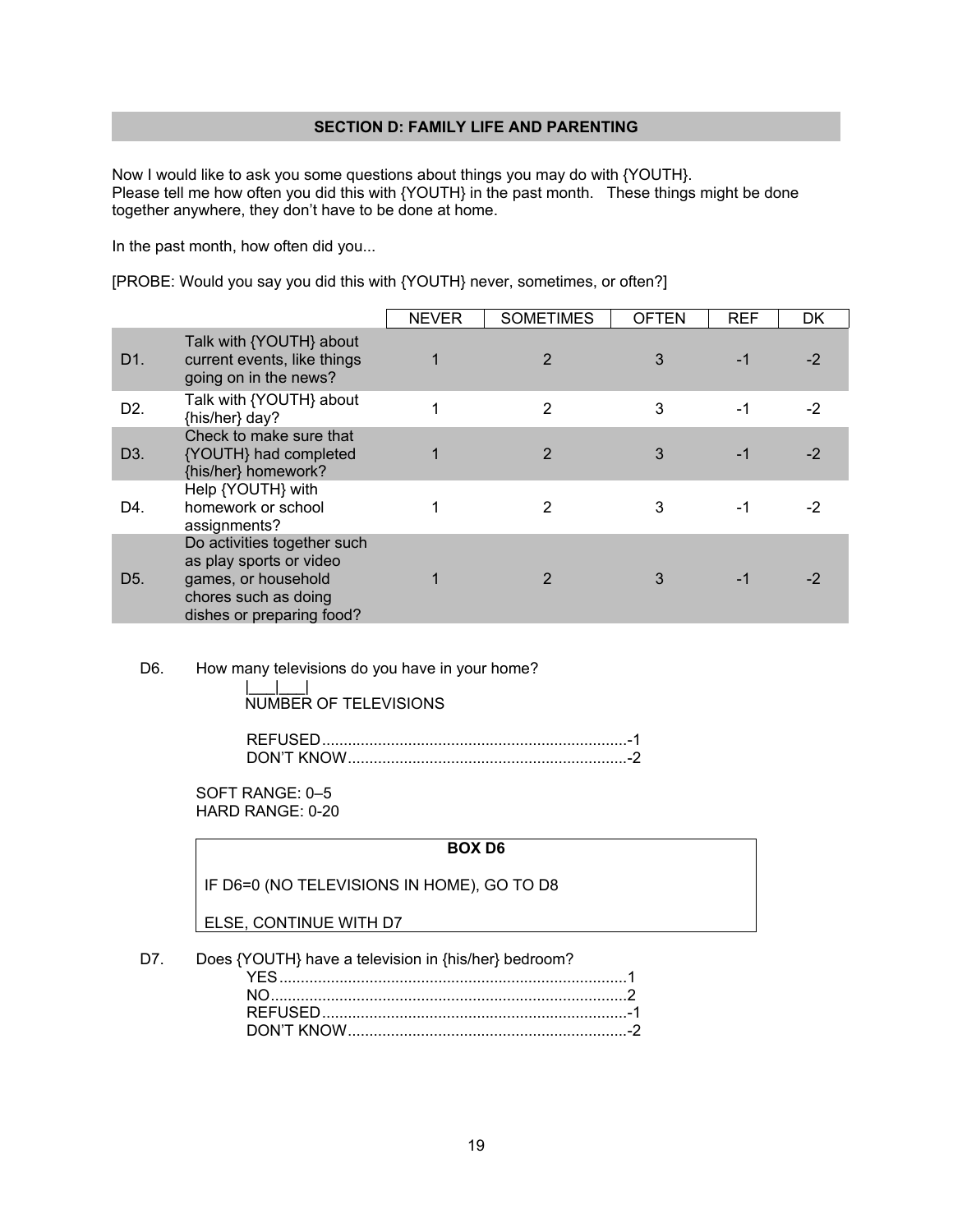| D8. Does {YOUTH} have regular access to the internet at home? |  |
|---------------------------------------------------------------|--|
|                                                               |  |
|                                                               |  |
|                                                               |  |
|                                                               |  |

How does {YOUTH} access the internet at home? Does {he/she} have access through a …

|                 |                              | YES | NΟ | <b>REF</b> |     |
|-----------------|------------------------------|-----|----|------------|-----|
| D <sub>9</sub>  | Desktop or laptop computer?  |     |    |            | - / |
| D <sub>10</sub> | iPad or other tablet device? |     |    | - 1        | - 1 |
| D <sub>11</sub> | Mobile phone?                |     |    |            | - 1 |

D12. Does {YOUTH} have a desk or table where {he/she} can do {his/her} homework? Do not include the family dining room, kitchen table, or any place meant primarily for other household activities.

The following are some things that happen in most homes. Please tell me which statements describe your home by telling me if something is not true, sometimes true, or often true.

|                 |                                                   | <b>NOT</b><br><b>TRUE</b> | <b>SOMETIMES</b><br><b>TRUE</b> | <b>OFTEN</b><br><b>TRUE</b> | <b>REF</b> | DK   |
|-----------------|---------------------------------------------------|---------------------------|---------------------------------|-----------------------------|------------|------|
| D13.            | You can't hear yourself think in your<br>home.    |                           |                                 |                             | -1         | -2   |
| D14.            | It's a real zoo in your home.                     |                           | 2                               | 3                           | -1         | $-2$ |
| D15.            | The children have a regular bedtime<br>routine.   |                           | 2                               | 3                           | -1         | $-2$ |
| D16.            | You are usually able to stay on top of<br>things. |                           |                                 | 3                           | -1         | -2   |
| D <sub>17</sub> | The atmosphere in your house is calm.             |                           | っ                               | 3                           | ÷          | $-2$ |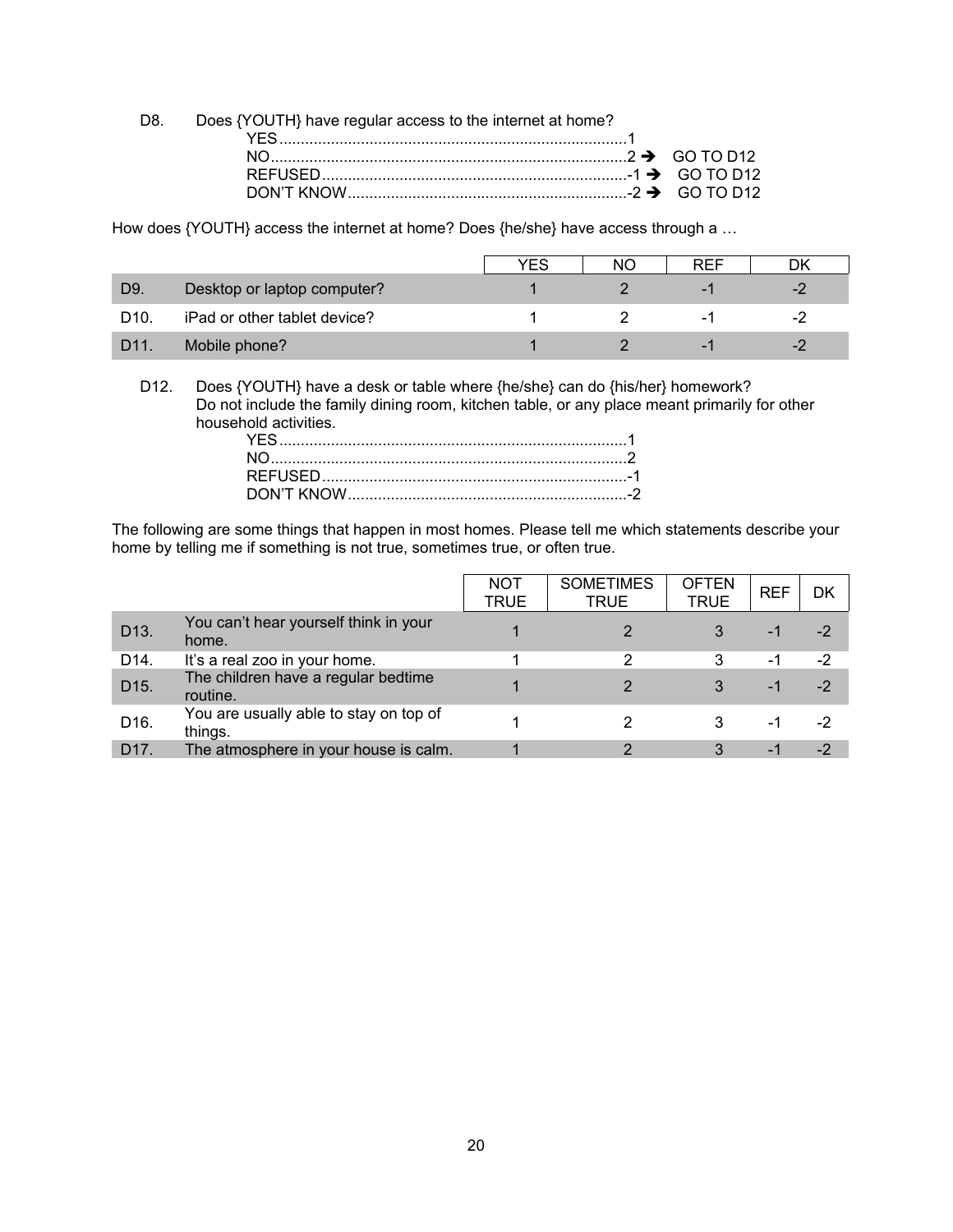I am going to name some things parents often set limits about. Tell me who decides if {YOUTH} can do these things. Do you decide, does {YOUTH} decide, or do you and {YOUTH} jointly decide if {YOUTH} can do these things?

PROBE: Do you decide, does {YOUTH} decide, or do you and {YOUTH} jointly decide?

|                   |                                                          | <b>RESPONDENT</b><br><b>DECIDES</b> | {YOUTH}<br><b>DECIDES</b> | <b>RESPONDENT</b><br>AND {YOUTH}<br>JOINTLY DECIDE | <b>REF</b> | DK   |
|-------------------|----------------------------------------------------------|-------------------------------------|---------------------------|----------------------------------------------------|------------|------|
| D18.              | How late {YOUTH}<br>stays out at night?                  |                                     |                           |                                                    |            | -2   |
| D <sub>19</sub> . | What kinds of TV<br>shows and movies<br>{YOUTH} watches? |                                     |                           |                                                    |            |      |
| D <sub>20</sub>   | Who {YOUTH} can<br>hang out with?                        |                                     |                           |                                                    |            | $-2$ |

D21a. How many of {YOUTH}'s close friends do you know by first and last name? TEEN HAS FRIENDS ..................................................... 1 TEEN HAS NO FRIENDS ............................................... 2 GO TO D24

IF PCG PROVIDES A NUMBER, CODE 1 FOR TEEN HAS FRIENDS. ELSE IF PCG OFFERS THAT TEEN HAS NO FRIENDS, CODE 2 FOR TEEN HAS NO FRIENDS.

IF DON'T KNOW OR REFUSED, CODE AS "1-TEEN HAS FRIENDS" AND CODE AS DON'T KNOW OR REFUSED ON THE NEXT SCREEN.

D21. [How many of {YOUTH}'s close friends do you know by first and last name?] |\_\_\_|\_\_\_|

ENTER NUMBER

| M'T KNOW |  |
|----------|--|

SOFT RANGE: 0–15 HARD RANGE: 0-99

D22. About how many parents of {YOUTH}'s school friends do you talk with regularly, either in person or on the phone?

> |\_\_\_|\_\_\_| ENTER NUMBER

 REFUSED ....................................................................... -1 DON'T KNOW ................................................................. -2

SOFT RANGE: 0–15 HARD RANGE: 0 -99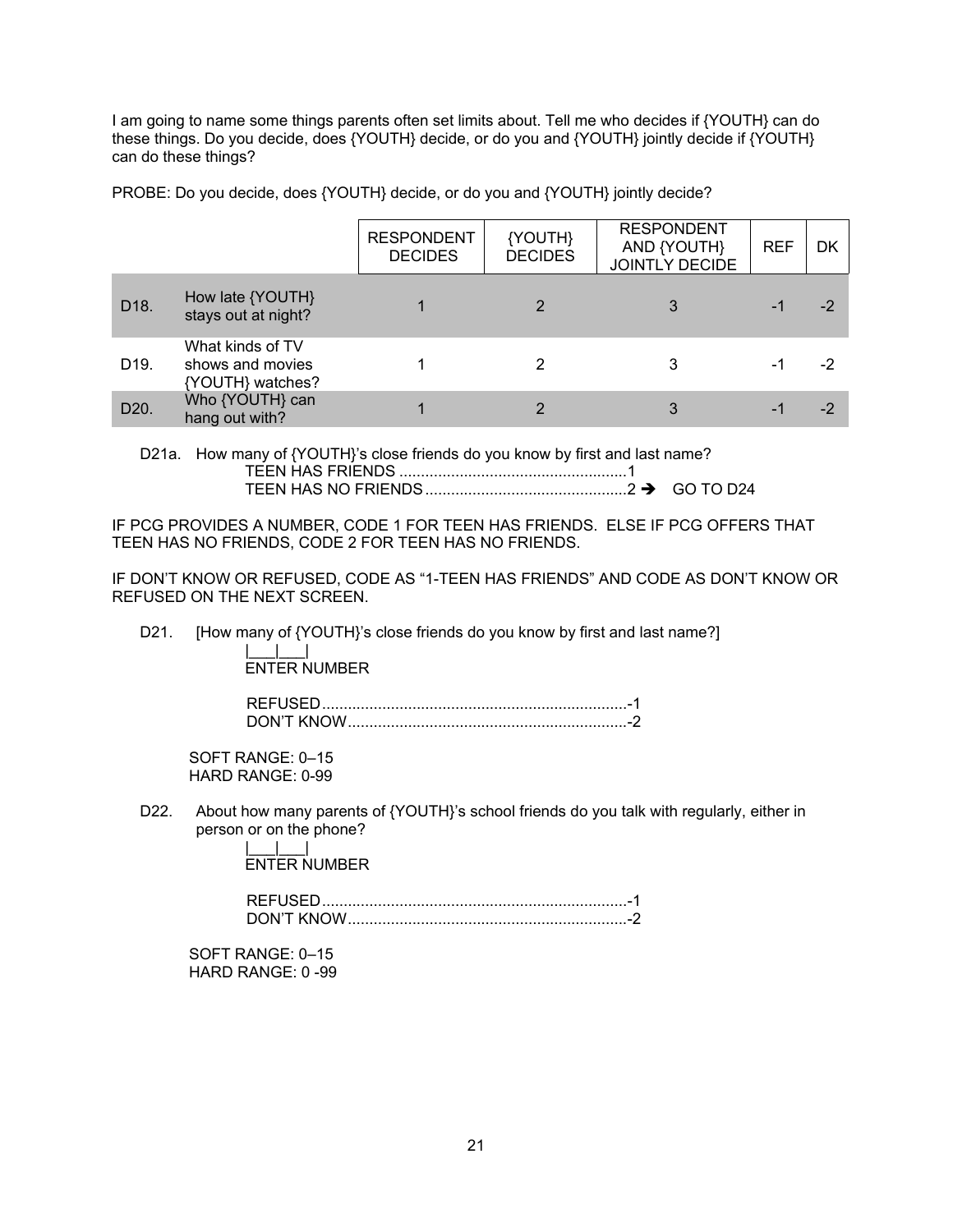D23. How many of {YOUTH}'s friends did you see last week?

|\_\_\_|\_\_\_| NUMBER OF FRIENDS

| <u>ON'T KNOW ה</u> |  |
|--------------------|--|

SOFT RANGE: 0–15 HARD RANGE: 0 -99

D24. How often do you know what {YOUTH} does during {his/her} free time? Would you say...

D25. How often do you know what {YOUTH} spends {his/her} money on? PROBE: Would you say never, sometimes, or often? NEVER, ........................................................................... 1 SOMETIMES .................................................................. 2 OFTEN ............................................................................ 3 REFUSED ....................................................................... -1 DON'T KNOW ................................................................. -2

Children often do things that are wrong, disobey, or make their parents angry. We would like to know what you have done when {YOUTH} did something wrong or made you upset or angry. Please tell me whether in the last year you never, sometimes, or often did the following:

Please think about how often you did these things in the past year.

[PROBE: Would you say you did this never, sometimes, or often?]

|                   |                                                                  | <b>NEVER</b> | <b>SOMETIMES</b> | <b>OFTEN</b> | <b>REF</b> | DK |
|-------------------|------------------------------------------------------------------|--------------|------------------|--------------|------------|----|
| D <sub>26</sub> . | Explained to {YOUTH} why<br>something {he/she} did was<br>wrong? |              |                  |              |            |    |
| D27.              | Took away privileges or<br>grounded {him/her}?                   |              |                  |              |            |    |
| D28.              | Shouted, yelled, screamed,<br>swore or cursed at {him/her}?      |              |                  |              | - 1        |    |
| D <sub>29</sub>   | Hit or slapped {him/her}?                                        |              |                  |              |            | -2 |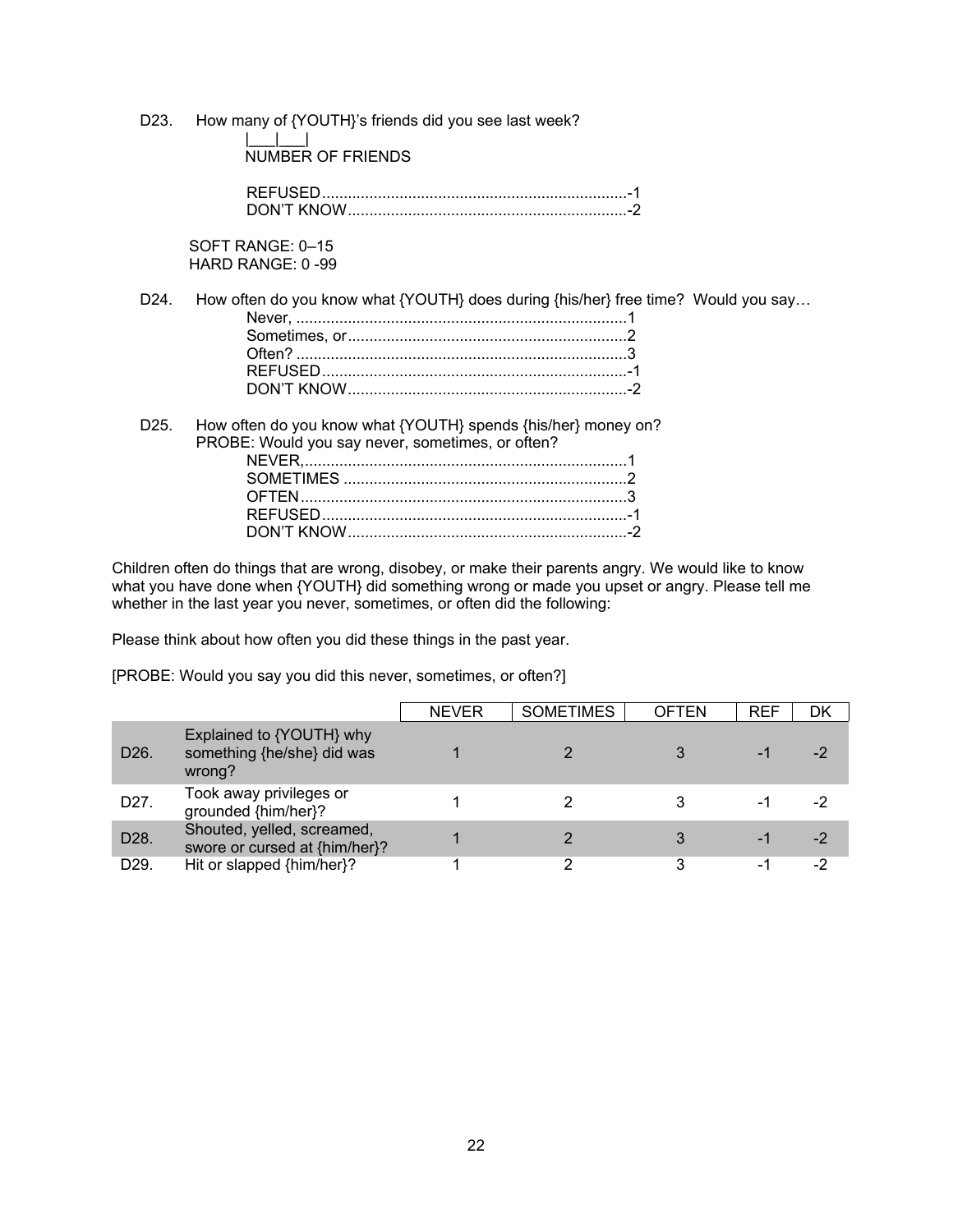D30. How many days in a typical school week does {YOUTH} eat breakfast? Do not count the weekend. |\_\_\_|\_\_\_|

| NUMBER OF DAYS |  |
|----------------|--|
|                |  |

RANGE: 0-5

D31. In a typical week, how many nights, 0 to 7, does your family eat dinner together? |\_\_\_|\_\_\_| NUMBER OF NIGHTS

REFUSED ....................................................................... -1

DON'T KNOW ................................................................. -2

RANGE: 0-7

Now I'm going to read some statements about being a parent or guardian. Please tell me how much you agree or disagree with each statement. Do you strongly agree, somewhat agree, somewhat disagree, or strongly disagree?

|      |                                                                                       | <b>STRONGLY</b><br><b>AGREE</b> | <b>SOMEWHAT</b><br><b>AGREE</b> | <b>SOMEWHAT</b><br><b>DISAGREE</b> | <b>STRONGLY</b><br><b>DISAGREE</b> | <b>REF</b> | <b>DK</b> |
|------|---------------------------------------------------------------------------------------|---------------------------------|---------------------------------|------------------------------------|------------------------------------|------------|-----------|
| D32. | Being a parent or<br>guardian is harder<br>than I thought it<br>would be.             |                                 | $\overline{2}$                  | 3                                  | 4                                  | $-1$       | $-2$      |
| D33. | I feel trapped by my<br>responsibilities as a<br>parent or guardian.                  | 1                               | 2                               | 3                                  | 4                                  | $-1$       | -2        |
| D34. | I find that taking<br>care of my<br>child(ren) is much<br>more work than<br>pleasure. |                                 | $\overline{2}$                  | 3                                  | 4                                  | $-1$       | -2        |
| D35. | I often feel tired,<br>worn out, or<br>exhausted from<br>raising a family.            |                                 | 2                               | 3                                  | 4                                  |            | -2        |

D36. First, please think about how you feel about yourself as a parent/guardian to {YOUTH}. Would you say you are…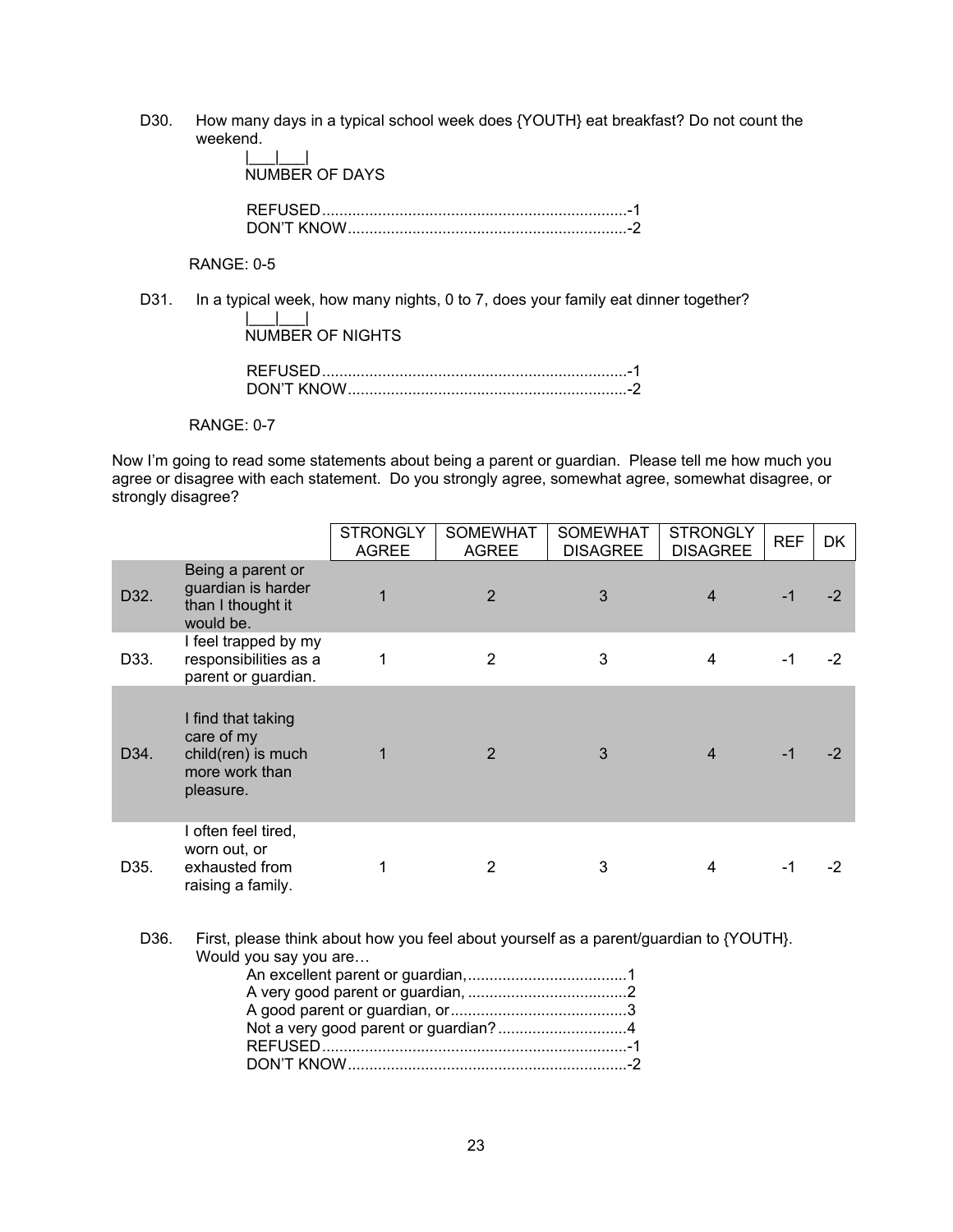| D37. How close do you feel to {YOUTH}? Would you say |  |
|------------------------------------------------------|--|
|                                                      |  |
|                                                      |  |
|                                                      |  |
|                                                      |  |
|                                                      |  |
|                                                      |  |
|                                                      |  |

The next questions are about the topics you have discussed with {YOUTH}.

How much have you talked to {YOUTH}…

|                 |                                                                                                                 | Not at all | Somewhat | A moderate<br>amount | A great<br>deal | <b>REF</b> | DK       |
|-----------------|-----------------------------------------------------------------------------------------------------------------|------------|----------|----------------------|-----------------|------------|----------|
| D38.            | About sex or birth<br>control? Would you say<br>not at all, somewhat, a<br>moderate amount, or a<br>great deal? |            |          |                      |                 | - 1        | $-2^{1}$ |
| D <sub>39</sub> | About drugs or alcohol?                                                                                         |            |          |                      |                 |            |          |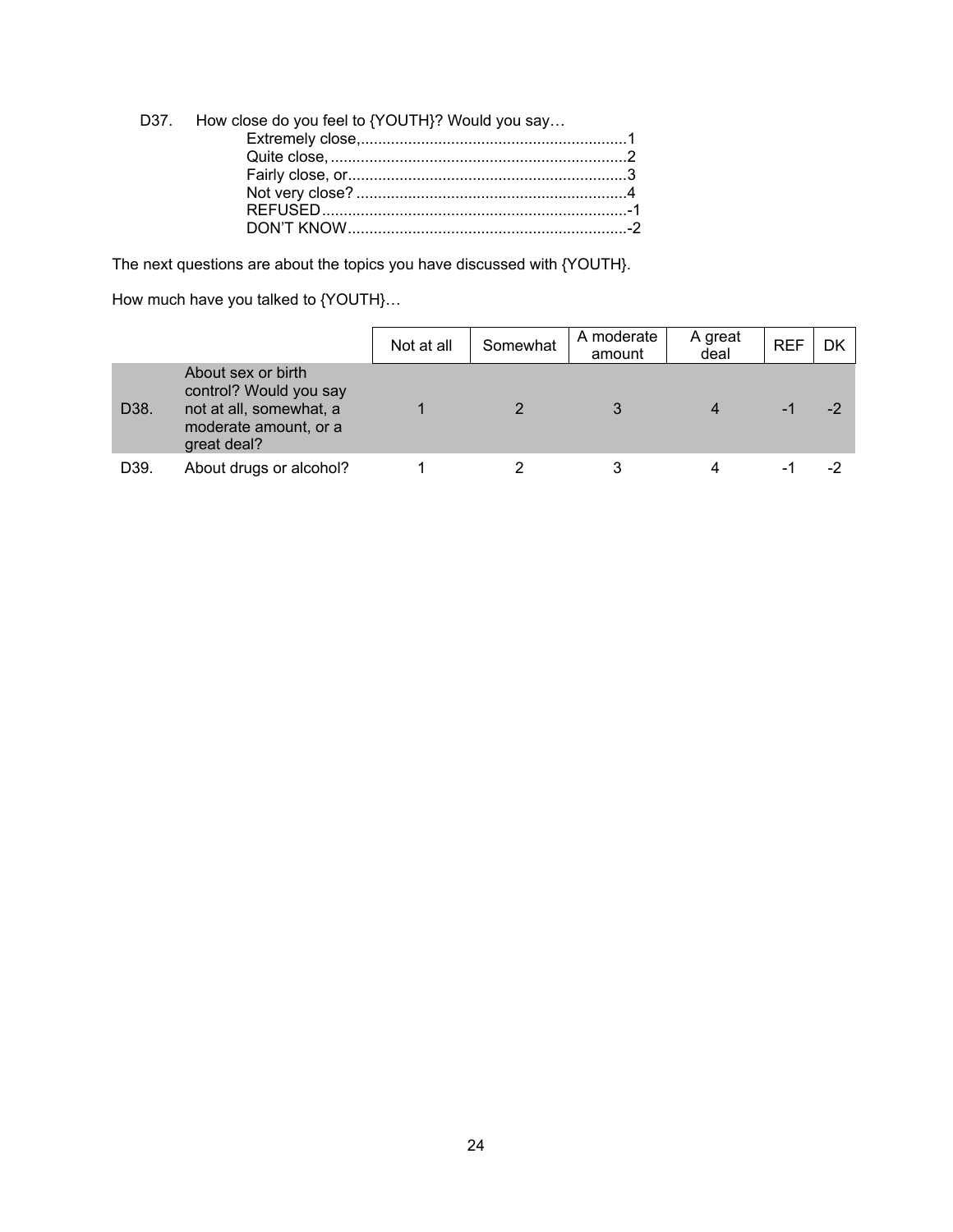## **SECTION E: HOUSEHOLD STRUCTURE AND FAMILY RELATIONSHIPS**

Now I'd like to ask some questions about your household and relationships.

**BOX E1** 

IF PRIMARY CAREGIVER IS A NON-PARENTAL CAREGIVER (CONF1=3) (NOT BIOLOGICAL MOTHER OR BIOLOGICAL FATHER), GO TO E26.

IF PRELOAD SHOWS THAT THE MOTHER IS DECEASED (MOMSTAT=90) OR FATHER IS DECEASED, DENIES PARTERNITY/NOT TOLD OF PATERNITY, DNA PROVES NOT FATHER OR UNKNOWN FROM YR9 FATHER INTERVIEW STATUS (DADSTAT= 90, 92, 93, 94) GO TO E8.

ELSE IF PRIMARY CAREGIVER IS BIOLOGICAL FATHER (CONF1=2), SUBSTITUTE MOTHER'S FIRST AND LAST NAME AND PRELOADED INFORMATION FOR REFERENCES TO {BIOMOTHER}; OR IF PRIMARY CAREGIVER IS BIOLOGICAL MOTHER (CONF1=1), SUBSTITUTE FATHER'S FIRST AND LAST NAME AND PRELOADED INFORMATION FOR REFERENCES TO {BIOFATHER} GO TO E1.

E1. What is your relationship with {YOUTH}'s biological {father, {BIOFATHER}/mother, {BIOMOTHER}} now? Are you…

| Romantically involved, but living apart5 |  |
|------------------------------------------|--|
|                                          |  |
|                                          |  |
| {BIOFATHER/BIOMOTHER} DECEASED,          |  |
|                                          |  |
|                                          |  |
|                                          |  |
|                                          |  |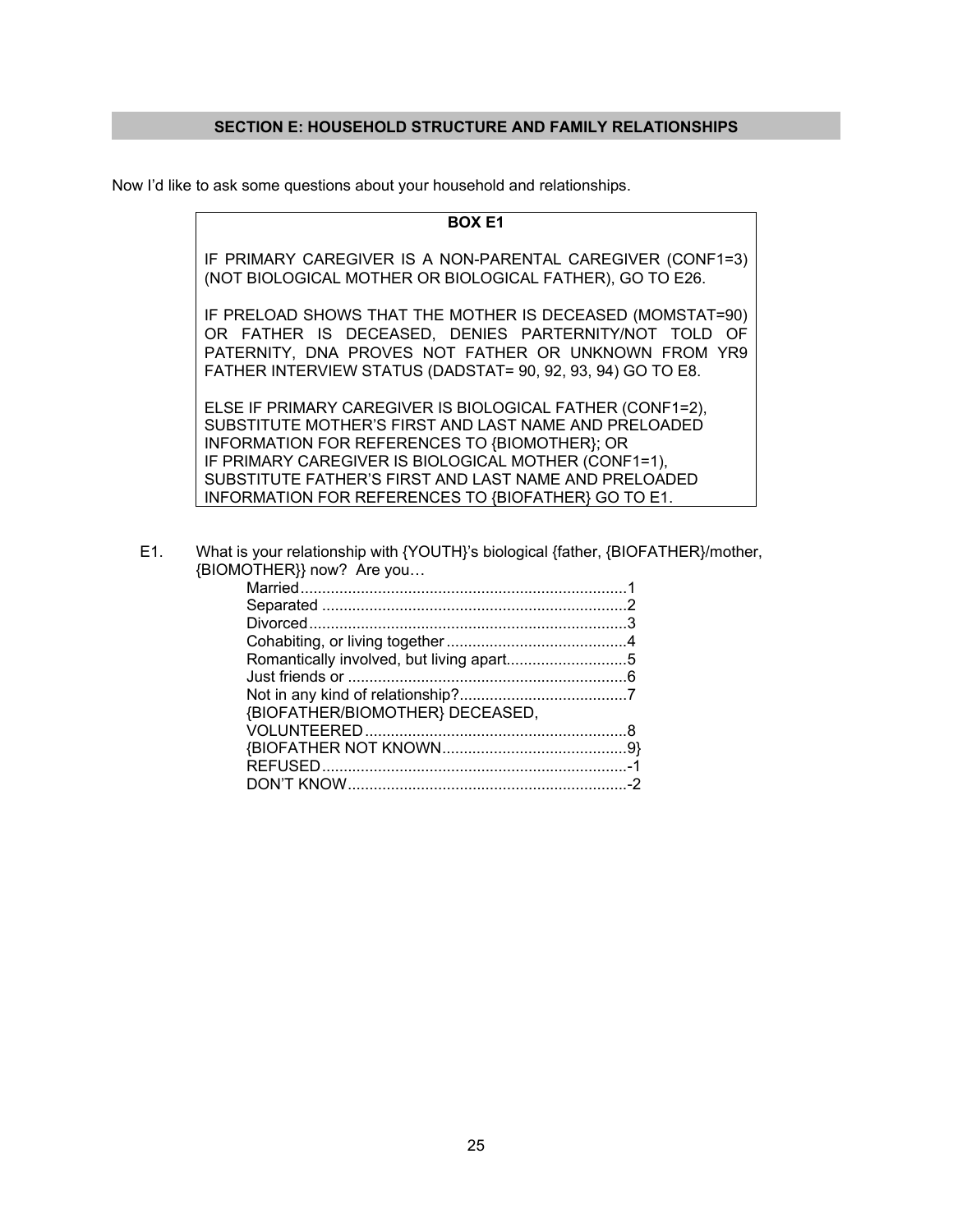## **BOX E2**

IF E1=8, GO TO E2A.

ELSE IF BIOLOGICAL PARENT IS THE SAME PRIMARY CAREGIVER AS IN YEAR 9 THEN COMPARE RESPONSES IN YEAR 9 INTERVIEW (M5A4/F5A4) TO E1 AS NOTED BELOW. (YEAR 9 PCGSTAT=61 AND CONF1=1 THEN USE M5A4 BELOW TO COMPARE WITH E1) OR (YEAR 9 PCGSTAT=62 AND CONF1=2 THEN USE F5A4 BELOW TO COMPARE WITH E1).

IF PCG IS SAME, E1=1 AND DID NOT REPORT MARRIED AT YEAR 9 (F5A4/M5A4 NE 1), GO TO E4A.

ELSE IF E1=1, GO TO E26.

ELSE IF PCG IS SAME, E1=4 AND DID NOT REPORT COHABITING AT YEAR 9 (F5A4/M5A4 NE 4), GO TO E5A.

ELSE IF PCG IS SAME, E1=4 AND REPORTED COHABITING AT YEAR 9 (F5A4/M5A4 = 4), GO TO E26.

ELSE IF PCG IS SAME, E1=2 AND REPORTED MARRIED OR COHABITING AT YEAR 9 (F5A4/M5A4 = 1 OR 4), GO TO E6A.

ELSE IF PCG IS SAME, E1=3 AND REPORTED MARRIED OR COHABITING AT YEAR 9 (F5A4/M5A4 = 1 OR 4), GO TO E6A.

ELSE IF PCG IS SAME, E1=6 AND REPORTED COHABITING OR ROMANTICALLY INVOLVED BUT LIVING APART (NOT MARRIED) AT YEAR 9 (F5A4/M5A4 = 4 OR 5), GO TO E7A.

ELSE IF PCG IS SAME, E1=7 AND REPORTED ROMANTICALLY INVOLVED (NOT MARRIED) AT YEAR 9 (F5A4/M5A4 = 5), GO TO E7A.

ELSE, GO TO E8.

 E2a. OFFER CONDOLENCES. When did {BIOFATHER/BIOMOTHER} die? PROBE: Do you know the month?

ENTER MONTH

 REFUSED ....................................................................... -1 DON'T KNOW ................................................................. -2

RANGE: 1 – 12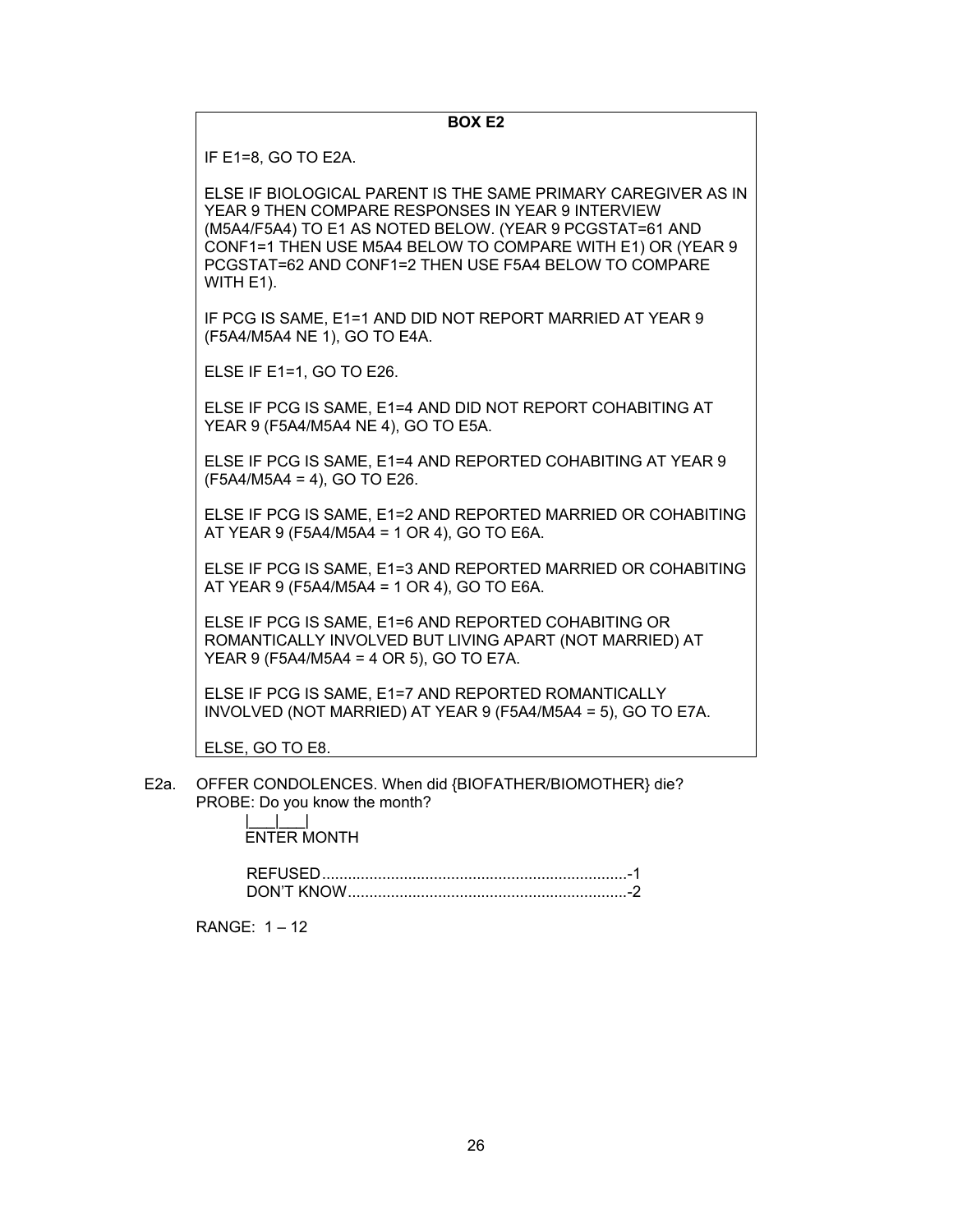E2b. [OFFER CONDOLENCES. When did {BIOFATHER/BIOMOTHER} die? ] PROBE: Do you know the year?

| FNTFR YFAR |  |  |
|------------|--|--|

 REFUSED ....................................................................... -1 DON'T KNOW ................................................................. -2

SOFT RANGE: 2007 – 2020 HARD RANGE: 1998- 2020

E3. What was the cause of (his/her) death?

**BOX E3** 

GO TO E8.

E4a. When did you and {BIOFATHER/BIOMOTHER} get married? PROBE: Do you know the month?

> |\_\_\_|\_\_\_| ENTER MONTH

| DON'T KNOW |  |
|------------|--|

RANGE: 1 – 12

E4b. [When did you and {BIOFATHER/BIOMOTHER} get married?] PROBE: Do you know the year? |\_\_\_|\_\_\_|\_\_\_|\_\_\_|

ENTER YEAR

SOFT RANGE: 2007–2020 HARD RANGE: 1998- 2020

**BOX E4** 

GO TO E26.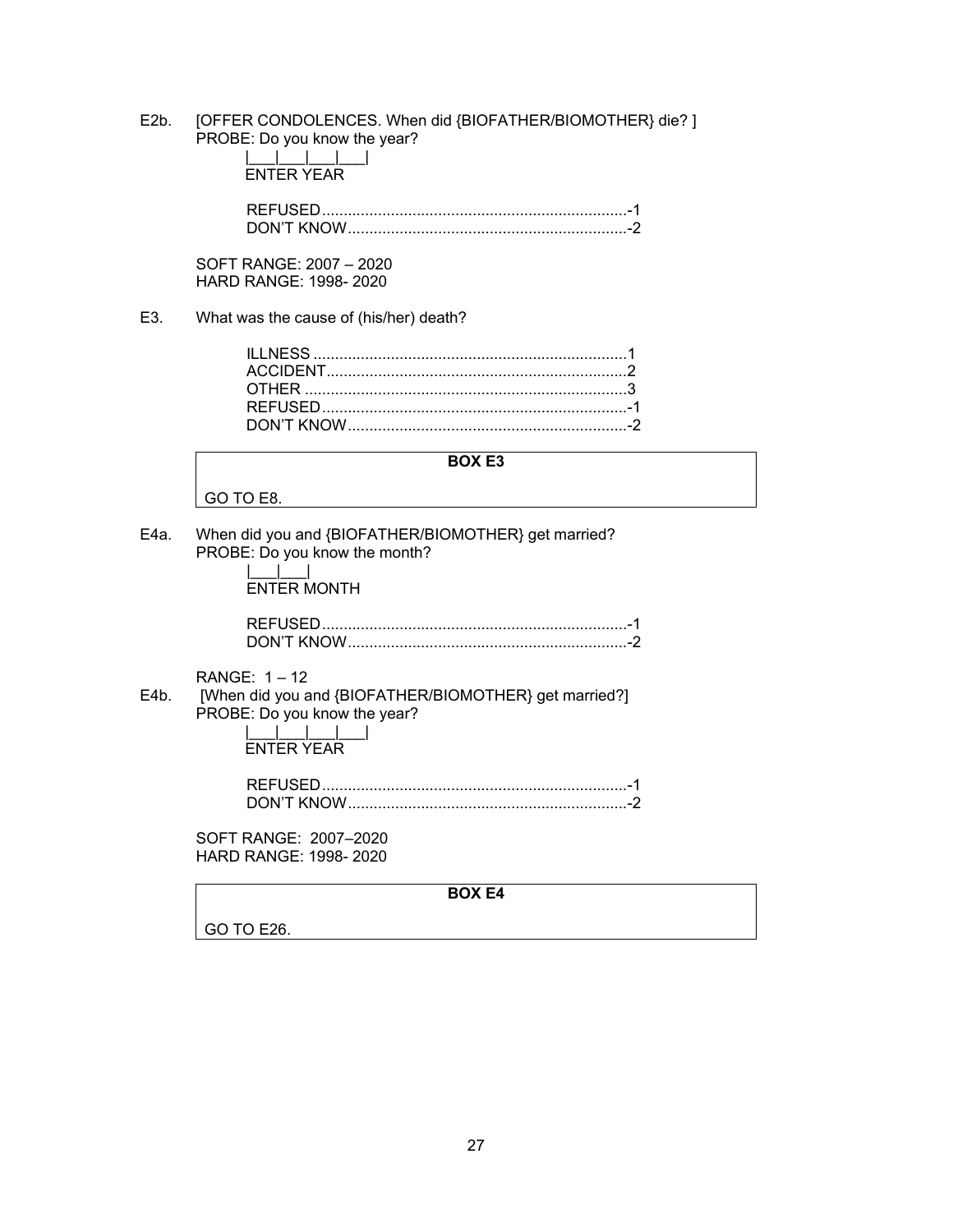E5a. When did you and {BIOFATHER/BIOMOTHER} start living together? PROBE: Do you know the month?

|\_\_\_<u>|\_\_</u>|\_\_\_| ENTER MONTH

| DON'T KNOW |  |
|------------|--|

RANGE: 1 – 12

E5b. [When did you and {BIOFATHER/BIOMOTHER} start living together?] PROBE: Do you know the year?  $|$   $|$   $|$   $|$   $|$   $|$   $|$ 

ENTER YEAR

SOFT RANGE: 2007 – 2020 HARD RANGE: 1998- 2020

## **BOX E5**

GO TO E26.

E6a. When did you and {BIOFATHER/BIOMOTHER} get {separated/divorced}? PROBE: Do you know the month?

 |\_\_\_|\_\_\_| ENTER MONTH

| DON'T KNOW |  |
|------------|--|

RANGE: 1 – 12

E6b. [When did you and {BIOFATHER/BIOMOTHER} get {separated/divorced}?] PROBE: Do you know the year?

|\_\_\_|\_\_\_|\_\_\_|\_\_\_| ENTER YEAR

 REFUSED ....................................................................... -1 DON'T KNOW ................................................................. -2

SOFT RANGE: 2007–2020 HARD RANGE: 1998-2020

**BOX E6** 

GO TO E8.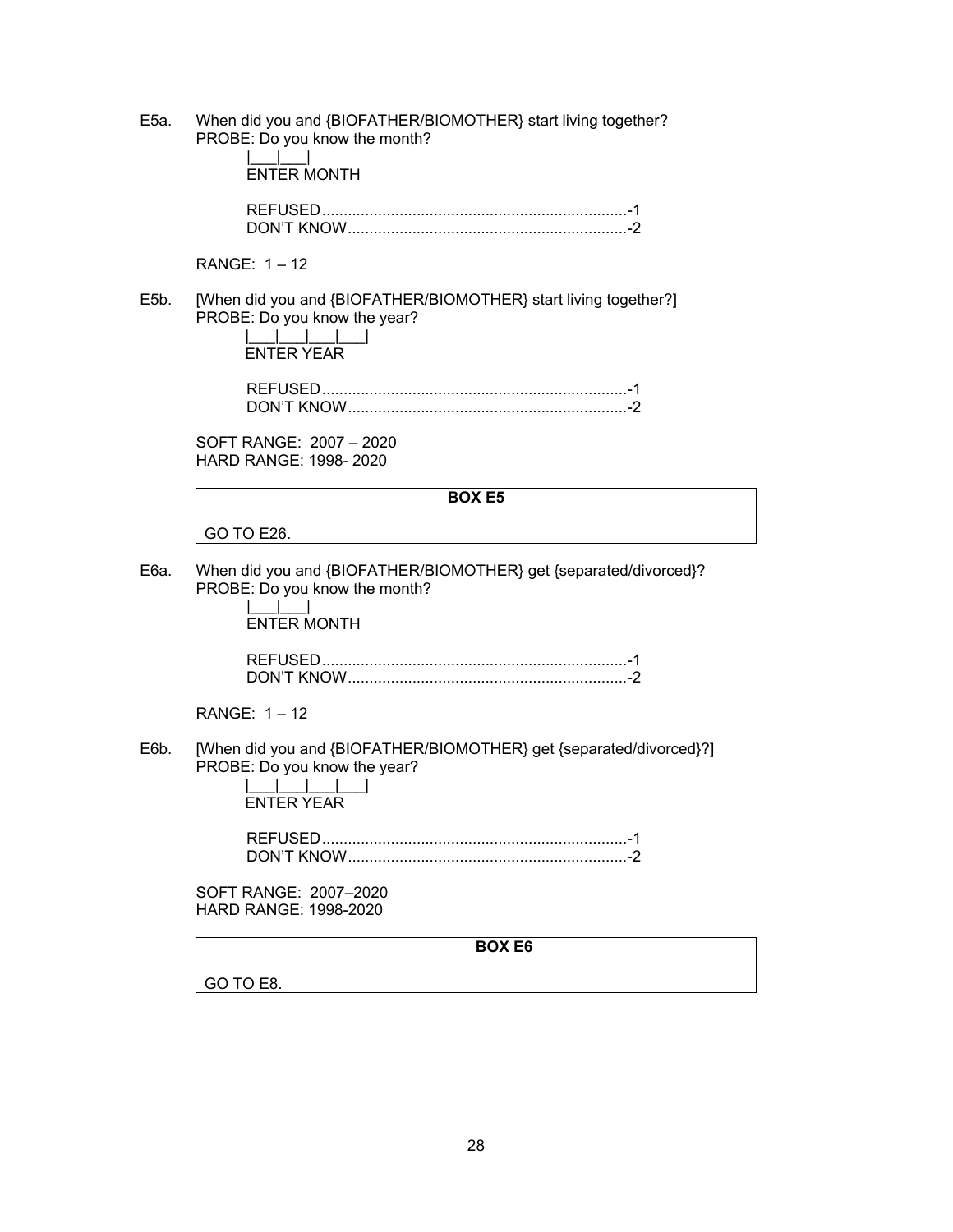E7a. When did your romantic relationship with {BIOFATHER/BIOMOTHER} end? PROBE: Do you know the month?

| <b>FNTFR MONTH</b> |  |
|--------------------|--|
|                    |  |
|                    |  |

RANGE: 1 – 12

|\_\_\_|\_\_\_|

E7b. [When did your romantic relationship with {BIOFATHER/BIOMOTHER} end?] PROBE: Do you know the year?

 $|$   $|$   $|$   $|$   $|$   $|$   $|$ ENTER YEAR

SOFT RANGE: 2007–2020 HARD RANGE: 1998- 2020

E8. Are you currently involved in a romantic relationship with someone {other than {BIOFATHER/BIOMOTHER}}?

PROGRAMMER INSTRUCTIONS: DISPLAY "other than {FATHER/MOTHER}" IF (E1 = 2, 3, 5, OR 6).

Now I'd like to ask you some questions about your current partner.

E9. So that I have a way to refer to your partner, please tell me your partner's first name or initials.

ENTER TEXT: **with the set of the set of the set of the set of the set of the set of the set of the set of the set of the set of the set of the set of the set of the set of the set of the set of the set of the set of the se** 

| REFUSED |  |
|---------|--|
|         |  |

- E10. How do you describe your romantic relationship with {CURRENT PARTNER}? Married ............................................................................ 1 GO TO E11A Cohabiting or living together ........................................... 2GO TO E12A Romantically involved and living apart................................3> GO TO E13 REFUSED ....................................................................... -1GO TO E13 DON'T KNOW ................................................................. -2GO TO E13
- E11a. When did you and {CURRENT PARTNER} get married? PROBE: Do you know the month?  $\|$

ENTER MONTH

| REFUSEI    |  |
|------------|--|
| DON'T KNOW |  |

RANGE: 1 – 12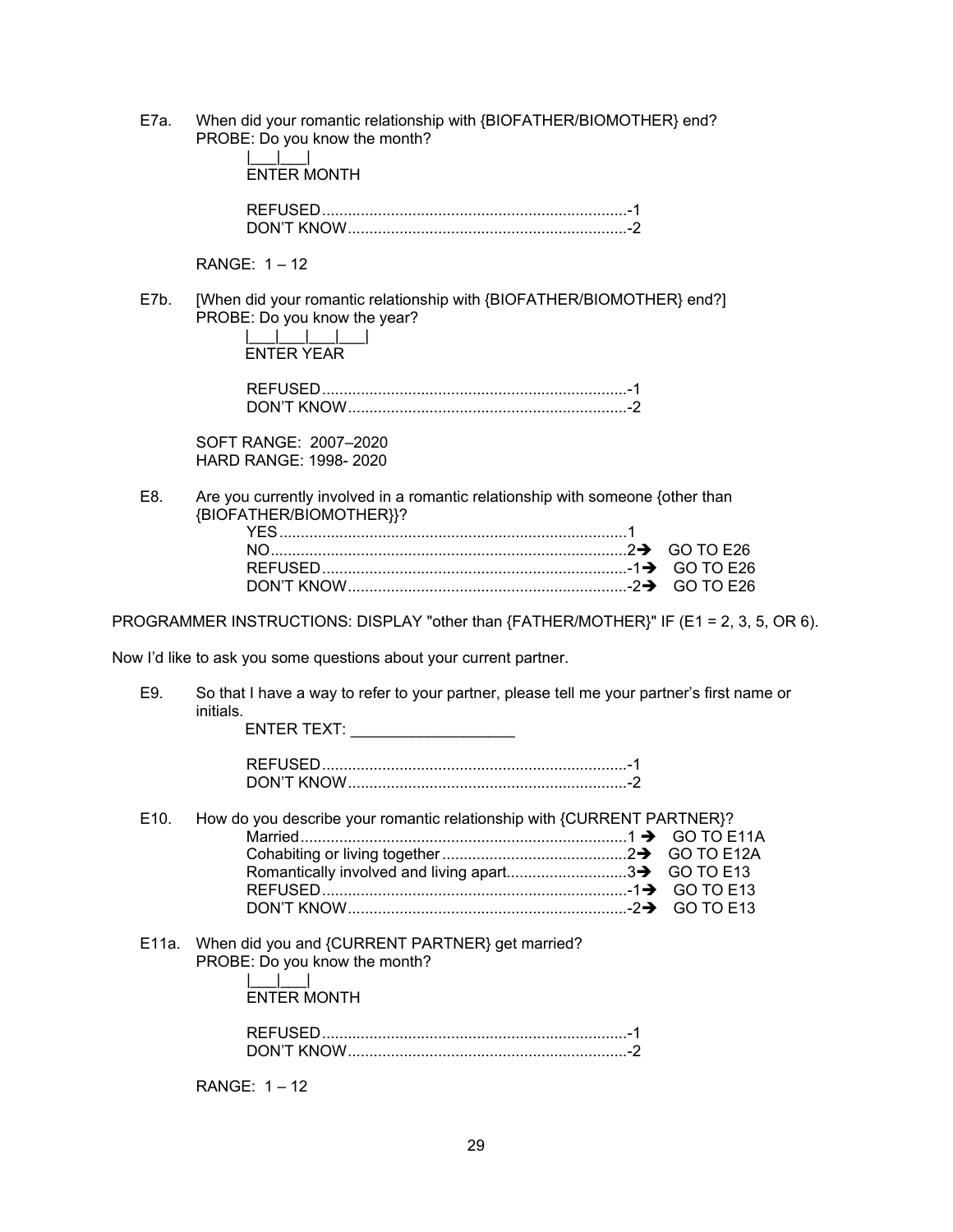E11b. [When did you and {CURRENT PARTNER} get married?]

| ㄷㅣㅣい. | [viller] did you and {CORRENT PARTINER} get manied !]<br>PROBE: Do you know the year?<br><b>ENTER YEAR</b>       |
|-------|------------------------------------------------------------------------------------------------------------------|
|       |                                                                                                                  |
|       | SOFT RANGE: 2007-2020<br>HARD RANGE: 1998-2020                                                                   |
|       | <b>BOX E11</b>                                                                                                   |
|       | GO TO E13.                                                                                                       |
| E12a. | When did you and {CURRENT PARTNER} start living together?<br>PROBE: Do you know the month?<br><b>ENTER MONTH</b> |
|       |                                                                                                                  |
|       | RANGE: 1-12                                                                                                      |
| E12b. | [When did you and {CURRENT PARTNER} start living together?]                                                      |
|       | PROBE: Do you know the year?<br><b>ENTER YEAR</b>                                                                |
|       |                                                                                                                  |
|       | SOFT RANGE: 2007-2020<br><b>HARD RANGE: 1998-2020</b>                                                            |
| E13.  | And, how long have you and {CURRENT PARTNER} been romantically involved?<br><b>GO TO E14</b><br><b>GO TO E14</b> |

E13a1. [And, how long have you and {CURRENT PARTNER} been romantically involved?] |\_\_\_|\_\_\_| ENTER YEARS

SOFT RANGE: 1-6 HARD RANGE: 1-20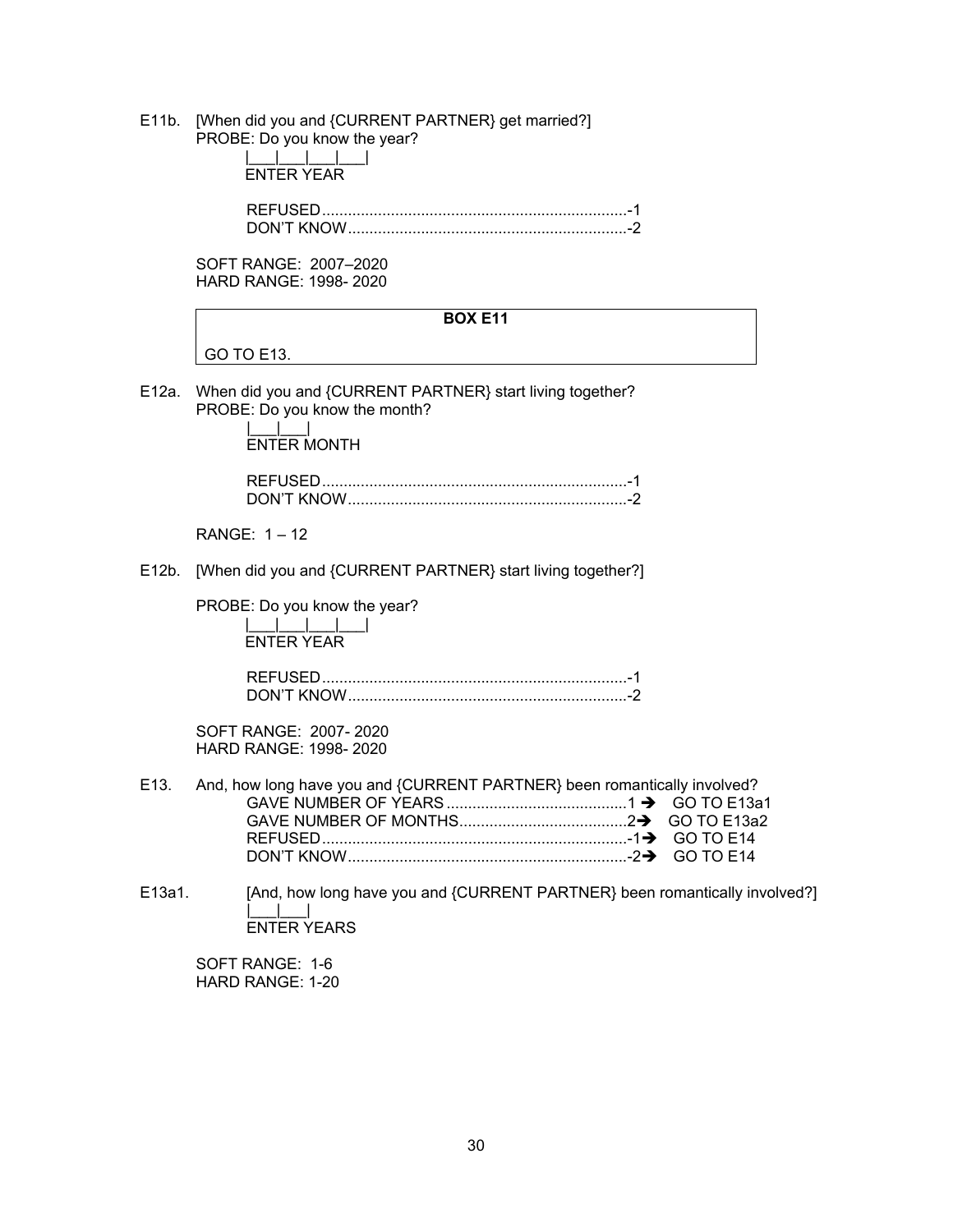E13a2. [And, how long have you and {CURRENT PARTNER} been romantically involved?] |\_\_\_|\_\_\_| ENTER MONTHS

IF 12 MONTHS OR LONGER, THEN BACK UP TO E13 AND ENTER NUMBER OF YEARS.

RANGE: 1-11

| <b>BOX E14</b>                                                  |
|-----------------------------------------------------------------|
| IF BIOLOGICAL PARENT WAS ALSO PCG IN YR 9 AND COMPLETED THE     |
| YEAR 9 PRIMARY CAREGIVER INTERVIEW                              |
| $[(BIOLOGICAL MOTHER IN YR9 AND YR15, PCGSTAT = 61 AND CONF1 =$ |
| 1 AND PCGISTAT=64 OR 65 ) OR                                    |
| (BIOLOGICAL FATHER IN YR9 AND YR15, PCGSTAT = 62 AND CONF1 = 2  |
| AND PCGISTAT=64 OR 65)]                                         |
| AND REPORTED HAVING A PARTNER IN YR 9 (AND P5 - I39A=1) GO TO   |
| E14                                                             |
|                                                                 |

- ELSE TO GO E15.
- E14. Is this partner the same partner that you told us about during your previous interview in {YEAR COHORT CITY FIELDED IN YR 9}?

|  | $( -1)$ $( +1)$ |
|--|-----------------|
|  |                 |
|  |                 |
|  |                 |

#### E15. Is {CURRENT PARTNER} male or female? MALE .............................................................................. 1 FEMALE .......................................................................... 2 REFUSED ....................................................................... -1 DON'T KNOW ................................................................. -2

E16. How old is {CURRENT PARTNER}? PROBE: Your best estimate is fine.

## |\_\_\_|\_\_\_| AGE

| JON'T KNOW |  |
|------------|--|

SOFT RANGE: 25–75 HARD RANGE: 18-99

E17. Which of the following best describes {CURRENT PARTNER}'s race? Is {CURRENT PARTNER} …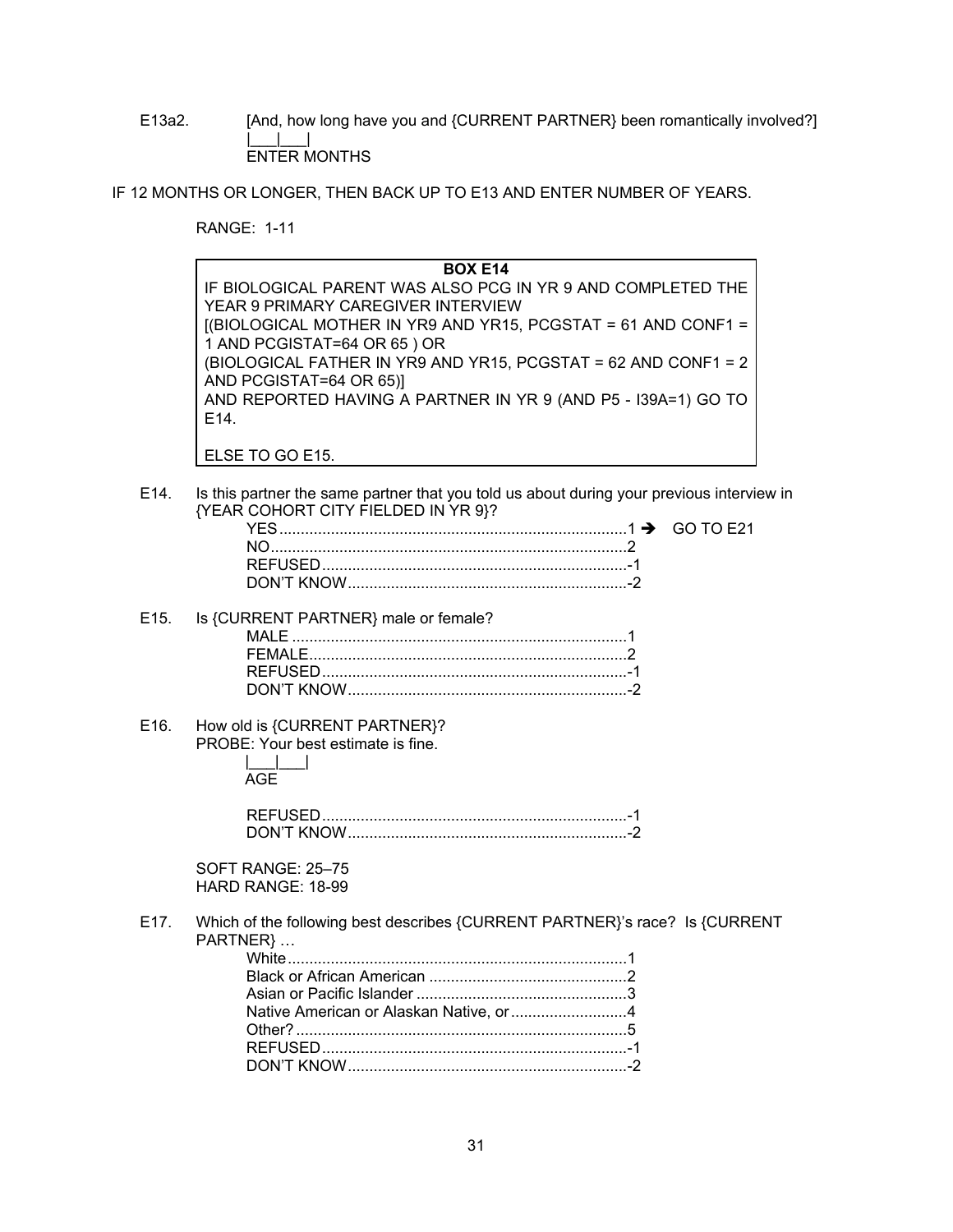| E18. | Is {CURRENT PARTNER} of Hispanic or Latino origin or descent?                                                                 |
|------|-------------------------------------------------------------------------------------------------------------------------------|
|      | GO TO E20                                                                                                                     |
|      |                                                                                                                               |
|      | GO TO E20                                                                                                                     |
| E19. | Is {CURRENT PARTNER} Mexican, Puerto Rican, Cuban, or other Hispanic?                                                         |
|      |                                                                                                                               |
|      |                                                                                                                               |
|      |                                                                                                                               |
|      |                                                                                                                               |
|      |                                                                                                                               |
|      |                                                                                                                               |
| E20. | What is the highest grade of school {CURRENT PARTNER} has completed, or the highest<br>degree {CURRENT PARTNER} has received? |
|      | PROBE: Can you tell me more about what type of program or school that was?                                                    |
|      |                                                                                                                               |
|      | ELEMENTARY, MIDDLE, OR                                                                                                        |
|      |                                                                                                                               |
|      |                                                                                                                               |
|      |                                                                                                                               |
|      |                                                                                                                               |
|      |                                                                                                                               |
|      | BUSINESS OR SECRETARIAL SCHOOL8                                                                                               |
|      | VOCATIONAL, TECHNICAL, OR TRADE SCHOOL 9                                                                                      |
|      | JUNIOR/COMMUNITY COLLEGE (2-YEAR)10                                                                                           |
|      |                                                                                                                               |
|      |                                                                                                                               |
|      | GRADUATE OR PROFESSIONAL SCHOOL 13                                                                                            |
|      |                                                                                                                               |
|      |                                                                                                                               |
|      |                                                                                                                               |
| E21. | Does {CURRENT PARTNER} have any biological children?                                                                          |
|      |                                                                                                                               |
|      |                                                                                                                               |
|      |                                                                                                                               |
| E22. | How many biological children under 18 does {CURRENT PARTNER} have that reside with<br>{CURRENT PARTNER}?                      |
|      | Do not include children you and your current partner had together.                                                            |
|      | NUMBER OF RESIDENT BIOLOGICAL CHILDREN                                                                                        |
|      |                                                                                                                               |
|      | SOFT RANGE: 0-3                                                                                                               |

HARD RANGE 0-15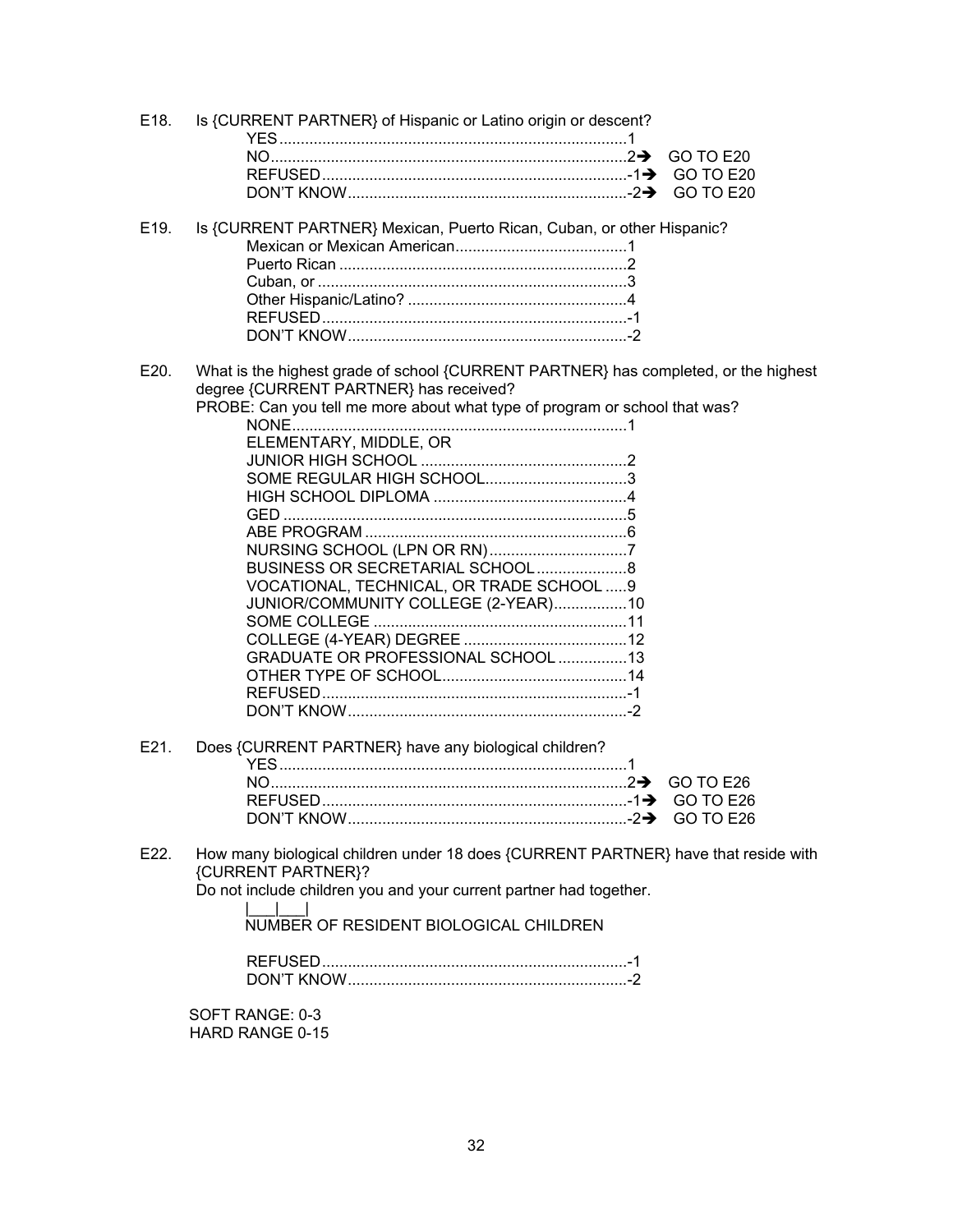E23. How many biological children under 18 does {CURRENT PARTNER} have that do not reside with {CURRENT PARTNER}?

> |\_\_\_|\_\_\_| NUMBER OF NON-RESIDENT BIOLOGICAL CHILDREN

| JN'T KNOW |  |
|-----------|--|

SOFT RANGE: 0-3 HARD RANGE 0-15

## **BOX E24**  IF E23>0 GO TO E24, ELSE GO TO E26.

E24. Does {CURRENT PARTNER} pay child support for any of these children who do not live with your partner?

| E25. Does {CURRENT PARTNER} visit these nonresident children? |  |
|---------------------------------------------------------------|--|
|                                                               |  |
|                                                               |  |
|                                                               |  |
|                                                               |  |

E26. Not including yourself and {YOUTH}, how many adults – age 18 or older – are currently living with you?

PROBE: Please do not include {YOUTH} in your answer.

 $| \cdot |$ NUMBER OF ADULTS

 REFUSED ....................................................................... -1 DON'T KNOW ................................................................. -2

SOFT RANGE: 0-7 HARD RANGE: 0-20

#### **BOX E26**

If E26=0, or E26=-1 or -2 GO TO E30. ELSE, CONTINUE WITH E27.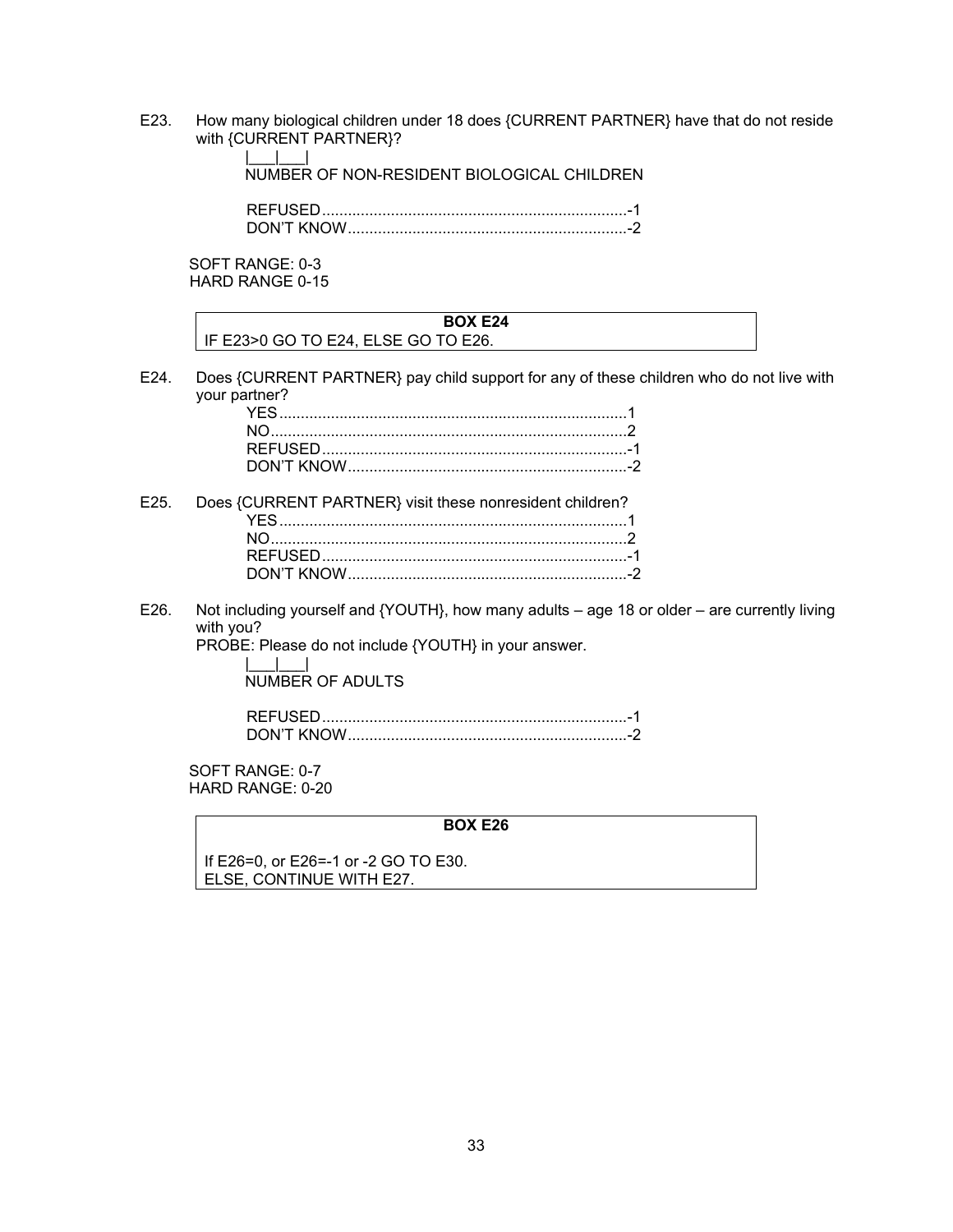E27. How are you related to {these people/this person}? Are {they/any of them}... IF MORE THAN ONE ADULT PROBE: How about any other adults? Are any of them...

|                                            | <b>CODE ALL THAT APPLY</b> |
|--------------------------------------------|----------------------------|
|                                            |                            |
|                                            |                            |
| An adult child, or child age 18 or older 3 |                            |
|                                            |                            |
|                                            |                            |
|                                            |                            |
|                                            |                            |
|                                            |                            |

PROGRAMMER INSTRUCTIONS: DISPLAY "these people" AND "any of them" IF E26 > 1 ELSE DISPLAY "this person" AND "they" IF E26 = 1

E28. How many of these adults are currently employed?

|\_\_\_|\_\_\_| NUMBER OF ADULTS

| ON'T KNOW |  |
|-----------|--|

RANGE: 0–99

E29. How many of these adults help pay for household expenses or food?

 $\|$  | NUMBER OF ADULTS

| JON'T KNOW |  |
|------------|--|

## RANGE: 0–99

E30. {Not including {YOUTH}, how/How} many of your biological children under 18 are living with you?

|\_\_\_|\_\_\_| NUMBER OF BIOLOGICAL CHILDREN UNDER 18

RANGE: 0–7

PROGRAMMER INSTRUCTIONS: DISPLAY "Not including {YOUTH}, how" if the PCG = BIOMOM or BIODAD (CONF1=1 or 2), ELSE DISPLAY "How" if CONF1=3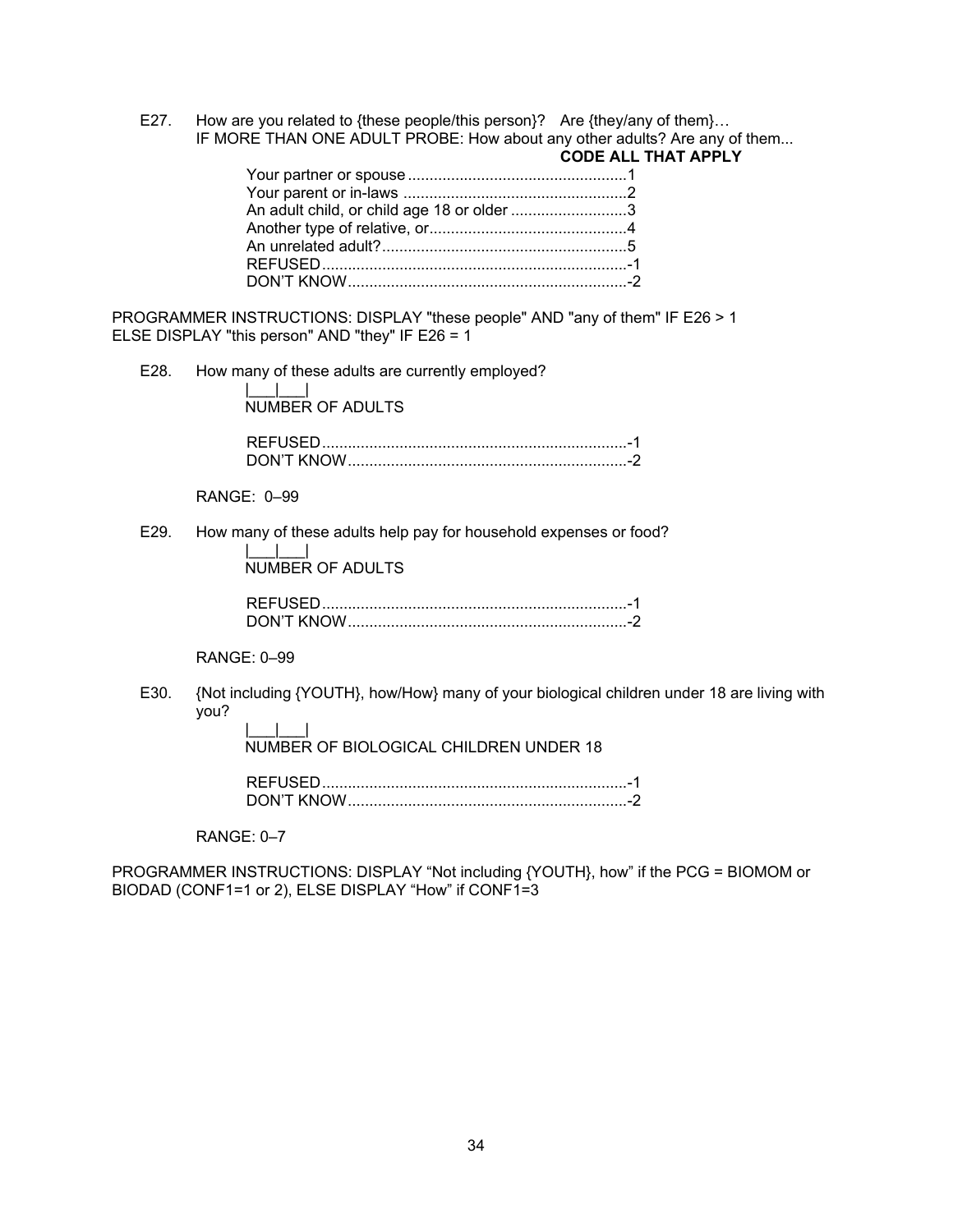E31. {Other than {CURRENT PARTNER}'s children, how/How} many non-biological children under 18 are living with you? PROBE: Please include nieces, nephews, grandchildren, children of friends, and other non-

biological children{, but please do not include children of {CURRENT PARTNER}}.

|\_\_\_|\_\_\_| NUMBER OF NON-BIOLOGICAL CHILDREN

 REFUSED ....................................................................... -1 DON'T KNOW ................................................................. -2

SOFT RANGE: 0–7 HARD RANGE: 0-20

PROGRAMMER INSTRUCTIONS: DISPLAY {Other than {CURRENT PARTNER}'s children, how} AND {, but please do not include children of {CURRENT PARTNER}} IF E10=1 OR 2 AND E21=1 (RESPONDENT IS MARRIED OR COHABITING WITH PARTNER) AND (PARTNER HAS CHILDREN). ELSE DISPLAY {How}.

## **BOX E34**

IF PRIMARY CAREGIVER IS NOT BIOLOGICAL MOTHER OR FATHER (CONF1=3), GO TO SECTION H. ELSE CONTINUE WITH E32

E32. Do you have any biological children under 18 that are living apart from you? YES ................................................................................. 1 NO ................................................................................... 2 GO TO E34 REFUSED ....................................................................... -1 GO TO E34 DON'T KNOW ................................................................. -2 GO TO E34

E33. Whom are they living with?

#### **CODE ALL THAT APPLY**

## **BOX E33**

IF E33=91 (OTHER SPECIFY) THEN GO TO E33OS, ELSE GO TO E34.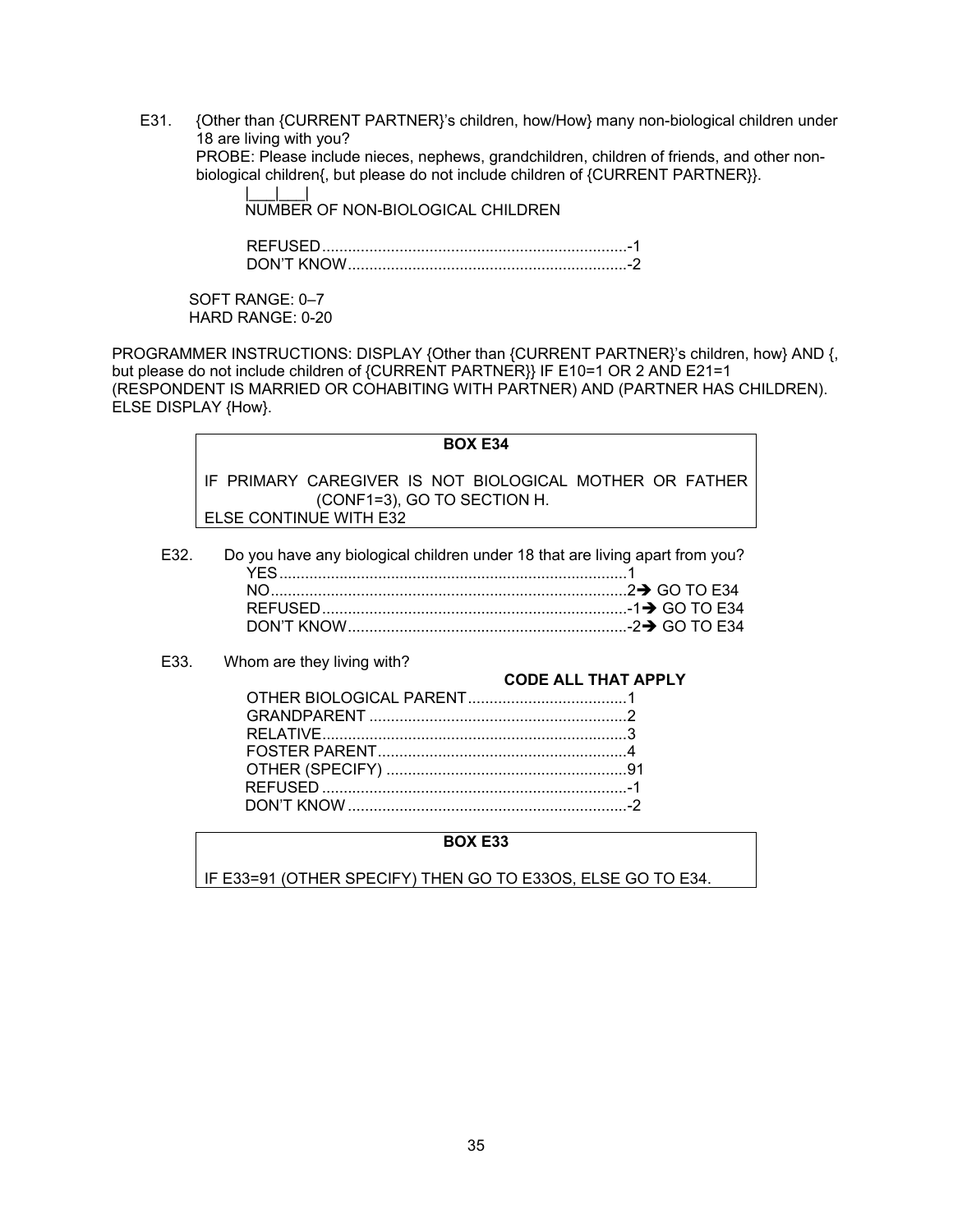E33OS. Whom are they living with? PROBE: What is the relationship between your biological child(ren) and this other person? ENTER TEXT: REFUSED ....................................................................... -1 DON'T KNOW ................................................................. -2

RECODED

 E33 – Other, Specified Recoded E33 101. In a government institution E33\_102. Living independently or with peers E33\_103. Other, unspecified person

E34. Since {MONTH AND YEAR COHORT CITY FIELDED IN YR 9} how many romantic relationships have you had that lasted for at least one month? \* PROBE: Please count all romantic relationships you have had that lasted for at least one month, including those with a {mother/father} to your children.

> |\_\_\_|\_\_\_| NUMBER OF ROMANTIC RELATIONSHIPS

 REFUSED ....................................................................... -1 DON'T KNOW ................................................................. -2

SOFT RANGE: 0–6 HARD RANGE: 0-72

**BOX E35**  IF E34=0 THEN GO TO E38 ELSE IF E34=-1,-2 THEN GO TO E35 ELSE GO TO E36.

| E35. I just need to have a range. Can you tell me if it was * |  |
|---------------------------------------------------------------|--|
|                                                               |  |
|                                                               |  |
|                                                               |  |
|                                                               |  |
|                                                               |  |
|                                                               |  |

E36. Since {MONTH AND YEAR COHORT CITY FIELDED IN YR 9} have you lived together with {this partner/any of your partners} in {this relationship/these relationships} for one month or more? \*

PROPGRAMMER INSTRUCTIONS: DISPLAY "this partner" AND "this relationship" IF E34 =1 ELSE DISPLAY "any … partners" AND "these relationships"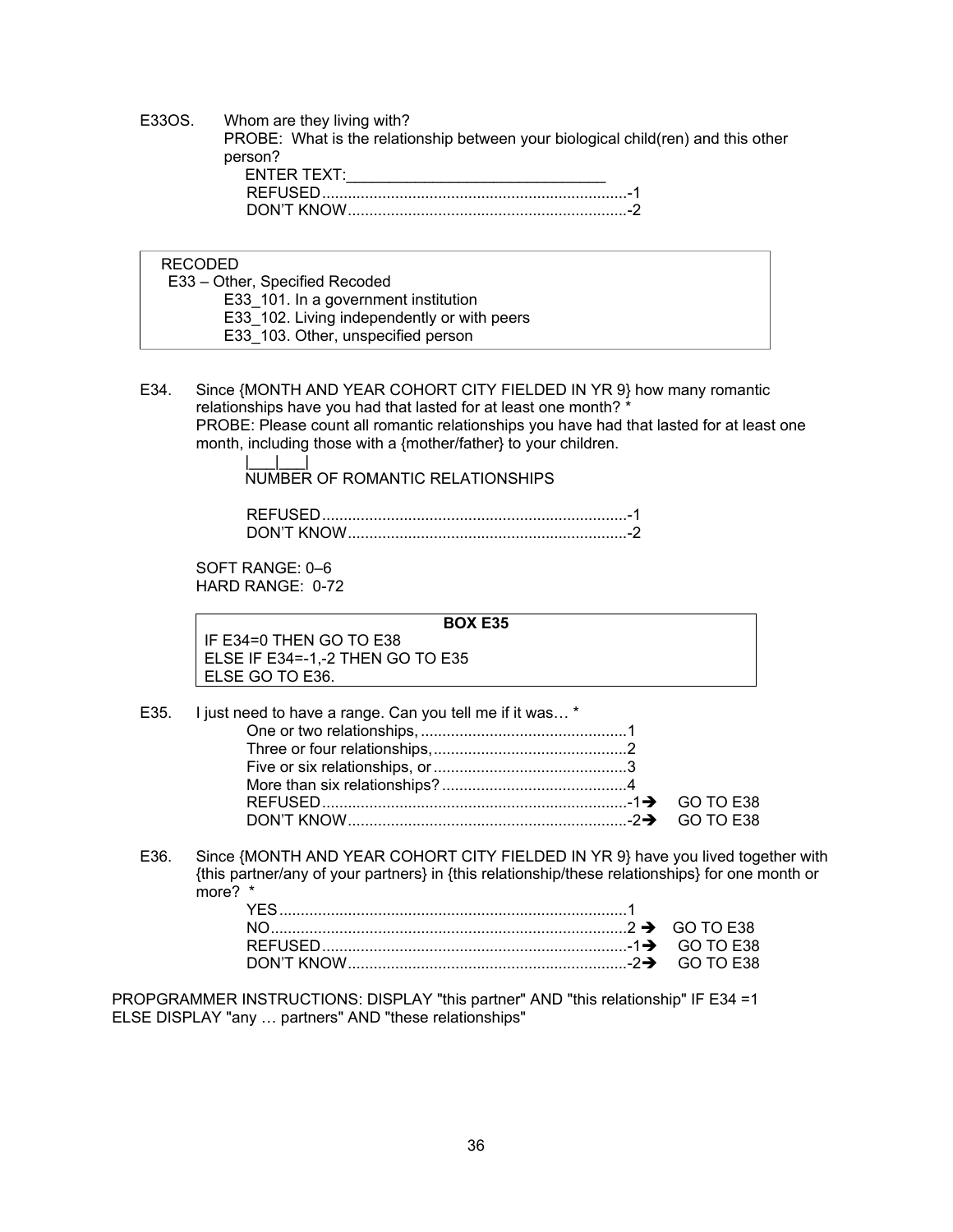E37. Since {MONTH AND YEAR COHORT CITY FIELDED IN YR 9} how many different partners have you lived with for one month or more? \*

| NUMBER OF PARTNERS |  |
|--------------------|--|
|                    |  |
|                    |  |

RANGE: 1 – 99

|\_\_\_|\_\_\_|

E38. Since {MONTH AND YEAR COHORT CITY FIELDED IN YR 9} have you had another baby, or adopted a child, or are you now {expecting a child/pregnant}? \*

PROGRAMMER INSTRUCTIONS: IF CONF1 = 1 DISPLAY "pregnant" ELSE DISPLAY "expecting child" E39. How many children have you had since {MONTH AND YEAR COHORT CITY FIELDED IN

YR 9}? Please don't include the children you are expecting. \*

|\_\_\_|\_\_\_| NUMBER OF CHILDREN

| JN'T KNOW |  |
|-----------|--|

SOFT RANGE: 0–4 HARD RANGE: 0-15

|  | IF E39=1 GO TO E40. |  |
|--|---------------------|--|
|  | IE E3051 CO TO E11  |  |

**BOX E40** 

IF E39>1 GO TO E41.

 $\overline{a}$ 

| E40. | Does this child have the same {father/mother} as any of your other children? * |  |
|------|--------------------------------------------------------------------------------|--|
|      |                                                                                |  |
|      |                                                                                |  |
|      |                                                                                |  |
|      |                                                                                |  |

#### E41. Do these children have the same  ${f}$ ather/mother $?$  YES ................................................................................. 1 NO ................................................................................... 2 REFUSED ....................................................................... -1 DON'T KNOW ................................................................. -2

<sup>\*</sup> CPRC sample asked about time since last interview due to lack of Year 9 interview. See Year 15 Data User's Guide for information about the interviews administered by CPRC.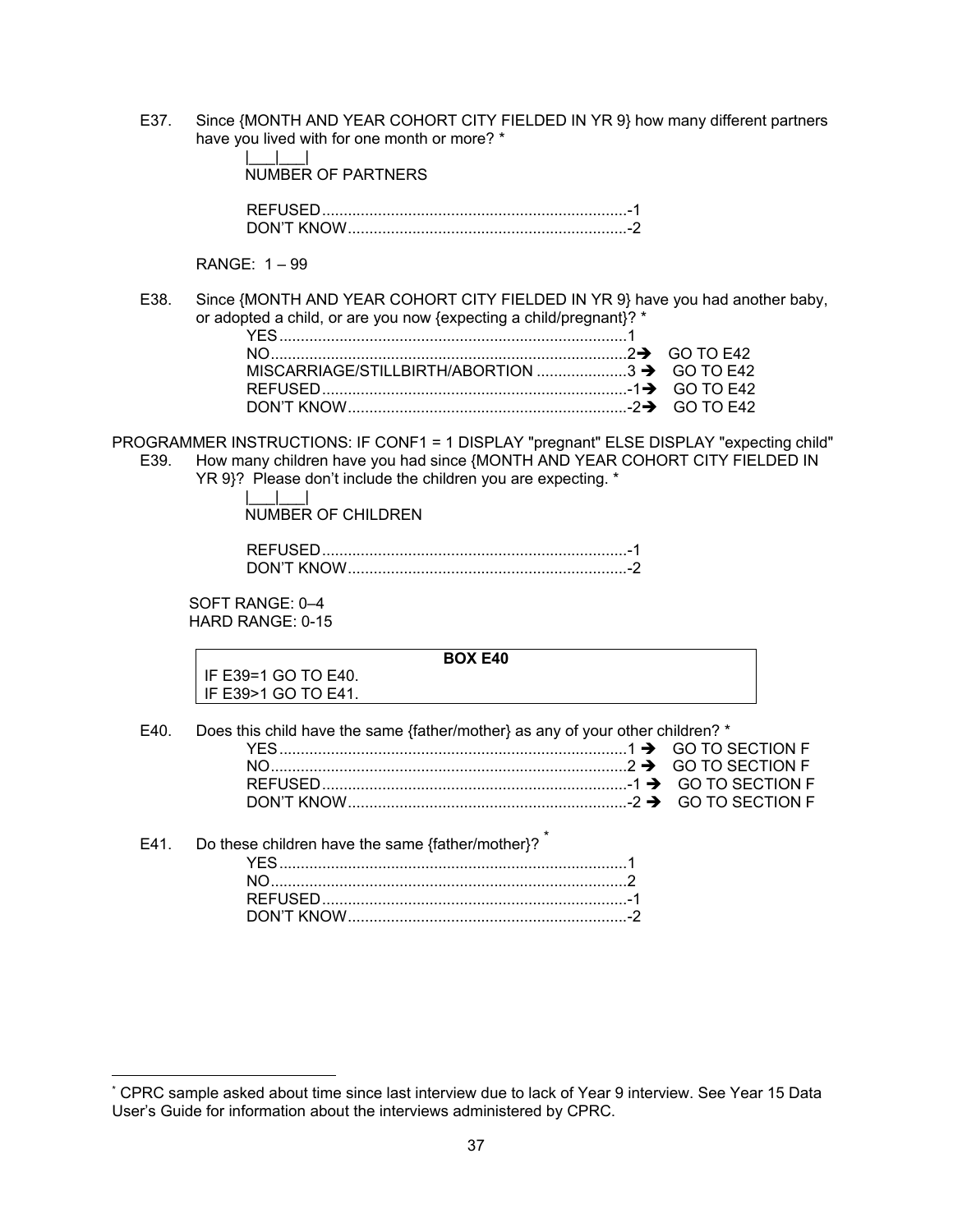E42. Thinking about all of your biological children, how many different {fathers/mothers} do they have?

> NUMBER OF FATHERS/MOTHERS REFUSED ....................................................................... -1 DON'T KNOW ................................................................. -2

SOFT RANGE: 1-5 HARD RANGE: 1-15

|\_\_\_|\_\_\_|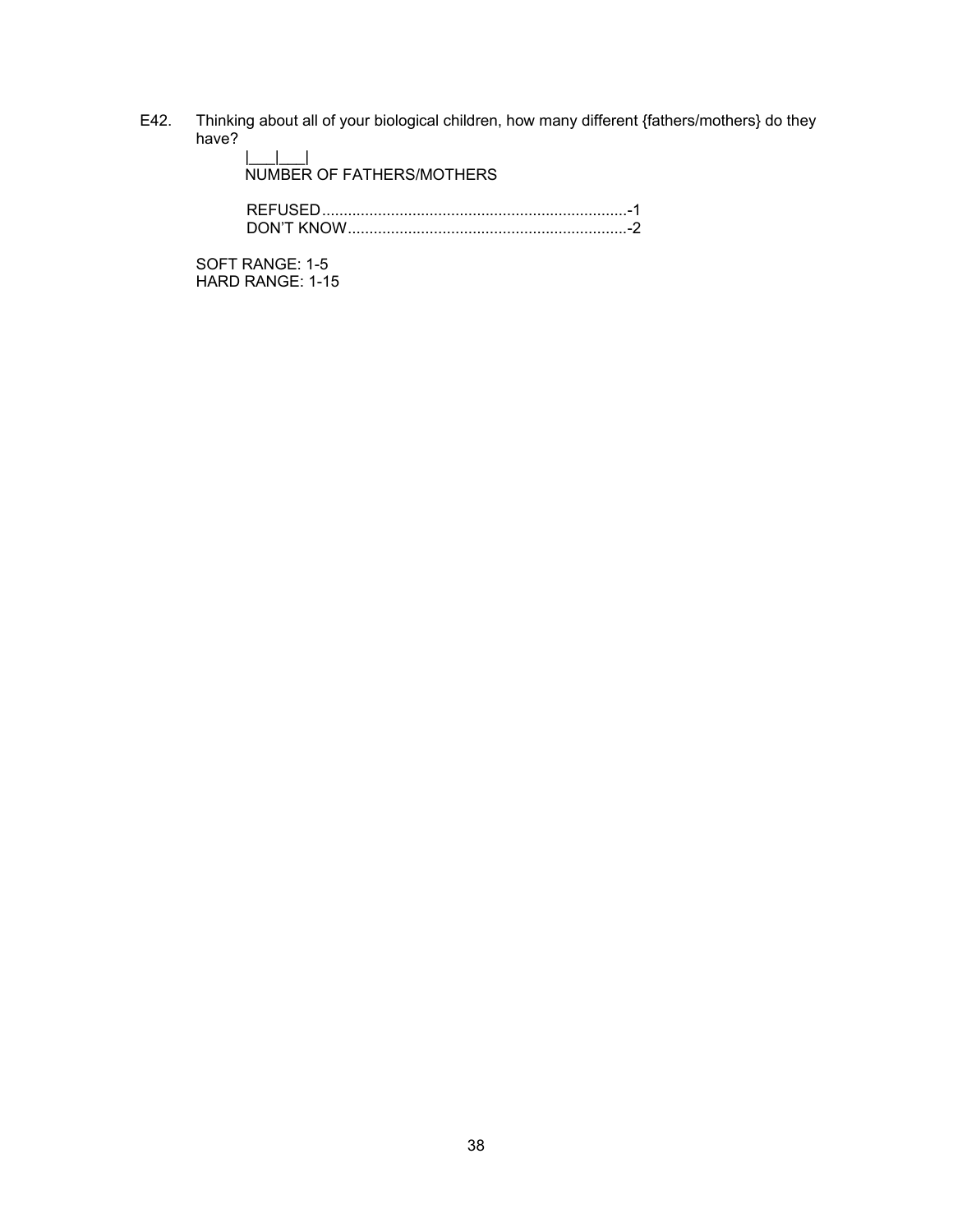## **SECTION F: NONRESIDENT BIOLOGICAL PARENT**

#### **BOX F1**

IF E1=1, 4, 8 or 9 (MARRIED, COHABITING, DECEASED, or UNKNOWN) OR PRELOAD IS DECEASED OR FATHER DENIES/NOT TOLD OF PATERNITY, DNA PROVES NOT FATHER, OR FATHER UNKNOWN FROM YR9 FATHER INTERVIEW STATUS (DADSTAT= 90, 92, 93, 94 MOMSTAT=90) GO TO SECTION G.

ELSE IF PRIMARY CAREGIVER IS NOT BIOLOGICAL PARENT, GO TO SECTION H.

IF PRIMARY CAREGIVER IS BIOLOGICAL FATHER (CONF1=2), SUBSTITUTE MOTHER'S NAME AND PRELOADED INFORMATION FOR REFERENCES TO {BIOMOTHER}; OR

IF PRIMARY CAREGIVER IS BIOLOGICAL MOTHER (CONF1=1), SUBSTITUTE BIOFATHER'S NAME AND PRELOADED INFORMATION FOR REFERENCES TO {BIOFATHER} and GO TO F1.

F1. During the past 30 days, on how many days has {BIOFATHER/BIOMOTHER} seen {YOUTH}?

> |\_\_\_|\_\_\_| NUMBER OF DAYS

 REFUSED ....................................................................... -1 DON'T KNOW ................................................................. -2

Range: 0 -30

Now I'd like to ask you some questions about your relationship with {BIOFATHER/BIOMOTHER}.

F2. In general, would you say that your relationship with {him/her} is excellent, very good, good, fair or poor?

| $GOOD$ 3 |  |
|----------|--|
|          |  |
|          |  |
|          |  |
|          |  |

F3. Please think about the kind of {father/mother} you feel that {BIOFATHER/BIOMOTHER} is to {YOUTH}. Would you say that {he/she} is…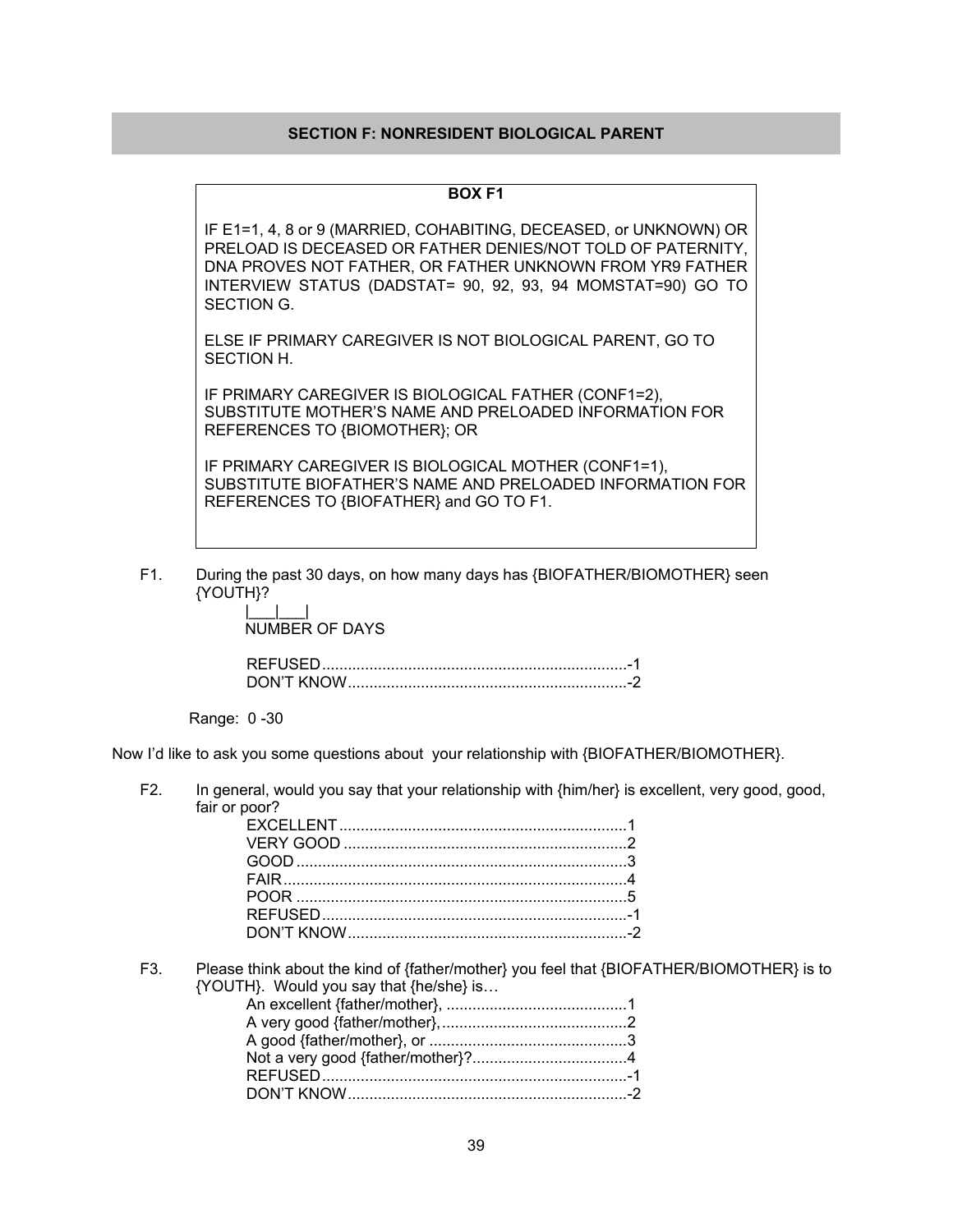F4. In the past year, have you asked {BIOFATHER/BIOMOTHER} to spend more time with {YOUTH}?

F5. In the past year, have you refused to let {BIOFATHER/BIOMOTHER} see {YOUTH}? YES ................................................................................. 1 NO ................................................................................... 2 REFUSED ....................................................................... -1 DON'T KNOW ................................................................. -2

Now I'd like to ask you how much influence you feel {BIOFATHER/BIOMOTHER} has in making major decisions about some areas of {YOUTH}'s life. For each item I read please tell me if you feel that {BIOFATHER/BIOMOTHER} has no influence, some influence, or a great deal of influence. How about….

[PROBE: Would you say no influence, some influence, or a great deal of influence?]

|     |                           | NO INFLUENCE | <b>SOME</b><br><b>INFLUENCE</b> | A GREAT DEAL<br>OF INFLUENCE | <b>REF</b> | DK   |
|-----|---------------------------|--------------|---------------------------------|------------------------------|------------|------|
| F6. | {YOUTH}'s school?         |              |                                 | 3                            | ۰L         | $-2$ |
| F7. | {YOUTH}'s<br>religion?    |              |                                 | 3                            | -1         | -2   |
| F8. | {YOUTH}'s health<br>care? |              | っ                               | 3                            | ۰L         | -2   |

Next I have some questions about financial contributions {BIOFATHER/BIOMOTHER} might make to help support {YOUTH}.

F9. Do you have a legal agreement or child support order that requires {BIOFATHER/BIOMOTHER} to provide financial support to {YOUTH}? YES ................................................................................. 1

F10. In the past year, how much money has {FATHER/MOTHER} paid as part of this legally agreed upon child support?

\$|\_\_\_|\_\_\_|,|\_\_\_|\_\_\_\_| **→** GO TO F12 ENTER AMOUNT

| אורוא דיואר. |  |
|--------------|--|

SOFT RANGE: \$0–\$10,000 HARD RANGE: \$0–30,000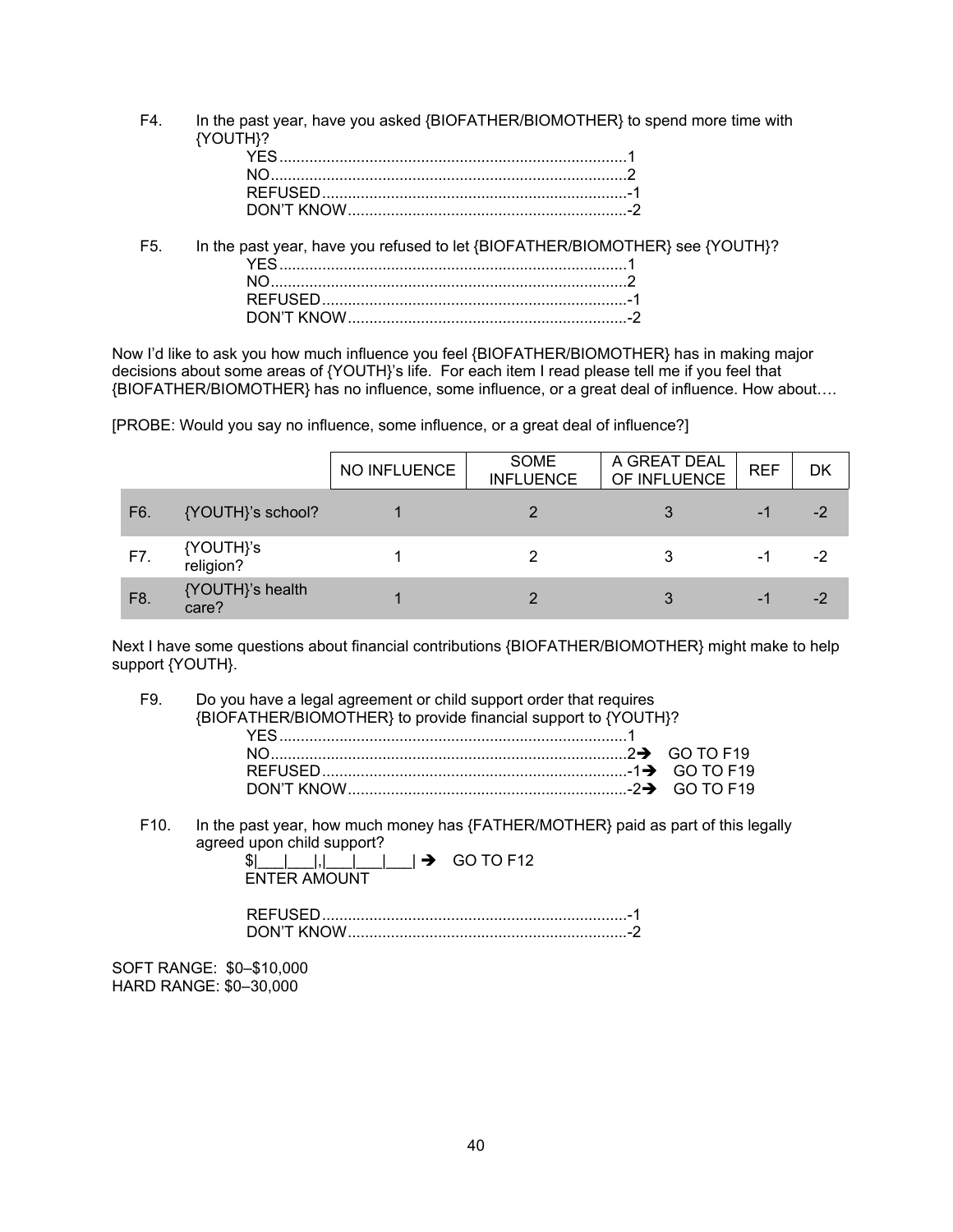| How often does {BIOFATHER/BIOMOTHER} pay on time? Is it |
|---------------------------------------------------------|
|                                                         |
|                                                         |
|                                                         |
|                                                         |
|                                                         |
|                                                         |
|                                                         |
|                                                         |
|                                                         |

In the past year, has {BIOFATHER/BIOMOTHER} given money or other financial support to F13. you directly {instead of/in addition to} paying formal child support?  $\sqrt{5}$ 

PROGRAMMER INSTRUCTIONS: IFF10-0, DISPLAY "instead of". ELSE IF F10>0, DISPLAY "in addition to".

Not including money that {BIOFATHER/BIOMOTHER} paid as part of the formal child F14. support, how much money did you receive from {BIOFATHER/BIOMOTHER} in the past year?

SOFT RANGE: \$0-\$10,000 HARD RANGE: \$0-99,999

| F15. I just need to have a range. Can you tell me if it was… |  |
|--------------------------------------------------------------|--|
|                                                              |  |
|                                                              |  |
|                                                              |  |
|                                                              |  |
|                                                              |  |
|                                                              |  |
|                                                              |  |
|                                                              |  |
|                                                              |  |
|                                                              |  |
|                                                              |  |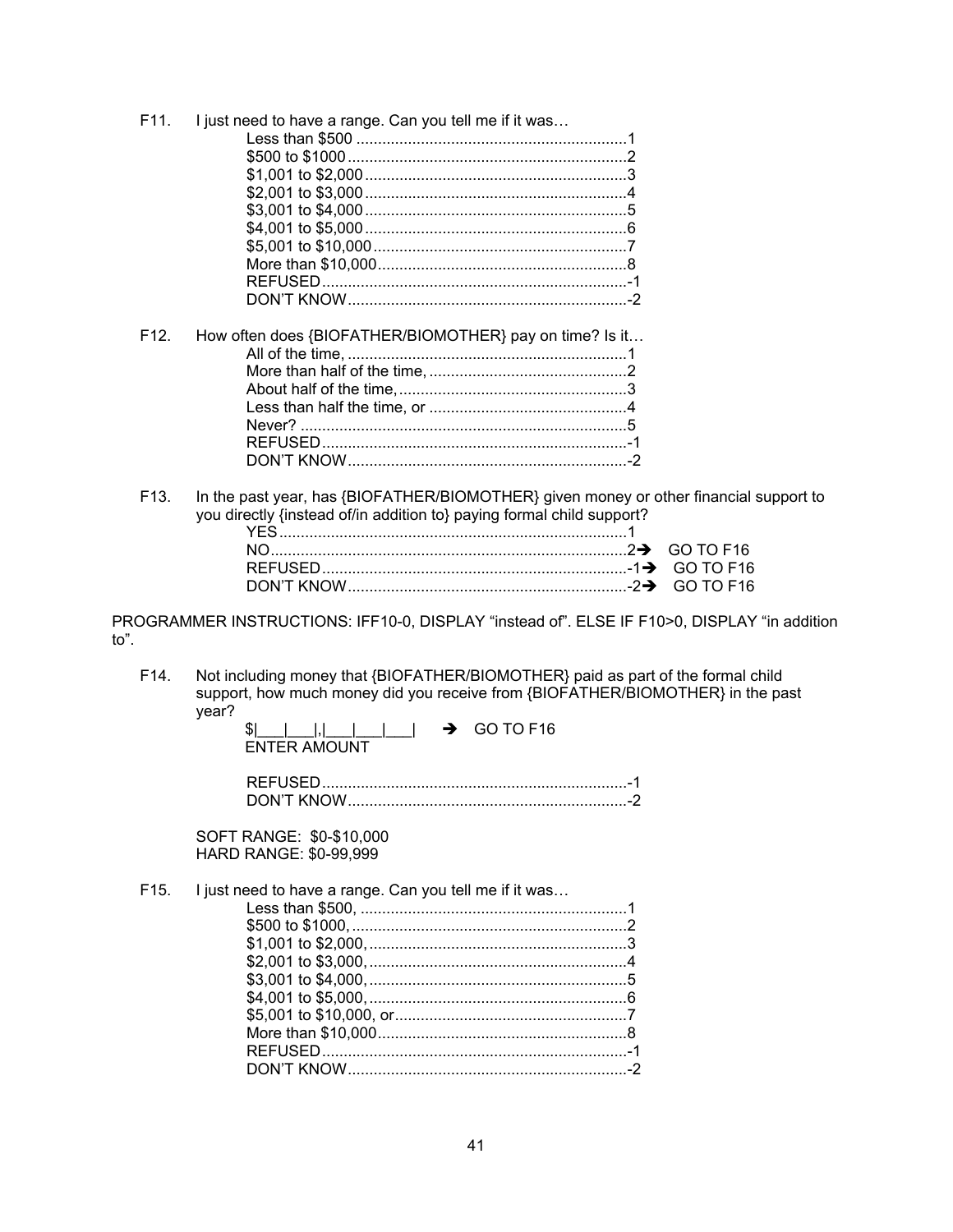F16. Does {BIOFATHER/BIOMOTHER} have any arrears on the child support that {he/she} is supposed to pay to you, or does {he/she} owe anything to the welfare department for unpaid monthly support or for reimbursing medical costs? PROBE: Arrears are unpaid child support that the {father/mother} owes to the {mother/father} or to the child support agency.

F17. What is the amount of the arrears?  $|S|$  | | | | | | | | | | |  $\rightarrow$  GO TO BOX F19 ENTER AMOUNT

| DON'T KNOW |  |
|------------|--|

SOFT RANGE: \$50-\$10,000 HARD RANGE: \$1-\$99,999

F18. I just need to have a range. Can you tell me if it was… Less than \$500, .............................................................. 1 \$500 to \$1000, ................................................................ 2 \$1,001 to \$2,000, ............................................................ 3 \$2,001 to \$3,000, ............................................................ 4 \$3,001 to \$4,000, ............................................................ 5 \$4,001 to \$5,000, ............................................................ 6 \$5,001 to \$10,000, or ...................................................... 7 More than \$10,000? ........................................................ 8 REFUSED ....................................................................... -1 DON'T KNOW ................................................................. -2

#### **BOX F19**

IF F9=1 (HAS LEGAL AGREEMENT/CHILD SUPPORT ORDER) GO TO F22.

| F <sub>19</sub> . | Has {FATHER/MOTHER} paid anything toward {YOUTH}'s support in the past 12 months? |  |
|-------------------|-----------------------------------------------------------------------------------|--|
|                   |                                                                                   |  |

F20. How much was paid for {YOUTH}'s support in the past 12 months?  $|S|$  | | | | | | | |  $\rightarrow$  GO TO F22 ENTER AMOUNT

| DON'T KNOW |  |
|------------|--|

SOFT RANGE: \$50-\$10,000 HARD RANGE: \$1-\$99,999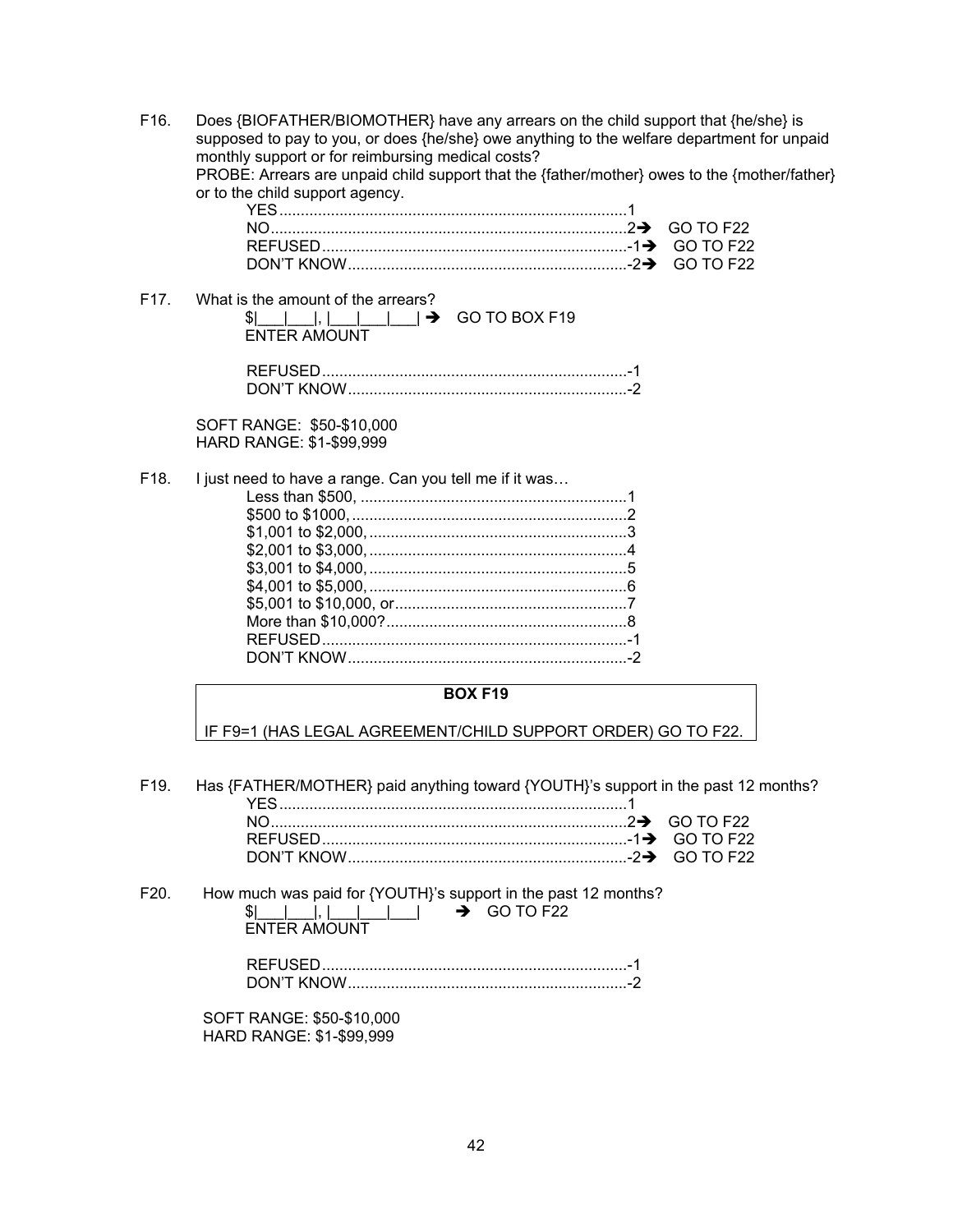| F21. I just need to have a range. Can you tell me if it was |  |
|-------------------------------------------------------------|--|
|                                                             |  |
|                                                             |  |
|                                                             |  |
|                                                             |  |
|                                                             |  |
|                                                             |  |
|                                                             |  |
|                                                             |  |
|                                                             |  |
|                                                             |  |
|                                                             |  |

F22. {Fathers/Mothers} may provide all sorts of items that children need, such as food, clothes, school supplies, camp or school tuition, gifts or other personal items. How often does {BIOFATHER/BIOMOTHER} buy or pay for any of these items for {YOUTH}?

F23. Approximately, how much do you think {FATHER/MOTHER} paid for these items in the past 12 months?

PROBE: Your best estimate is fine

 $|S|$  and  $|S|$  and  $|S|$  and  $|S|$ ENTER AMOUNT

 REFUSED ....................................................................... -1 DON'T KNOW ................................................................. -2

SOFT RANGE: \$50-\$10,000 HARD RANGE: \$1-\$99,999

F24a. What city and state does {BIOFATHER/BIOMOTHER} live in?

PROBE: Do you know the city? ENTER CITY: \_\_\_\_\_\_\_\_\_\_\_\_\_\_\_\_\_\_\_\_\_

REFUSED ................................................................................... -1 DON'T KNOW............................................................................. -2

F24b. [What city and state does {BIOFATHER/BIOMOTHER} live in?] PROBE: Do you know the state?

FOR STATES IN THE UNITED STATES, OR PUERTO RICO, START TYPING THE NAME OF THE STATE OR COMMONWEALTH. FOR MEXICO ENTER MEX, OTHER FOREIGN COUNTRIES ENTER FOR, MILITARY OUTPOSTS ENTER MIL AND USE ARROW KEYS TO GO TO AA, AE OR AP.

| ENTER STATE INITIALS: |  |
|-----------------------|--|
|                       |  |
|                       |  |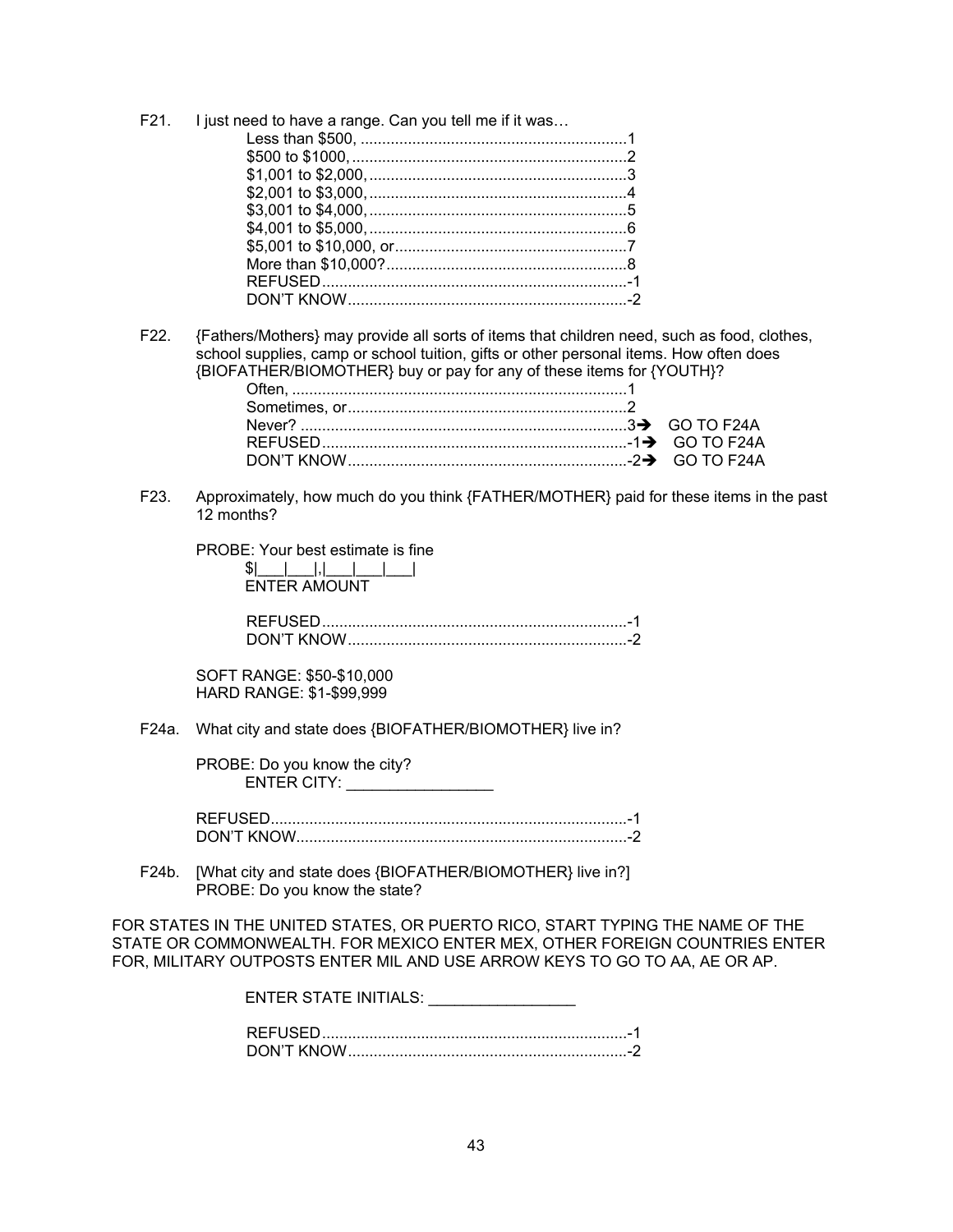#### **BOX F24**

IF STATE= FOR in F24B, GO TO F24OS ELSE, GO TO F24C

F24OS. ENTER COUNTRY: \_\_\_\_\_\_\_\_\_\_\_\_\_\_\_\_\_

### **BOX F24C**

IF STATE= FOR in F24B, GO TO F25 ELSE, GO TO F24C

F24c. Zip Code?

ENTER ZIP CODE: \_\_\_\_\_\_\_\_\_\_\_\_\_\_\_\_\_ REFUSED ....................................................................... -1 DON'T KNOW ................................................................. -2

F25. Approximately how many miles from your home does {BIOFATHER/BIOMOTHER} live? |\_\_\_|\_\_\_|\_\_\_|\_\_\_| NUMBER OF MILES

| REFUSED |  |
|---------|--|
|         |  |

SOFT RANGE: 0–100 HARD RANGE: 0-9999

F26. What was {BIOFATHER/BIOMOTHER} doing most of last week – working at a regular job, going to school, or something else?

| TAKING TIME OFF WORK (ILLNESS/VACATION)8 → GO TO F28 |  |
|------------------------------------------------------|--|
|                                                      |  |
|                                                      |  |
|                                                      |  |
|                                                      |  |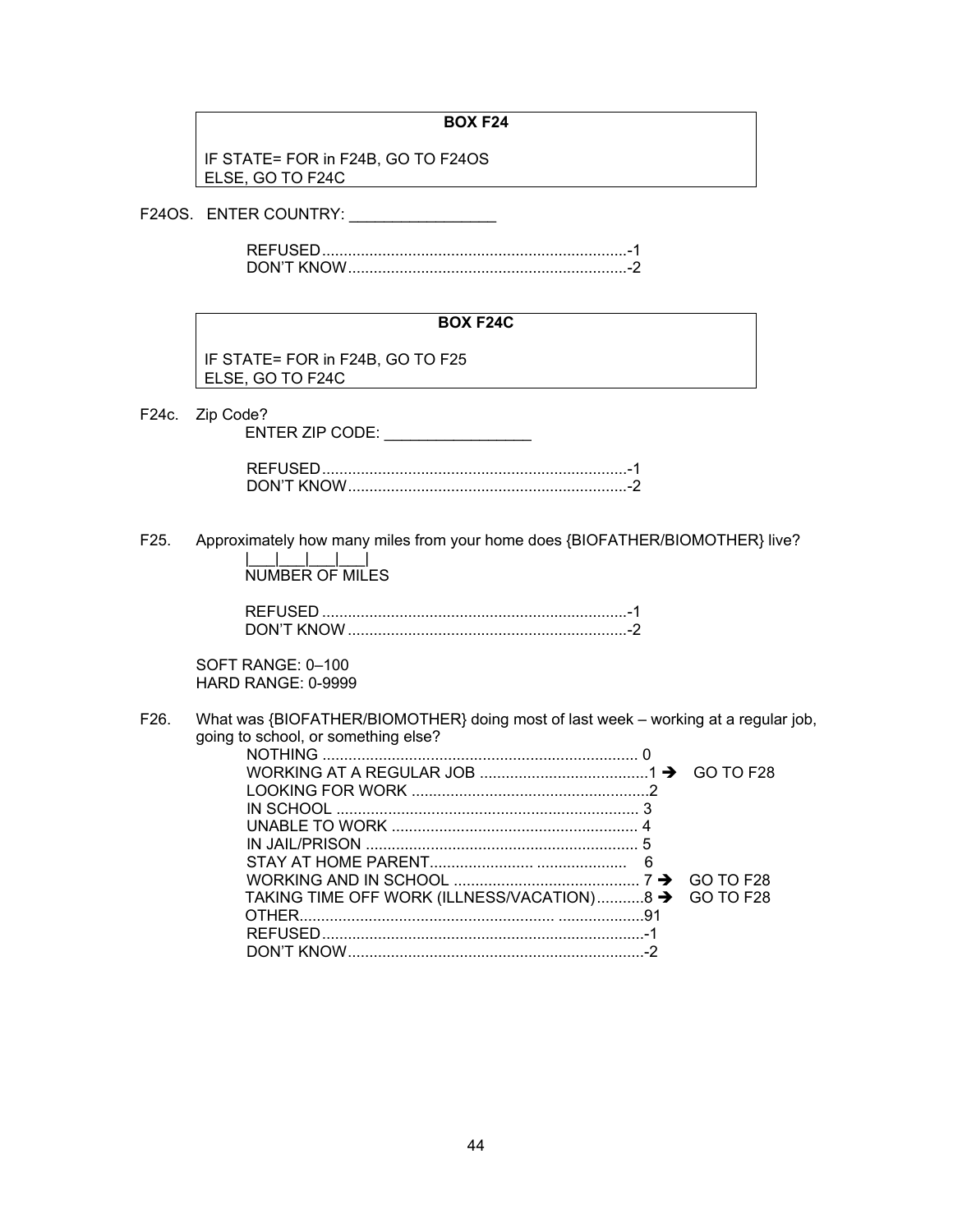F27a. In what month and year did {BIOFATHER/BIOMOTHER} last work at a job lasting two consecutive weeks or more, either full or part-time, for which {BIOFATHER/BIOMOTHER} received a regular paycheck? PROBE: Do you know the month?

|\_\_\_<u>|\_\_</u>|\_\_\_| ENTER MONTH

 REFUSED ....................................................................... -1 DON'T KNOW ................................................................. -2

RANGE: 1 – 12

F27b. [In what month and year did {BIOFATHER/BIOMOTHER} last work at a job lasting two consecutive weeks or more, either full or part-time, for which {BIOFATHER/BIOMOTHER} received a regular paycheck?] PROBE: Do you know the year?

|\_\_\_|\_\_\_|\_\_\_|\_\_\_| ENTER YEAR

 REFUSED ....................................................................... -1 DON'T KNOW ................................................................. -2

SOFT RANGE: 2012–2020 HARD RANGE: 1960- 2020

**BOX F27** 

IF YEAR FIELD OF F27B IS SAME AS CURRENT YEAR, CONTINUE WITH F28.

IF YEAR FIELD OF F27B IS YEAR PRIOR TO CURRENT YEAR, AND MONTH FIELD OF F27A IS AFTER CURRENT MONTH, CONTINUE WITH F28. ELSE GO TO F30.

F28. In the past twelve months, how many weeks did {BIOFATHER/BIOMOTHER} work at {his/her} job or jobs? If {he/she} worked the entire year, but used paid vacation time or sick time, {he/she} worked 52 weeks.

> |\_\_\_|\_\_\_| NUMBER OF WEEKS

REFUSED ....................................................................... -1 DON'T KNOW ................................................................. -2

SOFT RANGE: 20–52 HARD RANGE: 1-52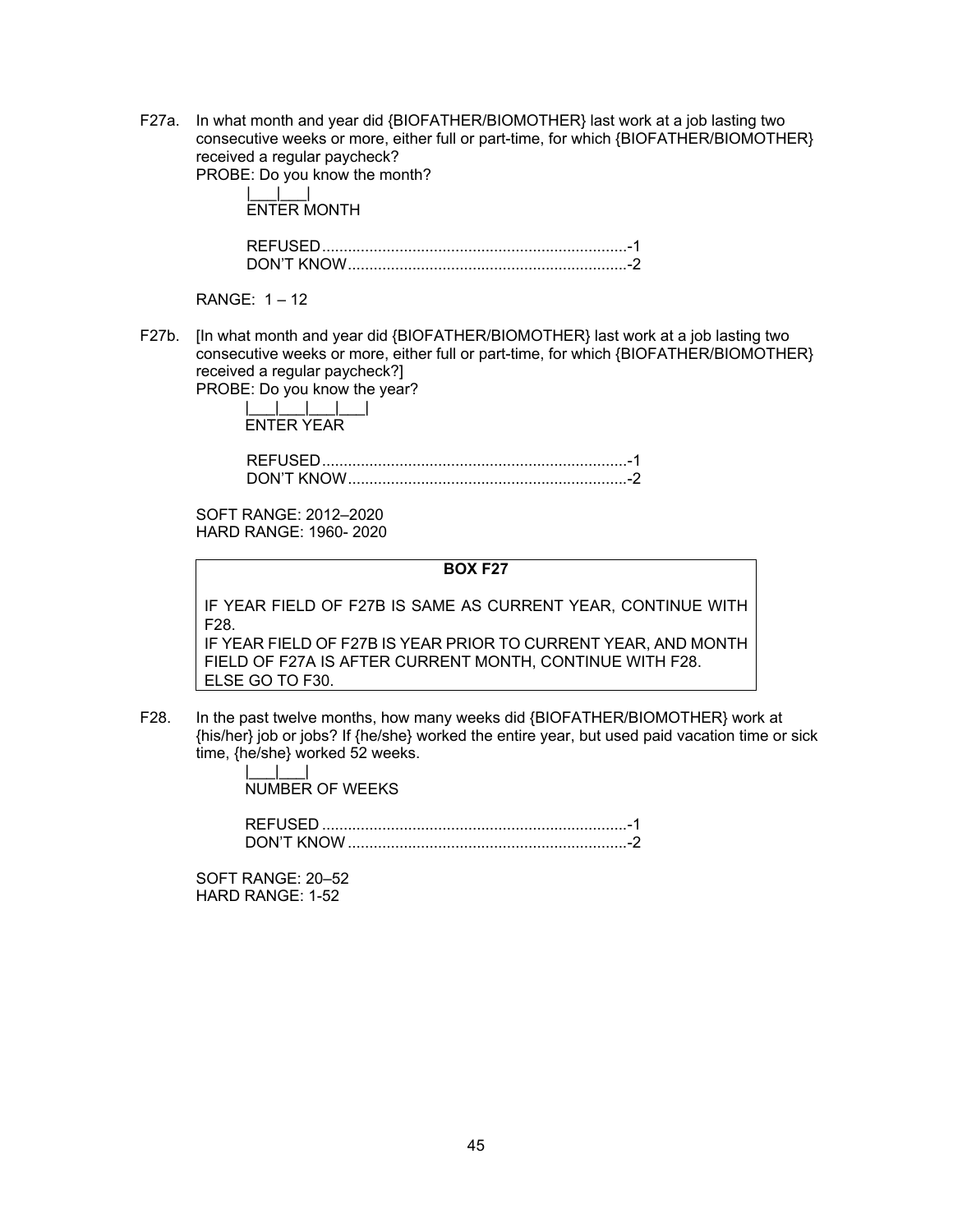F29. About how much does {BIOFATHER/BIOMOTHER} usually earn in that job or jobs before taxes and deductions?

|                   | laxes and deductions :<br>\$1<br><b>ENTER AMOUNT</b>                                                                                                                                                              |
|-------------------|-------------------------------------------------------------------------------------------------------------------------------------------------------------------------------------------------------------------|
|                   |                                                                                                                                                                                                                   |
|                   | SOFT RANGE: \$7.25-\$60,000<br>HARD RANGE: \$2-\$999,999                                                                                                                                                          |
| F29A.             | [About how much does {BIOFATHER/BIOMOTHER} usually earn in that job or jobs before<br>taxes and deductions?]<br>ENTER UNIT.<br>PER EVERY 2 WEEKS (26 CHECKS PER YEAR)4<br>PER TWICE A MONTH (24 CHECKS PER YEAR)5 |
| F <sub>30</sub> . | Other than regular paid employment, does {BIOFATHER/BIOMOTHER} engage in any<br>activities in order to generate income, or in exchange for meals, clothing, a place to live or<br>other basic necessities?        |
|                   |                                                                                                                                                                                                                   |

F31. Does {BIOFATHER/BIOMOTHER} have any physical or mental health conditions that limit the kind or amount of work (he/she) can do?

F32. Does {BIOFATHER/BIOMOTHER} have problems such as keeping a job or getting along with family and friends because of alcohol or drug use?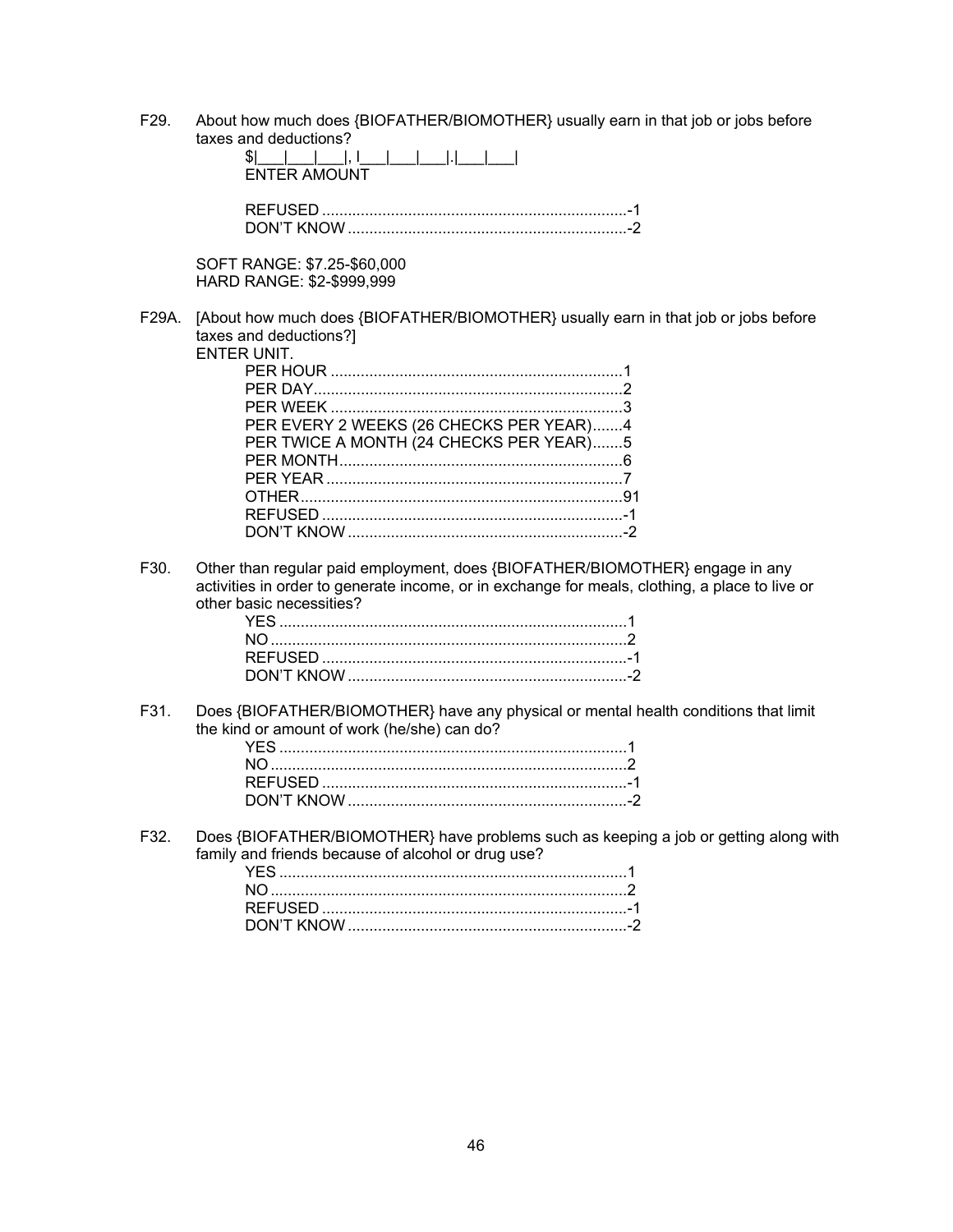| F33. | Has {BIOFATHER/BIOMOTHER} had any children with another partner since {MONTH AND<br>YEAR COHORT CITY FIELDED IN YR 9}? * |
|------|--------------------------------------------------------------------------------------------------------------------------|
| F34. | Is {BIOFATHER/BIOMOTHER} living with or married to another partner?                                                      |
| F35. | Has {BIOFATHER/BIOMOTHER} spent any time in jail or prison since {MONTH AND YEAR<br>COHORT CITY FIELDED IN YR 9}?        |
| F36. | Did you go visit {BIOFATHER/BIOMOTHER} in jail or prison?                                                                |
| F37. | Did {YOUTH} go visit {BIOFATHER/BIOMOTHER} in jail or prison?                                                            |

<sup>\*</sup> CPRC sample asked about time since last interview due to lack of Year 9 interview. See Year 15 Data<br>User's Guide for information about the interviews administered by CPRC.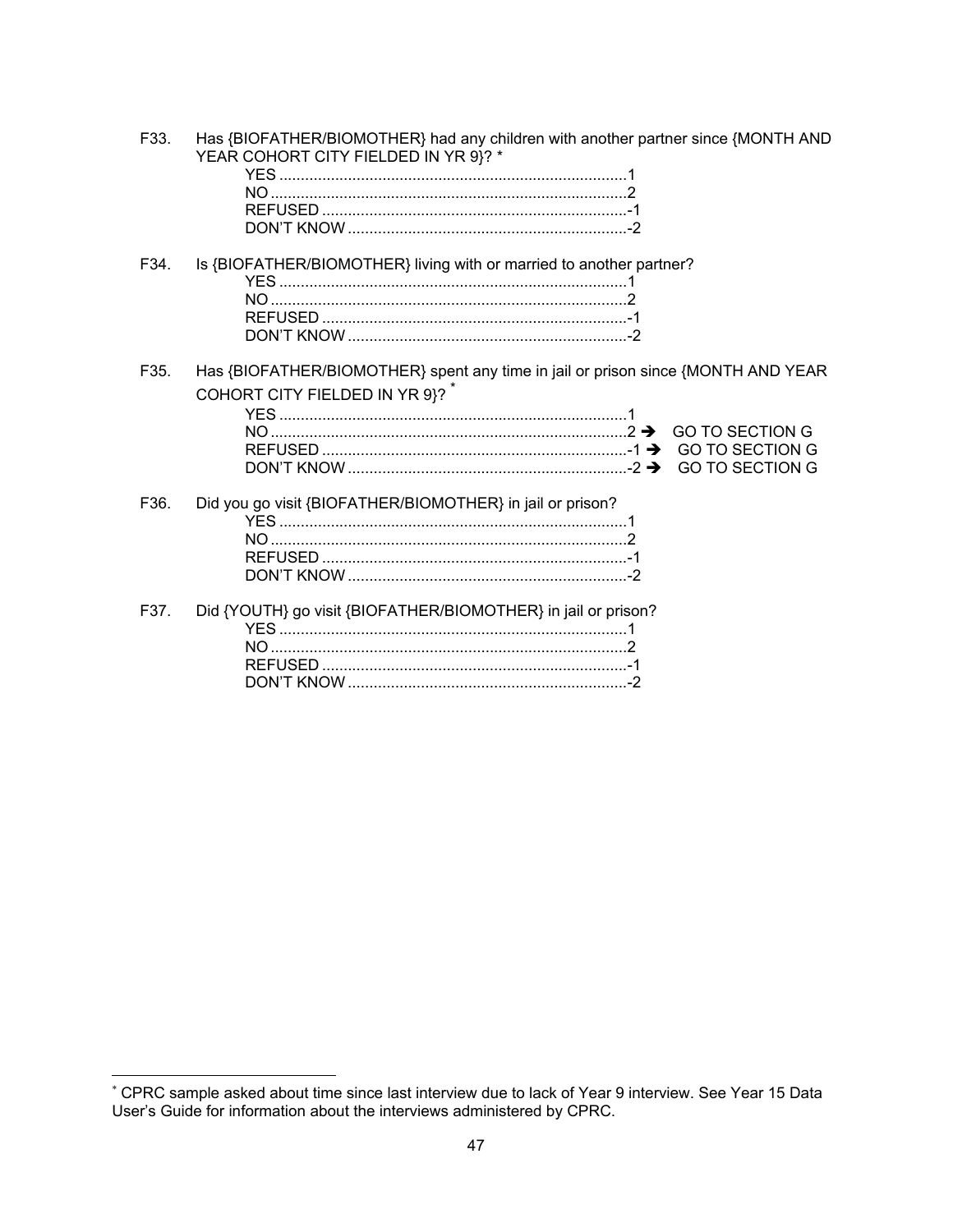## **SECTION G: CORESIDENTIAL BIOLOGICAL FATHER OR CORESIDENTIAL/ NONRESIDENTAL PARTNER**

# **BOX G1**

IF PCG=BIOMOM (CONF1=1) AND E1=1 or 4 OR E8=1 (BIOMOM IS MARRIED OR COHABITING WITH BIOFATHER OR MOTHER HAS CO-RESIDENTIAL OR NON-RESIDENTIAL PARTNER); OR IF PCG=BIOFATHER (CONF1=2) AND BIOFATHER HAS CO-RESIDENTIAL OR NON-RESIDENTIAL PARTNER (E8=1), GO TO G1

ELSE GO TO SECTION H.

Now I'd like to ask you some questions about your relationship with {BIOFATHER/CURRENT PARTNER}.

G1. In general, would you say that your relationship with {BIOFATHER/CURRENT PARTNER} is excellent, very good, good, fair or poor?

G2. Please think about the kind of {father/parent} you feel that {BIOFATHER/CURRENT PARTNER} is to {YOUTH}. Would you say that {BIOFATHER/CURRENT PARTNER} is... An excellent {father/parent}, ........................................... 1 A very good {father/parent}, ............................................ 2 A good {father/parent}, or ............................................... 3 Not a very good {father/parent}? ..................................... 4 REFUSED ....................................................................... -1

G3. What was {BIOFATHER/CURRENT PARTNER} doing most of last week—working at a regular job, going to school, or something else?

DON'T KNOW ................................................................. -2

| LOOKING FOR WORK $\ldots$ $\ldots$ $\ldots$ $\ldots$ $\ldots$ $\ldots$ $\ldots$ $\ldots$ $\ldots$ $\ldots$ $\ldots$ $\ldots$ $\ldots$ $\ldots$ GO TO G4A |  |
|----------------------------------------------------------------------------------------------------------------------------------------------------------|--|
|                                                                                                                                                          |  |
|                                                                                                                                                          |  |
|                                                                                                                                                          |  |
|                                                                                                                                                          |  |
|                                                                                                                                                          |  |
| TAKING TIME OFF WORK (ILLNESS/VACATION)8 → GO TO G5                                                                                                      |  |
|                                                                                                                                                          |  |
|                                                                                                                                                          |  |
|                                                                                                                                                          |  |
|                                                                                                                                                          |  |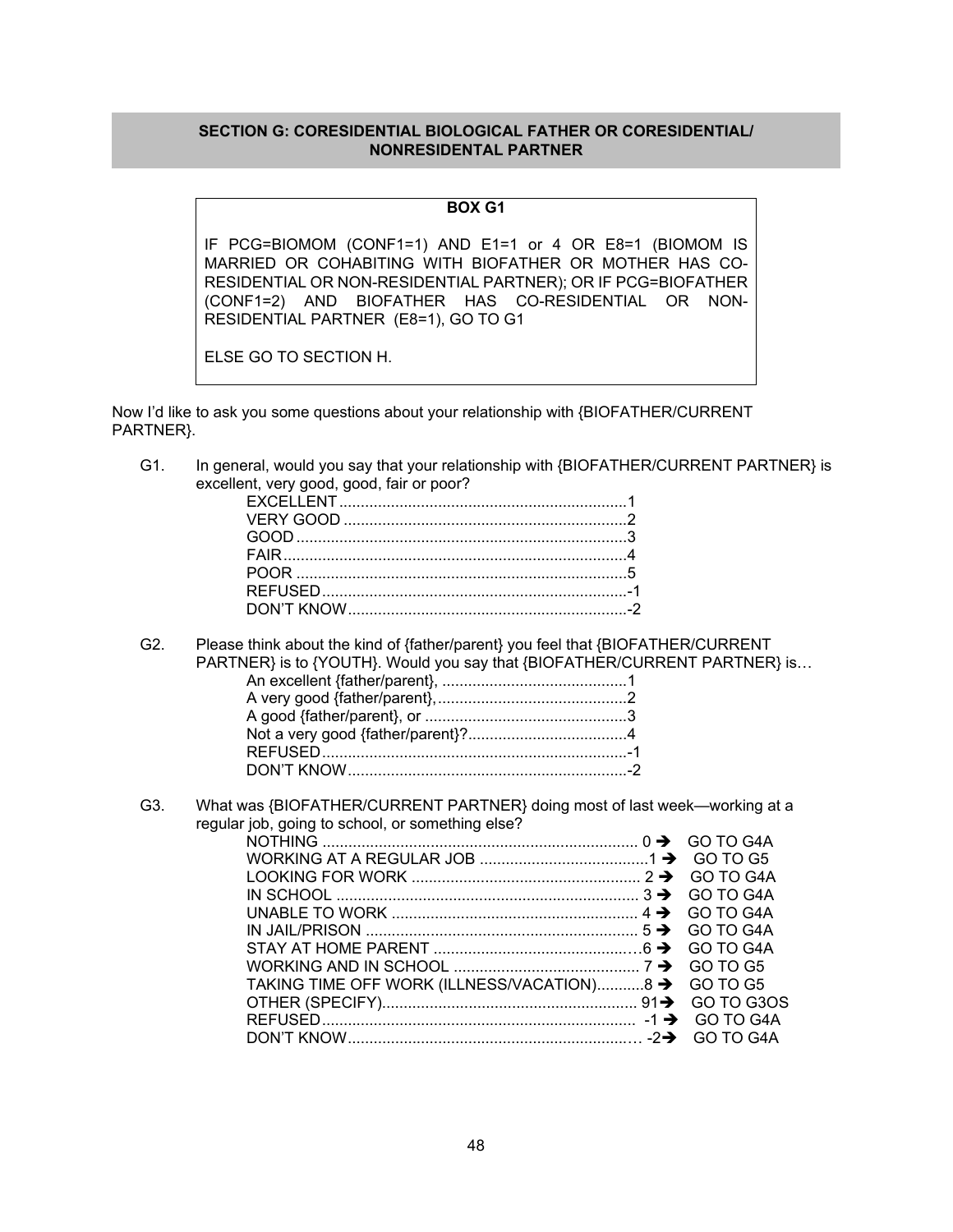#### G3OS. What was {BIOFATHER/CURRENT PARTNER} doing? ENTER RESPONSE: \_\_\_\_\_\_\_\_\_\_\_\_\_\_\_

RECODED

 G3 – Other, Specified Recoded G3\_101. Retired G3\_102. Other unspecified

G4a. In what month and year did {BIOFATHER/CURRENT PARTNER} last work at a job lasting two consecutive weeks or more, either full or part-time, for which {BIOFATHER/CURRENT PARTNER} received a regular paycheck? PROBE: Do you know the month?

 |\_\_\_|\_\_\_| ENTER MONTH

| DON'T KNOW |  |
|------------|--|

RANGE: 1 – 12

G4b. [In what month and year did {BIOFATHER/CURRENT PARTNER} last work at a job lasting two consecutive weeks or more, either full or part-time, for which {BIOFATHER/CURRENT PARTNER} received a regular paycheck?] PROBE: Do you know the year?

|\_\_\_|\_\_\_|\_\_\_|\_\_\_|

ENTER YEAR

 REFUSED ....................................................................... -1 DON'T KNOW ................................................................. -2

SOFT RANGE: 2012–2020 HARD RANGE: 1960-2020

**BOX G4** 

IF YEAR IN G4B IS SAME AS CURRENT YEAR, CONTINUE WITH G5. IF YEAR IN G4B IS YEAR PRIOR TO CURRENT YEAR, AND MONTH OF G4A IS AFTER CURRENT MONTH, CONTINUE WITH G5. ELSE GO TO G7.

G5. In the past twelve months, how many weeks did {BIOFATHER/CURRENT PARTNER} work at his job or jobs? If {BIOFATHER/CURRENT PARTNER} worked the entire year, but used paid vacation time or sick time, that would be 52 weeks.

> |\_\_\_|\_\_\_| NUMBER OF WEEKS

 REFUSED ....................................................................... -1 DON'T KNOW ................................................................. -2

SOFT RANGE: 20–52 HARD RANGE: 1-52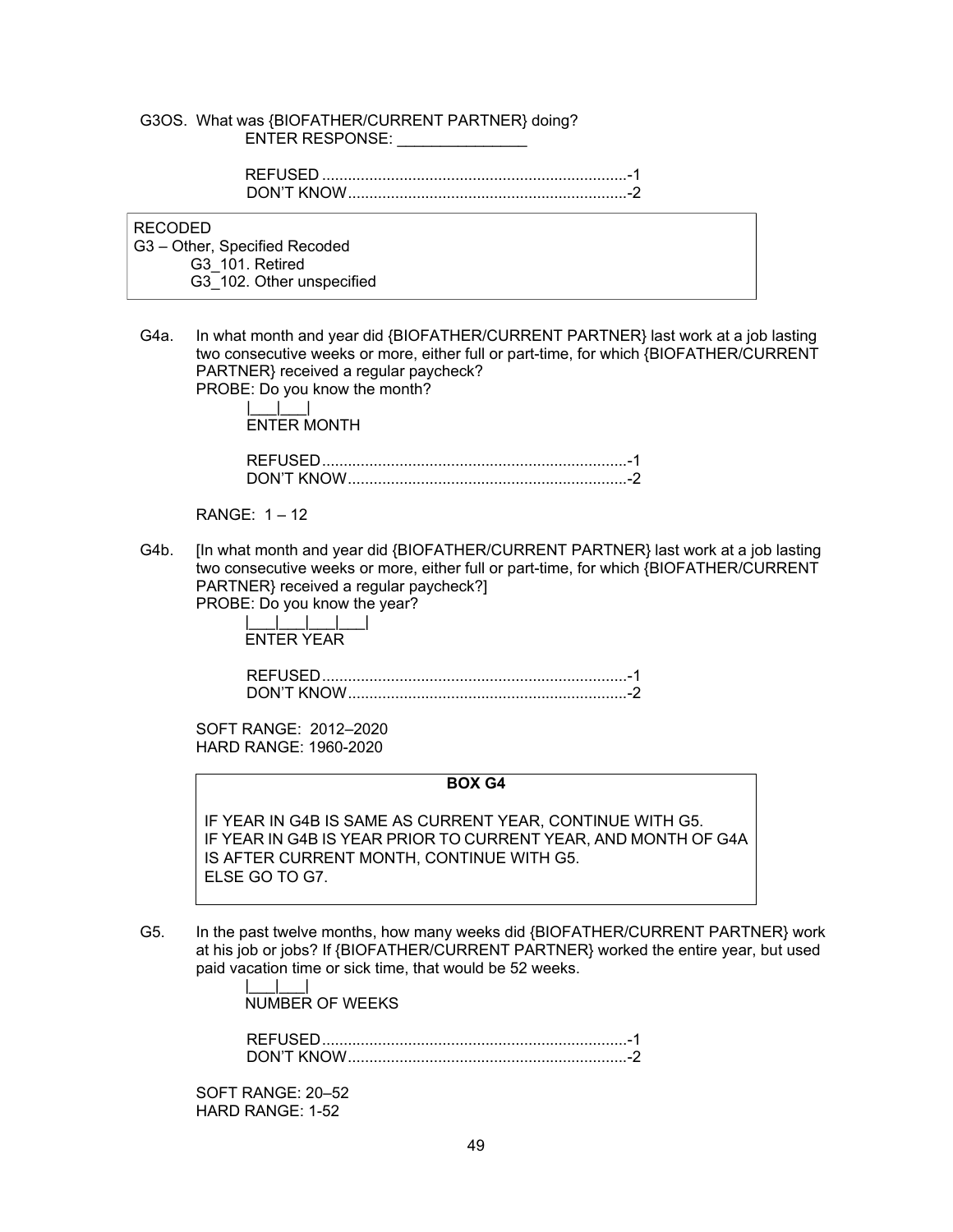G6. About how much does {BIOFATHER/CURRENT PARTNER} usually earn at his job or jobs before taxes and deductions? \$|\_\_\_|\_\_\_|\_\_\_|,|\_\_\_|\_\_\_|\_\_\_|.|\_\_\_|\_\_\_|

| 971 - Paris I - Paris I - Paris I - Paris I - Paris I - Paris I - Paris I - Paris I - Paris I - Pari<br><b>FNTER AMOUNT</b> |  |
|-----------------------------------------------------------------------------------------------------------------------------|--|
|                                                                                                                             |  |

SOFT RANGE: \$7.25 - \$60,000.00 HARD RANGE: \$2- \$999,999

G6A. [About how much does {BIOFATHER/CURRENT PARTNER} usually earn at his job or jobs before taxes and deductions?] ENTER UNIT

| RUNIL                                   |  |
|-----------------------------------------|--|
|                                         |  |
|                                         |  |
|                                         |  |
| PER EVERY 2 WEEKS (26 CHECKS PER YEAR)4 |  |
| PER TWICE A MONTH (24 CHECKS PER YEAR)5 |  |
| PER MONTH                               |  |
|                                         |  |
|                                         |  |
|                                         |  |
|                                         |  |
|                                         |  |

|                           | <b>BOX G6</b> |  |
|---------------------------|---------------|--|
| IF G6A = $91$ GO TO G6AOS |               |  |
| ELSE GO TO G7             |               |  |

G6AOS. ENTER THE UNIT: \_\_\_\_\_\_\_\_\_\_\_\_ REFUSED ....................................................................... -1 DON'T KNOW ................................................................. -2 G7. Other than regular paid employment, does {BIOFATHER/CURRENT PARTNER} engage in any activities in order to generate income, or in exchange for meals, clothing, a place to live or other basic necessities? YES ................................................................................. 1 NO ................................................................................... 2 REFUSED ....................................................................... -1 DON'T KNOW ................................................................. -2 G8. Does {BIOFATHER/CURRENT PARTNER} have any physical or mental health conditions that limit the kind or amount of work {BIOFATHER/CURRENT PARTNER} can do? YES ................................................................................. 1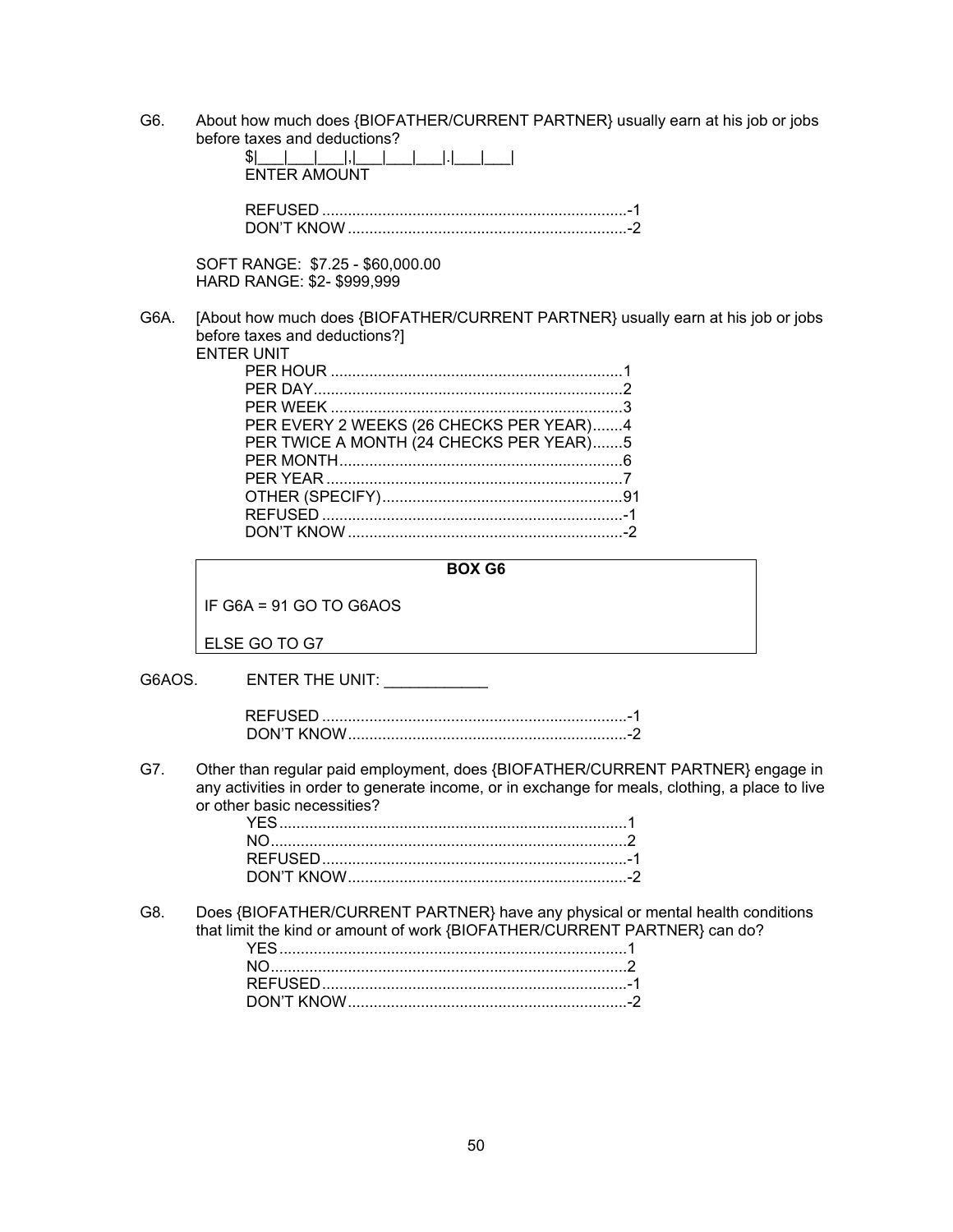G9. Does {BIOFATHER/CURRENT PARTNER} have problems such as keeping a job or getting along with family and friends because of alcohol or drug use?

G10. Does {BIOFATHER/CURRENT PARTNER} have any children with another partner? 

Now I have some questions about events that may have happened in the last year.

Have you and {CURRENT PARTNER/BIOFATHER} had a physical fight in front of {YOUTH} G11. in the last year?

Have you been seriously hurt in a fight with {CURRENT PARTNER/BIOFATHER} in the last G12. year?

#### G13. Did you go to the hospital for these injuries?

- G14. Did you report the incident to the police?
- Did you tell anyone else about this, such as a friend, a minister, a social worker, or someone G15. else?

Did {CURRENT PARTNER/BIOFATHER} hurt you in front of {YOUTH}?  $G16$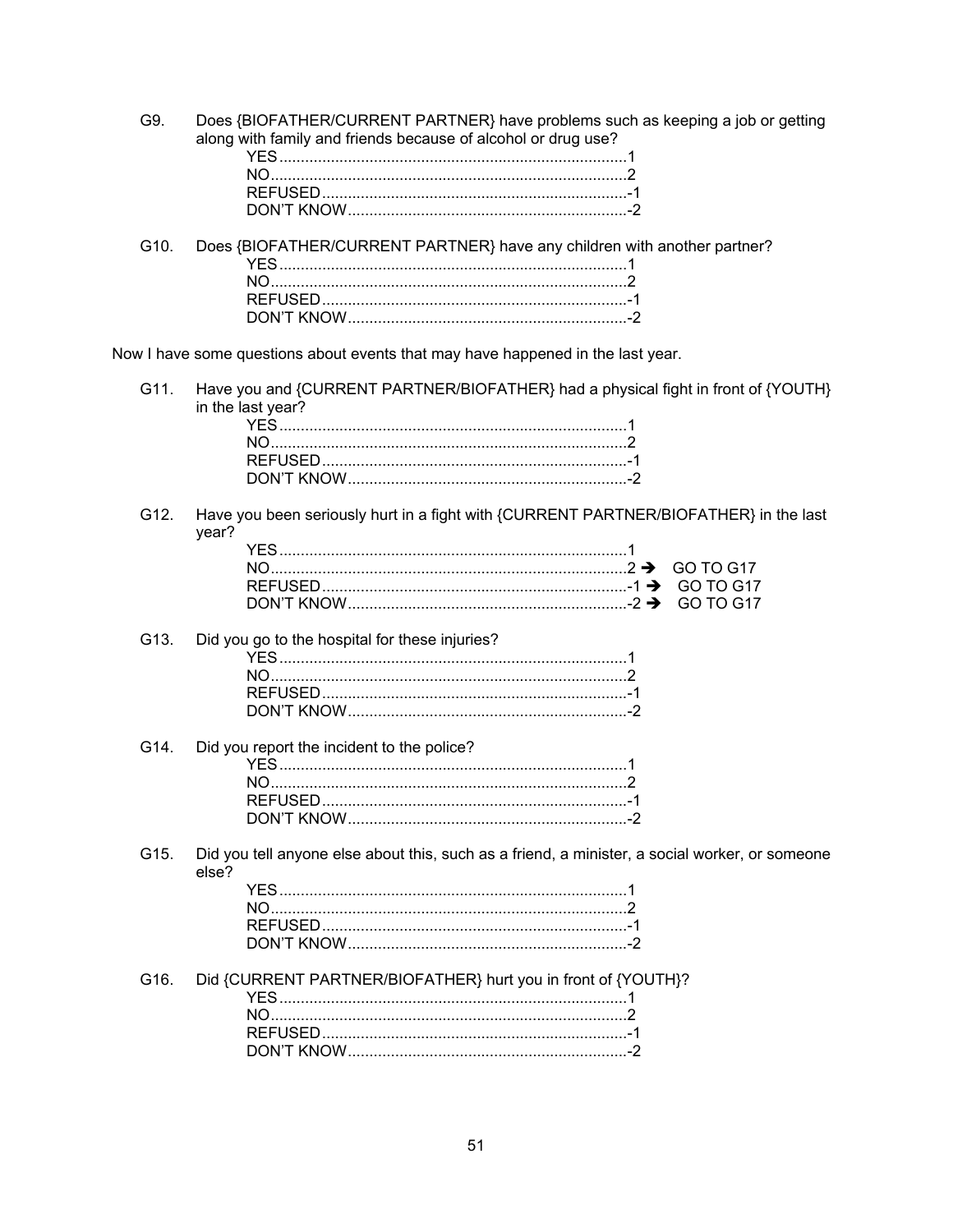# **BOX G16**

GO TO BOX G22.

Now I have some questions about events that may have happened {since {MONTH AND YEAR COHORT CITY FIELDED IN YR 9}.

| G17. | Have you and {CURRENT PARTNER/BIOFATHER} had a physical fight in front of {YOUTH}<br>since {MONTH AND YEAR COHORT CITY FIELDED IN YR 9} but not in the past year? |
|------|-------------------------------------------------------------------------------------------------------------------------------------------------------------------|
| G18. | Have you been seriously hurt in a fight with {CURRENT PARTNER/BIOFATHER} at any time<br>since {MONTH AND YEAR COHORT CITY FIELDED IN YR 9}?                       |
|      |                                                                                                                                                                   |
| G19. | Did you go to the hospital for these injuries?                                                                                                                    |
| G20. | Did you report the incident to the police?                                                                                                                        |

| G21. Did you tell anyone else about this, such as a friend, a minister, a social worker, or someone |
|-----------------------------------------------------------------------------------------------------|
|                                                                                                     |
| else?                                                                                               |

 NO ................................................................................... 2 REFUSED ....................................................................... -1 DON'T KNOW ................................................................. -2

| G22. Did {CURRENT PARTNER/BIOFATHER} hurt you in front of {YOUTH}? |  |
|--------------------------------------------------------------------|--|
|                                                                    |  |
|                                                                    |  |
|                                                                    |  |
|                                                                    |  |

#### **BOX G22**

IF RESPONDENT IS MARRIED TO OR LIVING WITH BIOFATHER OR HAS PARTNER WHO IS SAME AS AT LAST WAVE (E1=1 or 4 OR E14=1) GO TO G24.

ELSE, GO TO G23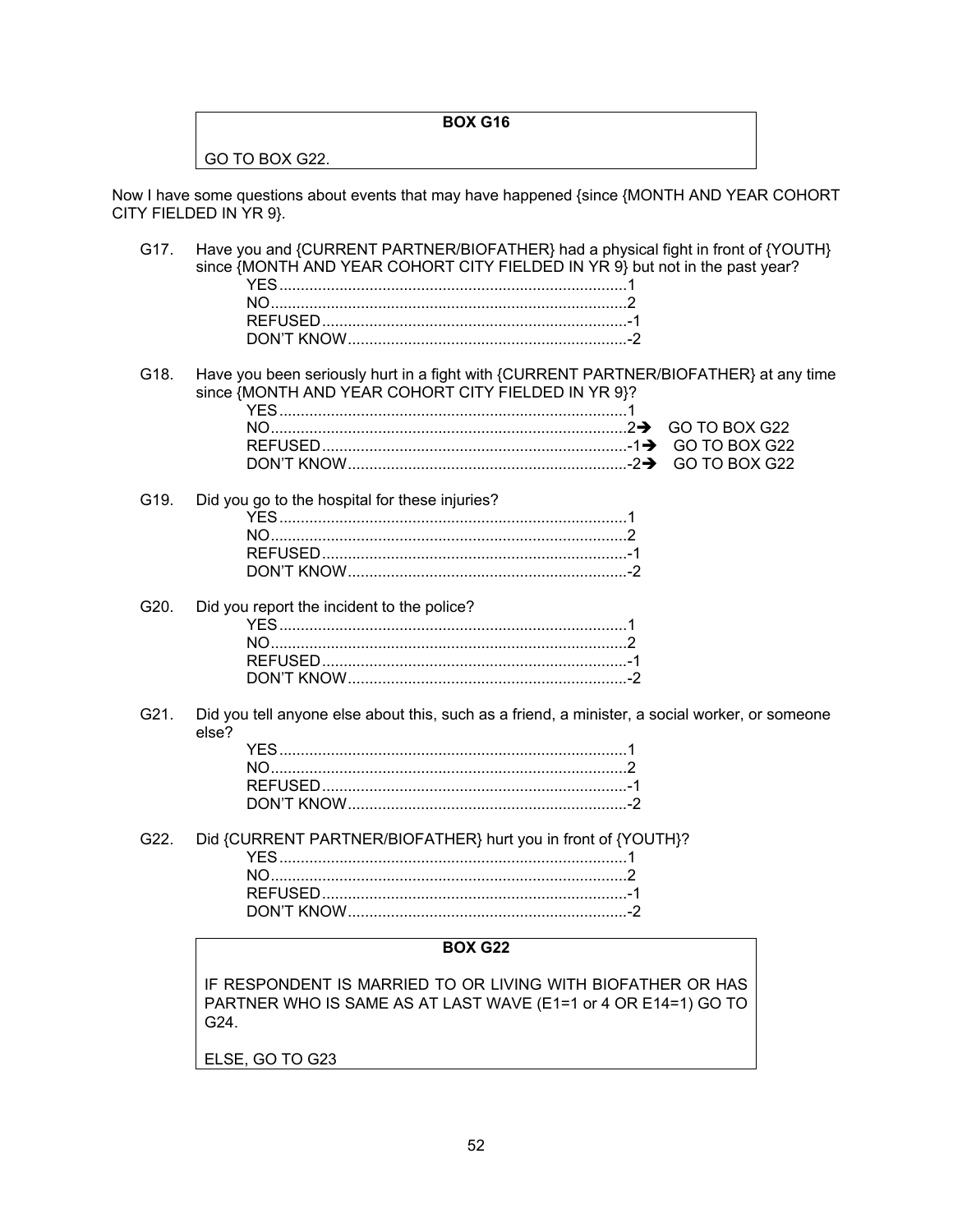| G23. | Has {CURRENT PARTNER} ever spent any time in jail or prison?                                                            |
|------|-------------------------------------------------------------------------------------------------------------------------|
| G24. | Has {BIOFATHER/CURRENT PARTNER} spent any time in jail or prison since {MONTH<br>AND YEAR COHORT CITY FIELDED IN YR 9}? |
| G25. | Did you go visit {BIOFATHER/CURRENT PATNER} in jail or prison? *                                                        |
| G26. | Did {YOUTH} go visit {BIOFATHER/CURRENT PARTNER} in jail or prison?                                                     |

 $\overline{a}$ 

<sup>\*</sup> CPRC sample asked about time since last interview due to lack of Year 9 interview. See Year 15 Data User's Guide for information about the interviews administered by CPRC.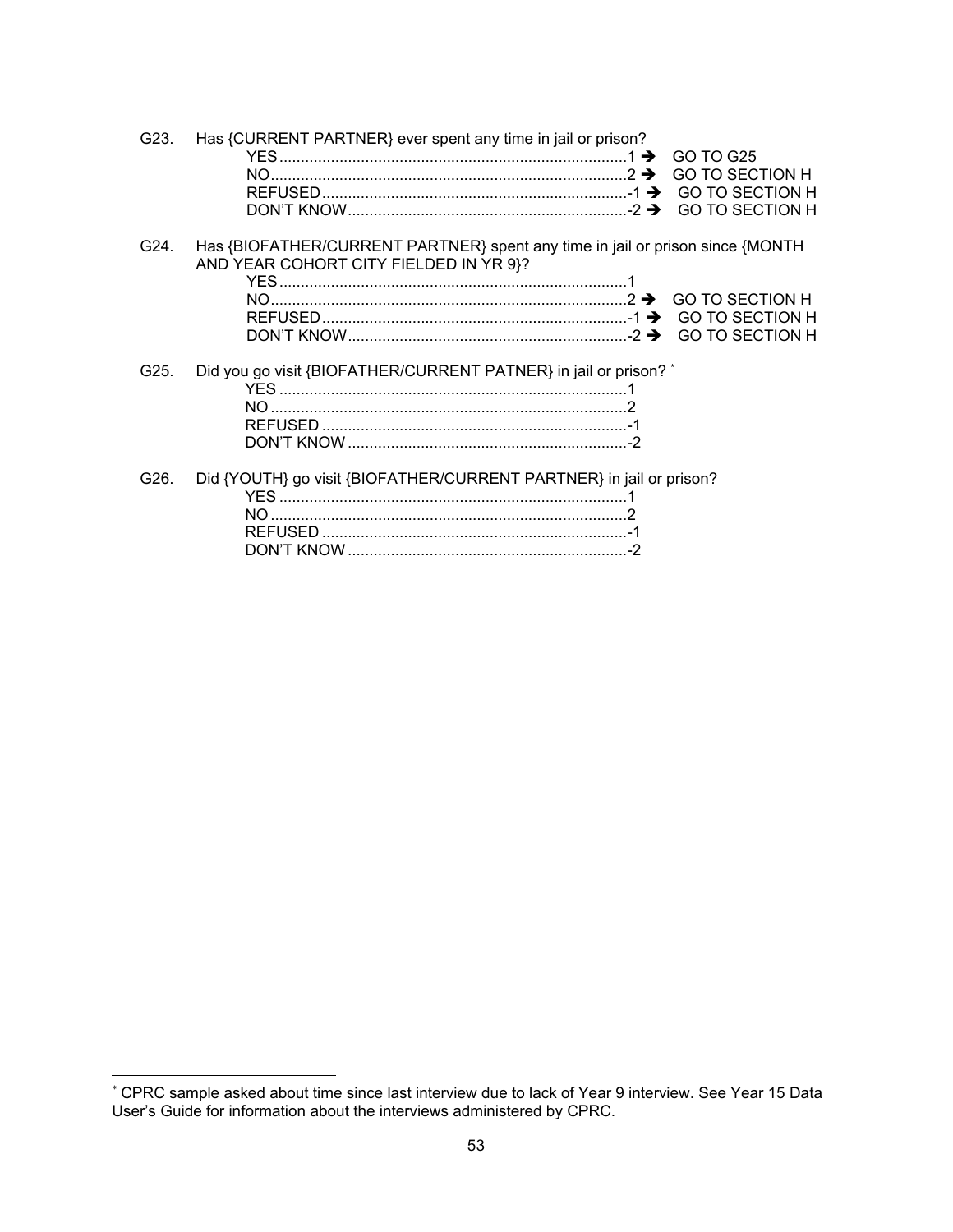# **SECTION H: PCG HEALTH AND BEHAVIOR**

| H1.              | My next question is about how satisfied you are with your life overall. In general, would you<br>say you are                                                                                                                    |
|------------------|---------------------------------------------------------------------------------------------------------------------------------------------------------------------------------------------------------------------------------|
|                  |                                                                                                                                                                                                                                 |
|                  |                                                                                                                                                                                                                                 |
|                  |                                                                                                                                                                                                                                 |
|                  |                                                                                                                                                                                                                                 |
|                  |                                                                                                                                                                                                                                 |
|                  |                                                                                                                                                                                                                                 |
|                  |                                                                                                                                                                                                                                 |
| H2.              | Now I'd like to ask you some questions about your health and how you've been feeling in the<br>past twelve months. In general, how is your health? Would you say it is                                                          |
|                  |                                                                                                                                                                                                                                 |
|                  |                                                                                                                                                                                                                                 |
|                  |                                                                                                                                                                                                                                 |
|                  |                                                                                                                                                                                                                                 |
|                  |                                                                                                                                                                                                                                 |
|                  |                                                                                                                                                                                                                                 |
|                  |                                                                                                                                                                                                                                 |
| H3.              | Do you have a serious health problem that limits the amount or kind of work you can do?                                                                                                                                         |
|                  |                                                                                                                                                                                                                                 |
|                  | GO TO H <sub>5</sub>                                                                                                                                                                                                            |
|                  | GO TO H <sub>5</sub>                                                                                                                                                                                                            |
| H4.              | What health problem or problems do you have?<br>PROBE: Anything else?                                                                                                                                                           |
|                  | <b>CODE ALL THAT APPLY</b>                                                                                                                                                                                                      |
|                  |                                                                                                                                                                                                                                 |
|                  |                                                                                                                                                                                                                                 |
|                  |                                                                                                                                                                                                                                 |
|                  |                                                                                                                                                                                                                                 |
|                  |                                                                                                                                                                                                                                 |
|                  |                                                                                                                                                                                                                                 |
|                  |                                                                                                                                                                                                                                 |
|                  |                                                                                                                                                                                                                                 |
|                  |                                                                                                                                                                                                                                 |
|                  |                                                                                                                                                                                                                                 |
| H <sub>5</sub> . | Are you currently covered by any type of health insurance, including private insurance,<br>Medicaid, or another public, federal or state assistance program which pays for medical care,<br>or do you belong to a Medicaid HMO? |
|                  | GO TO H7                                                                                                                                                                                                                        |
|                  |                                                                                                                                                                                                                                 |
|                  |                                                                                                                                                                                                                                 |
|                  |                                                                                                                                                                                                                                 |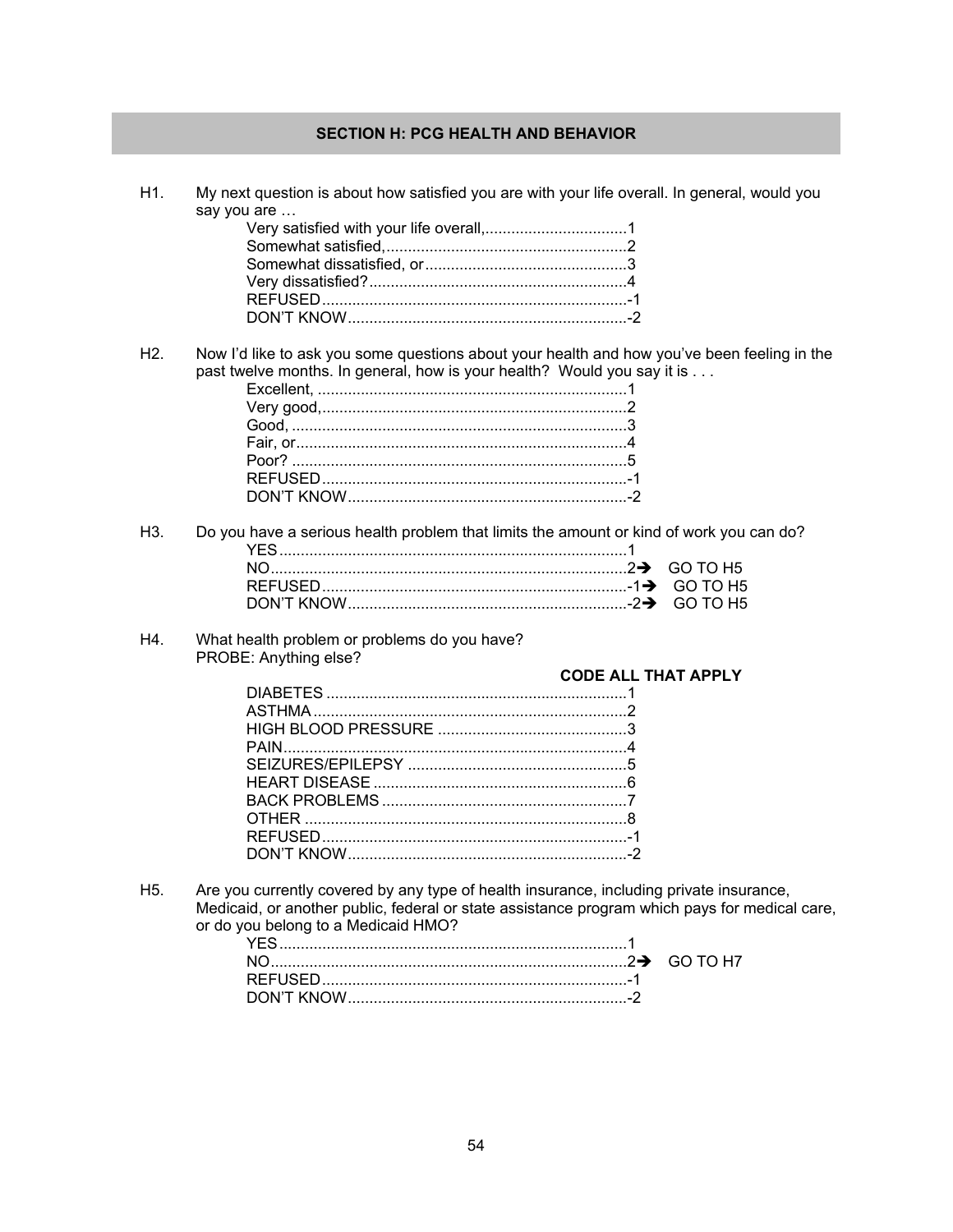H6. Has there been a period since {MONTH AND YEAR COHORT CITY FIELDED IN YR 9} when you have not been covered by any type of health insurance? YES ................................................................................. 1

H7. During the past twelve months, has there ever been a time when you felt sad, blue, or depressed for two or more weeks in a row? YES ................................................................................. 1 NO ................................................................................... 2GO TO H11 NO, ON MEDICATION/ANTI-DEPRESSANTS (VOLUNTEERED) ........................................................... 14GO TO H11

> REFUSED ....................................................................... -1GO TO H11 DON'T KNOW ................................................................. -2GO TO H11

For the next two questions, please think of the two-week period during the past twelve months when these feelings were worst.

H8. During that time, did the feelings of being sad, blue, or depressed usually last ... All day long, .................................................................... 1 Most of the day, .............................................................. 2 About half of the day, or .................................................. 3 Less than half the day? ................................................... 4GO TO H11 REFUSED ....................................................................... -1GO TO H11 DON'T KNOW ................................................................. -2GO TO H11 H9. During those two weeks, did you feel this way … Every day, ....................................................................... 1 Almost every day, or ....................................................... 2 Less often? ..................................................................... 3GO TO H11 REFUSED ....................................................................... -1GO TO H11 DON'T KNOW ................................................................. -2GO TO H11

H10. During those two weeks did you lose interest in most things like hobbies, work, or activities that usually give you pleasure?

## **BOX H10**

# GO TO H14

H11. During the past twelve months, has there ever been a time lasting two weeks or more when you lost interest in most things like hobbies, work, or activities that usually give you pleasure?

| NO. ON MEDICATION/ANTI-DEPRESSANTS |  |
|------------------------------------|--|
|                                    |  |
|                                    |  |
|                                    |  |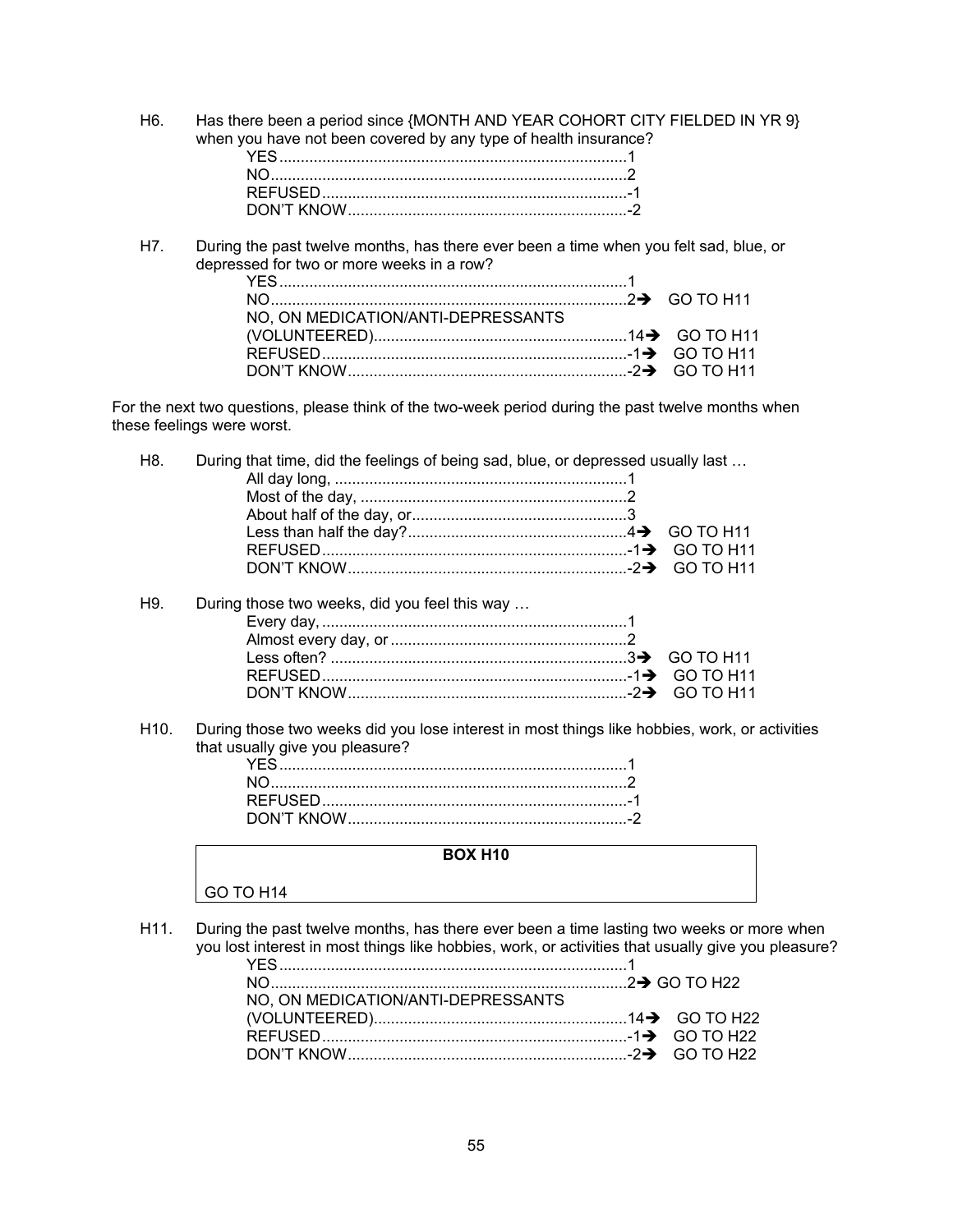For the next few questions, please think of the two-week period during the past twelve months when you had the most complete loss of interest in things.

| H <sub>12</sub> . | During that two-week period, did the loss of interest usually last                                                                        |                  |
|-------------------|-------------------------------------------------------------------------------------------------------------------------------------------|------------------|
|                   |                                                                                                                                           | GO TO H22        |
|                   |                                                                                                                                           |                  |
|                   |                                                                                                                                           |                  |
|                   |                                                                                                                                           |                  |
| H <sub>13</sub> . | Did you feel this way every day, almost every day, or less often during the two weeks?                                                    |                  |
|                   |                                                                                                                                           |                  |
|                   |                                                                                                                                           | <b>GO TO H22</b> |
|                   |                                                                                                                                           |                  |
|                   |                                                                                                                                           |                  |
| H14.              | Thinking about those same two weeks, did you feel more tired out or low on energy than is<br>usual for you?                               |                  |
|                   |                                                                                                                                           |                  |
|                   |                                                                                                                                           |                  |
|                   |                                                                                                                                           |                  |
|                   |                                                                                                                                           |                  |
| H <sub>15</sub> . | During these two weeks, did you gain or lose weight without trying, or did you stay about the<br>same?                                    |                  |
|                   | PROBE: We are still talking about the same two weeks.                                                                                     |                  |
|                   |                                                                                                                                           |                  |
|                   |                                                                                                                                           |                  |
|                   | IF VOLUNTEERED: BOTH GAINED                                                                                                               |                  |
|                   |                                                                                                                                           |                  |
|                   |                                                                                                                                           | GO TO H17        |
|                   |                                                                                                                                           | GO TO H17        |
|                   |                                                                                                                                           |                  |
|                   |                                                                                                                                           | GO TO H17        |
| H <sub>16</sub> . | About how much did {you gain/you lose/your weight change} during these two weeks?                                                         |                  |
|                   | <b>NUMBER OF POUNDS</b>                                                                                                                   |                  |
|                   |                                                                                                                                           |                  |
|                   |                                                                                                                                           |                  |
|                   |                                                                                                                                           |                  |
|                   | SOFT RANGE: 1-15<br><b>HARD RANGE: 1-30</b>                                                                                               |                  |
|                   |                                                                                                                                           |                  |
|                   | PROGRAMMER INSTRUCTIONS: Display "you gain" if H15=1,<br>Else display "you lose" if H15=2,<br>Else display "your weight change" if H15=3. |                  |
| H17.              | Did you have more trouble falling asleep than you usually do during those two weeks?                                                      |                  |
|                   |                                                                                                                                           | <b>GO TO H19</b> |
|                   |                                                                                                                                           |                  |
|                   |                                                                                                                                           | GO TO H19        |
|                   |                                                                                                                                           |                  |
|                   |                                                                                                                                           |                  |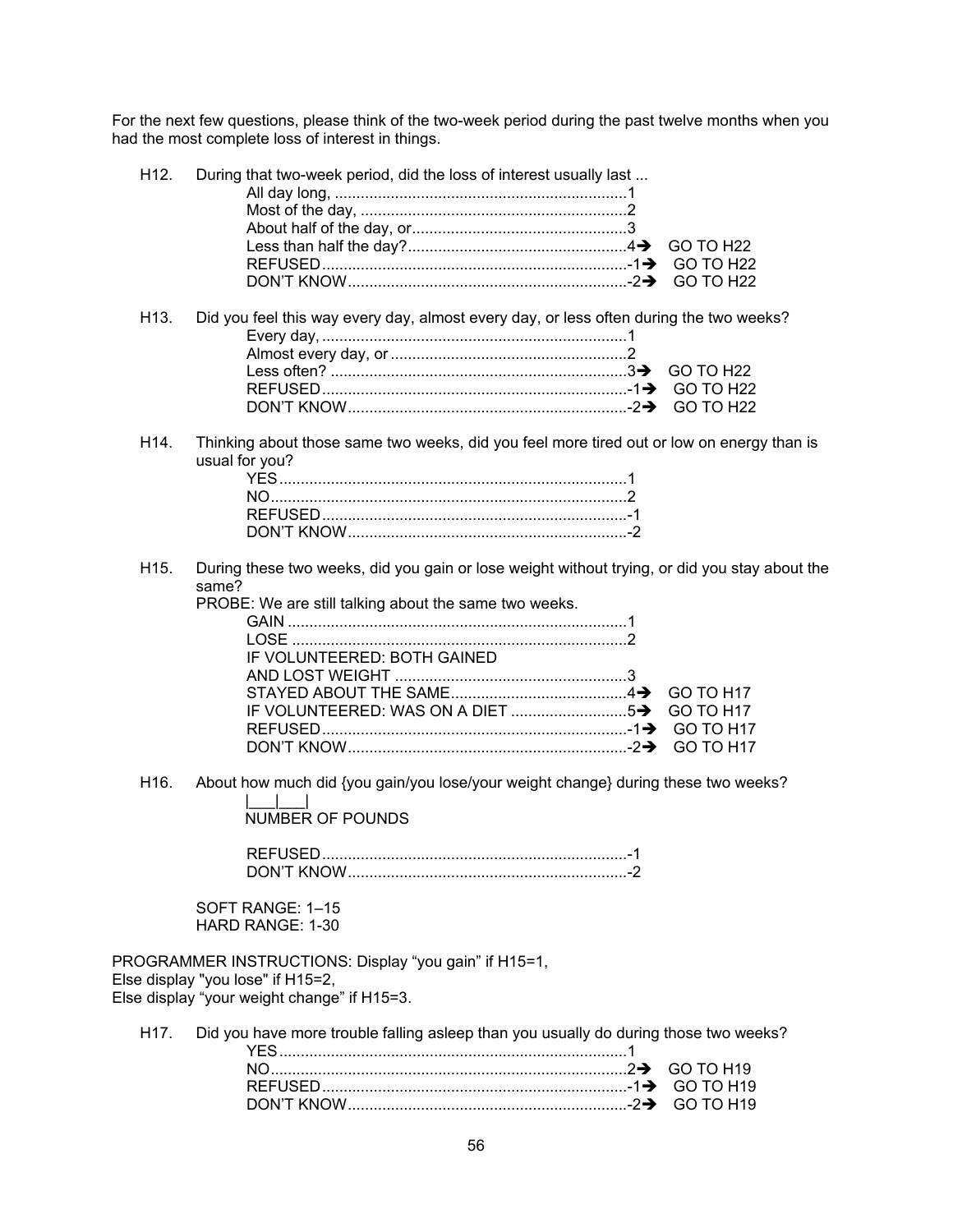- H18. Did that happen every night, nearly every night, or less often during those two weeks? EVERY NIGHT ................................................................ 1 NEARLY EVERY NIGHT ................................................ 2 LESS OFTEN .................................................................. 3 REFUSED ....................................................................... -1 DON'T KNOW ................................................................. -2
- H19. During those two weeks, did you have a lot more trouble concentrating than usual? YES ................................................................................. 1 NO ................................................................................... 2 REFUSED ....................................................................... -1 DON'T KNOW ................................................................. -2
- H20. People sometimes feel down on themselves, no good, or worthless. During that two week period, did you feel this way?

H21. Did you think a lot about death--either your own, someone else's, or death in general during those two weeks?

#### **BOX H21**

GO TO H37

H22. Since {MONTH AND YEAR COHORT CITY FIELDED IN YR 9}, has there ever been a time when you felt sad, blue, or depressed for two or more weeks in a row?

H23. For the next set of questions, please think of the two-week period since {MONTH AND YEAR COHORT CITY FIELDED IN YR 9} when these feelings were worst. During that time, did the feelings of being sad, blue, or depressed usually last …

|  | H24. During those two weeks, did you feel this way |  |
|--|----------------------------------------------------|--|
|  |                                                    |  |
|  |                                                    |  |
|  |                                                    |  |
|  |                                                    |  |
|  |                                                    |  |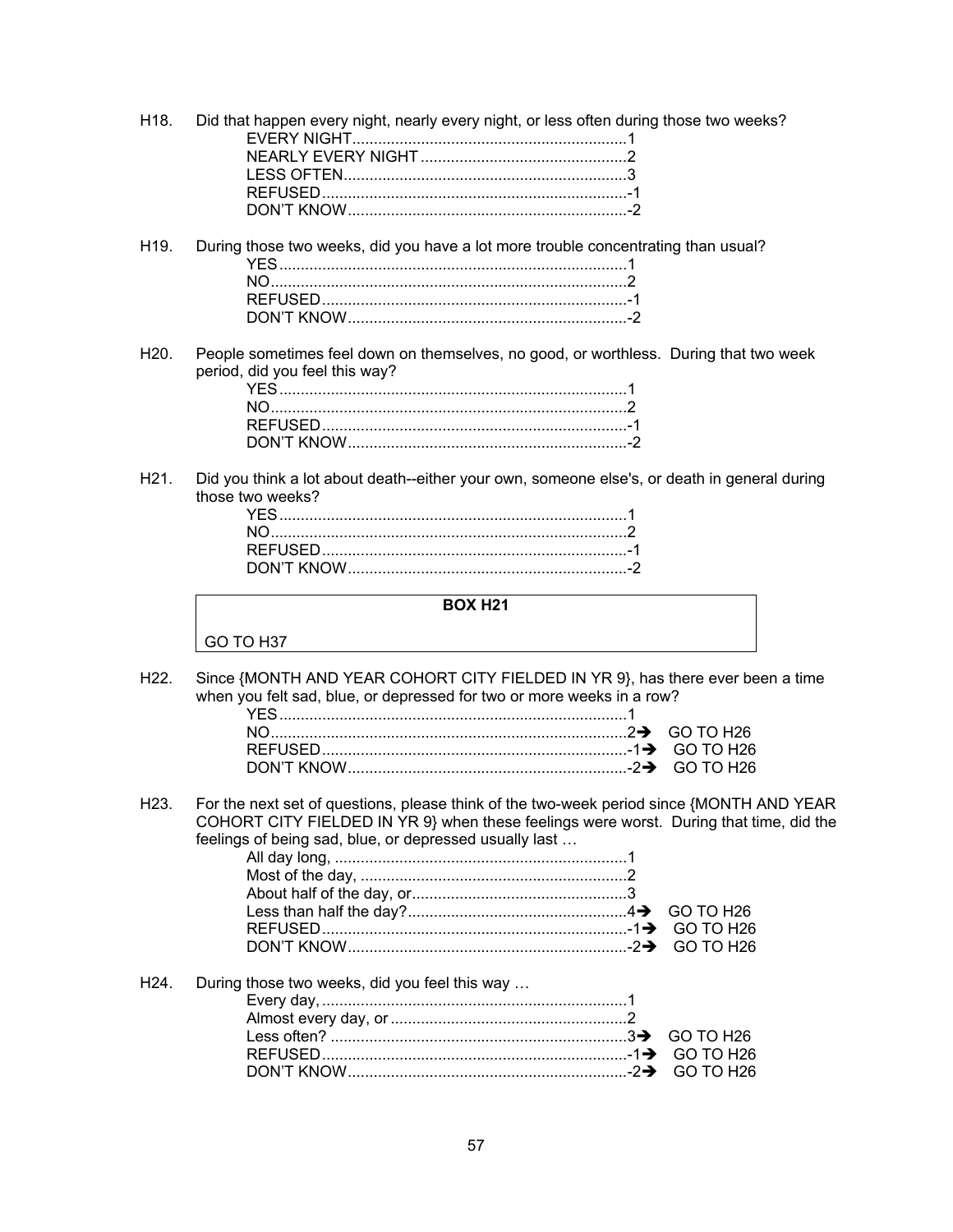H25. During those two weeks did you lose interest in most things like hobbies, work, or activities that usually give you pleasure?

# **BOX H25**  GO TO H29

H26. Since {MONTH AND YEAR COHORT CITY FIELDED IN YR 9}, has there ever been a time lasting two weeks or more when you lost interest in most things like hobbies, work, or activities that usually give you pleasure?

For the next few questions, please think of the two-week period since {MONTH AND YEAR COHORT CITY FIELDED IN YR 9} when you had the most complete loss of interest in things.

| GO TO H37<br>H <sub>28</sub> .<br>Did you feel this way every day, almost every day, or less often during the two weeks?<br>H <sub>29</sub> .<br>Thinking about those same two weeks, did you feel more tired out or low on energy than is<br>usual for you?<br>H <sub>30</sub> .<br>During these two weeks, did you gain or lose weight without trying, or did you stay about the<br>same?<br>PROBE: We are still talking about the same two weeks.<br>IF VOLUNTEERED: BOTH GAINED<br>GO TO H32<br>GO TO H32 | H <sub>27</sub> . | During that two-week period, did the loss of interest usually last |           |
|---------------------------------------------------------------------------------------------------------------------------------------------------------------------------------------------------------------------------------------------------------------------------------------------------------------------------------------------------------------------------------------------------------------------------------------------------------------------------------------------------------------|-------------------|--------------------------------------------------------------------|-----------|
|                                                                                                                                                                                                                                                                                                                                                                                                                                                                                                               |                   |                                                                    |           |
|                                                                                                                                                                                                                                                                                                                                                                                                                                                                                                               |                   |                                                                    |           |
|                                                                                                                                                                                                                                                                                                                                                                                                                                                                                                               |                   |                                                                    |           |
|                                                                                                                                                                                                                                                                                                                                                                                                                                                                                                               |                   |                                                                    |           |
|                                                                                                                                                                                                                                                                                                                                                                                                                                                                                                               |                   |                                                                    |           |
|                                                                                                                                                                                                                                                                                                                                                                                                                                                                                                               |                   |                                                                    |           |
|                                                                                                                                                                                                                                                                                                                                                                                                                                                                                                               |                   |                                                                    |           |
|                                                                                                                                                                                                                                                                                                                                                                                                                                                                                                               |                   |                                                                    |           |
|                                                                                                                                                                                                                                                                                                                                                                                                                                                                                                               |                   |                                                                    |           |
|                                                                                                                                                                                                                                                                                                                                                                                                                                                                                                               |                   |                                                                    |           |
|                                                                                                                                                                                                                                                                                                                                                                                                                                                                                                               |                   |                                                                    |           |
|                                                                                                                                                                                                                                                                                                                                                                                                                                                                                                               |                   |                                                                    |           |
|                                                                                                                                                                                                                                                                                                                                                                                                                                                                                                               |                   |                                                                    |           |
|                                                                                                                                                                                                                                                                                                                                                                                                                                                                                                               |                   |                                                                    |           |
|                                                                                                                                                                                                                                                                                                                                                                                                                                                                                                               |                   |                                                                    |           |
|                                                                                                                                                                                                                                                                                                                                                                                                                                                                                                               |                   |                                                                    |           |
|                                                                                                                                                                                                                                                                                                                                                                                                                                                                                                               |                   |                                                                    |           |
|                                                                                                                                                                                                                                                                                                                                                                                                                                                                                                               |                   |                                                                    |           |
|                                                                                                                                                                                                                                                                                                                                                                                                                                                                                                               |                   |                                                                    |           |
|                                                                                                                                                                                                                                                                                                                                                                                                                                                                                                               |                   |                                                                    |           |
|                                                                                                                                                                                                                                                                                                                                                                                                                                                                                                               |                   |                                                                    |           |
|                                                                                                                                                                                                                                                                                                                                                                                                                                                                                                               |                   |                                                                    |           |
|                                                                                                                                                                                                                                                                                                                                                                                                                                                                                                               |                   |                                                                    | GO TO H32 |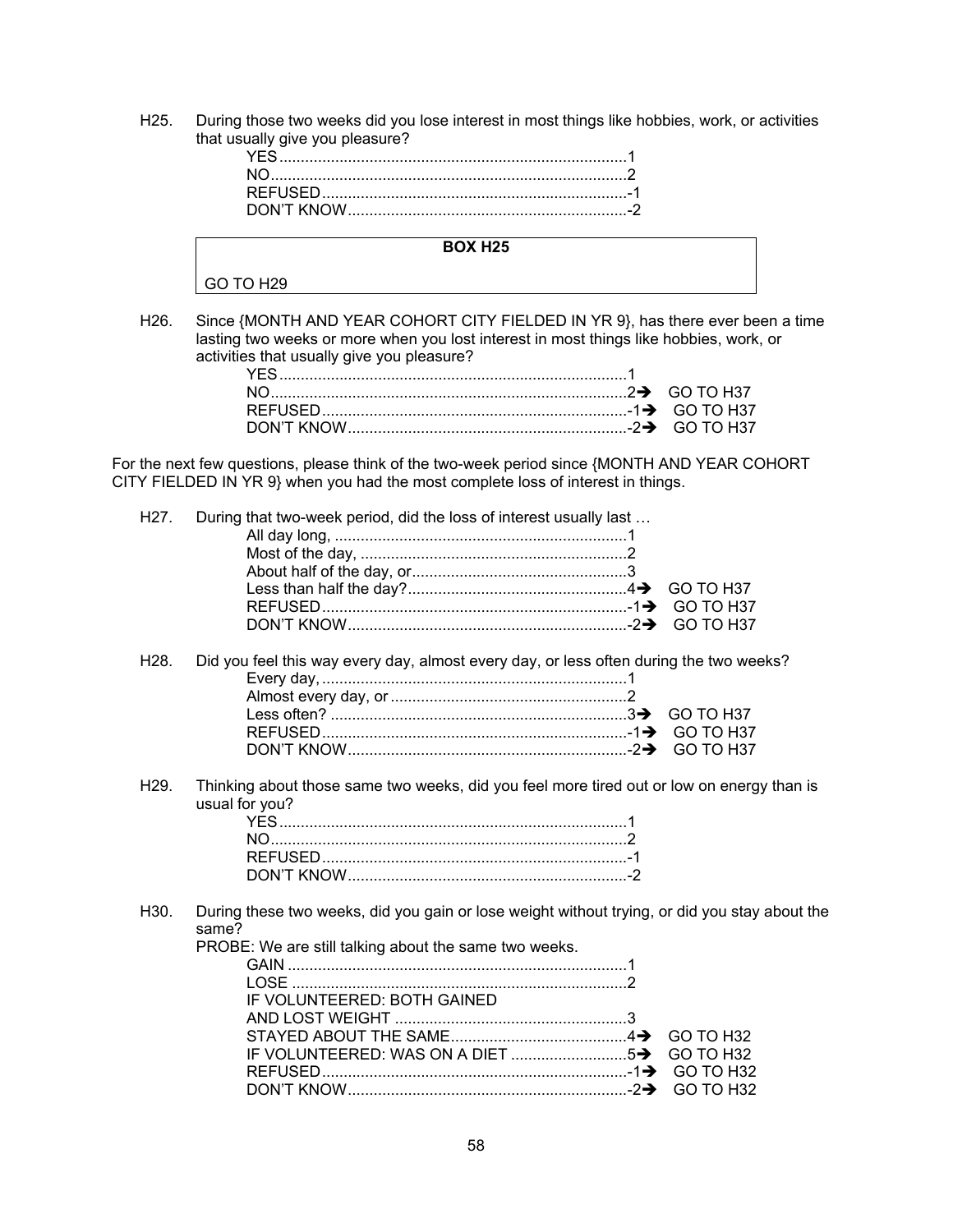H31. About how much did {you gain/you lose/your weight change} during these two weeks?

|\_\_\_|\_\_\_| NUMBER OF POUNDS

| JON'T KNOW |  |
|------------|--|

SOFT RANGE: 1–15 HARD RANGE: 1-30

PROGRAMMER INSTRUCTIONS: IF WEIGHT GAINED (H30 = 1) DISPLAY "you gain". ELSE IF WEIGHT LOST (H30 = 2) DISPLAY "you lose". ELSE DISPLAY "your weight change".

|  | H32. Did you have more trouble falling asleep than you usually do during those two weeks? |  |  |
|--|-------------------------------------------------------------------------------------------|--|--|
|  |                                                                                           |  |  |
|  |                                                                                           |  |  |
|  |                                                                                           |  |  |

| H33. Did that happen every night, nearly every night, or less often during those two weeks? |  |
|---------------------------------------------------------------------------------------------|--|
|                                                                                             |  |
|                                                                                             |  |
|                                                                                             |  |
|                                                                                             |  |

| H34. During those two weeks, did you have a lot more trouble concentrating than usual? |  |
|----------------------------------------------------------------------------------------|--|
| $YFS$ and $YFS$ and $YFS$ and $YFS$ and $YFS$ and $YFS$ and $YFS$                      |  |
|                                                                                        |  |
|                                                                                        |  |

H35. People sometimes feel down on themselves, no good, or worthless. During that two week period, did you feel this way?

DON'T KNOW ................................................................. -2

H36. Did you think a lot about death--either your own, someone else's, or death in general during those two weeks?

H37. During the past 12 months, did you have a period lasting one month or longer when most of the time you felt worried, tense, or anxious?

| $( -1)$ 1 |
|-----------|
|           |
|           |
|           |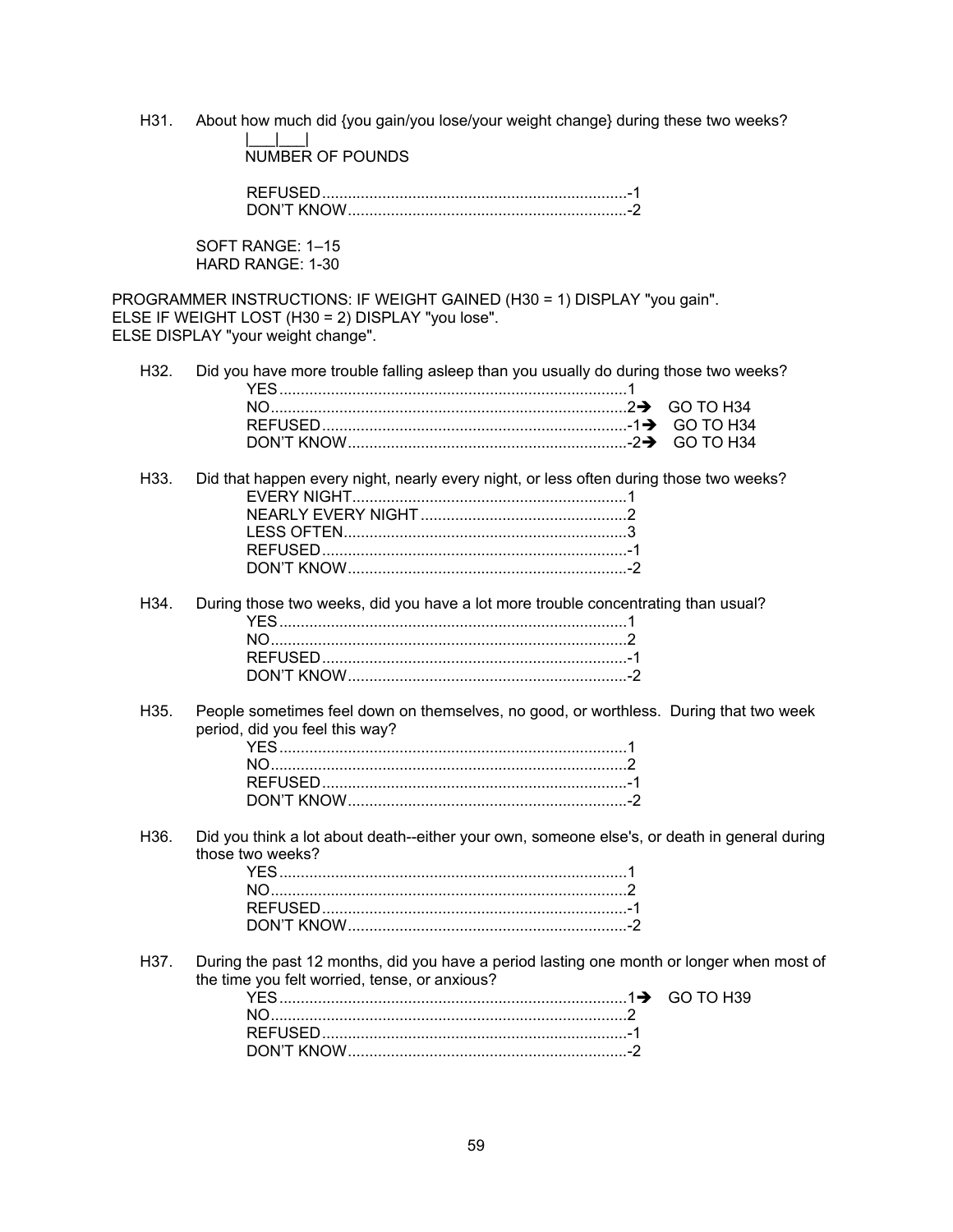H38. People differ a lot in how much they worry about things. Did you ever have a time in the past 12 months when you worried a lot more than most people would in your situation?

| CO TO H56 (∴ GO TO H56) GO TO H56 |  |
|-----------------------------------|--|

- H39. Is that period still going on? YES ................................................................................. 1 NO ................................................................................... 2 REFUSED ....................................................................... -1 DON'T KNOW ................................................................. -2
- H40. How many months or years {did it go on before it ended/has it been going on}? ENTER UNIT MONTHS ........................................................................ 1 YEARS ............................................................................ 2 REFUSED ....................................................................... -1 GO TO H43 DON'T KNOW ................................................................. -2 GO TO H43

PROGRAMMER INSTRUCTIONS: Display "did it go on before it ended" if H39=2, -1, -2. Else display "has it been going on" if H39=1.

H41. [How many months or years {did it go on before it ended/has it been going on}?]  $\|$   $\|$   $\|$   $\|$   $\|$ 

| <b>ENTER NUMBER</b> |  |
|---------------------|--|

#### RANGE: 1 - 11

PROGRAMMER INSTRUCTIONS: Display "did it go on before it ended" if H39=2, -1, -2. Else display "has it been going on" if H39=1.

# **BOX H41**

IF (H40=1 & H41 BETWEEN 1 AND 5) GO TO H56, ELSE GO TO H42

H42. During {that period, was/this period, is} your worry stronger than in other people?

PROGRAMMER INSTRUCTIONS: DISPLAY "that period, was" IF H39=2, -1, -2, DISPLAY "this period, is" IF H39=1.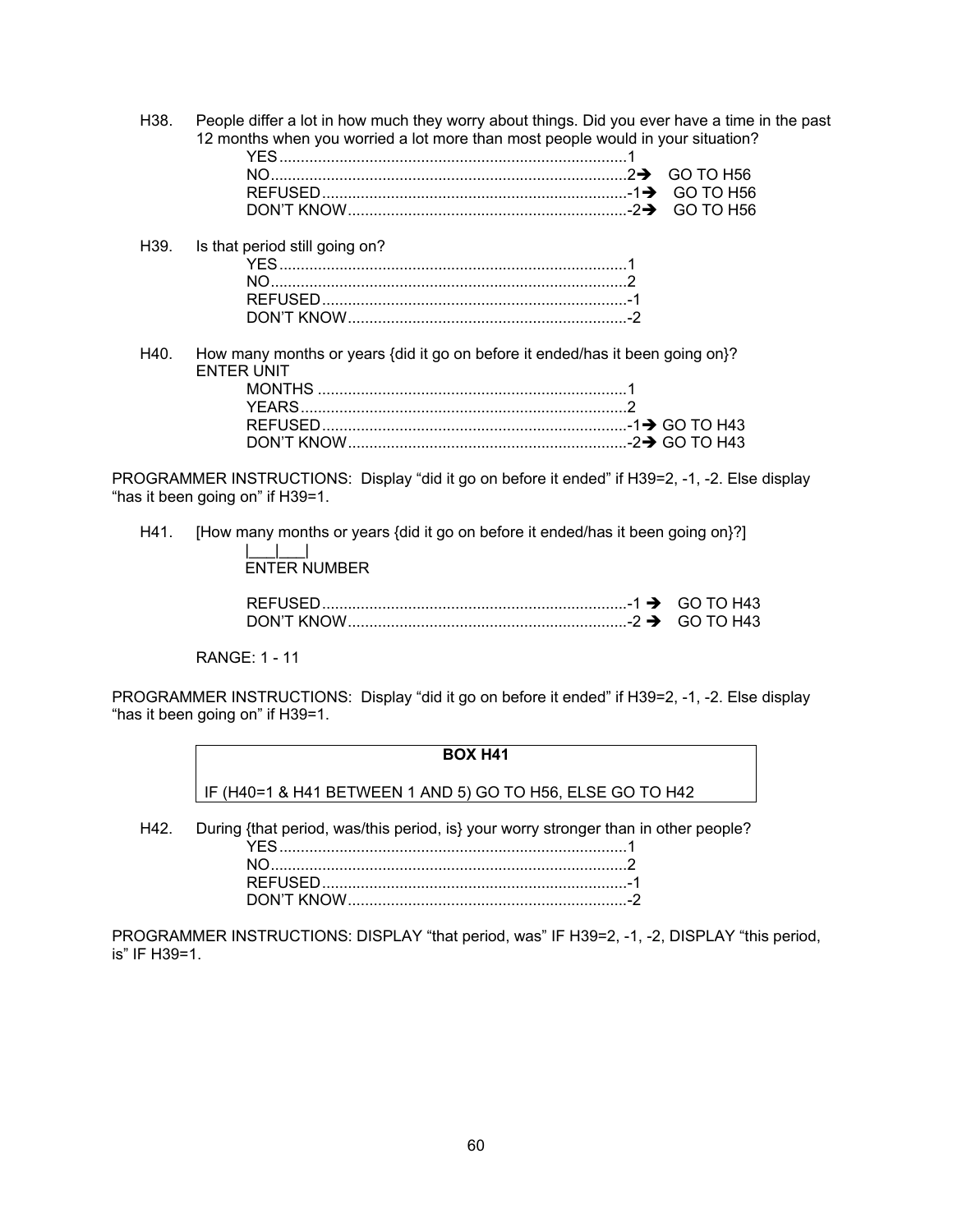H43. {Did/Do} you worry most days? YES ................................................................................. 1 NO ................................................................................... 2 REFUSED ....................................................................... -1 DON'T KNOW ................................................................. -2

PROGRAMMER INSTRUCTIONS: DISPLAY "Did" IF H39=2. ELSE DISPLAY "Do" IF H39=1.

H44. {Did/Do} you worry about one particular thing, such as your job security or the failing health of a loved one, or more than one thing? WORRIED ABOUT ONE THING .................................... 1 WORRIED ABOUT MORE THAN ONE THING ............. 2 REFUSED ....................................................................... -1 DON'T KNOW ................................................................. -2

PROGRAMMER INSTRUCTIONS: DISPLAY "Did" IF H39=2. ELSE DISPLAY "Do" IF H39=1.

H45. {Did/Do} you find it difficult to stop worrying? YES ................................................................................. 1 NO ................................................................................... 2 REFUSED ....................................................................... -1 DON'T KNOW ................................................................. -2

PROGRAMMER INSTRUCTIONS: DISPLAY "Did" IF H39=2. ELSE DISPLAY "Do" IF H39=1.

| H46. {Did/Do} you have different worries on your mind at the same time? |  |
|-------------------------------------------------------------------------|--|
|                                                                         |  |
|                                                                         |  |
|                                                                         |  |
|                                                                         |  |

PROGRAMMER INSTRUCTIONS: DISPLAY "Did" IF H39=2. ELSE DISPLAY "Do" IF H39=1.

H47. How often {was/is} your worry so strong that you {couldn't/can't} put it out of your mind no matter how hard you {tried/try}? {Was/Is} this ...

PROGRAMMER INSTRUCTIONS: DISPLAY "was" "couldn't" "tried" and "Was" IF H39=2. ELSE DISPLAY "is" "can't" "try" and "Is" IF H39=1.

H48. How often {did/do} you find it difficult to control your worry? Often ............................................................................... 1 Sometimes ...................................................................... 2 Rarely, or ........................................................................ 3 Never .............................................................................. 4 REFUSED ....................................................................... -1 DON'T KNOW ................................................................. -2

PROGRAMMER INSTRUCTIONS: DISPLAY "Did" IF H39=2. ELSE DISPLAY "Do" IF H39=1.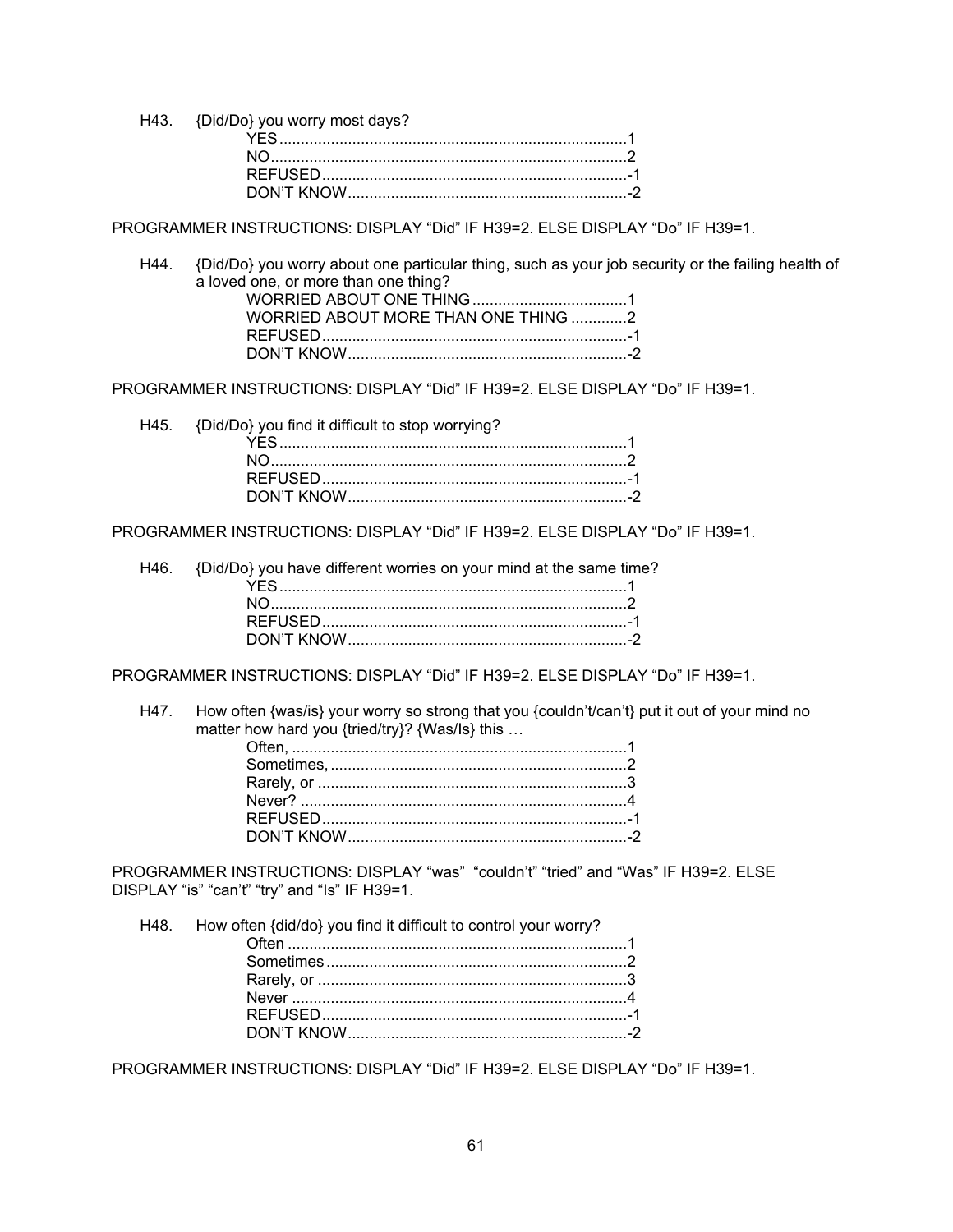H49. When you {were/are} worried or anxious, {were/are} you also restless? 

PROGRAMMING INSTRUCTIONS: DISPLAY "were" AND "were" IF H39=2. ELSE DISPLAY "are" AND "are" IF H39=1.

| H50. {Were/Are} you keyed up or on edge? |  |
|------------------------------------------|--|
|                                          |  |
|                                          |  |
|                                          |  |
|                                          |  |
|                                          |  |

PROGRAMMER INSTRUCTIONS: DISPLAY "Were" IF H39=2. ELSE DISPLAY "Are" IF H39=1.

H51. {Were/Are} you easily tired?

PROGRAMMER INSTRUCTIONS: DISPLAY "Were" IF H39=2. ELSE DISPLAY "Are" IF H39=1.

| H52. {Did/Do} you have difficulty keeping your mind on what you were doing? |  |
|-----------------------------------------------------------------------------|--|
|                                                                             |  |
|                                                                             |  |
|                                                                             |  |
|                                                                             |  |
|                                                                             |  |

PROGRAMMER INSTRUCTIONS: DISPLAY "Did" IF H39=2. ELSE DISPLAY "Do" IF H39=1.

| H53. {Were/Are} you more irritable than usual? |  |
|------------------------------------------------|--|
|                                                |  |
| $NO$ 2                                         |  |
|                                                |  |
|                                                |  |

PROGRAMMER INSTRUCTIONS: DISPLAY "Were" IF H39=2. ELSE DISPLAY "Are" IF H39=1.

| H54. {Did/Do} you have tense, sore or aching muscles? |  |
|-------------------------------------------------------|--|
|                                                       |  |
|                                                       |  |
|                                                       |  |
|                                                       |  |

PROGRAMMER INSTRUCTIONS: DISPLAY "Did" IF H39=2. ELSE DISPLAY "Do" IF H39=1.

| H55. {Did/Do} you have trouble falling asleep or staying asleep? |  |
|------------------------------------------------------------------|--|
|                                                                  |  |
|                                                                  |  |
|                                                                  |  |
|                                                                  |  |

PROGRAMMER INSTRUCTIONS: DISPLAY "Did" IF H39=2. ELSE DISPLAY "Do" IF H39=1.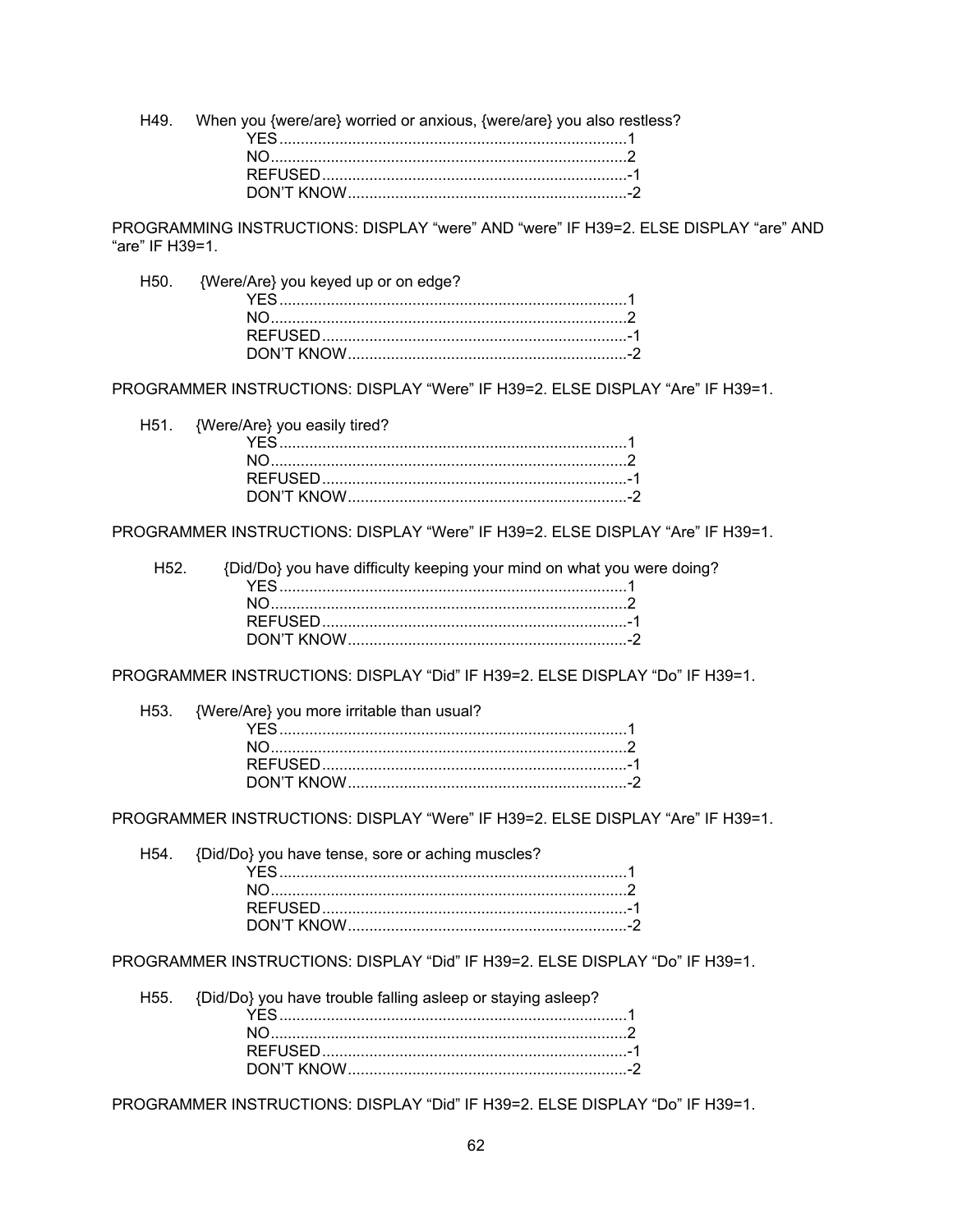|            | <b>BOX H56</b> |  |
|------------|----------------|--|
| GO TO H74. |                |  |
|            |                |  |

H56. Since {MONTH AND YEAR COHORT CITY FIELDED IN YR 9}, did you have a period lasting one month or longer when most of the time you felt worried, tense, or anxious? {Please do not refer to any period in the last 12 months that you previously mentioned}. GO TO H58

PROGRAMMER INSTRUCTIONS: DISPLAY "Please do not refer to any period in the last 12 months you previously mentioned." IF H37=1 OR H38=1.

H57. People differ a lot in how much they worry about things. Did you ever have a time since {MONTH AND YEAR COHORT CITY FIELDED IN YR 9} when you worried a lot more than most people would in your situation? {Please do not refer to any period in the last 12 months that you previously mentioned}.

PROGRAMMER INSTRUCTIONS: DISPLAY "Please do not refer to any period in the last 12 months you previously mentioned." IF H37=1 OR H38=1.

|  | H58. How many months or years did it go on before it ended? |  |
|--|-------------------------------------------------------------|--|
|  | <b>ENTER UNIT</b>                                           |  |
|  |                                                             |  |
|  |                                                             |  |
|  |                                                             |  |
|  |                                                             |  |

H59. [How many months or years did it go on before it ended?]

|\_\_\_|\_\_\_| ENTER NUMBER

RANGE: 1–11

#### **BOX H60**

IF (H58 =1 & H59 BETWEEN 1 AND 5) GO TO H74, ELSE GO TO H60

H60. During that period, was your worry stronger than in other people?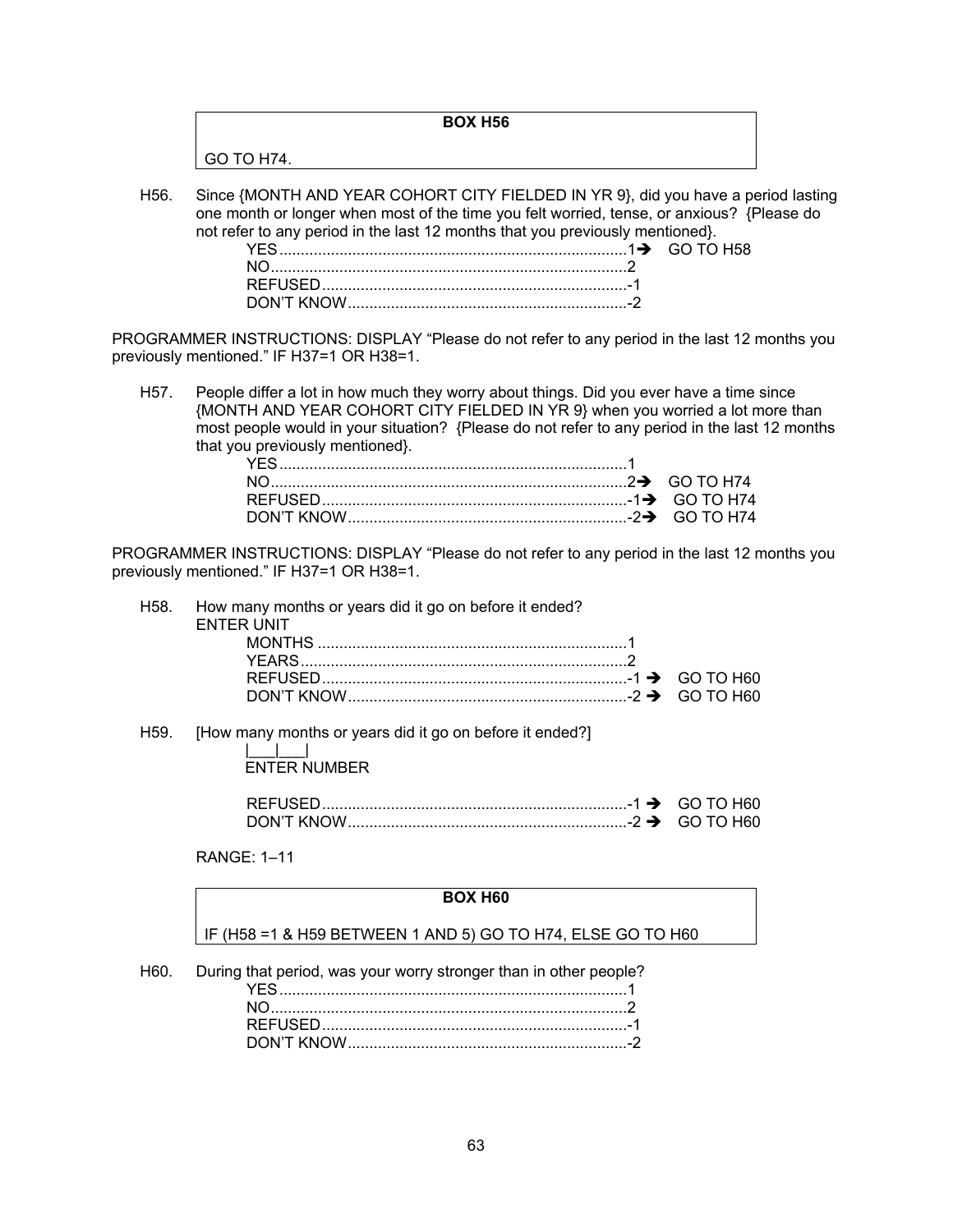| H61. | Did you worry most days?                                                                                                                                                    |
|------|-----------------------------------------------------------------------------------------------------------------------------------------------------------------------------|
|      |                                                                                                                                                                             |
| H62. | Did you worry about one particular thing, such as your job security or the failing health of a<br>loved one, or more than one thing?<br>WORRIED ABOUT MORE THAN ONE THING 2 |
| H63. | Did you find it difficult to stop worrying?                                                                                                                                 |
| H64. | Did you have different worries on your mind at the same time?                                                                                                               |
| H65. | How often was your worry so strong that you couldn't put it out of your mind no matter how<br>hard you tried? Was this                                                      |
| H66. | How often did you find it difficult to control your worry?                                                                                                                  |
| H67. | When you were worried or anxious, were you also restless?                                                                                                                   |
| H68. | Were you keyed up or on edge?                                                                                                                                               |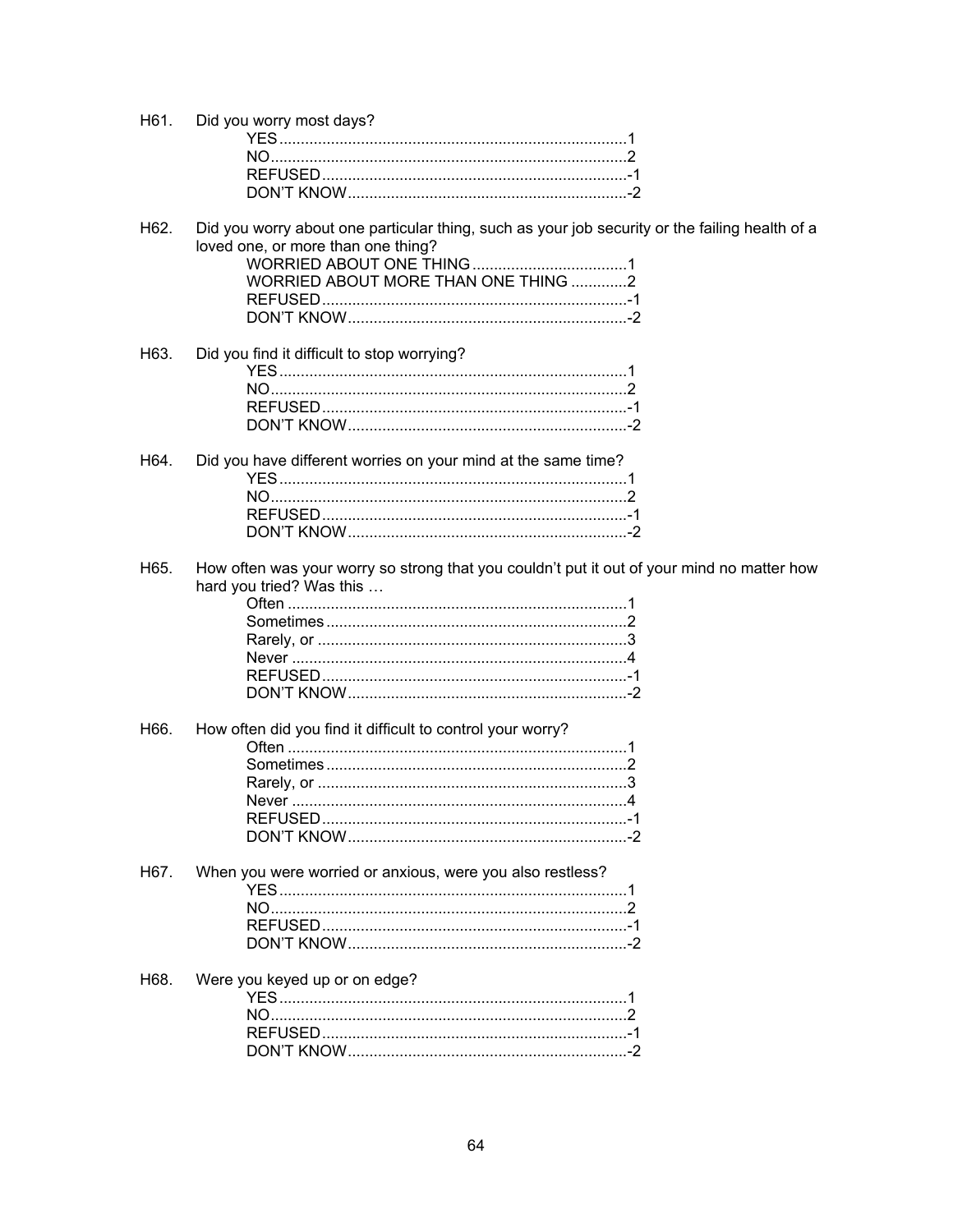| H69. | Were you easily tired?                                                                                     |
|------|------------------------------------------------------------------------------------------------------------|
| H70. | Did you have difficulty keeping your mind on what you were doing?                                          |
| H71. | Were you more irritable than usual?                                                                        |
| H72. | Did you have tense, sore or aching muscles?                                                                |
| H73. | Did you have trouble falling asleep or staying asleep?                                                     |
|      | Now I have some questions about smoking.                                                                   |
| H74. | Have you ever smoked cigarettes regularly?<br>GO TO H78<br>GO TO H78<br><b>GO TO H78</b>                   |
| H75. | How old were you the first time you smoked part or all of a cigarette?<br>AGE<br>SOFT RANGE: 10-99         |
|      | HARD RANGE: 3-99                                                                                           |
| H76. | During the past 30 days, on how many days did you smoke cigarettes?<br>GO TO H78<br>GO TO H78<br>GO TO H78 |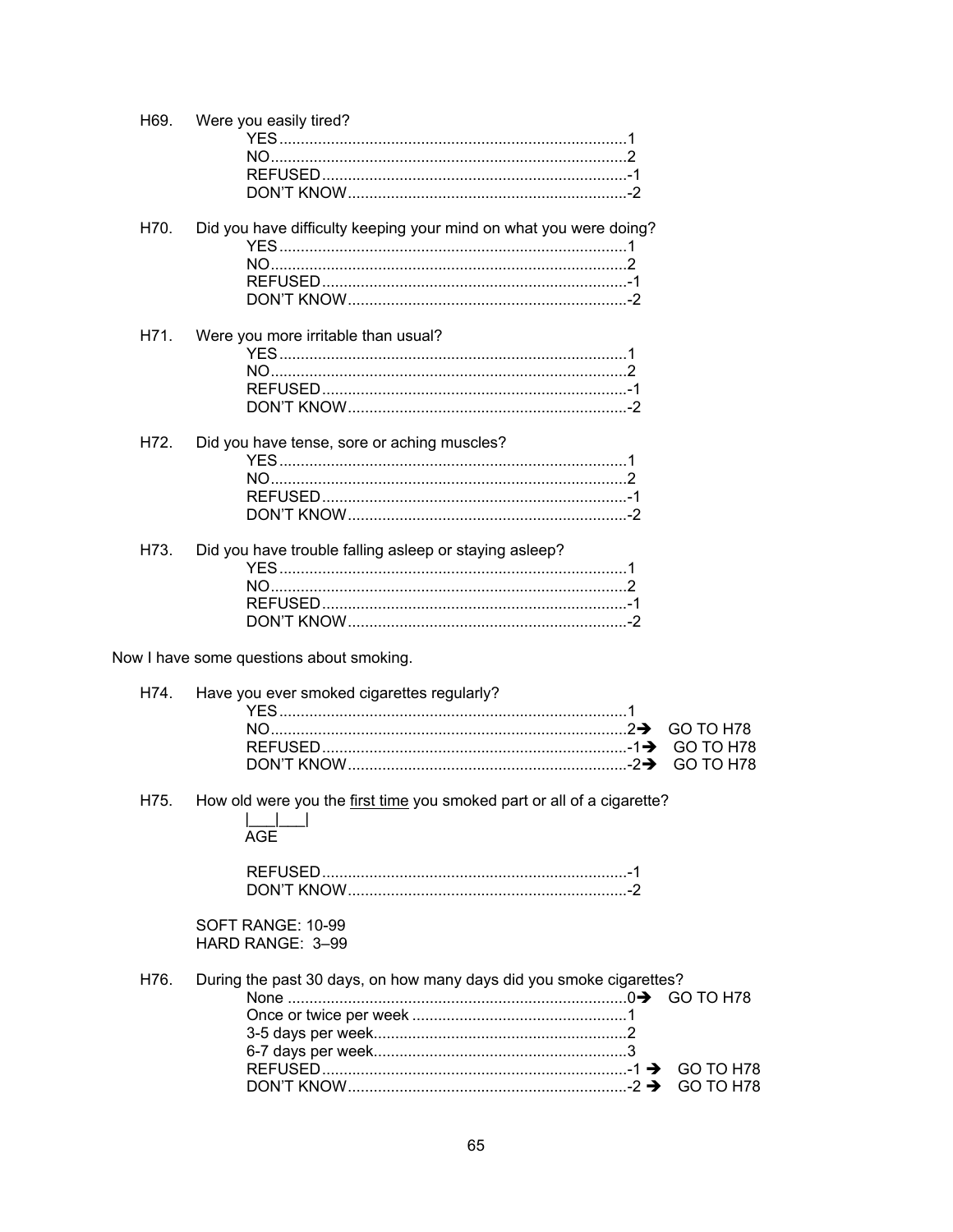H77. During the past 30 days, on the days you smoked, how many cigarettes did you smoke each day?

| About a half a pack, that is, 10 cigarettes per day2 |  |
|------------------------------------------------------|--|
| About a pack, that is, 20 cigarettes per day or 3    |  |
|                                                      |  |
|                                                      |  |
|                                                      |  |

H78. How many {other} people in your household smoke?

|\_\_\_|\_\_\_| NUMBER OF PEOPLE

| HARD RANGE: $0-999$ |  |
|---------------------|--|

# PROGRAMMER INSTRUCTIONS: DISPLAY "other if H17=1

H79A. Think about the first time you had a drink of an alcoholic beverage. How old were you the first time you had an alcoholic beverage? Please do not include any time when you only had a sip or two from a drink.

IF PCG PROVIDES AN AGE CODE 1 FOR DRANK AN ALCOHOLIC BEVERAGE. ELSE IF PCG OFFERS NEVER HAD AN ALCOHOLIC BEVERAGE, CODE 2 FOR NEVER DRANK AN ALCOHOLIC BEVERAGE.

IF DON'T KNOW OR REFUSED CODE AS "1 – DRANK AN ALCOHOLIC BEVERAGE" AND CODE AS DON'T KNOW OR REFUSED ON THE NEXT SCREEN.

> DRANK AN ALCOHOLIC BEVERAGE........................... 1 NEVER DRANK AN ALCOHOLIC BEVERAGE ..............2> GO TO H86

H79. Think about the first time you had a drink of an alcoholic beverage. How old were you the first time you had an alcoholic beverage? Please do not include any time when you only had a sip or two from a drink.

> |\_\_\_|\_\_\_| AGE

| DON'T KNOW |  |
|------------|--|

SOFT RANGE: 8–99 HARD RANGE: 3-99

|  | H80. In the past 12 months, on how many days did you drink alcohol? |  |
|--|---------------------------------------------------------------------|--|
|  |                                                                     |  |
|  |                                                                     |  |
|  |                                                                     |  |
|  |                                                                     |  |
|  |                                                                     |  |
|  |                                                                     |  |
|  |                                                                     |  |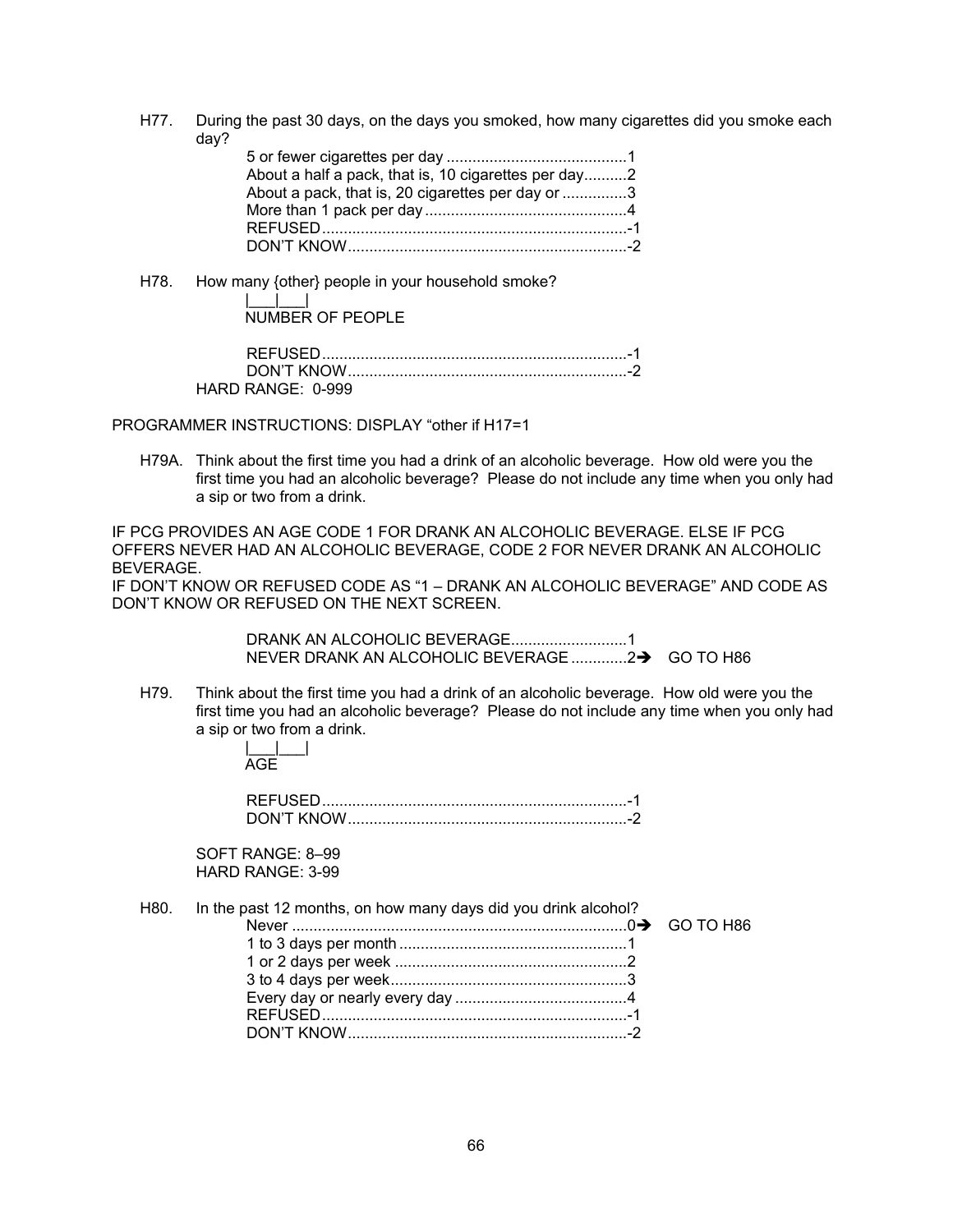H81. Think about all the times you have had a drink during the past year. How many drinks did you usually have each time? A "drink" is a glass of wine, a can of beer, a wine cooler, a shot glass of liquor, or a mixed drink.

> |\_\_\_|\_\_\_| NUMBER OF DRINKS

 REFUSED ....................................................................... -1 DON'T KNOW ................................................................. -2

SOFT RANGE: 1–5 HARD RANGE: 1-40

# **BOX H82**

IF H80=3 or 4 & H81>2 GO TO H82 ELSE GO TO H86

In the last 12 months, how many times has each of the following things ever happened?

H82. How often has your drinking interfered with your responsibilities at work or school, or at home?

| Never …………………………………………………………………………0 |
|-------------------------------------|
|                                     |
|                                     |
|                                     |
|                                     |

H83. How often have you been under the influence of alcohol when you could have gotten yourself or others hurt, or put yourself or others at risk?

H84. How often have you had problems with your family, friends, or people at work or school because of your drinking?

H85. How often have you had legal problems because of drinking, like being arrested for disturbing the peace or driving under the influence of alcohol, or anything else?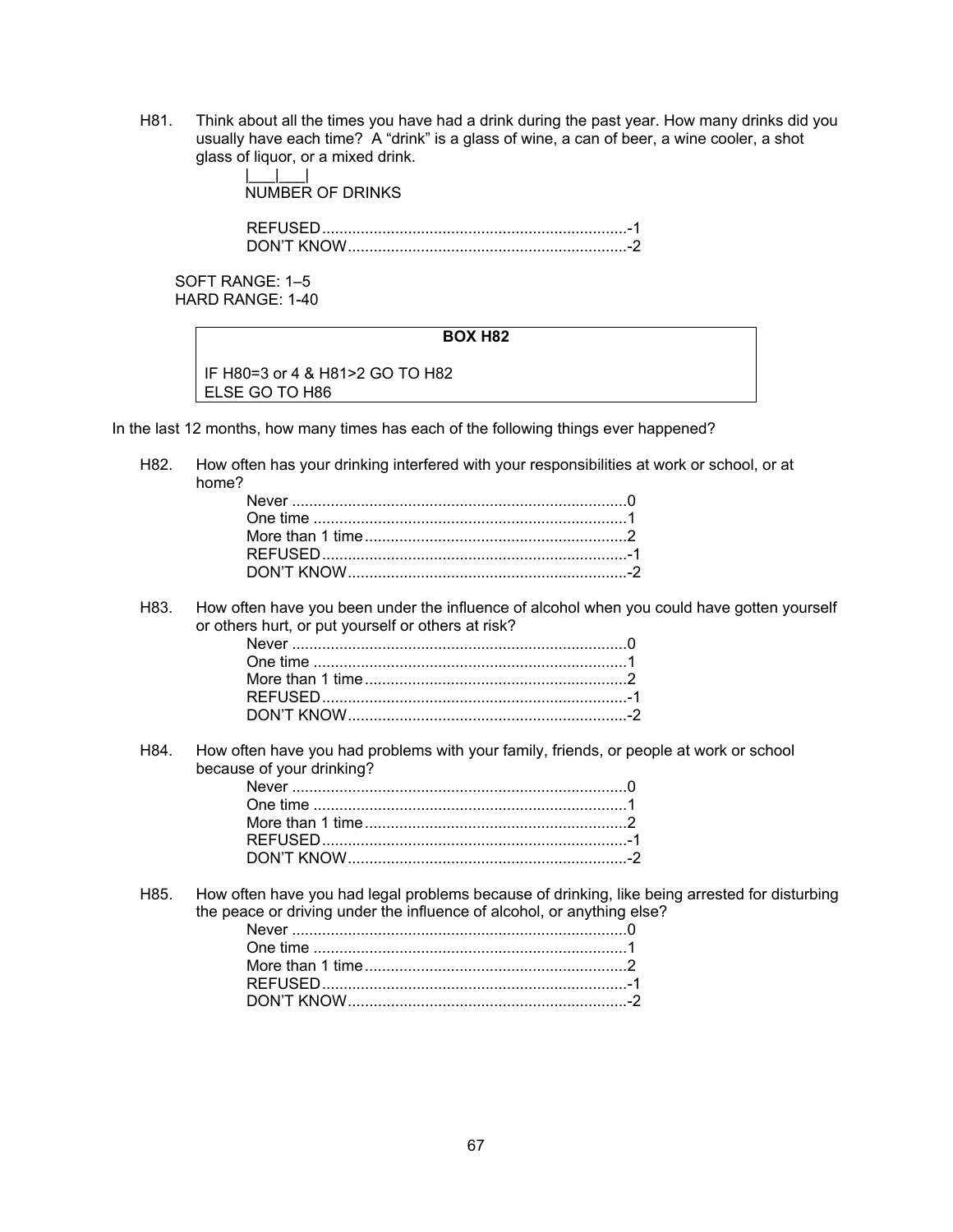H86. In the past 12 months, have you ever used any illegal drugs, such as marijuana, cocaine, heroin, or methamphetamines?

In the past year, what types of illegal drugs have you used?

|              |                                                                                                                                                                                                               | <b>YES</b> | NO.            | <b>REF</b> | DK   |
|--------------|---------------------------------------------------------------------------------------------------------------------------------------------------------------------------------------------------------------|------------|----------------|------------|------|
| <b>H87A.</b> | Marijuana, pot, grass, cannabis, hashish,<br>hash?                                                                                                                                                            |            | $\overline{2}$ | $-1$       | $-2$ |
| H87B.        | Hallucinogens such as LSD, acid,<br>mescaline, peyote, "shrooms," or<br>psilocybin, PCP, angel dust,<br>phencyclidine?                                                                                        |            | 2              | $-1$       | -2   |
| <b>H87C.</b> | Cocaine, crack, "coke," or "rock." This<br>includes all forms of cocaine, including all<br>forms of cocaine powder, 'crack,' free<br>base, and coca paste?                                                    |            | $\mathcal{P}$  | -1         | -2   |
| H87D.        | Heroin or H, dope, smack, horse, brown,<br>black, tar?                                                                                                                                                        | 1          | $\mathfrak{p}$ | $-1$       | $-2$ |
| <b>H87E.</b> | Methamphetamine, "meth," "speed,"<br>"crank," or "crystal meth"?                                                                                                                                              | 1          | $\overline{2}$ | $-1$       | $-2$ |
| <b>H87F.</b> | Ecstasy, MDMA, "E," "X," or "XTC,"<br>"molly"?                                                                                                                                                                | 1          | $\overline{2}$ | -1         | $-2$ |
| H87G.        | Inhalants that are sniffed or huffed in order<br>to get high such as gasoline or lighter<br>fluid, glue, paint thinners, nitrous oxide,<br>("whippets"), spray paints, "poppers," or<br>other aerosol sprays? |            | 2              | -1         | -2   |
| H87H.        | Any other type of drug?                                                                                                                                                                                       | 1          | $\overline{2}$ | -1         | $-2$ |

H87OS. What is this drug? \_\_\_\_\_\_\_\_\_\_\_\_\_\_\_\_\_\_\_\_\_\_\_\_\_\_

H88. How old were you when you used illegal drugs for the first time? |\_\_\_|\_\_\_|

AGE

| <b>NU TE KNOW</b> |  |
|-------------------|--|

SOFT RANGE: 8–99 HARD RANGE 3-99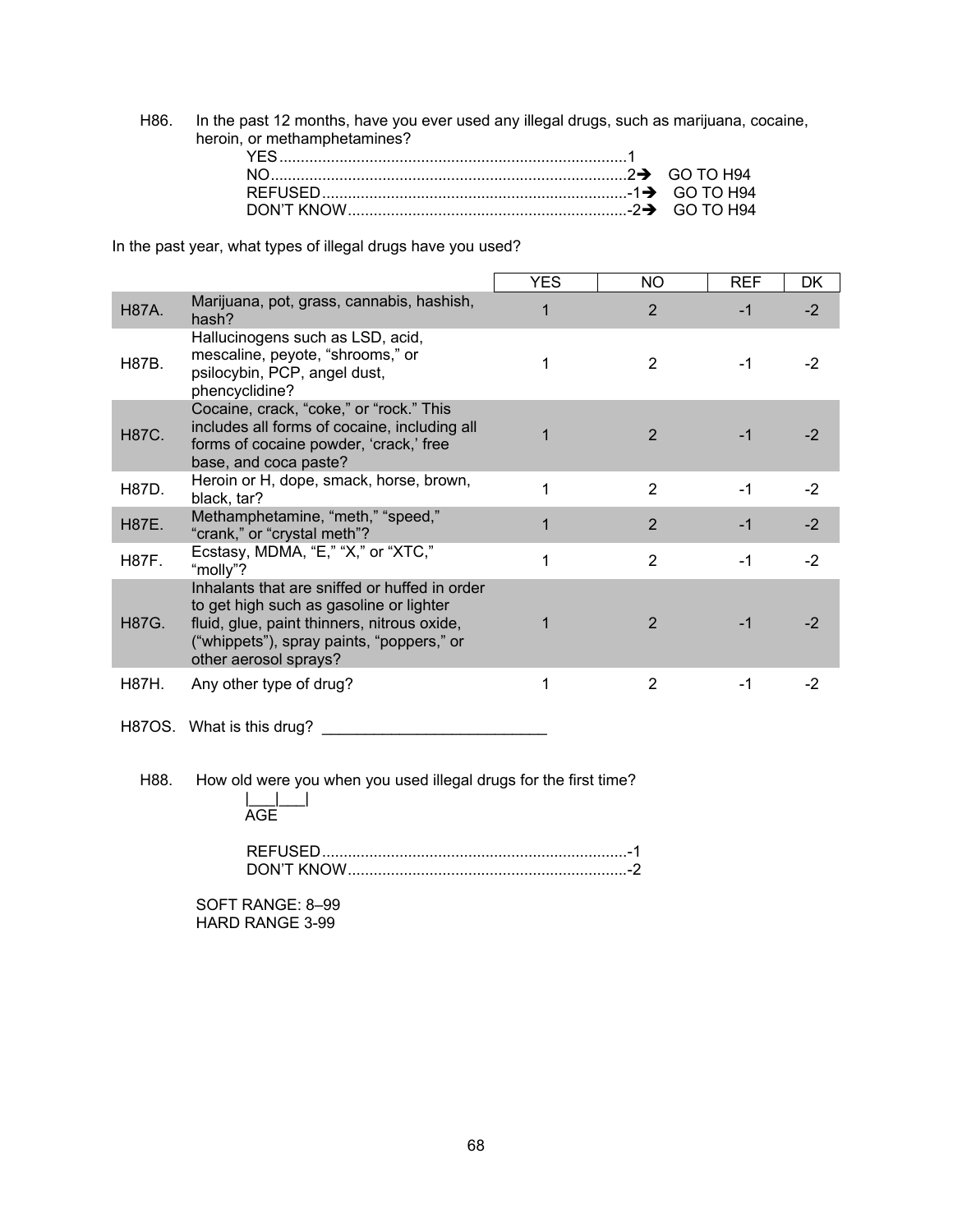| H89. In the past 12 months, how often did you use [that/those] illegal drugs? |  |
|-------------------------------------------------------------------------------|--|
|                                                                               |  |
|                                                                               |  |
|                                                                               |  |
|                                                                               |  |
|                                                                               |  |
|                                                                               |  |

In the last 12 months, how many times has each of the following things ever happened:

|                   |                                                                                                                                                              | <b>Never</b> | <b>One</b><br>time | More than<br>1 time | <b>REF</b> | DK |
|-------------------|--------------------------------------------------------------------------------------------------------------------------------------------------------------|--------------|--------------------|---------------------|------------|----|
| H <sub>90</sub> . | How often has your illegal drug use<br>interfered with your responsibilities at<br>work or school, or at home?                                               |              | $\overline{2}$     | 3                   |            |    |
| H91.              | How often have you been under the<br>influence of illegal drugs when you could<br>have gotten yourself or others hurt, or put<br>yourself or others at risk? | 1            |                    |                     |            |    |
| H92.              | How often have you had problems with<br>your family, friends, or people at work or<br>school because of your illegal drug use?                               |              | $\mathcal{P}$      | 3                   |            |    |
| H93.              | How often have you had legal problems<br>because of illegal drug use, like being<br>arrested for disturbing the peace or<br>anything else?                   |              |                    | 3                   |            |    |

H94. In the past 12 months, have you ever used any prescription drugs, such as Adderall, OxyContin, Xanax, or Lithium that were not prescribed for you or that you took only for the experience or feeling they caused?

In the past year, what types of prescription drugs have you used that were not prescribed for you or that you took only for the experience or feeling they caused?

|              |                                                                                                                        | YES | ΝO | <b>REF</b> | DK |
|--------------|------------------------------------------------------------------------------------------------------------------------|-----|----|------------|----|
| <b>H95A.</b> | Prescription painkillers, such as Vicodin,<br>OxyContin, Percocet, methadone,<br>opium, morphine, codeine, or Demerol? |     |    |            |    |
| H95B.        | Amphetamines/Stimulants, "uppers,"<br>"pep pills," "ups," "speed"?                                                     |     |    |            | -2 |
| <b>H95C.</b> | Sedatives or barbiturates, "downers,"<br>"downs," "sleep pills"?                                                       |     |    |            |    |
| H95D.        | Tranquilizers, "nerve pills," such as<br>Lithium, Rohypnol, Valium, or Xanax?                                          |     |    |            | -2 |
| <b>H95E.</b> | Any other type of prescription drug<br>without a doctor's orders?                                                      |     |    |            |    |

H95OS. What is this drug? \_\_\_\_\_\_\_\_\_\_\_\_\_\_\_\_\_\_\_\_\_\_\_\_\_\_\_\_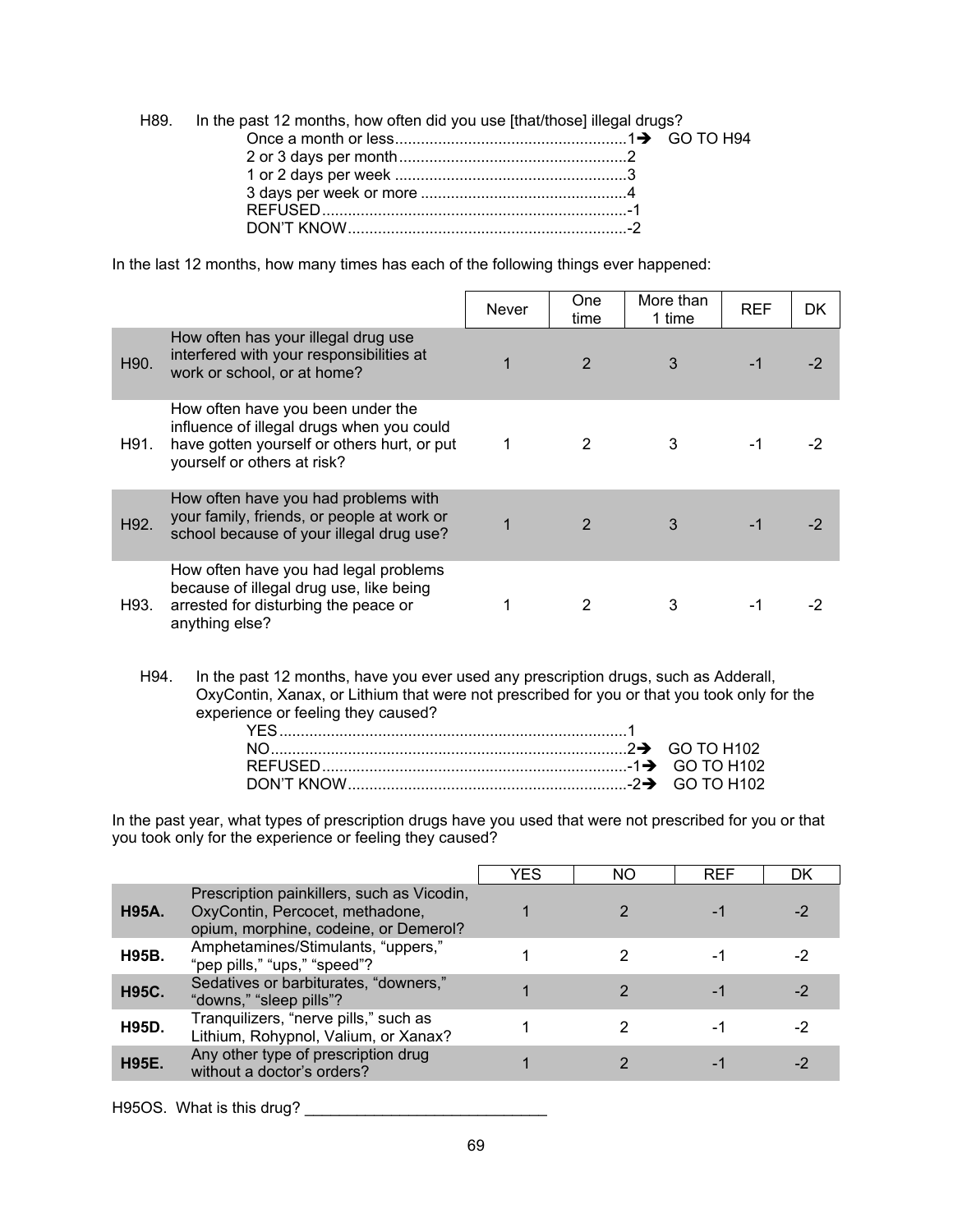H96. How old were you when you used prescription drugs for the first time that were not prescribed for you or that you took only for the experience or feeling they caused?

| 1. 1. 1. |  |
|----------|--|
|          |  |
|          |  |

SOFT RANGE: 8–99 HARD RANGE 3-99

H97. In the past 12 months, how often did you use [that/those] prescription drugs that were not prescribed for you or that you took only for the experience or feeling they caused?

In the last 12 months, how many times has each of the following things ever happened:

|                                                                                                                                                                                                                                                              |                                                                                                                                                                      | <b>Never</b> | One time       | More than 1<br>time | <b>REF</b> | DK   |
|--------------------------------------------------------------------------------------------------------------------------------------------------------------------------------------------------------------------------------------------------------------|----------------------------------------------------------------------------------------------------------------------------------------------------------------------|--------------|----------------|---------------------|------------|------|
| H98.                                                                                                                                                                                                                                                         | How often has your prescription<br>drug use interfered with your<br>responsibilities at work or<br>school, or at home?                                               | $\mathbf 1$  | $\overline{2}$ | 3                   | $-1$       | $-2$ |
| H99.                                                                                                                                                                                                                                                         | How often have you been under<br>the influence of prescription<br>drugs when you could have<br>gotten yourself or others hurt, or<br>put yourself or others at risk? | 1            | $\overline{2}$ | 3                   | $-1$       | $-2$ |
| H <sub>100</sub> .                                                                                                                                                                                                                                           | How often have you had<br>problems with your family,<br>friends, or people at work or<br>school because of your<br>prescription drug use?                            | 1            | $\overline{2}$ | 3                   | $-1$       | $-2$ |
| H101.                                                                                                                                                                                                                                                        | How often have you had legal<br>problems because of<br>prescription drug use, like being<br>arrested for disturbing the peace<br>or anything else?                   | 1            | $\mathcal{P}$  | 3                   | $-1$       | -2   |
| Since {MONTH AND YEAR COHORT CITY FIELDED IN YR 9}, have you spent any time in<br>H102.<br>an adult correctional institution like a county, state or federal jail or prison? *<br><b>GO TO SECTION I</b><br><b>GO TO SECTION I</b><br><b>GO TO SECTION I</b> |                                                                                                                                                                      |              |                |                     |            |      |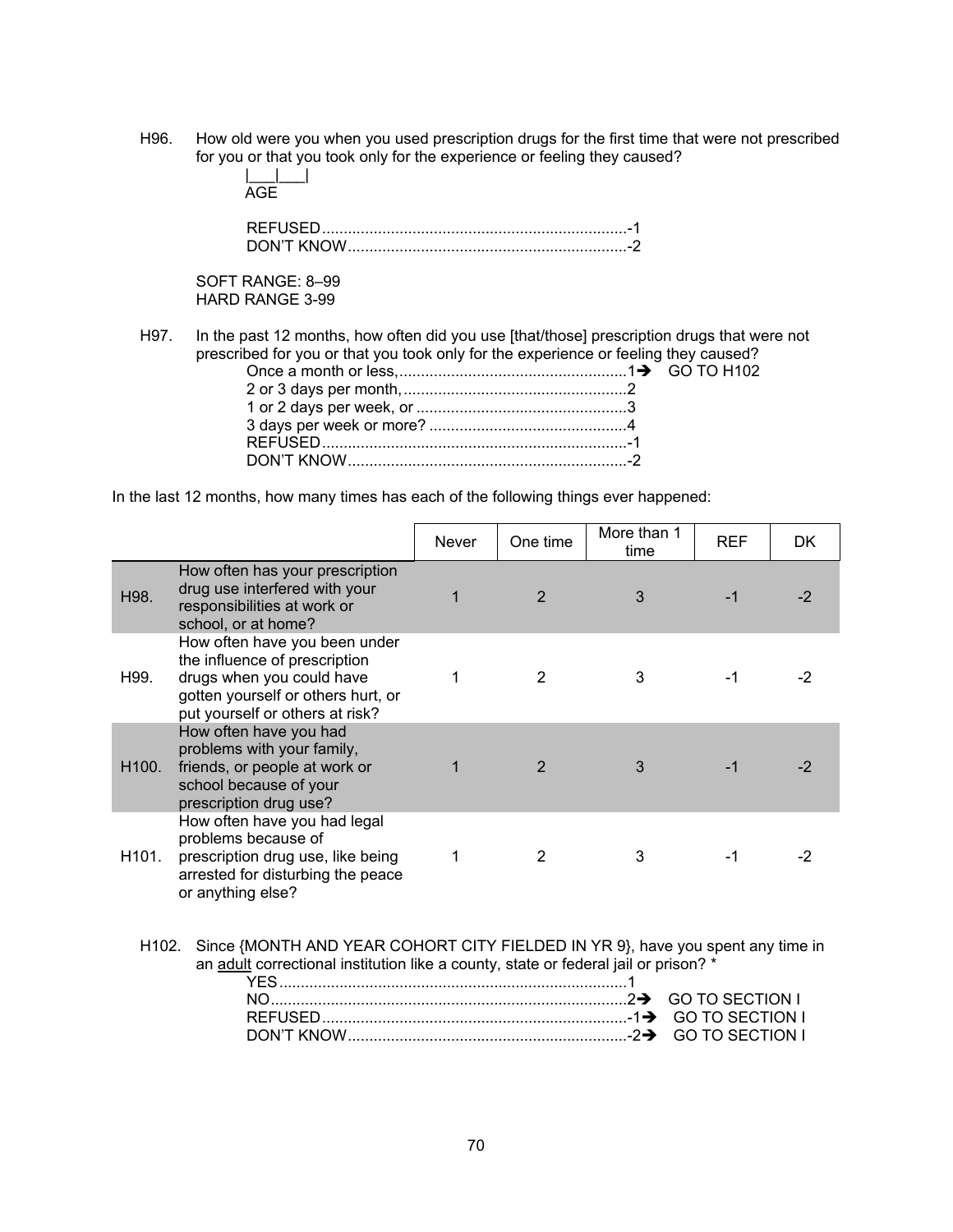H103a. Altogether, how much time did you serve in adult institutions, since {MONTH AND YEAR COHORT CITY FIELDED IN YR 9}? \*

#### |\_\_\_|\_\_\_| NUMBER

IF A YEAR OR LESS ENTER # OF WEEKS (1-52) OR # OF MONTHS (1-12). IF A YEAR OR MORE ENTER # OF YEARS.

RANGE: 1-52

 $\overline{a}$ 

H103b. [Altogether, how much time did you serve in adult institutions, since {MONTH AND YEAR COHORT CITY FIELDED IN YR 9}?]

| YEARS 2 |
|---------|
|         |
|         |
|         |

<sup>\*</sup> CPRC sample asked about time since last interview due to lack of Year 9 interview. See Year 15 Data User's Guide for information about the interviews administered by CPRC.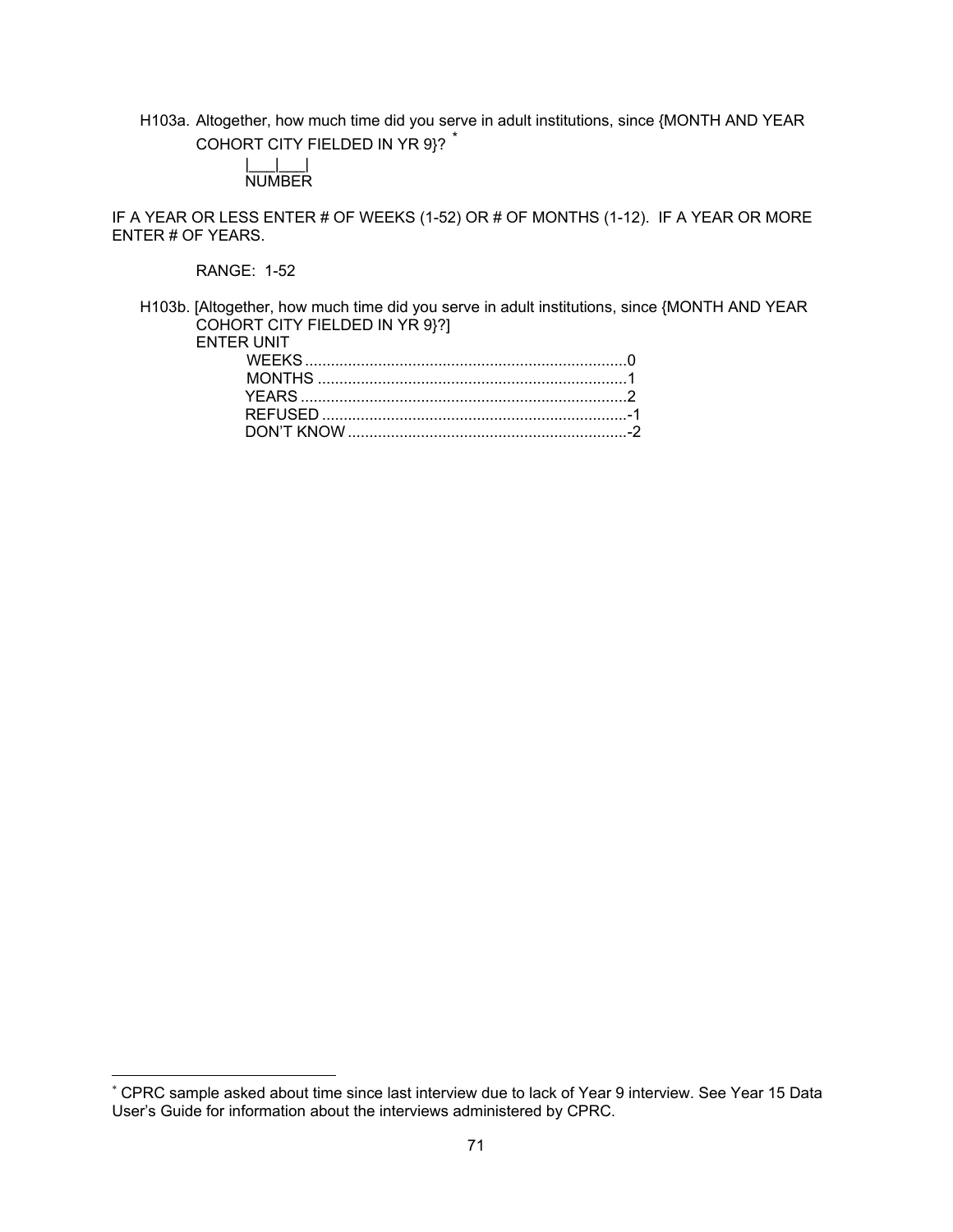# SECTION I: SOCIAL ENVIRONMENT AND INFORMAL SUPPORT

The next set of questions are about {YOUTH}'s neighborhood.

 $11.$ How many of the families on your block would you say that you know well? Would you say you know...

For each item I read, please tell me how likely it would be for your neighbors to do something or get involved...

PROBE: Would you say it is very likely, somewhat likely, not very likely, or very unlikely?

|     |                                                                                                                                                                                                                            | <b>VERY</b><br><b>LIKELY</b> | <b>SOMEWHAT</b><br><b>LIKELY</b> | <b>NOT VERY</b><br><b>LIKELY</b> | <b>VERY</b><br><b>UNLIKELY</b> | <b>REF</b> | DK   |
|-----|----------------------------------------------------------------------------------------------------------------------------------------------------------------------------------------------------------------------------|------------------------------|----------------------------------|----------------------------------|--------------------------------|------------|------|
| 12. | If children were<br>skipping school and<br>hanging out on the<br>street. Would you<br>say it is very likely<br>they would do<br>something or get<br>involved, somewhat<br>likely, not very<br>likely, or very<br>unlikely? | $\mathbf 1$                  | 2                                | 3                                | $\overline{4}$                 | $-1$       | $-2$ |
| 13. | If children were<br>spray painting<br>buildings with<br>graffiti.                                                                                                                                                          | 1                            | $\overline{2}$                   | 3                                | 4                              | $-1$       | $-2$ |
| 14. | If children were<br>showing disrespect<br>to an adult.                                                                                                                                                                     | 1                            | $\overline{2}$                   | 3                                | $\overline{4}$                 | $-1$       | $-2$ |
| 15. | If a fight broke out<br>in front of the<br>house or building.                                                                                                                                                              | 1                            | $\overline{2}$                   | 3                                | 4                              | $-1$       | $-2$ |
| 16. | If the fire station<br>closest to the<br>neighborhood was<br>threatened and its<br>budget was cut.                                                                                                                         | 1                            | $\overline{2}$                   | 3                                | $\overline{4}$                 | $-1$       | $-2$ |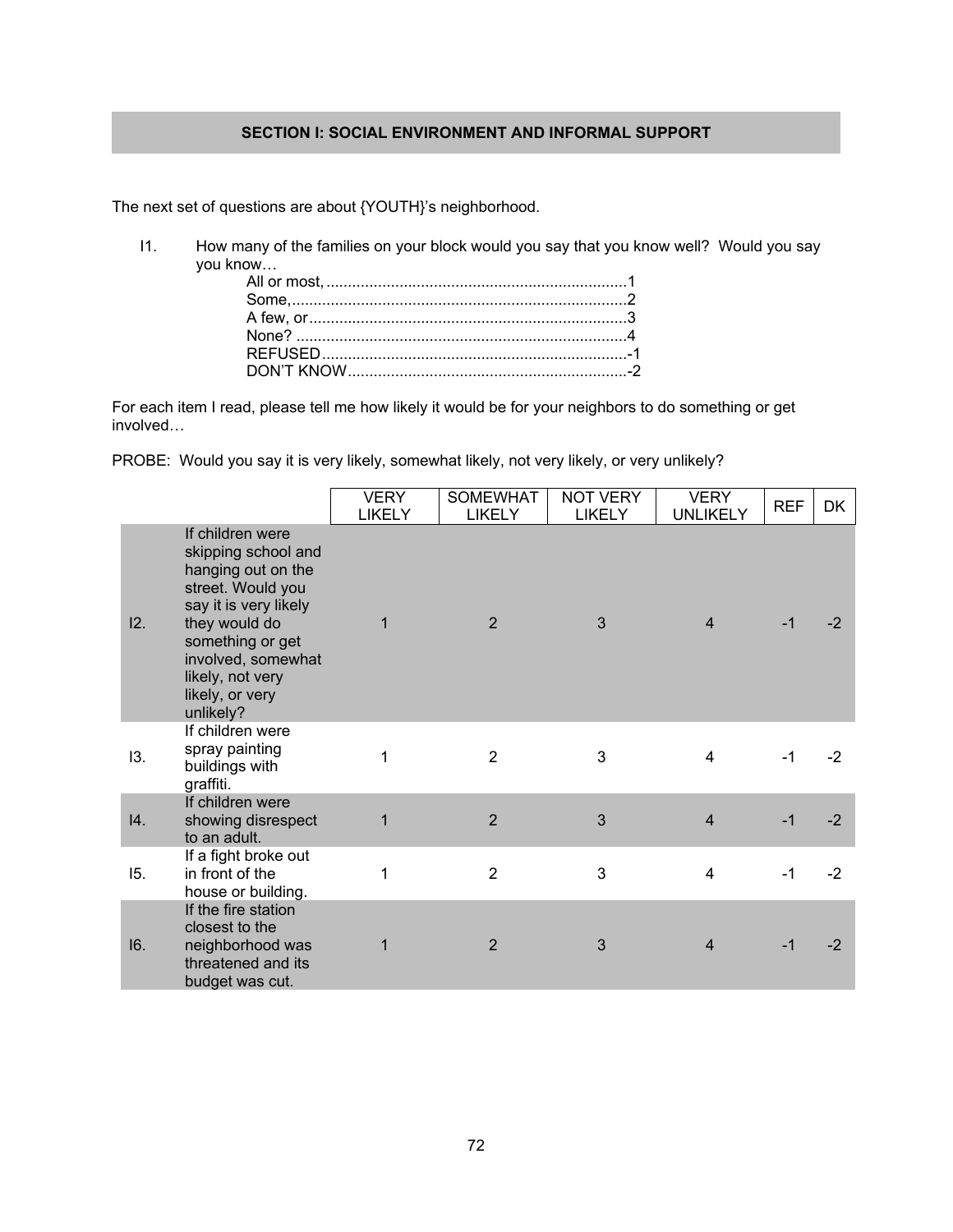Now I'm going to read some statements about your neighborhood and the people who live there. For each statement, please tell me if you strongly agree, somewhat agree, somewhat disagree, or strongly disagree.

|      |                                                                                    | <b>STRONGLY</b><br><b>AGREE</b> | <b>SOMEWHAT</b><br><b>AGREE</b> | <b>SOMEWHAT</b><br><b>DISAGREE</b> | <b>STRONGLY</b><br><b>DISAGREE</b> | <b>REF</b> | DK   |
|------|------------------------------------------------------------------------------------|---------------------------------|---------------------------------|------------------------------------|------------------------------------|------------|------|
| 17.  | People around here<br>are willing to help<br>their neighbors.                      | 1                               | $\overline{2}$                  | 3                                  | 4                                  | -1         | -2   |
| 18.  | This is a close-knit<br>neighborhood.                                              | 1                               | $\overline{2}$                  | 3                                  | $\overline{4}$                     | $-1$       | $-2$ |
| 19.  | People in this<br>neighborhood<br>generally don't get<br>along with each<br>other. |                                 | 2                               | 3                                  |                                    | $-1$       | -2   |
| 110. | People in this<br>neighborhood do<br>not share the same<br>values.                 |                                 | 2                               | 3                                  | 4                                  | $-1$       | -2   |
| 111. | Gangs are a<br>problem in this<br>neighborhood.                                    |                                 | 2                               | 3                                  |                                    | $-1$       | -2   |

PROBE: Do you strongly agree, somewhat agree, somewhat disagree, or strongly disagree?

I12. Have you ever been afraid to let {YOUTH} go outside because of violence in your neighborhood? YES ................................................................................. 1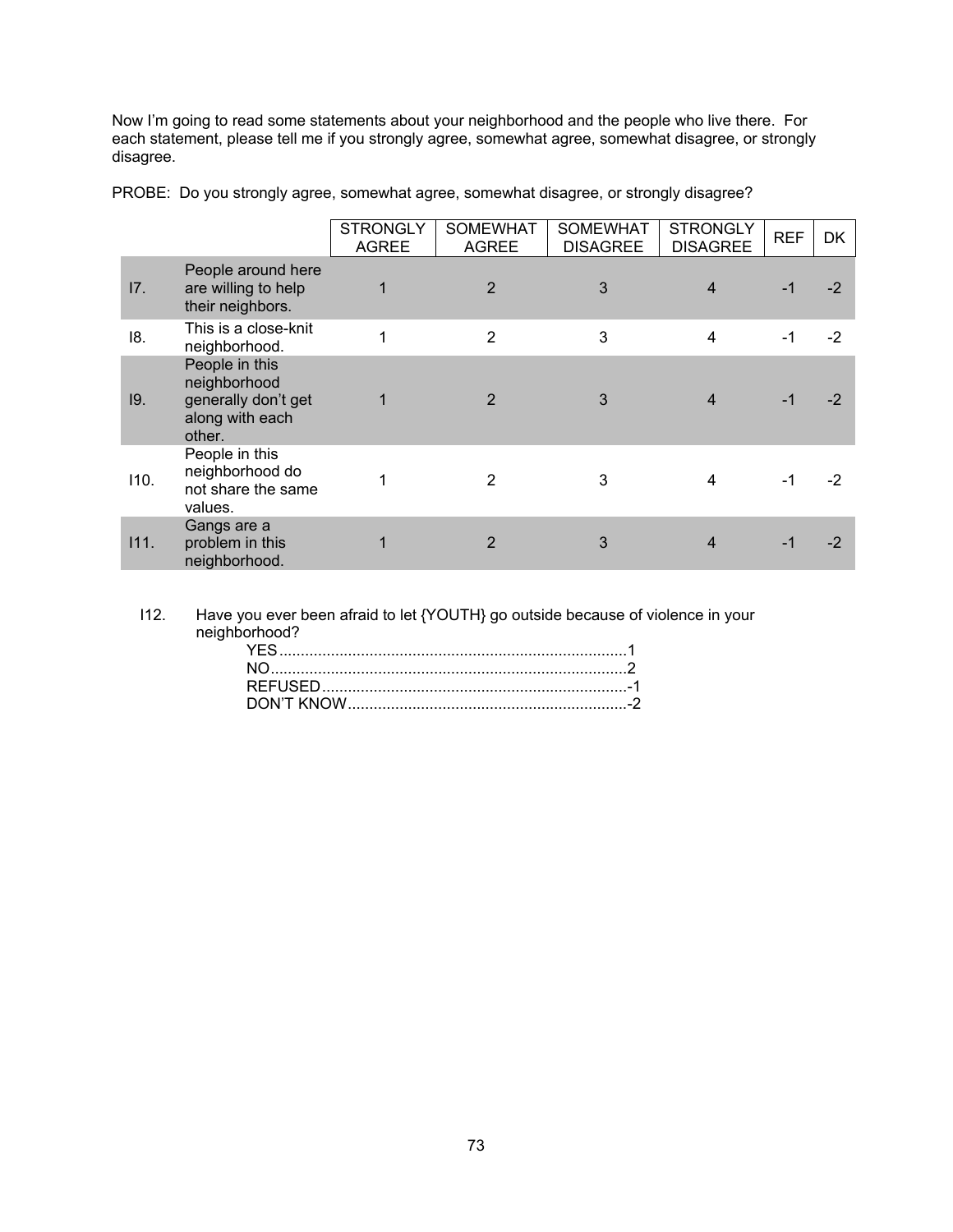The next set of questions is about violent things that may have happened to you or that you may have seen in the last year in your neighborhood or community. Please do not include violence carried out by your circle of family or loved ones. Do not include violence you saw on TV or in movies.

|      |                                                                                                                                                   | <b>NEVER</b> | <b>ONCE</b>    | $2 - 3$<br><b>TIMES</b> | $4 - 10$<br><b>TIMES</b> | <b>MORE</b><br>THAN<br>10<br><b>TIMES</b> | <b>REF</b> | DK.  |
|------|---------------------------------------------------------------------------------------------------------------------------------------------------|--------------|----------------|-------------------------|--------------------------|-------------------------------------------|------------|------|
| 113. | In the past year,<br>about how many<br>times did you see<br>someone else get<br>hit, slapped,<br>punched, or beaten<br>up by someone?             | 1            | $\overline{2}$ | 3                       | $\overline{4}$           | 5                                         | $-1$       | -2   |
| 114. | [In the past year,<br>about how many<br>times did you] see<br>someone else get<br>attacked by<br>someone with a<br>weapon like a knife<br>or bat? |              | 2              | 3                       | $\overline{\mathbf{4}}$  | 5                                         | -1         | -2   |
| 115. | [In the past year,<br>about how many<br>times did you] see<br>someone else get<br>shot at by<br>someone?                                          | 1            | 2              | 3                       | $\overline{4}$           | 5                                         | $-1$       | $-2$ |

I16. Now I have a few questions about your parents. Are both of your parents living? PROBE: I'm so sorry to hear that. Which of your parents is no longer living?

I17. How far away from you is {the closest parent or parents/your mother/your father} living? Within two miles, ............................................................. 1 More than 2 miles but less than 30 miles away, ............. 2 30 miles or more but less than 100 miles away, ............ 3 100 miles or more away? ................................................ 4 REFUSED ....................................................................... -1 DON'T KNOW ................................................................. -2

PROGRAMMER INSTRUCTIONS: DISPLAY "the closest parent or parents" if I16=1, "your mother" IF I16=2, "your father" IF I16=3.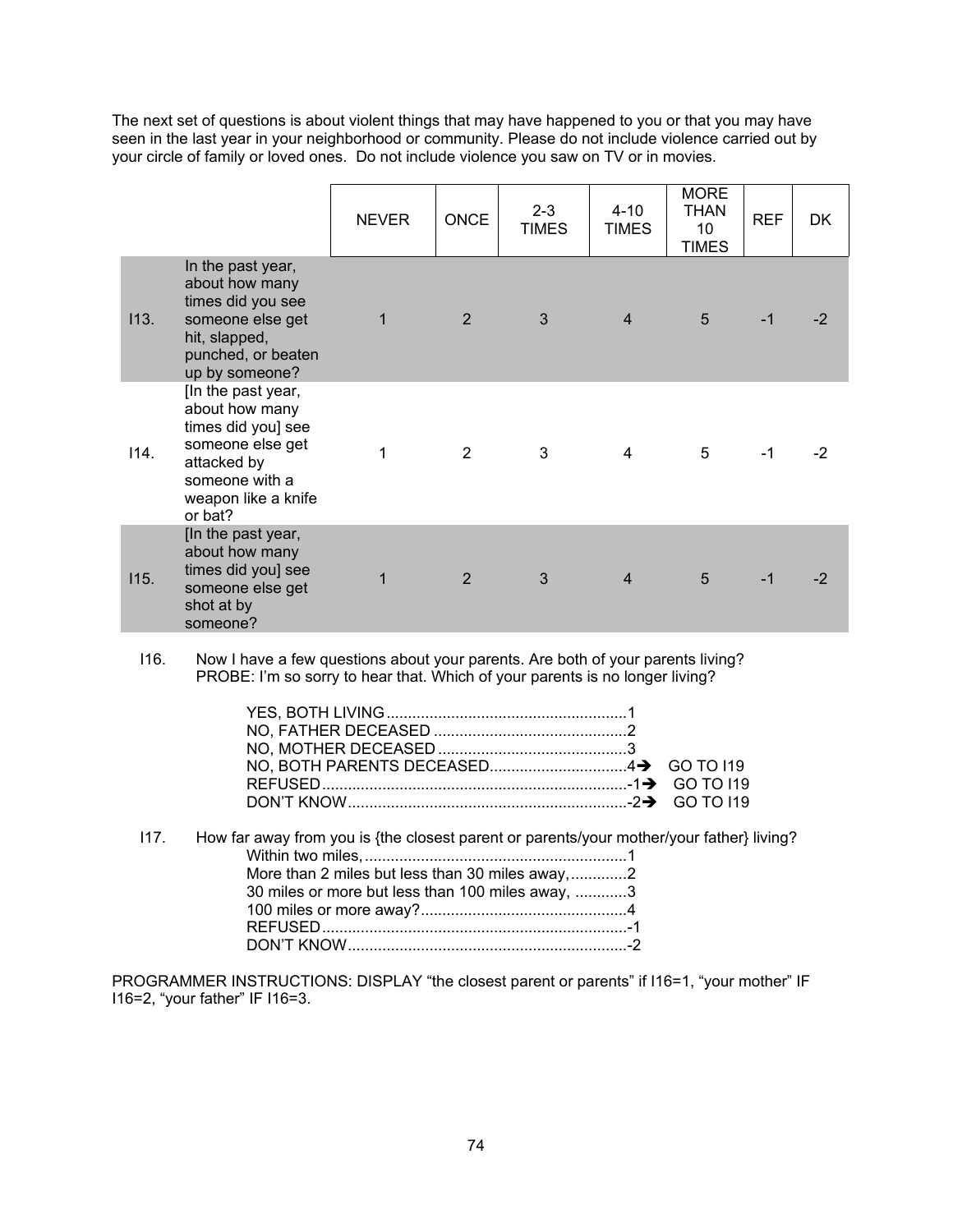$118.$ How often does {YOUTH} see your {parents/mother/father}? Would you say ...

PROGRAMMER INSTRUCTIONS: DISPLAY "parents" if I16=1. ELSE DISPLAY "mother" IF I16=2. ELSE DISPLAY "father" IF I16=3.

 $119.$ In the past twelve months, have you received any financial help or money from anyone {other than {BIOFATHER/BIOMOTHER}}? Please include your relatives and friends, {and [his/her] relatives and friends,} but don't include help from any government or private agency.

PROGRAMMER INSTRUCTIONS: DISPLAY "other than {BIOFATHER/BIOMOTHER}" AND "and [his/her] relatives and friends," IF F10 > ZERO OR F11=1, 2, 3, 4, 5, 6, 7, 8 OR F13=1. Display "his" if BIOFATHER'S name is displayed. Else display "her" if BIOMOTHER'S name is displayed.

 $120 -$ Who gave you financial help or money? PROBE: Anyone else?

|                                       | <b>CODE ALL THAT APPLY</b> |
|---------------------------------------|----------------------------|
|                                       |                            |
| OTHER RELATIVES OF RESPONDENT 2       |                            |
| {BIOFATHER'S OR BIOMOTHER'S} PARENTS3 |                            |
| OTHER RELATIVES OF {BIOFATHER OR      |                            |
|                                       |                            |
|                                       |                            |
|                                       |                            |
|                                       |                            |
|                                       |                            |
|                                       |                            |
|                                       |                            |
|                                       |                            |

PROGRAMMER INSTRUCTIONS: IF E8 NE 1 (PCG DOES NOT HAVE CURRENT PARTNER) DO NOT DISPLAY CATEGORIES F AND G.

IF CONF1=1 (PCG IS BIO MOM) DISPLAY "BIOFATHER'S" IN CATEGORY C AND "BIOFATHER" IN D. IF CONF1=2 (PCG IS BIO DAD) DISPLAY "BIOMOTHER'S" IN CATEGORY C AND "BIOMOTHER" IN D. NOTE NAME FILL IS NOT NECESSARY

ELSE DISPLAY "BIOFATHER'S OR BIOMOTHER'S" AND "BIOFATHER OR BIOMOTHER"

 $121.$ About how much financial help or money were you given in the past twelve months?  $C = 1$  $\sim 1$  $\sim$  1

| ENTER AMOUNT $\rightarrow$ GO TO 123 |
|--------------------------------------|

SOFT RANGE: \$50-\$10,000 HARD RANGE: \$1-\$99,999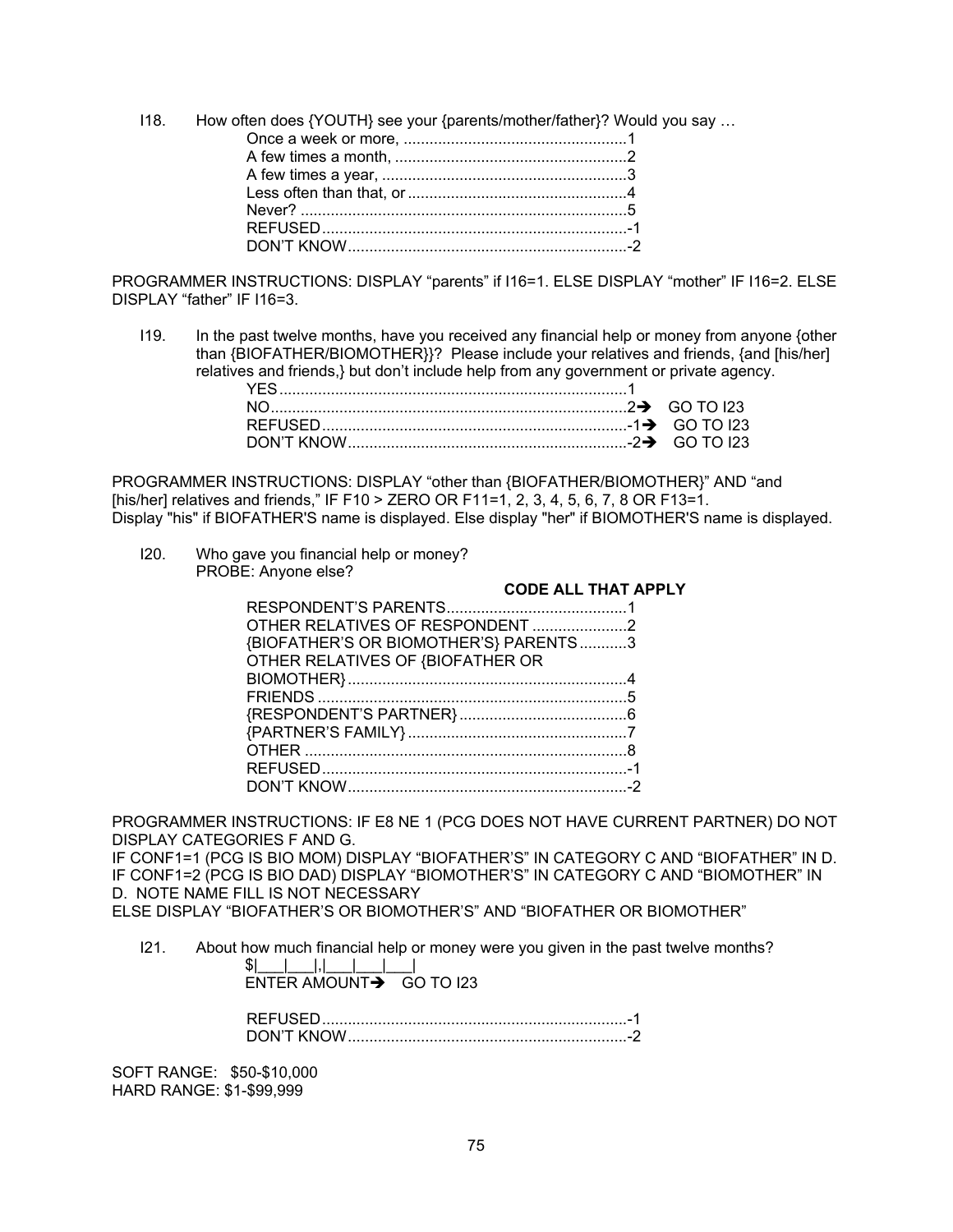| 122. | I just need to know a range. Can you tell me if it was                                          |
|------|-------------------------------------------------------------------------------------------------|
|      |                                                                                                 |
|      |                                                                                                 |
|      |                                                                                                 |
|      |                                                                                                 |
|      |                                                                                                 |
|      |                                                                                                 |
|      |                                                                                                 |
|      |                                                                                                 |
|      |                                                                                                 |
|      |                                                                                                 |
| 123. | Next, I want to ask you about help you could get during this next year if you needed it. If you |
|      | needed help during the next year, could you count on someone to loan you \$200?                 |
|      |                                                                                                 |
|      | GO TO 125                                                                                       |
|      | <b>GO TO I25</b>                                                                                |
|      | <b>GO TO I25</b>                                                                                |
|      |                                                                                                 |
| 124. | What about \$1,000?                                                                             |
|      |                                                                                                 |
|      |                                                                                                 |
|      |                                                                                                 |
|      |                                                                                                 |
|      |                                                                                                 |
| 125. | Is there someone you could count on to provide you with a place to live?                        |
|      |                                                                                                 |
|      |                                                                                                 |
|      |                                                                                                 |
|      |                                                                                                 |
|      |                                                                                                 |
| 126. | Is there someone you could count on to help you with emergency child care?                      |
|      |                                                                                                 |
|      |                                                                                                 |
|      |                                                                                                 |
|      |                                                                                                 |
| 127. | Is there someone you could count on to co-sign for a bank loan with you for \$1,000?            |
|      |                                                                                                 |
|      | <b>GO TO 129</b>                                                                                |
|      | <b>GO TO I29</b>                                                                                |
|      |                                                                                                 |
|      | <b>GO TO 129</b>                                                                                |
| 128. | What about co-signing for \$5,000?                                                              |
|      |                                                                                                 |
|      |                                                                                                 |
|      |                                                                                                 |
|      |                                                                                                 |
|      |                                                                                                 |
| 129. | If {YOUTH} wanted to take lessons, join a sport, or do some other extracurricular activity that |
|      | you couldn't afford, is there someone who would pay for this?                                   |
|      |                                                                                                 |
|      |                                                                                                 |
|      |                                                                                                 |
|      |                                                                                                 |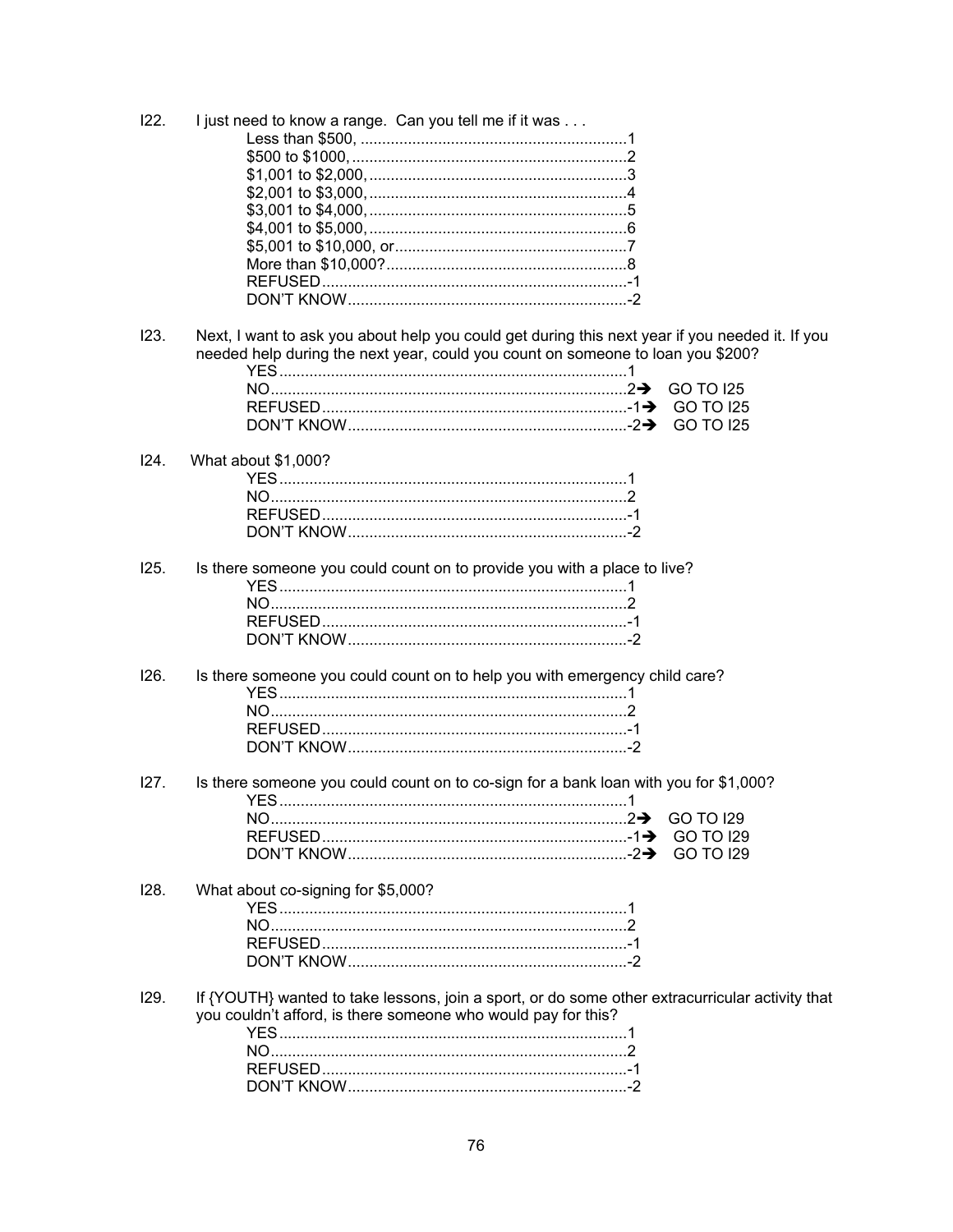I30. The next question is about emotional support you may get from friends and family {but not including {BIOFATHER/BIOMOTHER}}. Is there any special person you know that you feel very close with – someone you share confidences and feelings with; someone you can depend on?

PROGRAMMER INSTRUCTIONS: DISPLAY "but not including {BIOFATHER/BIOMOTHER}" if E1=1, 2, 3, 4, 5 or 6.

I31. Now I'd like to ask you about your religious beliefs and practices. Please tell me if you strongly agree, somewhat agree, somewhat disagree or strongly disagree with the following statement. My religious faith is an important guide for my daily life.

I32. How often do you attend religious services? Do you attend services . . .

I33. Since {MONTH AND YEAR COHORT CITY FIELDED IN YR 9}, have you had any religious experiences that transformed your life? \*

 $\overline{a}$ 

<sup>\*</sup> CPRC sample asked about time since last interview due to lack of Year 9 interview. See Year 15 Data User's Guide for information about the interviews administered by CPRC.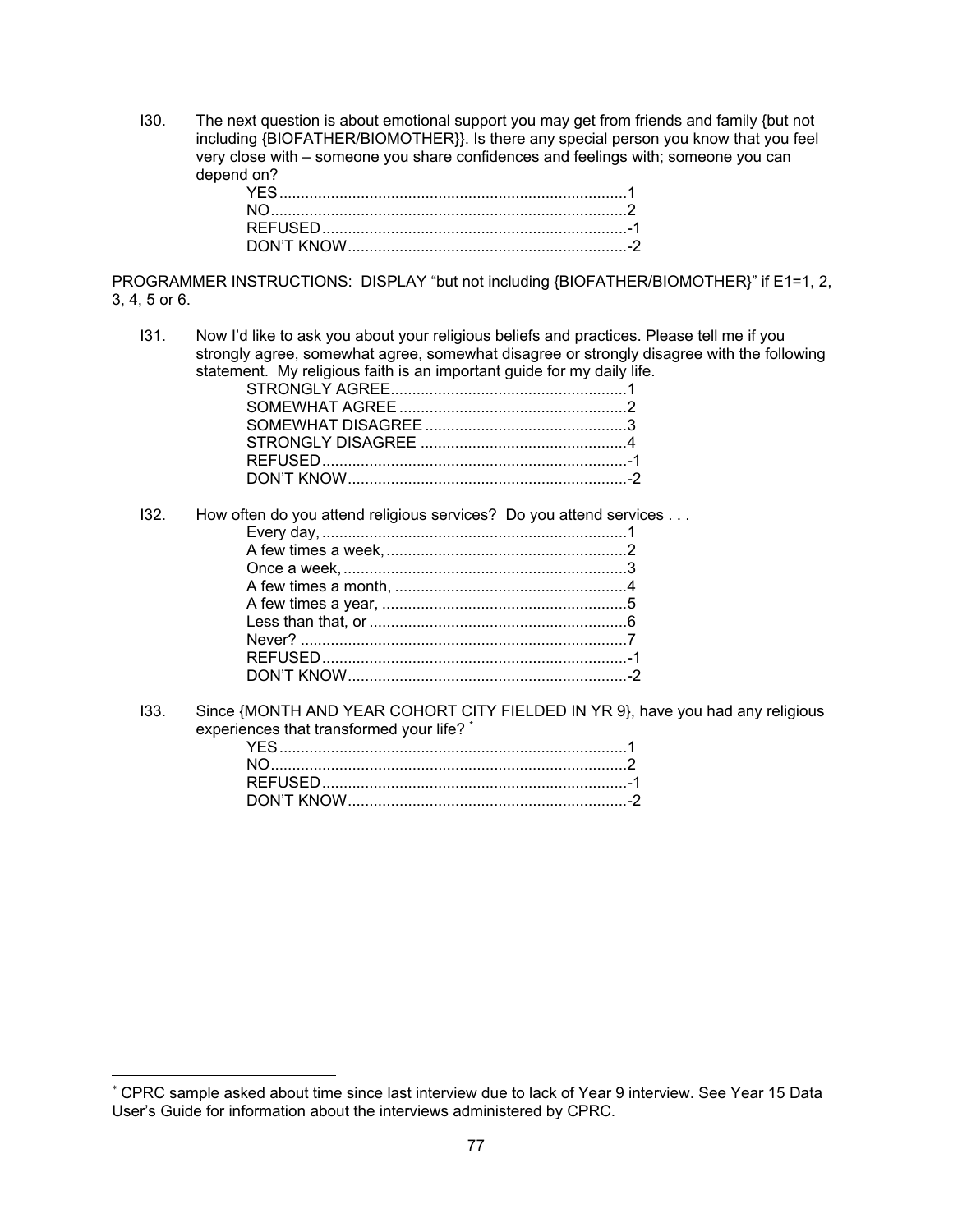## **SECTION J: HOUSING AND PROGRAMS**

Now I would like to ask you some questions about your housing situation.

J1. Have you moved since {MONTH AND YEAR COHORT CITY FIELDED IN YR 9}? \* YES ................................................................................. 1 NO ................................................................................... 2GO TO J6 REFUSED ....................................................................... -1GO TO J6 DON'T KNOW ................................................................. -2GO TO J6 J2. How many times have you moved since {MONTH AND YEAR COHORT CITY FIELDED IN YR 9}? \* |\_\_\_|\_\_\_| NUMBER OF TIMES REFUSED ....................................................................... -1 DON'T KNOW ................................................................. -2

SOFT RANGE: 1–5 HARD RANGE: 1-72

J3. {Was this move/Have any of these moves been} due to a foreclosure on a home where you had been living?

PROGRAMMER INSTRUCTIONS: DISPLAY "Was this move" if J2 = 1, ELSE DISPLAY "Have any of these moves been".

J4. Since {MONTH AND YEAR COHORT CITY FIELDED IN YR 9}, have you moved into a more affordable housing situation to save money?

J5. How many times, if any, has {YOUTH} been required to change schools as a result of a move since {MONTH AND YEAR COHORT CITY FIELDED IN YR 9}?

> $\Box$ NUMBER OF TIMES

 REFUSED ....................................................................... -1 DON'T KNOW ................................................................. -2

SOFT RANGE: 0–5 HARD RANGE: 0-72

 $\overline{a}$ 

<sup>\*</sup> CPRC sample asked about time since last interview due to lack of Year 9 interview. See Year 15 Data User's Guide for information about the interviews administered by CPRC.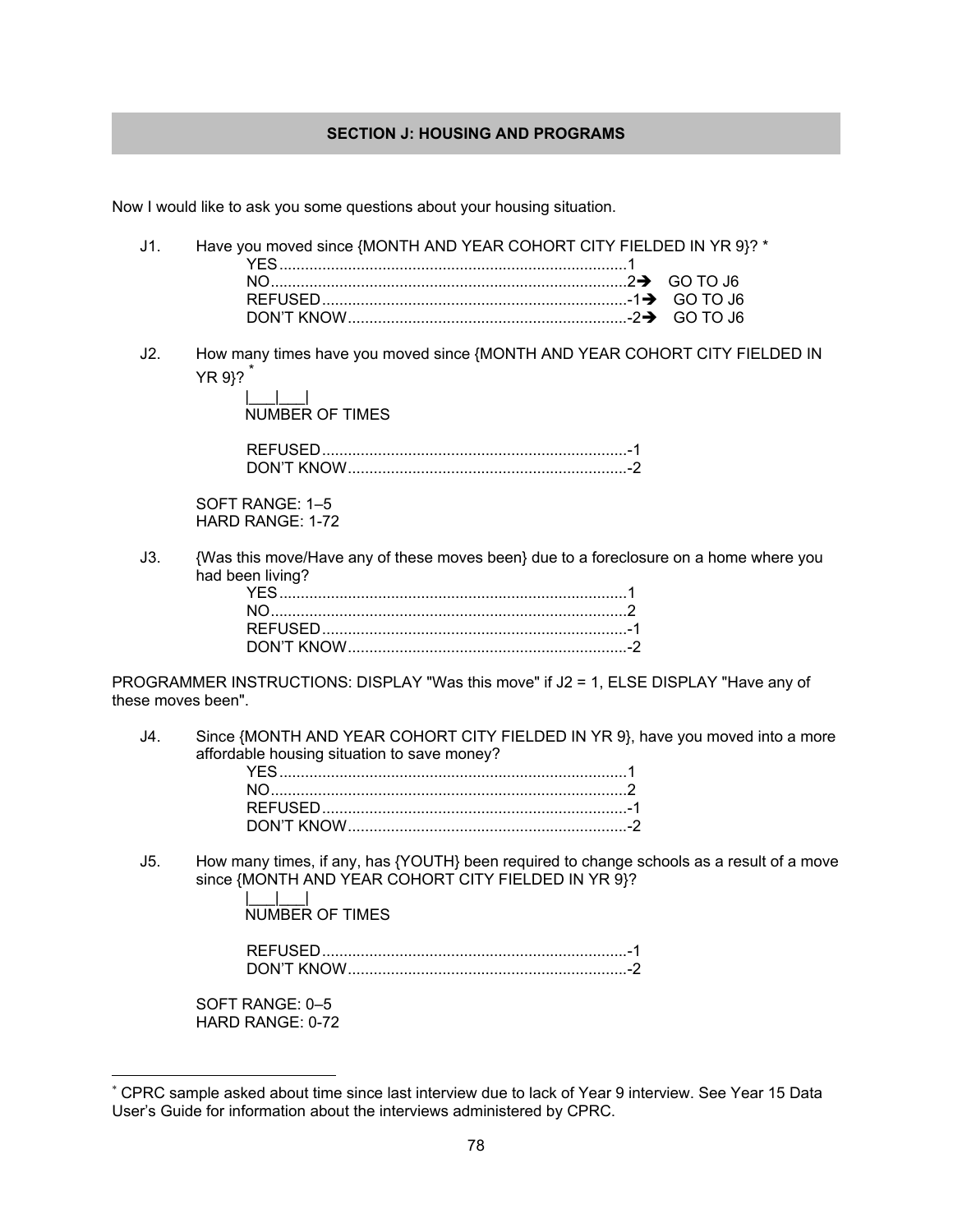J6. What is your current housing situation? Please stop me when I read the statement that describes your situation. Do you…

| Live with family or friends who rent and                     |  |
|--------------------------------------------------------------|--|
|                                                              |  |
| Live with family or friends who rent but                     |  |
|                                                              |  |
|                                                              |  |
| Live in a house or condo owned by                            |  |
|                                                              |  |
|                                                              |  |
| Do you live in some other housing arrangement?7→ . GO TO J14 |  |
|                                                              |  |
|                                                              |  |

J7. Approximately, how much do you think {you/they} could sell this home for today?  $|S|$  ,  $|$  ,  $|$  ,  $|$  ,  $|$  ,  $|$  ,  $|$  ,  $|$  ,  $|$  ,  $|$  ,  $|$  ,  $|$  ,  $|$  ,  $|$  ,  $|$  ,  $|$  ,  $|$  ,  $|$  ,  $|$  ,  $|$  ,  $|$  ,  $|$  ,  $|$  ,  $|$  ,  $|$  ,  $|$  ,  $|$  ,  $|$  ,  $|$  ,  $|$  ,  $|$  ,  $|$  ,  $|$  ,  $|$  ,  $|$  ,  $|$  ,  $|$ ENTER AMOUNT

| DON'T KNOW |  |
|------------|--|

SOFT RANGE: \$50,000-\$500,000 HARD RANGE: \$0–\$9,999,999

PROGRAMMER INSTRUCTIONS: DISPLAY "you" if J6 = 4, ELSE DISPLAY "they".

J8. Approximately, how much do {you/they} owe on this house?

 $|S|$  ,  $|$  ,  $|$  ,  $|$  ,  $|$  ,  $|$  ,  $|$  ,  $|$  ,  $|$  ,  $|$  ,  $|$  ,  $|$  ,  $|$  ,  $|$  ,  $|$  ,  $|$  ,  $|$  ,  $|$  ,  $|$  ,  $|$  ,  $|$  ,  $|$  ,  $|$  ,  $|$  ,  $|$  ,  $|$  ,  $|$  ,  $|$  ,  $|$  ,  $|$  ,  $|$  ,  $|$  ,  $|$  ,  $|$  ,  $|$  ,  $|$  ,  $|$ ENTER AMOUNT

 REFUSED ....................................................................... -1 DON'T KNOW ................................................................. -2

SOFT RANGE: \$50,000 - \$500,000 HARD RANGE: \$0 – \$9,999,999

PROGRAMMER INSTRUCTIONS: DISPLAY "you" if J6 = 4, ELSE DISPLAY "they".

J9. What are {your/their} monthly mortgage payments? Please include taxes and any insurance payments that may be included in the monthly payments.

 $|S|$   $|Z|$   $|Z|$   $|Z|$   $|Z|$   $|Z|$   $|Z|$   $|Z|$   $|Z|$   $|Z|$   $|Z|$   $|Z|$   $|Z|$   $|Z|$   $|Z|$   $|Z|$   $|Z|$   $|Z|$   $|Z|$   $|Z|$   $|Z|$   $|Z|$   $|Z|$   $|Z|$   $|Z|$   $|Z|$   $|Z|$   $|Z|$   $|Z|$   $|Z|$   $|Z|$   $|Z|$   $|Z|$   $|Z|$   $|Z|$   $|Z|$   $|Z|$ ENTER AMOUNT

 REFUSED ....................................................................... -1 DON'T KNOW ................................................................. -2

SOFT RANGE: \$750 - \$5000 HARD RANGE: \$0- \$15,000

PROGRAMMER INSTRUCTIONS: DISPLAY "your" if J6 = 4, ELSE DISPLAY "their".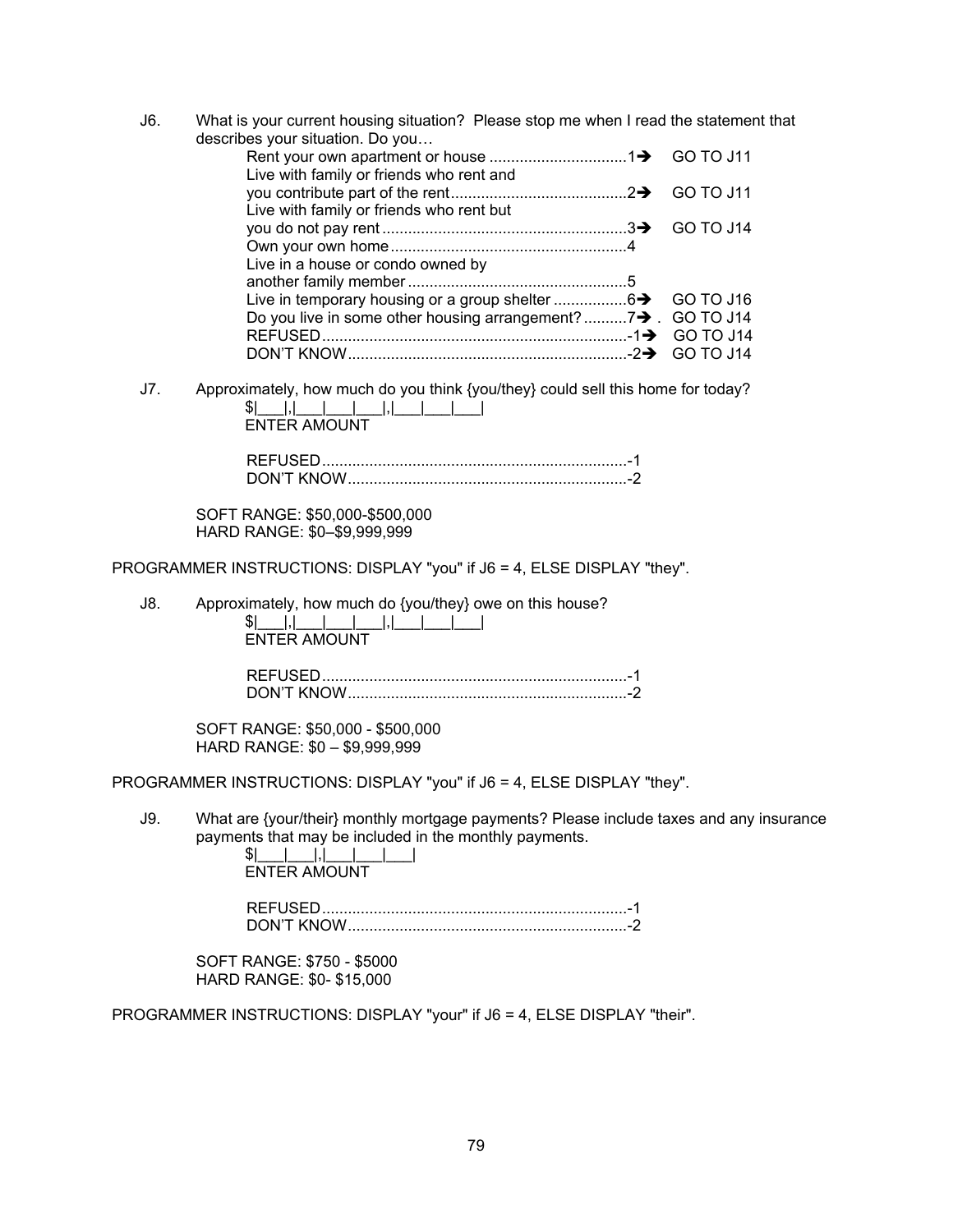J10. Whose name is on the mortgage for this house? RESPONDENT'S NAME ONLY ..................................... 1 CURRENT PARTNER'S/SPOUSE'S NAME ONLY ....... 2 BOTH RESPONDENT'S NAME AND CURRENT PARTNER'S/SPOUSE'S NAME .................. 3 FAMILY MEMBER(S) ON RESPONDENT'S SIDE ........ 4 FAMILY MEMBER(S) ON CURRENT PARTNER'S/SPOUSE'S SIDE .................... 5 OTHER ........................................................................... 6 REFUSED ....................................................................... -1 DON'T KNOW ................................................................. -2

## **BOX J11**

IF J6=5 GO TO J11, ELSE GO TO J16

J11. How much rent do you pay each month?

 $|S|$ |,| ENTER AMOUNT

| MUT KNOW |  |
|----------|--|

SOFT RANGE: \$0-\$2000 HARD RANGE: \$0–\$9,999

| J12. Whose name is on the lease for this [apartment/house/condo]? |
|-------------------------------------------------------------------|
| PROBE: Anyone else?                                               |
|                                                                   |
| CURRENT PARTNER'S/SPOUSE'S NAME ONLY 2                            |
| BOTH RESPONDENT'S NAME AND                                        |
| CURRENT PARTNER'S/SPOUSE'S NAME 3                                 |
| FAMILY MEMBER(S) ON RESPONDENT'S SIDE4                            |
| FAMILY MEMBER(S) ON                                               |
| CURRENT PARTNER'S/SPOUSE'S SIDE 5                                 |
|                                                                   |
|                                                                   |
|                                                                   |
|                                                                   |

J13. Are you required to report your income and assets to your landlord on an annual basis? YES ................................................................................. 1 NO ................................................................................... 2 REFUSED ....................................................................... -1 DON'T KNOW ................................................................. -2

| J14. Is this home in a public housing project? |  |
|------------------------------------------------|--|
|                                                |  |
|                                                |  |
|                                                |  |
|                                                |  |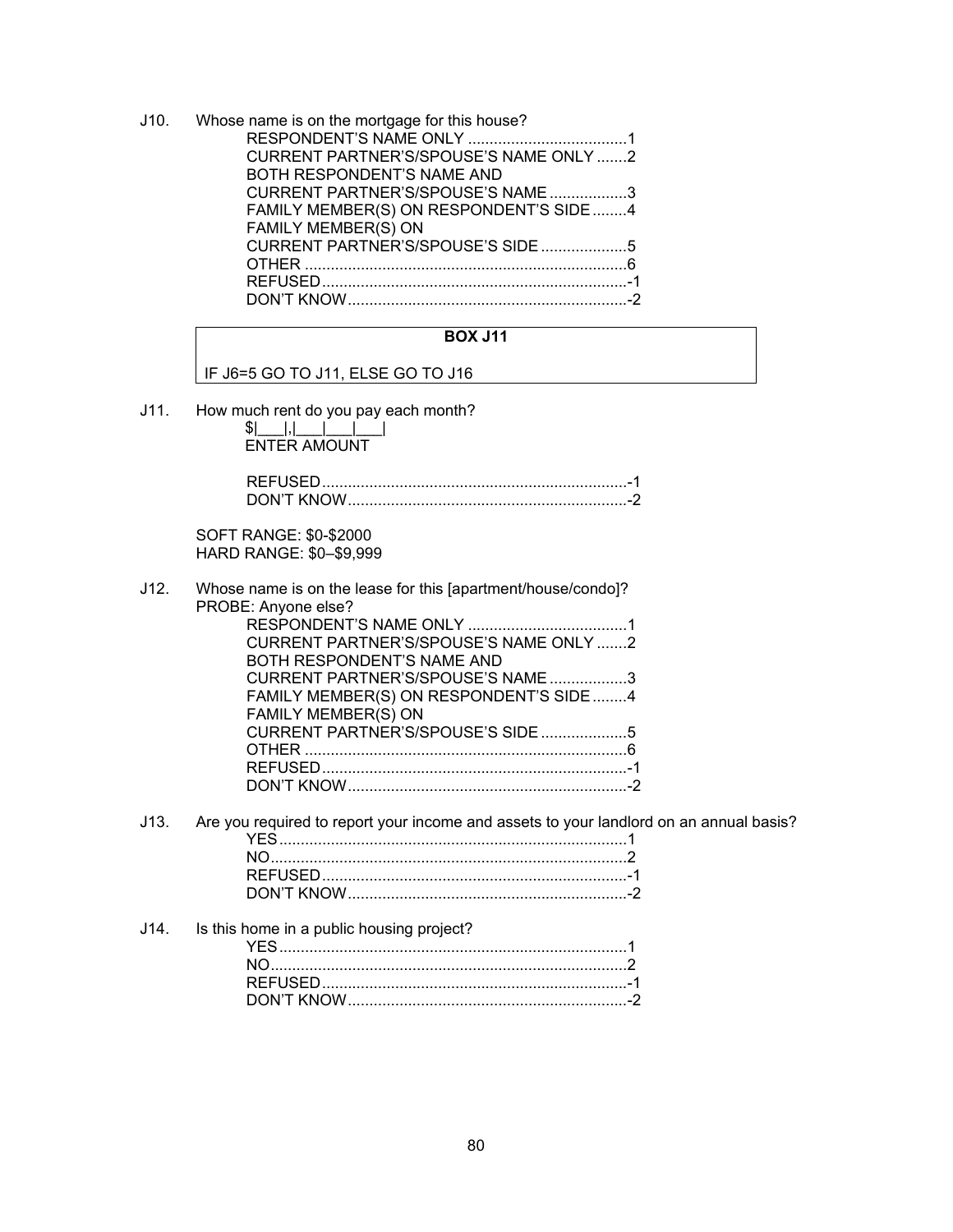## **BOX J14**

IF RESPONDENT LIVES WITH FAMILY OR FRIENDS, BUT PAYS NO RENT [(J6=3 OR (J6=5 AND J11=0)], GO TO J16.

ELSE GO TO J15

J15. Is the federal, state, or local government helping to pay for your rent?

J16. In the past 12 months, have other people moved in with you even for a little while because of financial problems?

J17. Since {MONTH AND YEAR COHORT CITY FIELDED IN YR 9}, have other people moved in with you even for a little while because of financial problems?

J18. In the past twelve months, have you or anyone else in the household received income from Welfare or TANF or General Assistance?

J19. Approximately how much did you or anyone else in the household receive in the last twelve months in Welfare, TANF, or General Assistance?

| $\begin{array}{ c c c c c c c c c }\n\hline\n\vdots & \vdots & \vdots & \mathsf{GOTO J21}\n\hline\n\end{array}$ |  |
|-----------------------------------------------------------------------------------------------------------------|--|
| ENTER AMOUNT                                                                                                    |  |

| $\ddot{\text{1}}$ GO TO J21 |  |
|-----------------------------|--|
| DON'T KNOW                  |  |

SOFT RANGE: \$2500-\$7500 HARD RANGE: \$10–\$30,000

J20. How about since {MONTH AND YEAR COHORT CITY FIELDED IN YR 9}? Have you or anyone else in your household received income from Welfare or TANF or General Assistance? Please include household members who are no longer living with you but were living with you while receiving income from Welfare or TANF or General assistance.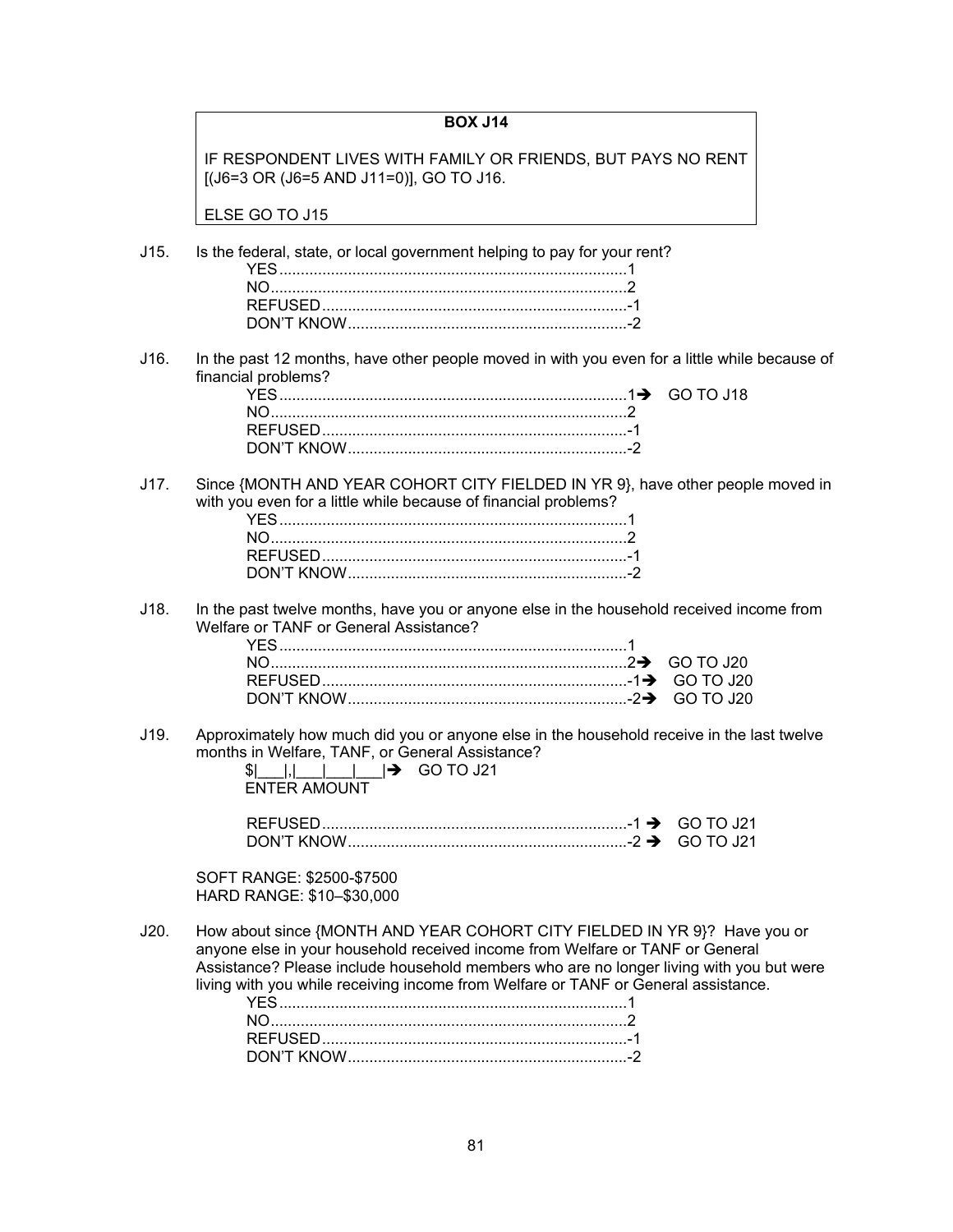J21. In the past twelve months, have you or anyone else in the household received income from Unemployment Insurance or Workers Compensation?

J22. Approximately how much did you or anyone else in the household receive in the last twelve months in Unemployment Insurance or Workers Compensation?

| $ S $                             GO TO J24 |  |
|---------------------------------------------|--|
| ENTER AMOUNT                                |  |

SOFT RANGE: \$2500 - \$7500 HARD RANGE \$10 – \$99,999

J23. How about since {MONTH AND YEAR COHORT CITY FIELDED IN YR 9}? Have you or anyone else in your household received income from Unemployment Insurance or Workers Compensation? Please include household members who are no longer living with you but were living with you while receiving income from Unemployment Insurance or Workers Compensation.

J24. In the past twelve months, have you or anyone else in the household received income from SNAP, formerly known as Food Stamps, or EBT (Electronic Benefits Transfer)? PROBE: SNAP is the Supplemental Nutrition Assistance Program

J25. Approximately how much did you or anyone else in the household receive in the last twelve months in SNAP, EBT, or Electronic Benefits Transfer?

| $  .  .  .  .  .  $ GO TO J27 |  |
|-------------------------------|--|
| <b>ENTER AMOUNT</b>           |  |

| DON'T KNOW |  |
|------------|--|

SOFT RANGE: \$2500-\$7500 HARD RANGE: \$10-\$30,000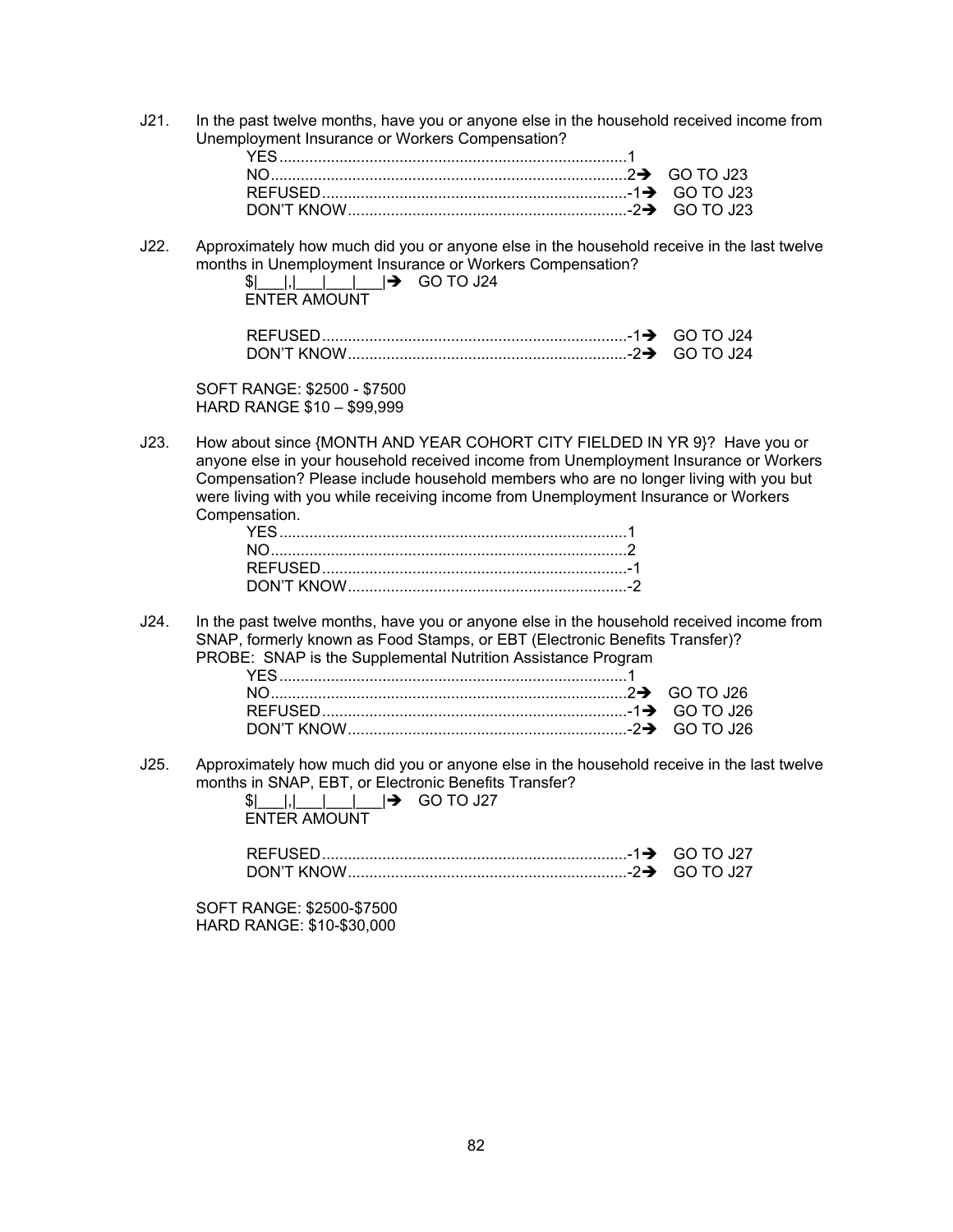J26. How about since {MONTH AND YEAR COHORT CITY FIELDED IN YR 9}? Have you or anyone else in your household received income from SNAP, formerly known as Food Stamps, or EBT? Please include household members who are no longer living with you but were living with you while receiving income from SNAP or EBT. PROBE: SNAP is the Supplemental Nutrition Assistance Program. EBT is the Electronic Benefits Transfer

J27. In the past twelve months, have you or anyone else in the household received income from Supplemental Security Income, SSI or Social Security Disability Insurance, SSDI?

| DN' I |  |
|-------|--|

J28. Approximately how much did you or anyone else in the household receive in the last twelve months in Supplemental Security Income (SSI) or Social Security Disability Insurance (SSDI)?

| $\vert \$             $\vert \rightarrow$ GO TO J30 |  |
|-----------------------------------------------------|--|
| ENTER AMOUNT                                        |  |

| DON'T KNOW |  |
|------------|--|

SOFT RANGE: \$3500-\$25,000 HARD RANGE: \$10-\$99,999

J29. How about since {MONTH AND YEAR COHORT CITY FIELDED IN YR 9}? Have you or anyone else in your household received income from SSI or SSDI? Please include household members who are no longer living with you but were living with you while receiving income from SSI or SSDI.

J30. In the past twelve months, have you or anyone else in the household received income from other cash aid?

J31. Approximately how much did you or anyone else in the household receive in the last twelve months in other cash aid?

| $\left  \begin{array}{c} \text{S} \end{array} \right $ , $\left  \begin{array}{c} \text{I} \end{array} \right $ $\left  \begin{array}{c} \text{S} \end{array} \right $ GO TO J33 |  |
|----------------------------------------------------------------------------------------------------------------------------------------------------------------------------------|--|
| ENTER AMOUNT                                                                                                                                                                     |  |

SOFT RANGE: \$2500 - \$7500 HARD RANGE: \$10 - \$99,999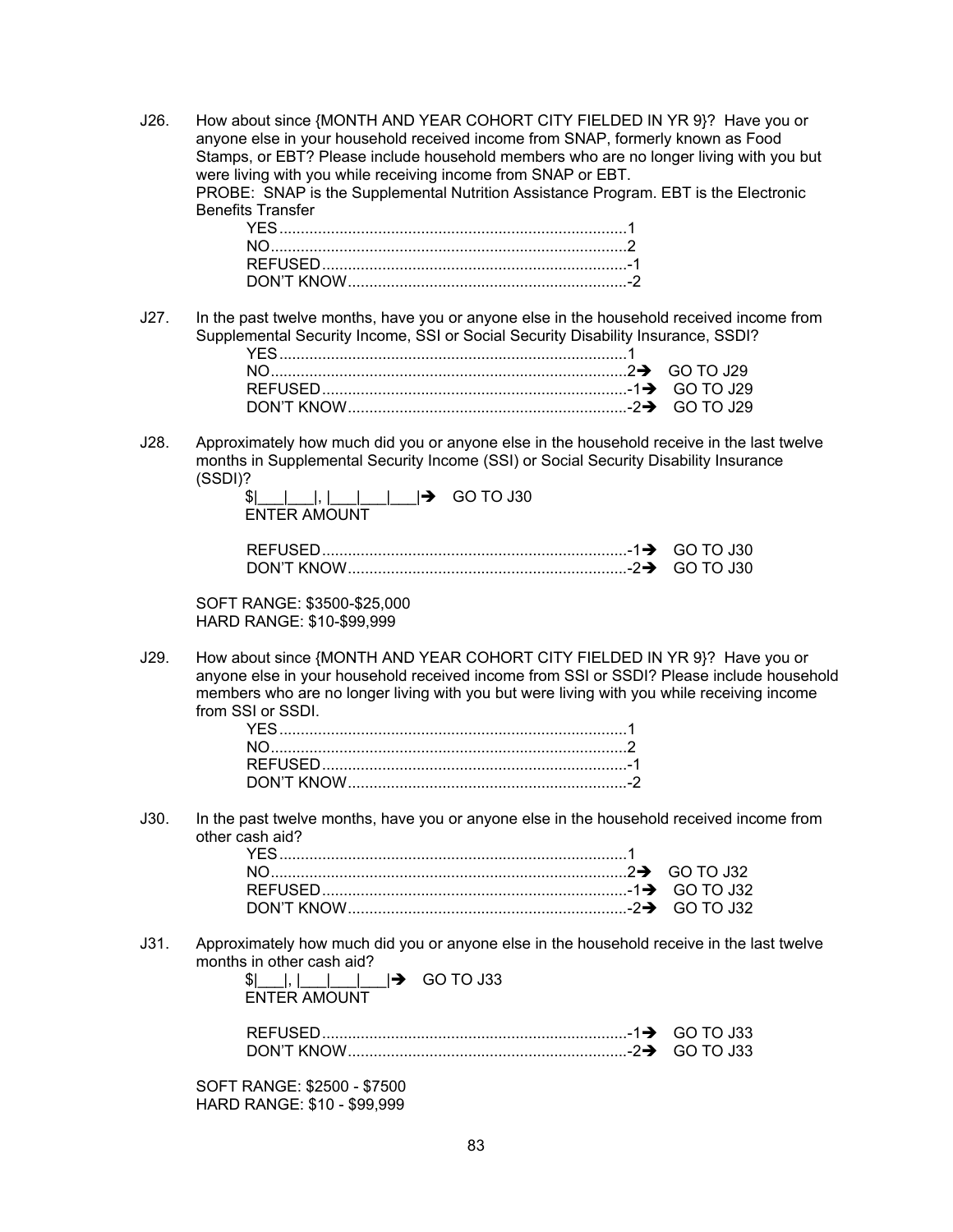J32. How about since {MONTH AND YEAR COHORT CITY FIELDED IN YR 9}? Have you or anyone else in your household received income from other cash aid? Please include household members who are no longer living with you but were living with you while receiving income from other cash aid.

| J33. Did you file a federal tax return for {PREVIOUS TAX YEAR}? |
|-----------------------------------------------------------------|
|                                                                 |
|                                                                 |
|                                                                 |
|                                                                 |

PROGRAMMER INSTRUCTIONS: Display "2012" if date is October 1, 2013 through April 14, 2014. Else display "2013" if date is April 15, 2014 through April 14, 2015. Else display "2014" if date is April 15, 2015 through April 14, 2016. Else display "2015" if date is April 15, 2016 through April 14, 2017.

Now I have a question about free or reduced price meals {YOUTH} may get while at school or in after school programs. Does {he/she} get free or reduced price …

|     |                                              | NŊ | RFF |  |
|-----|----------------------------------------------|----|-----|--|
|     | Breakfast?                                   |    | -   |  |
| J35 | unch?_                                       |    | нC  |  |
| J36 | Snacks or dinner in an after school program? |    | -   |  |

We are also interested in some of the problems that families face making ends meet. In the past twelve months, did you do any of the following because there wasn't enough money?

|      |                                                                                                                                                                                            | YES | NO.            | <b>REF</b> | DK.  |
|------|--------------------------------------------------------------------------------------------------------------------------------------------------------------------------------------------|-----|----------------|------------|------|
| J37. | In the past twelve months, did you receive free food or<br>meals?                                                                                                                          |     | $\mathcal{P}$  | -1         | $-2$ |
| J38. | In the past twelve months, were you ever hungry, but<br>didn't eat because you couldn't afford enough food?                                                                                |     | $\overline{2}$ | $-1$       | $-2$ |
| J39. | In the past twelve months, did you ever not pay the full<br>amount of rent or mortgage payments?                                                                                           |     | 2              | $-1$       | $-2$ |
| J40. | In the past twelve months, were you evicted from your<br>home or apartment for not paying the rent or<br>mortgage?                                                                         |     | $\overline{2}$ | $-1$       | $-2$ |
| J41. | In the past twelve months, did you not pay the full<br>amount of gas, oil, or electricity bill?                                                                                            |     | $\overline{2}$ | $-1$       | $-2$ |
| J42. | In the past twelve months, was your gas or electric<br>services ever turned off, or the heating oil company did<br>not deliver oil, because there wasn't enough money to<br>pay the bills? |     | 2              | $-1$       | -2   |
| J43. | In the past twelve months, did you borrow money from<br>friends or family to help pay bills?                                                                                               |     | 2              | $-1$       | $-2$ |
| J44. | In the past twelve months, did you move in with other<br>people even for a little while because of financial<br>problems?                                                                  |     | 2              | -1         | -2   |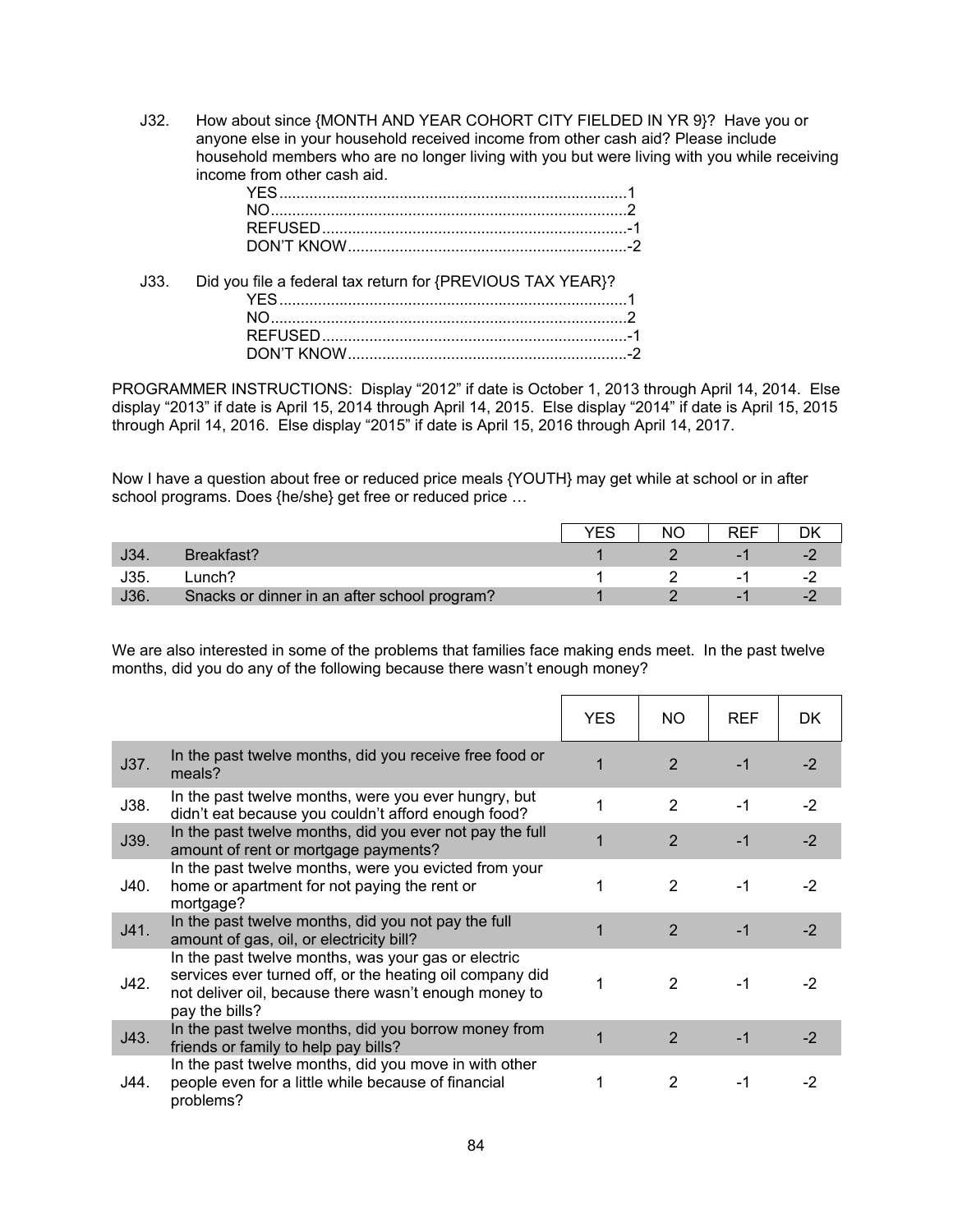| J45. | In the past twelve months, did you stay at a shelter, in<br>an abandoned building, an automobile or any other<br>place not meant for regular housing, even for one<br>night?               |  |   |  |
|------|--------------------------------------------------------------------------------------------------------------------------------------------------------------------------------------------|--|---|--|
| J46. | In the past twelve months, was there anyone in your<br>household who needed to see a doctor or go to the<br>hospital but couldn't go because of the cost?                                  |  | ÷ |  |
| J47. | In the past twelve months, was your telephone service<br>(mobile or land line) cancelled or disconnected by the<br>telephone company because there wasn't enough<br>money to pay the bill? |  |   |  |

## **BOX J48**

IF J37=2,-1,-2 GO TO J48, ELSE GO TO BOX J49

J48. Since {MONTH AND YEAR COHORT CITY FIELDED IN YR 9}, did you receive free food or meals?

## **BOX J49**

IF J38=2,-1,-2 GO TO J49, ELSE GO TO BOX J50

J49. Since {MONTH AND YEAR COHORT CITY FIELDED IN YR 9}, were you ever hungry, but didn't eat because you couldn't afford enough food?

### **BOX J50**

IF J39=2,-1,-2 GO TO J50, ELSE GO TO BOX J51

J50. Since {MONTH AND YEAR COHORT CITY FIELDED IN YR 9}, did you ever not pay the full amount of rent or mortgage payments?

### **BOX J51**

IF J40=2,-1,-2 GO TO J51, ELSE GO TO BOX J52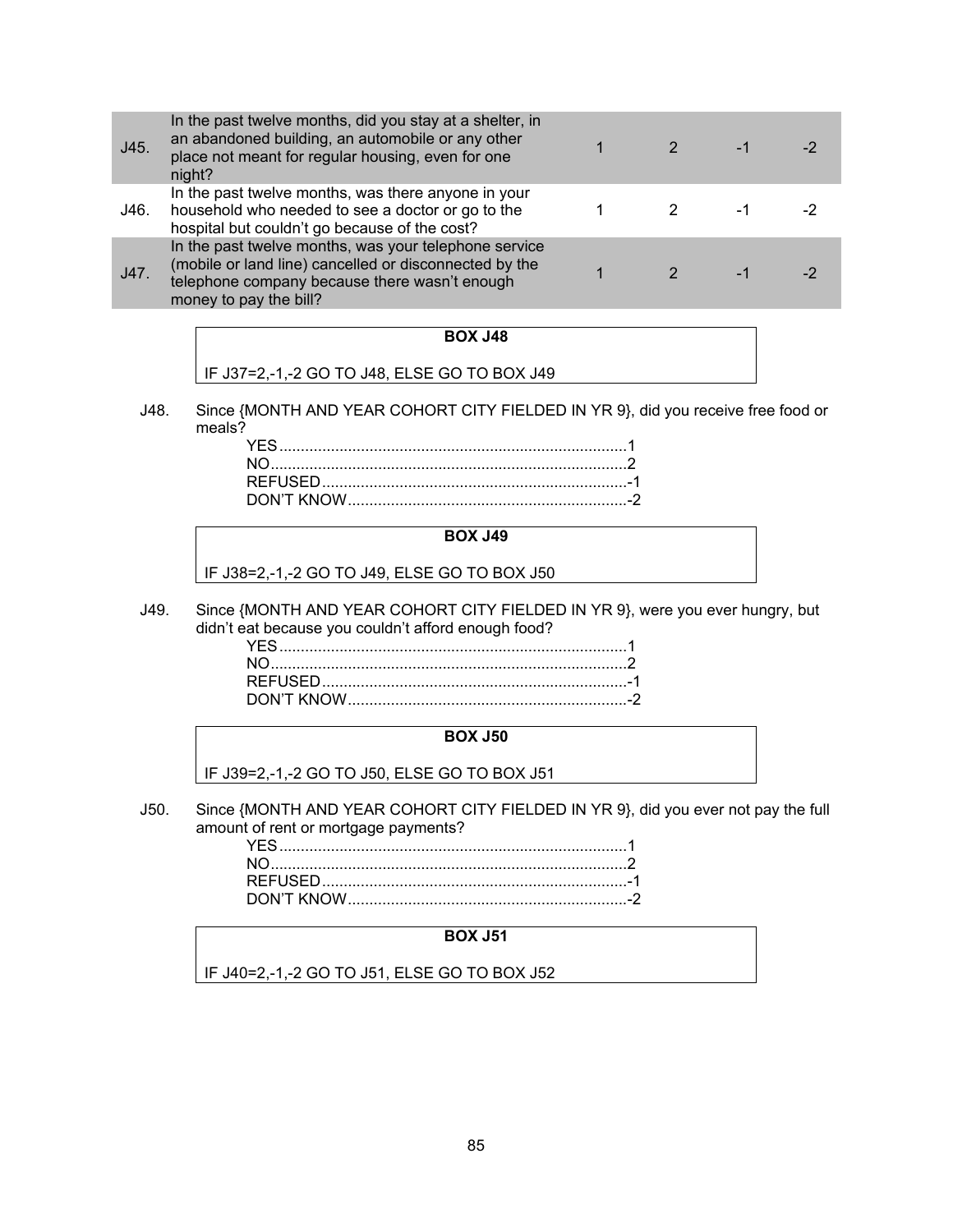J51. Since {MONTH AND YEAR COHORT CITY FIELDED IN YR 9}, were you evicted from your home or apartment for not paying the rent or mortgage?

#### **BOX J52**

IF J41=2,-1,-2 GO TO J52, ELSE GO TO BOX J53

J52. Since {MONTH AND YEAR COHORT CITY FIELDED IN YR 9}, did you not pay the full amount of gas, oil, or electricity bill?

#### **BOX J53**

IF J42=2,-1,-2 GO TO J53, ELSE GO TO BOX J54

J53. Since {MONTH AND YEAR COHORT CITY FIELDED IN YR 9}, was your gas or electric services ever turned off, or the heating oil company did not deliver oil, because there wasn't enough money to pay the bills?

## **BOX J54**

IF J43=2,-1,-2 GO TO J54, ELSE GO TO BOX J55

J54. Since {MONTH AND YEAR COHORT CITY FIELDED IN YR 9}, did you borrow money from friends or family to help pay bills?

### **BOX J55**

IF J44=2,-1,-2 GO TO J55, ELSE GO TO BOX J56

J55. Since {MONTH AND YEAR COHORT CITY FIELDED IN YR 9}, did you move in with other people even for a little while because of financial problems?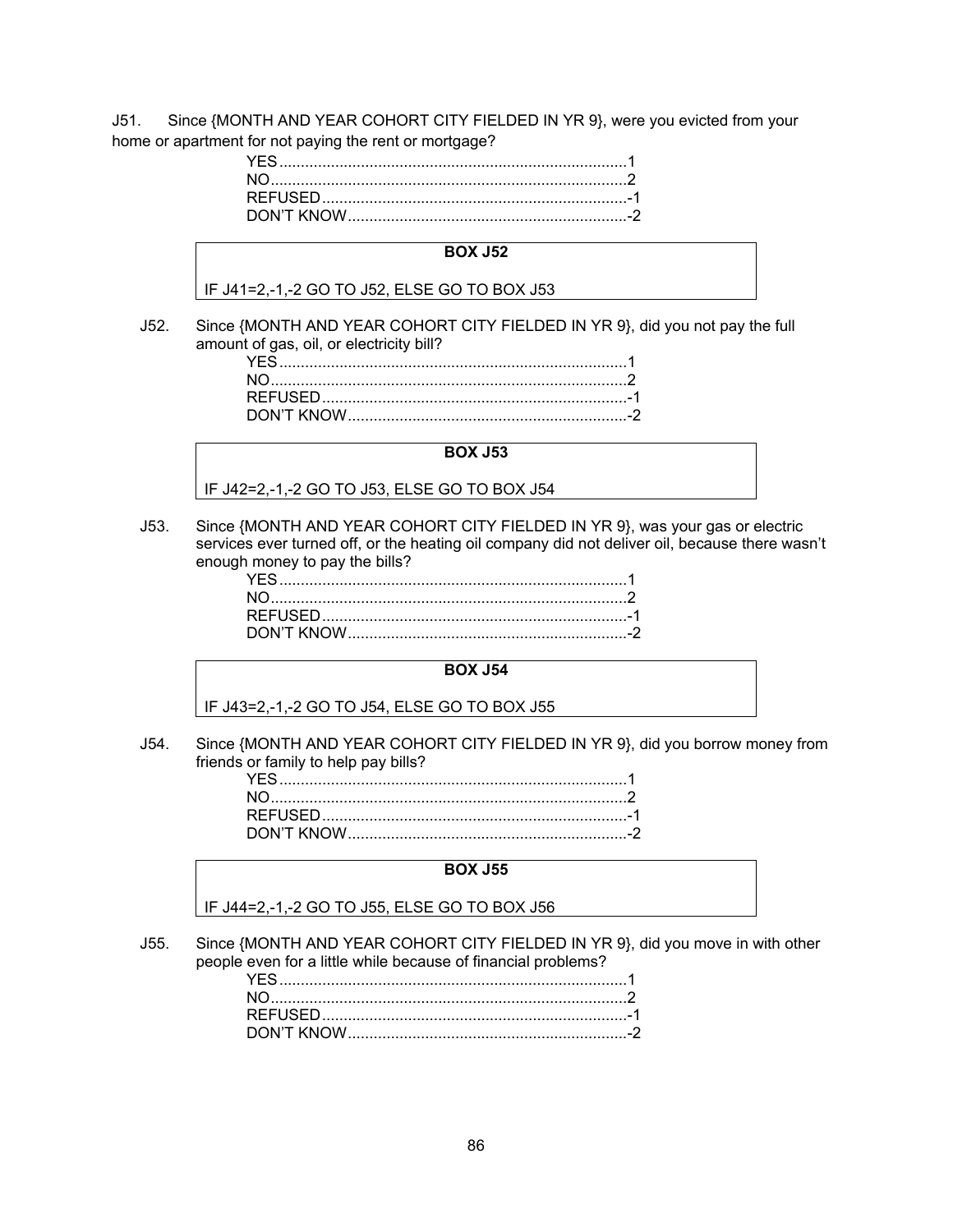## **BOX J56**

IF J45=2,-1,-2 GO TO J56, ELSE GO TO BOX J57

J56. Since {MONTH AND YEAR COHORT CITY FIELDED IN YR 9}, did you stay at a shelter, in an abandoned building, an automobile or any other place not meant for regular housing, even for one night?

### **BOX J57**

IF J46=2,-1,-2 GO TO J57, ELSE GO TO BOX J58

J57. Since {MONTH AND YEAR COHORT CITY FIELDED IN YR 9}, was there anyone in your household who needed to see a doctor or go to the hospital but couldn't go because of the cost?

### **BOX J58**

IF J47=2,-1,-2 GO TO J58, ELSE GO TO J59

J58. Since {MONTH AND YEAR COHORT CITY FIELDED IN YR 9}, was your telephone service (mobile or land line) cancelled or disconnected by the telephone company because there wasn't enough money to pay the bill?

Now I'm going to ask you about experiences your family may have had with Child Protective Services.

J59. Since {MONTH AND YEAR COHORT CITY FIELDED IN YR 9}, has Child Protective Services contacted you with concerns that any child or children in this household had been abused or neglected by a family member or someone else? \*

J60a. In what month and year did the most recent contact occur? PROBE: Do you know the month? \* |\_\_\_|\_\_\_|

ENTER MONTH

| DON'T KNOW |  |
|------------|--|

RANGE: 1–12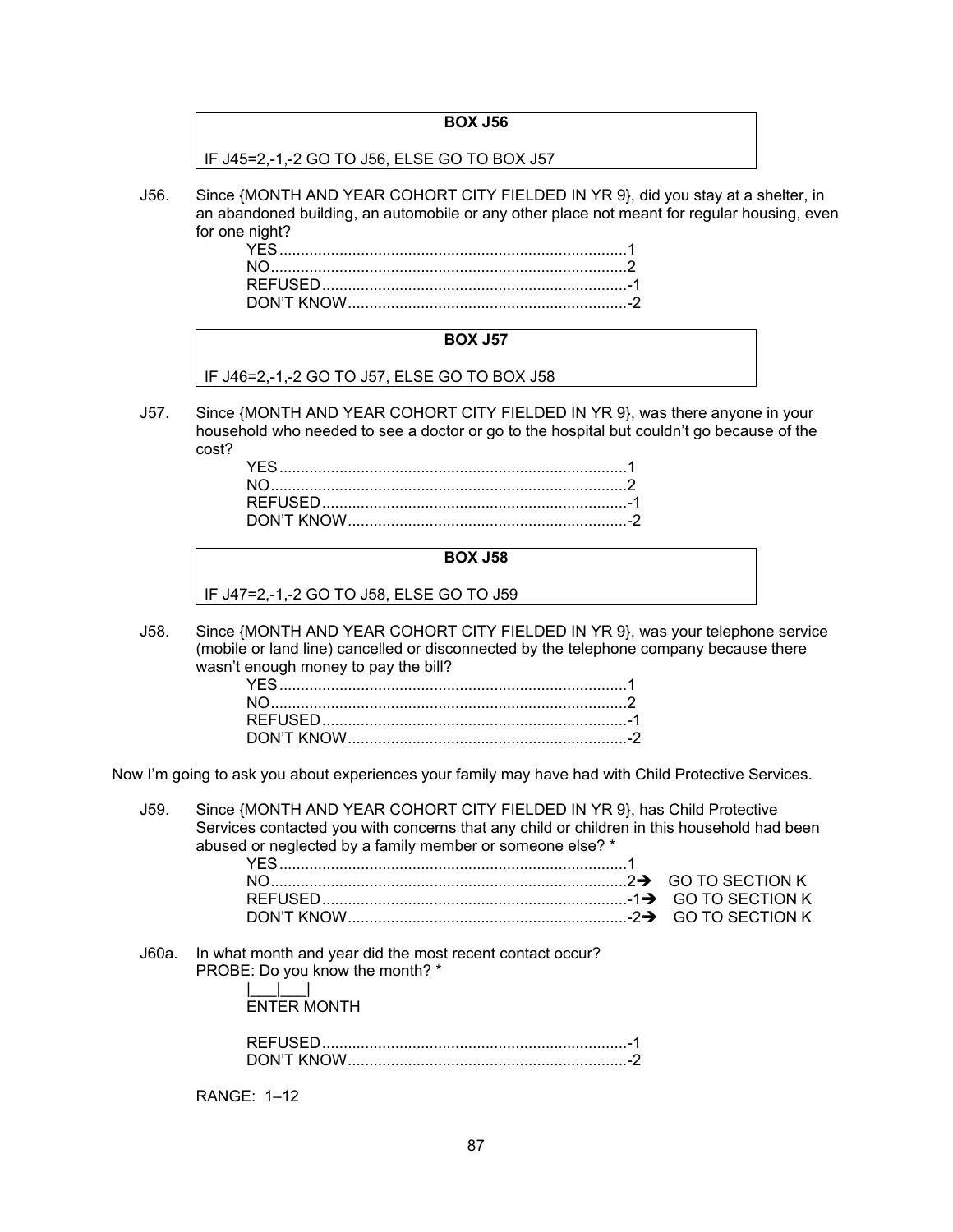J60b. [In what month and year did the most recent contact occur?]

| PROBE: Do you know the year? |  |
|------------------------------|--|

|      | PROBE: DO you know the year?<br><b>ENTER YEAR</b>               |                            |  |
|------|-----------------------------------------------------------------|----------------------------|--|
|      |                                                                 |                            |  |
|      | RANGE: 2007-2020                                                |                            |  |
| J61. | Were you told why Child Protective Services was contacting you? |                            |  |
|      |                                                                 |                            |  |
|      |                                                                 |                            |  |
| J62. | What were the concerns that Child Protective Services told you? |                            |  |
|      |                                                                 | <b>CODE ALL THAT APPLY</b> |  |
|      |                                                                 |                            |  |
|      | SEXUAL ABUSE<br>$- - - - - -$                                   |                            |  |

## **BOX J62**

IF J62 = 91 GO TO J62OS ELSE GO TO J63

J62OS. [What were the concerns that Child Protective Services told you?] ENTER OTHER CONCERN:

| ווריז געווארי $\tau$ knimi |  |
|----------------------------|--|

#### RECODED

 $\overline{a}$ 

 J62 – Other, Specified Recoded J62 101. Living Conditions or Homeless J62\_102. Other unspecified

J63. Did this most recent contact concern {YOUTH} or another child in this household, or both {YOUTH} and other children in this household?

| Both {YOUTH} and other children in this household 3 |  |
|-----------------------------------------------------|--|
|                                                     |  |
|                                                     |  |

<sup>\*</sup> CPRC sample asked if the event occurred since the teen was born, rather than since the Year 9 interview.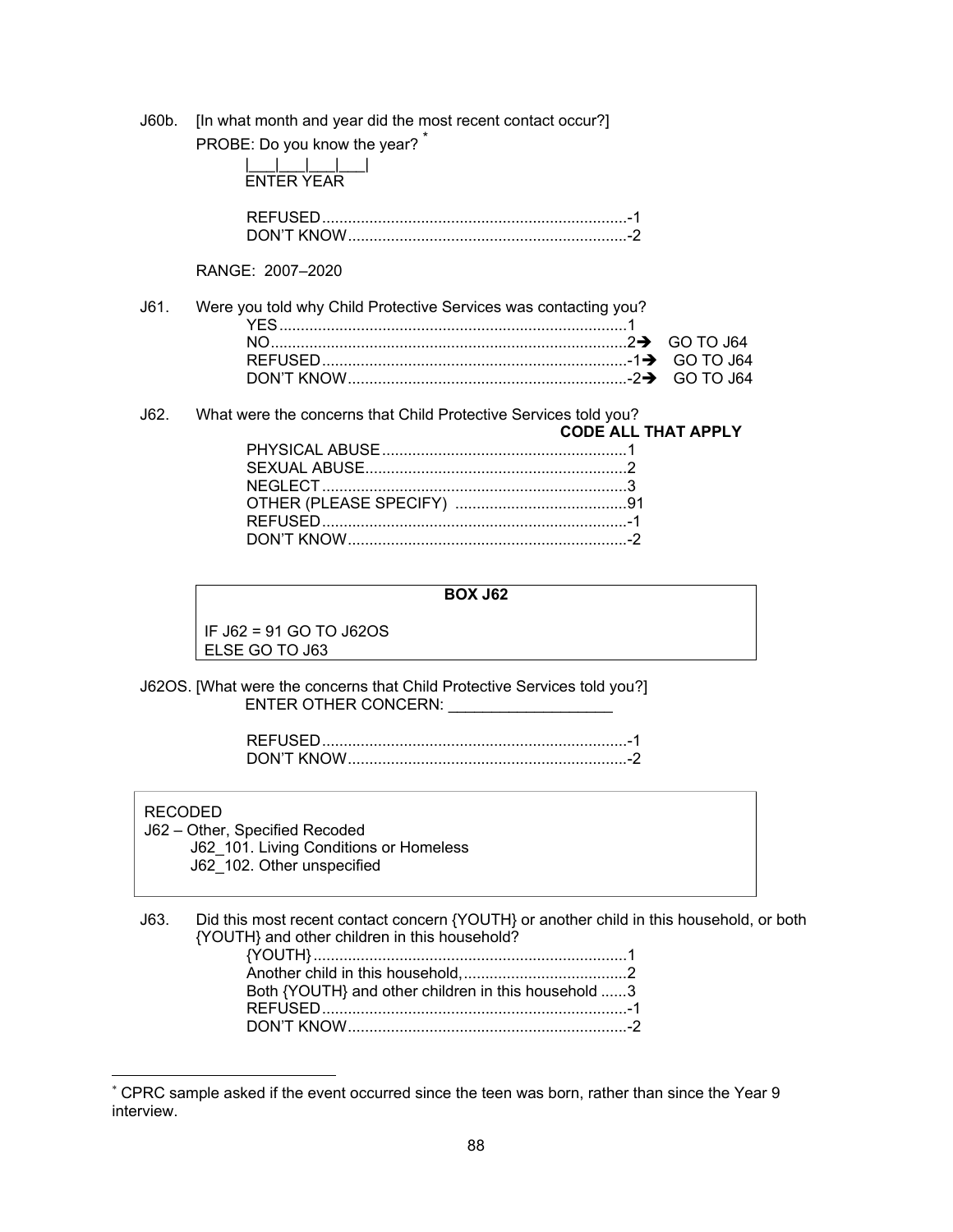J64. Was Child Protective Services concerned about actions by you, {YOUTH}, someone else living in the household, or someone outside the household?

|                                       | <b>CODE ALL THAT APPLY</b> |
|---------------------------------------|----------------------------|
|                                       |                            |
|                                       |                            |
| SOMEONE FLSE LIVING IN THE HOUSEHOLD3 |                            |
| SOMEONE FLSE OUTSIDE THE HOUSEHOLD 4  |                            |
|                                       |                            |
|                                       |                            |
|                                       |                            |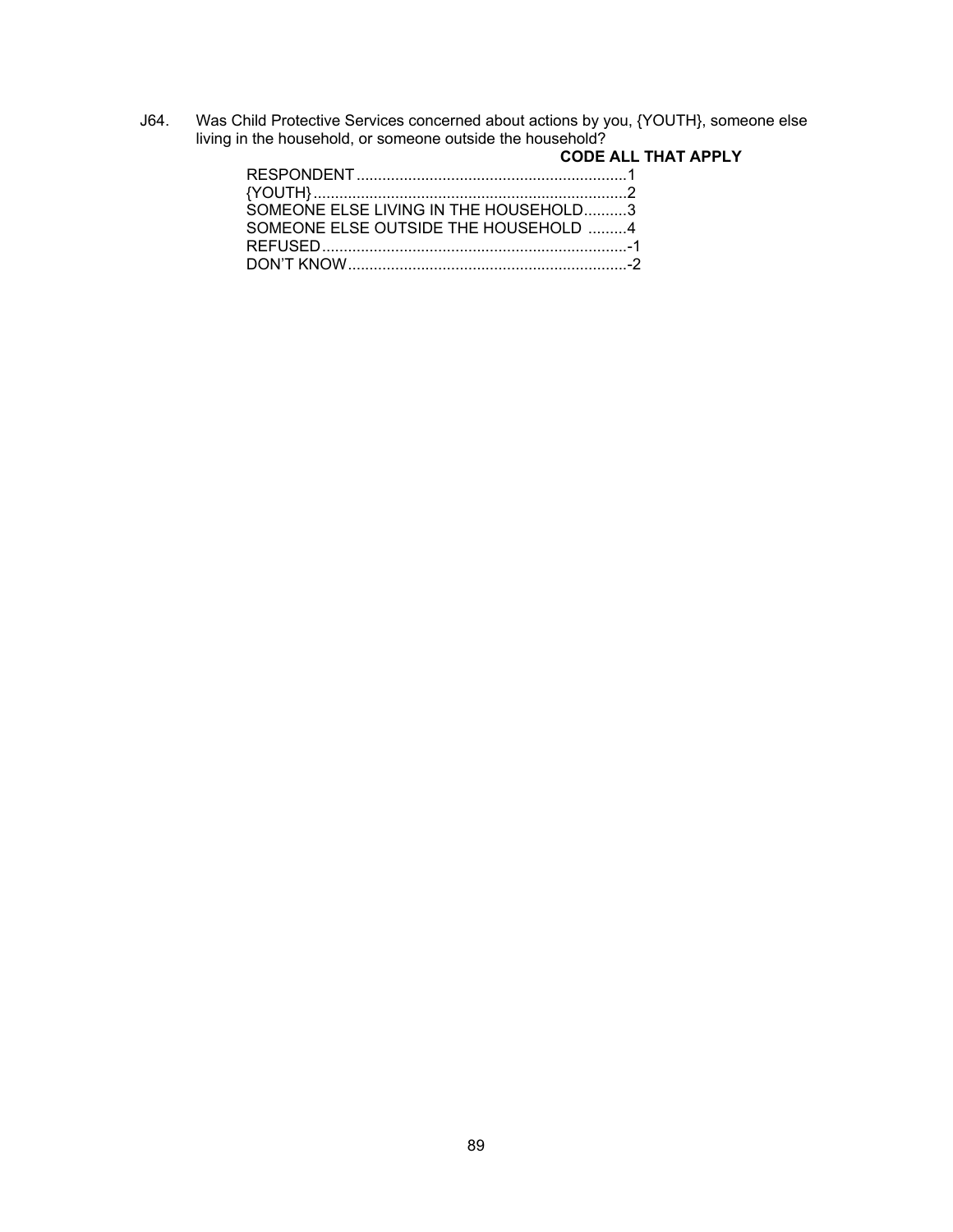## **SECTION K: EDUCATION, EMPLOYMENT, AND INCOME**

K1. I'd like to ask you a few questions about your education and employment. Are you currently attending any school or participating in any training programs or taking any classes? Please include regular high school, GED classes, vocational or trade school, job corps, college or other types of school as well as training programs to learn job skills.

K2. Have you completed any training programs or any years of schooling since {MONTH AND YEAR COHORT CITY FIELDED IN YR 9}? \*

K3. What program or schooling have you completed? PROBE: Anything else? \*

## **CODE ALL THAT APPLY**

| GENERAL EQUIVALENCY DEGREE (GED) OR       |  |
|-------------------------------------------|--|
|                                           |  |
|                                           |  |
| NURSING SCHOOL (LPN OR RN)  4             |  |
| BUSINESS OR SECRETARIAL SCHOOL  5         |  |
|                                           |  |
| VOCATIONAL, TECHNICAL, OR TRADE SCHOOL  7 |  |
|                                           |  |
| JUNIOR/COMMUNITY COLLEGE (2-YEAR) 9       |  |
|                                           |  |
|                                           |  |
|                                           |  |
|                                           |  |
|                                           |  |

## **BOX K3**

IF PCG = NONPARENT (CONF1=3), GO TO K3A. ELSE, IF PCG = BIOMOTHER/BIOFATHER (CONF1 = 1 OR 2), GO TO K4.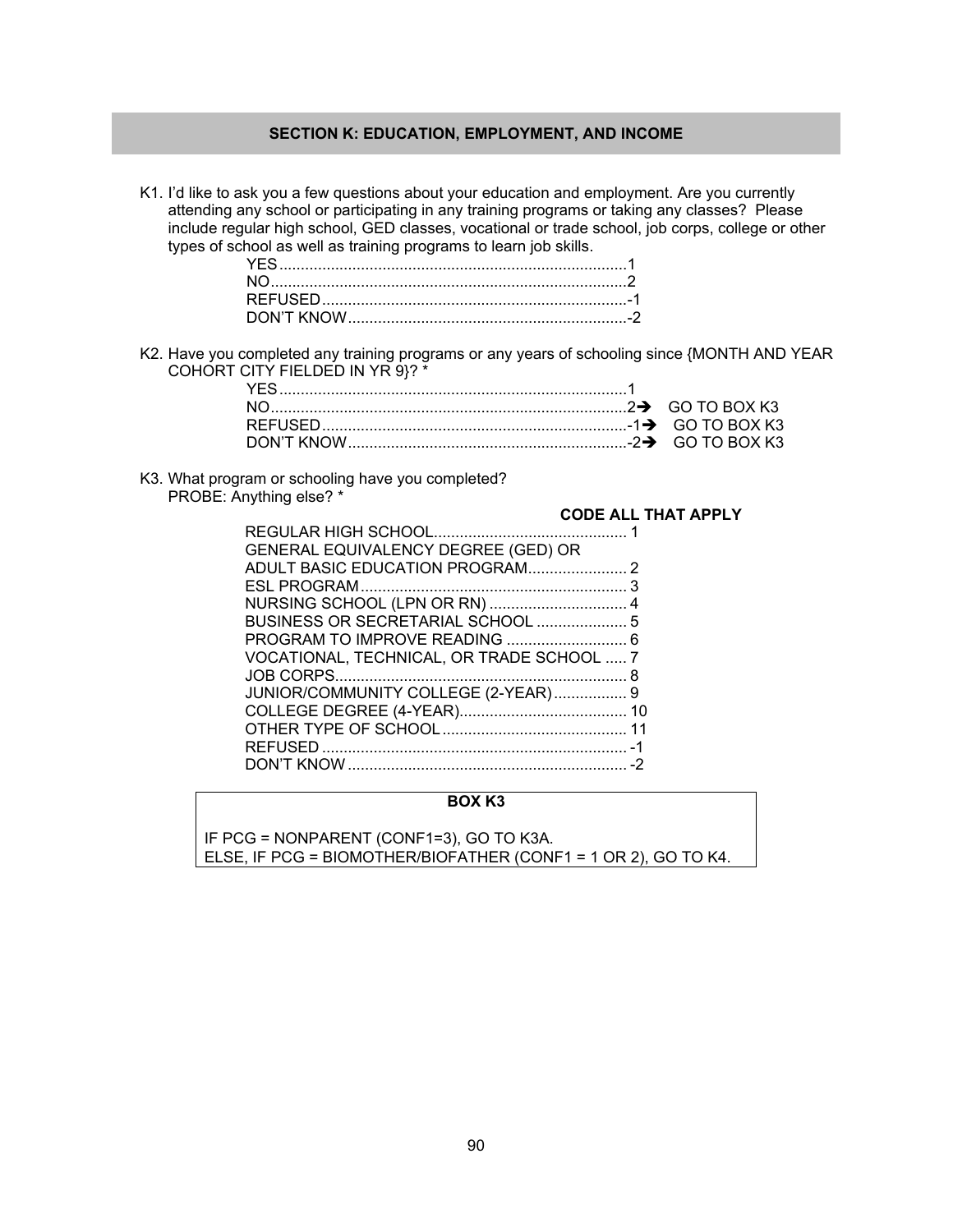K3A. What is the highest grade of school you have completed, or the highest degree you have received?

|                                                    | GO TO K4 |
|----------------------------------------------------|----------|
| ELEMENTARY, MIDDLE, OR                             |          |
|                                                    |          |
|                                                    |          |
|                                                    | GO TO K4 |
|                                                    | GO TO K4 |
|                                                    |          |
|                                                    |          |
| BUSINESS OR SECRETARIAL SCHOOL 8> GO TO K4         |          |
| VOCATIONAL, TECHNICAL, OR TRADE SCHOOL 9→ GO TO K4 |          |
| JUNIOR/COMMUNITY COLLEGE (2-YEAR)10→ GO TO K4      |          |
|                                                    |          |
|                                                    |          |
| GRADUATE OR PROFESSIONAL SCHOOL 13→ GO TO K4       |          |
|                                                    |          |
|                                                    |          |
|                                                    |          |

K3B. ENTER GRADE COMPLETED.

 $\overline{a}$ 

K4. Since {MONTH AND YEAR COHORT CITY FIELDED IN YR 9}, have you taken any classes to improve your job skills, such as computer training or literacy classes? \*

K5. Since {MONTH AND YEAR COHORT CITY FIELDED IN YR 9}, have you received any kind of employment counseling?<sup>\*</sup>

<sup>\*</sup> CPRC sample asked about time since last interview due to lack of Year 9 interview. See Year 15 Data User's Guide for information about the interviews administered by CPRC.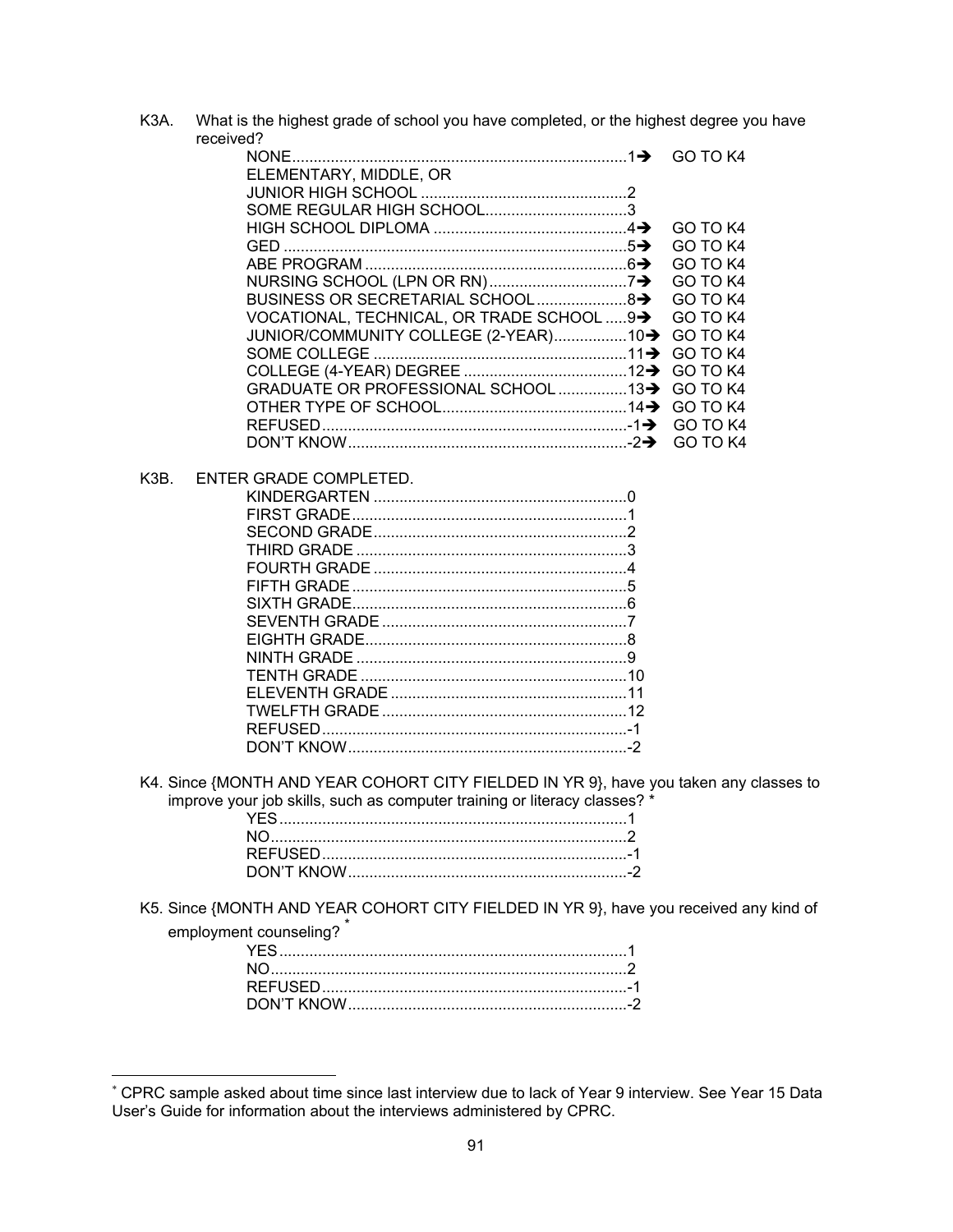K6. Now I'd like to ask you about your current work status. Last week, did you do any regular work for pay? Include any work you might have done in your own business or military service where you got a regular paycheck.

| <b>BEFORE VACATION</b>                                | NOTE: IF RESPONDENT WAS ON VACATION LAST WEEK, ASK FOR THE WE |           |
|-------------------------------------------------------|---------------------------------------------------------------|-----------|
|                                                       |                                                               | GO TO K12 |
|                                                       |                                                               |           |
|                                                       |                                                               |           |
|                                                       |                                                               |           |
| K7. Are you currently looking for a regular job?      |                                                               |           |
|                                                       |                                                               |           |
|                                                       |                                                               | GO TO K9  |
|                                                       |                                                               |           |
|                                                       |                                                               |           |
| K8. How long have you been looking for a regular job? |                                                               |           |
|                                                       |                                                               |           |
|                                                       |                                                               |           |
|                                                       |                                                               |           |
|                                                       |                                                               |           |
|                                                       |                                                               |           |
|                                                       |                                                               |           |
|                                                       |                                                               |           |

NOTE: IF RESPONDENT WAS ON VACATION LAST WEEK, ASK FOR THE WEEK

|            | <b>BOX K8</b> |  |
|------------|---------------|--|
| GO TO K10A |               |  |

K9. Why aren't you looking for a regular job?

| ALREADY HAVE A JOB (ON VACATION, ILL, OR |  |  |
|------------------------------------------|--|--|
|                                          |  |  |
|                                          |  |  |
|                                          |  |  |
|                                          |  |  |
|                                          |  |  |
|                                          |  |  |
|                                          |  |  |
|                                          |  |  |
|                                          |  |  |
|                                          |  |  |
|                                          |  |  |

K9OS. [Why aren't you looking for a regular job?] ENTER RESPONSE: \_\_\_\_\_\_\_\_\_\_\_\_\_

## RECODED

 K9 – Other, Specified Recoded K9\_101. Health issues K9\_102. Retired or age reasons K9\_103. Other unspecified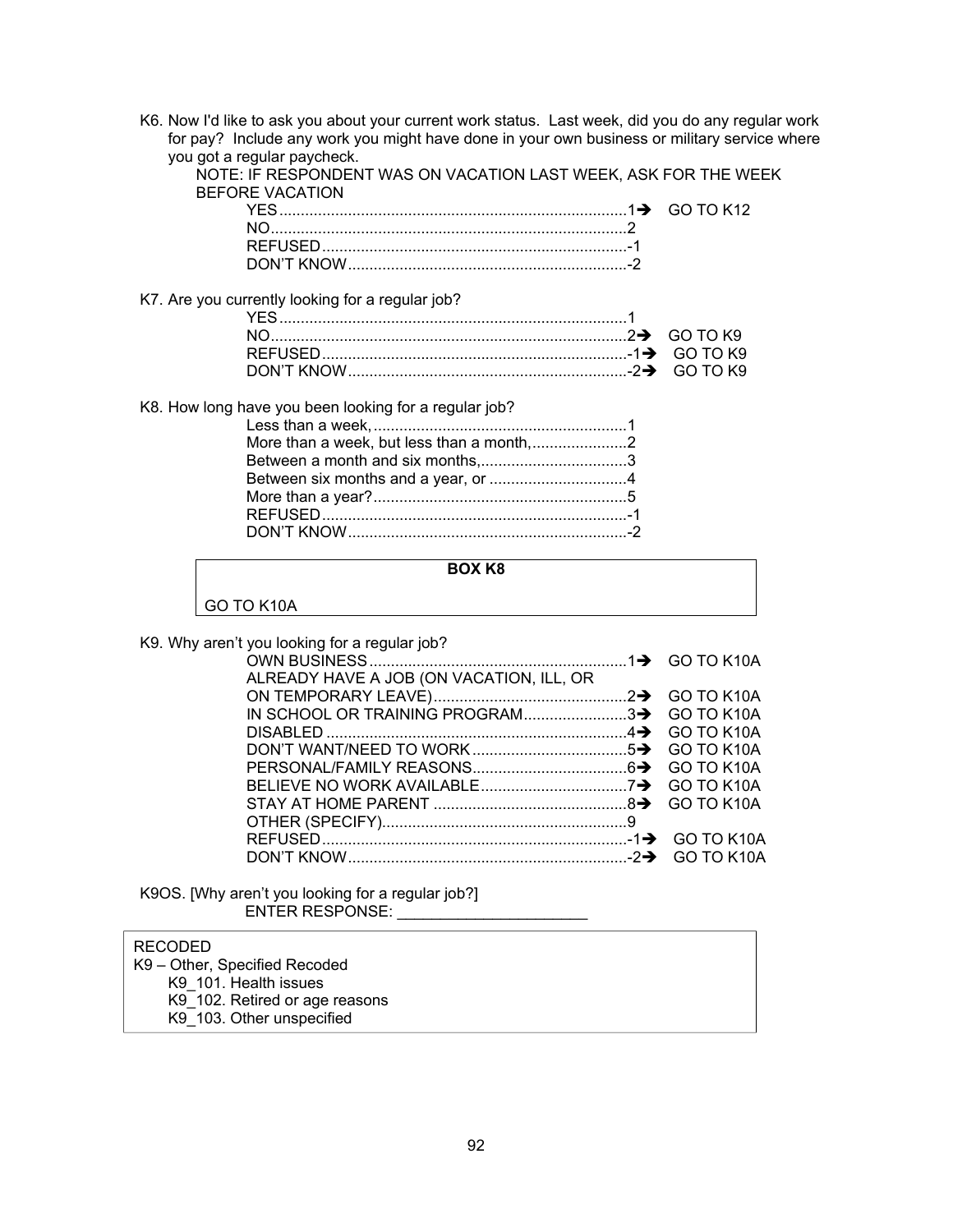K10A. What would the hourly wage have to be in order for you to take a job?

IF PCG PROVIDES AN HOURLY WAGE CODE 1 FOR HOURLY WAGE TO TAKE A JOB. ELSE IF PCG OFFERS WOULD NOT TAKE A JOB AT ANY WAGE RIGHT NOW, CODE 2 FOR WOULD NOT TAKE A JOB AT ANY WAGE RIGHT NOW.

IF DON'T KNOW OR REFUSED CODE AS "1 – HOURLY WAGE TO TAKE A JOB" AND CODE AS DON'T KNOW OR REFUSED ON THE NEXT SCREEN.

| K <sub>10</sub> . | [What would the hourly wage have to be in order for you to take a job?] |
|-------------------|-------------------------------------------------------------------------|
|                   |                                                                         |
|                   | ENTER AMOUNT PER HOUR                                                   |
|                   |                                                                         |
|                   | REFUSED.                                                                |

DON'T KNOW ................................................................. -2

SOFT RANGE: \$7.25 -\$12.00 HARD RANGE: \$2-\$99,999

K11aa. When did you last work at a regular job lasting two weeks in a row or more, for which you received a regular paycheck?

IF PCG PROVIDES AN HOURLY WAGE CODE 1 FOR WORKED AT A PAYING JOB. ELSE IF PCG OFFERS NEVER WORKED, CODE 2 FOR NEVER WORKED. IF DON'T KNOW OR REFUSED CODE AS "1 – WORKED AT A PAYING JOB" AND CODE AS DON'T

KNOW OR REFUSED ON THE NEXT SCREEN.

K11a. [When did you last work at a regular job lasting two weeks in a row or more, for which you received a regular paycheck?] PROBE: Do you know the month?

 |\_\_\_|\_\_\_| ENTER MONTH

| DON'T KNOW |  |
|------------|--|

 $RANGF: 1 - 12$ 

K11b. [When did you last work at a regular job lasting two weeks in a row or more, for which you received a regular paycheck?]

PROBE: Do you know the year? |\_\_\_|\_\_\_|\_\_\_|\_\_\_|

ENTER YEAR

 REFUSED ....................................................................... -1 DON'T KNOW ................................................................. -2

SOFT RANGE: 2007–2020 HARD RANGE: 1998-2020

## **BOX K11**

IF (K11aa=2) NEVER WORKED OR QUESTION K11 DATE IS BEFORE LAST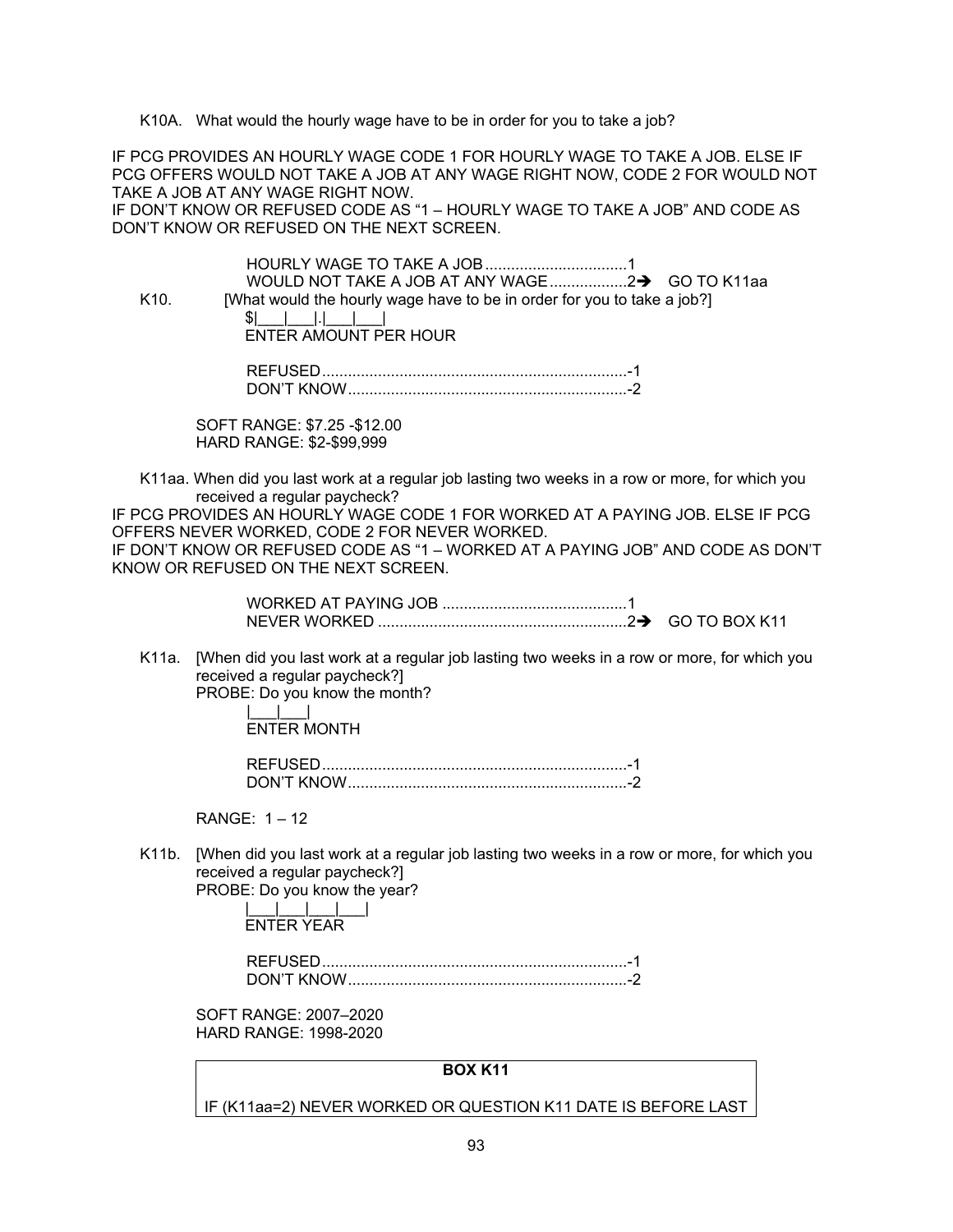COHORT CITY DATE, GO TO K36.

ELSE IF MORE THAN 3 MONTHS SINCE WORKED (CURRENT MONTH/YEAR MINUS MONTH/YEAR IN 11A/B IS >3 MONTH) AND HAVE BEEN LOOKING FOR A JOB FOR MORE THAN SIX MONTHS (K8=4 OR 5), GO TO K13.

ELSE GO TO K12.

K12. Since {MONTH AND YEAR COHORT CITY FIELDED IN YR 9}, have you experienced a period lasting 3 months or more of unemployment, meaning not working but seeking work?

K13. Since {MONTH AND YEAR COHORT CITY FIELDED IN YR 9}, have you been laid off from your employer for any time?

K14. Since {MONTH AND YEAR COHORT CITY FIELDED IN YR 9}, have you taken a pay cut from your employer?

K15. Since {MONTH AND YEAR COHORT CITY FIELDED IN YR 9}, was there ever a time when you had to work extra hours or more than one job to make ends meet? YES ................................................................................. 1

My next few questions are about your {current/most recent} job.

K16. How many hours {do/did} you usually work per week at {this/that} job? Include regular overtime hours.

NOTE: IF RESPONDENT WORKS/WORKED MORE THAN ONE JOB AT A TIME, ASK ABOUT THE ONE AT WHICH SHE USUALLY WORKS/WORKED THE MOST HOURS. |\_\_\_|\_\_\_|

| NUMBER OF HOURS |  |
|-----------------|--|
|                 |  |
|                 |  |

SOFT RANGE: 10–40 HARD RANGE: 1-126

PROGRAMMER INSTRUCTIONS: IF K6=1, DISPLAY "current" "do" "this". IF K6=2, -1, -2, DISPLAY "most recent" "did" "that".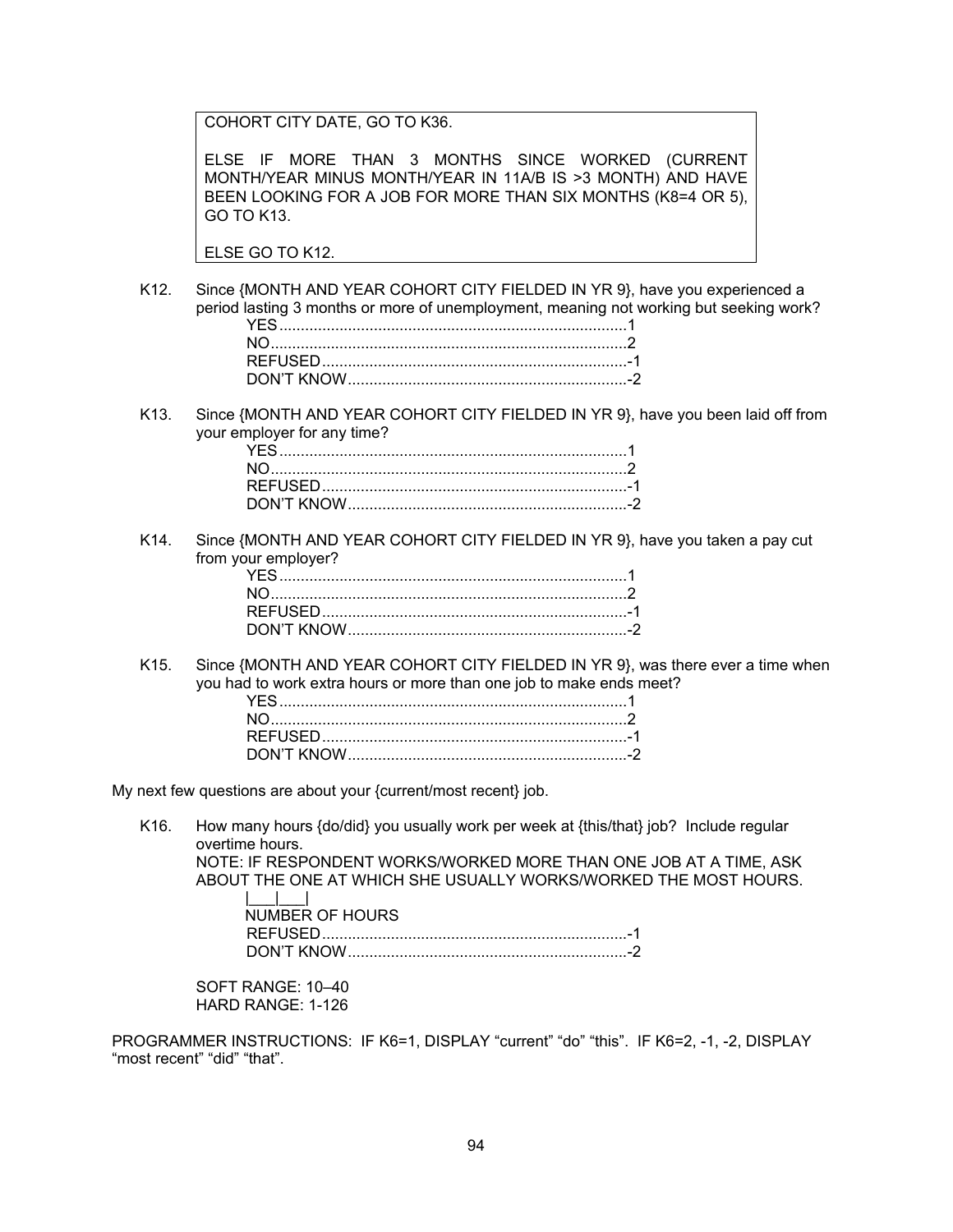|  | K17. {Do/did} you work for yourself or for someone else in this job? |  |
|--|----------------------------------------------------------------------|--|
|  |                                                                      |  |
|  |                                                                      |  |
|  |                                                                      |  |
|  |                                                                      |  |

## PROGRAMMER INSTRUCTIONS: DISPLAY "Do" if K6=1, ELSE DISPLAY "Did". K18. What {do/did} you do at {this/that} job?

ENTER TEST: \_\_\_\_\_\_\_\_\_\_\_\_\_\_\_

K19. What {is/was} your job title? ENTER TITLE:

PROGRAMMER INSTRUCTIONS: DISPLAY "is" IF K6 = 1, ELSE DISPLAY "was".

K20. About how much {do/did} you usually earn in {this/that} job, before taxes and deductions?

| <b>ENTER AMOUNT</b> |  |  |  |  |
|---------------------|--|--|--|--|

SOFT RANGE: \$7.25-\$60,000.00 HARD RANGE: \$2-\$999,999

PROGRAMMER INSTRUCTIONS: DISPLAY "do" AND "this" IF K6 = 1, ELSE DISPLAY "did" AND "that".

K20A. [About how much {do/did} you usually earn in {this/that} job, before taxes and deductions?] ENTER UNIT.

| PER EVERY 2 WEEKS (26 CHECKS PER YEAR)4 |  |
|-----------------------------------------|--|
| PER TWICE A MONTH (24 CHECKS PER YEAR)5 |  |
|                                         |  |
|                                         |  |
|                                         |  |
|                                         |  |
|                                         |  |

PROGRAMMER INSTRUCTIONS: DISPLAY "do" AND "this" IF K6 = 1, ELSE DISPLAY "did" AND "that".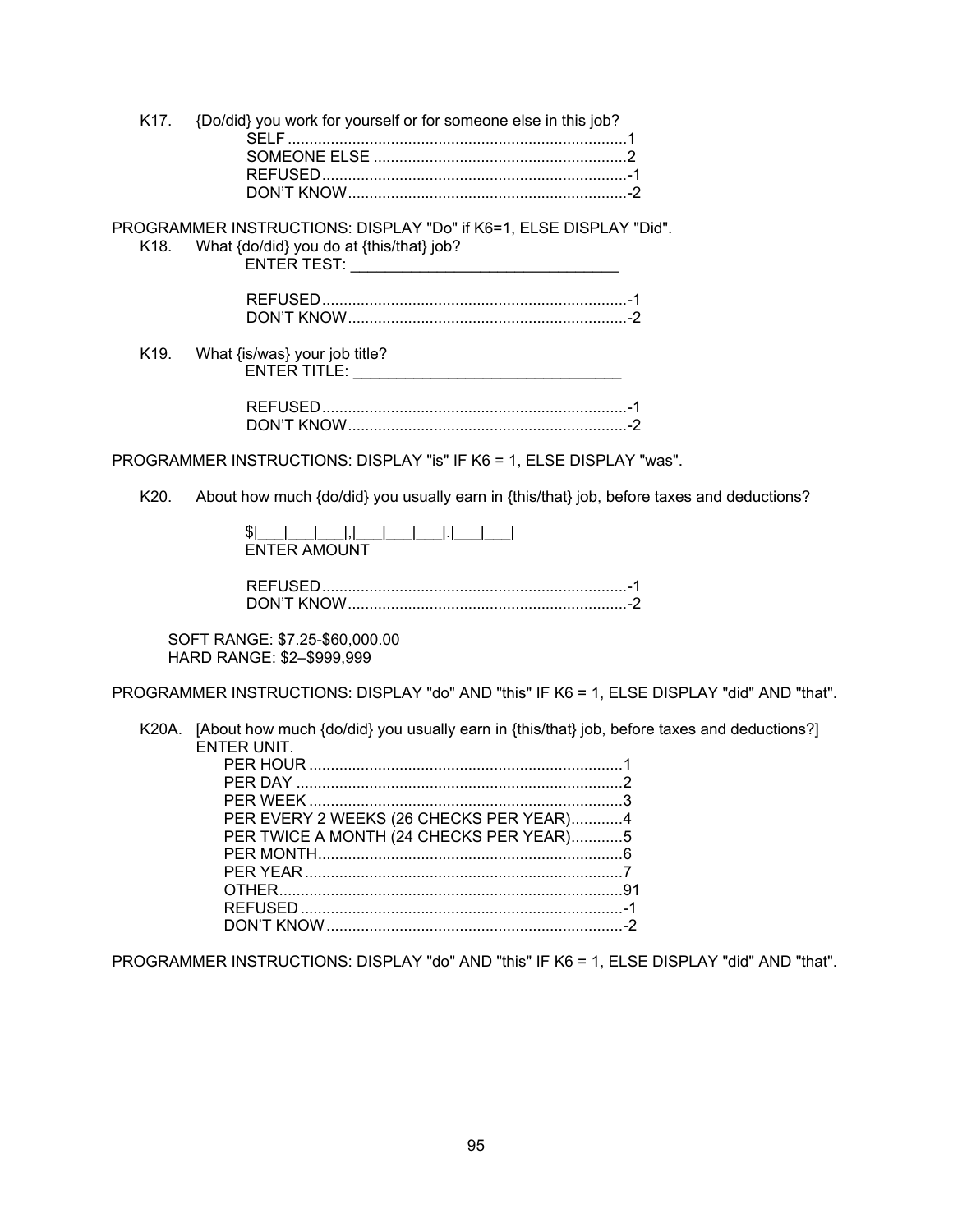At your primary job, {do/did} you regularly work …

|                   |                            | YES | NΟ | RFF |      |
|-------------------|----------------------------|-----|----|-----|------|
| K <sub>21</sub>   | Weekdays?                  |     |    |     | -2   |
| K22.              | Evenings, 6 pm to 11 pm?   |     |    |     |      |
| K <sub>23</sub> . | Nights, 11 pm to 7 am?     |     |    |     | $-2$ |
| K24.              | Weekends?                  |     |    |     |      |
| K24a              | Different times each week? |     |    |     | റ    |

PROGRAMMER INSTRUCTIONS: DISPLAY "do" if K6 = 1, ELSE DISPLAY "did". In addition to your regular working shift, {do/did} you sometimes also work . . .

|                   |                            | YES | NΟ | <b>REF</b> |      |
|-------------------|----------------------------|-----|----|------------|------|
| K <sub>25</sub> . | And {additional} weekdays? |     |    |            | -2   |
| K26.              | Any {additional} evenings? |     |    |            | -2   |
| K27.              | Any {additional} nights?   |     |    |            | $-2$ |
| K28.              | Any {additional} weekends? |     |    |            |      |

PROGRAMMER INSTRUCTIONS: DISPLAY "do" if K6 = 1, ELSE DISPLAY "did".

K29. Some people work more than one regular job. Was there ever a time in the past twelve months that you worked more than one regular job at the same time?

K30. When you were working more than one regular job at the same time, about how many hours per week did you usually work altogether?

> $\Box$ NUMBER OF HOURS

| DON'T KNOW |  |
|------------|--|

SOFT RANGE: 20–60 HARD RANGE: 2-126

K31A. About how much did you earn from {all of} your regular {job/jobs} in the past twelve months? Please do not count earnings from any "off-the-books" or "under-the-table" jobs.

IF PCG PROVIDES A TOTAL WAGE, CODE 1 FOR TOTAL INCOME FROM JOBS PROVIDED. ELSE IF PCG OFFERS DID NOT WORK IN THE LAST 12 MONTHS, CODE 2 FOR NOTHING/DID NOT WORK IN LAST 12 MONTHS.

> TOTAL INCOME FROM JOBS PROVIDED ................... 1 NOTHING/DID NOT WORK IN LAST 12 MONTHS....... $2 \rightarrow$  GO TO K36

PROGRAMMER INSTRUCTIONS: DISPLAY "all of" AND "jobs" IF K29 = 1, ELSE NULL DISPLAY AND "job."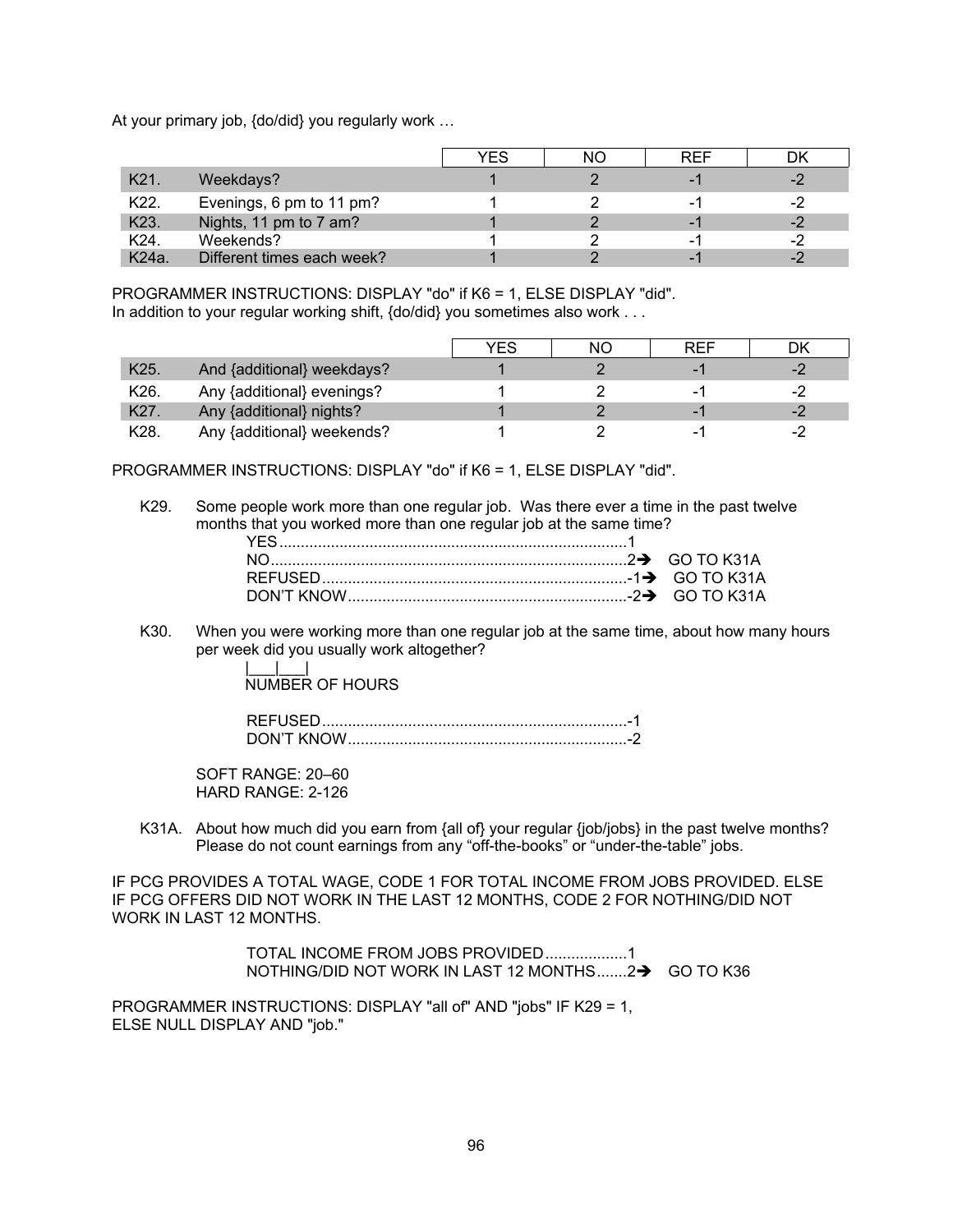K31. [About how much did you earn from all of your regular jobs in the past twelve months? Please do not count earnings from any "off-the-books" or "under-the-table" jobs.]

|  | <b>ENTER AMOUNT</b> |  |
|--|---------------------|--|

SOFT RANGE: \$10,00-\$60,000 HARD RANGE: \$1–\$999,999

|      | <b>BOX K31</b>                                                                                                                                                                                                           |
|------|--------------------------------------------------------------------------------------------------------------------------------------------------------------------------------------------------------------------------|
|      | GO TO K33                                                                                                                                                                                                                |
| K32. | I just need to have a range. Can you tell me if it was                                                                                                                                                                   |
|      |                                                                                                                                                                                                                          |
|      |                                                                                                                                                                                                                          |
|      |                                                                                                                                                                                                                          |
|      |                                                                                                                                                                                                                          |
|      |                                                                                                                                                                                                                          |
|      |                                                                                                                                                                                                                          |
|      |                                                                                                                                                                                                                          |
|      |                                                                                                                                                                                                                          |
|      |                                                                                                                                                                                                                          |
|      |                                                                                                                                                                                                                          |
|      |                                                                                                                                                                                                                          |
| K33. | In the past twelve months, how many weeks did you work {at your job/at all of your regular<br>jobs}? If you worked the entire year, but used paid vacation time or sick time, you worked 52<br>weeks.<br>NUMBER OF WEEKS |
|      | REFUSED                                                                                                                                                                                                                  |

RANGE: 2–52 HARD RANGE: 1-52

PROGRAMMER INSTRUCTIONS: DISPLAY "all of your regular jobs" IF K29 = 1, ELSE DISPLAY "at your job".

K34. In the past twelve months, how many regular jobs have you had that lasted two weeks or more?

> $|\_\_\_\_\_\| \rightarrow$  GO TO K36 NUMBER OF JOBS

 REFUSED ....................................................................... -1 DON'T KNOW ................................................................. -2

SOFT RANGE: 1–5 HARD RANGE: 1-26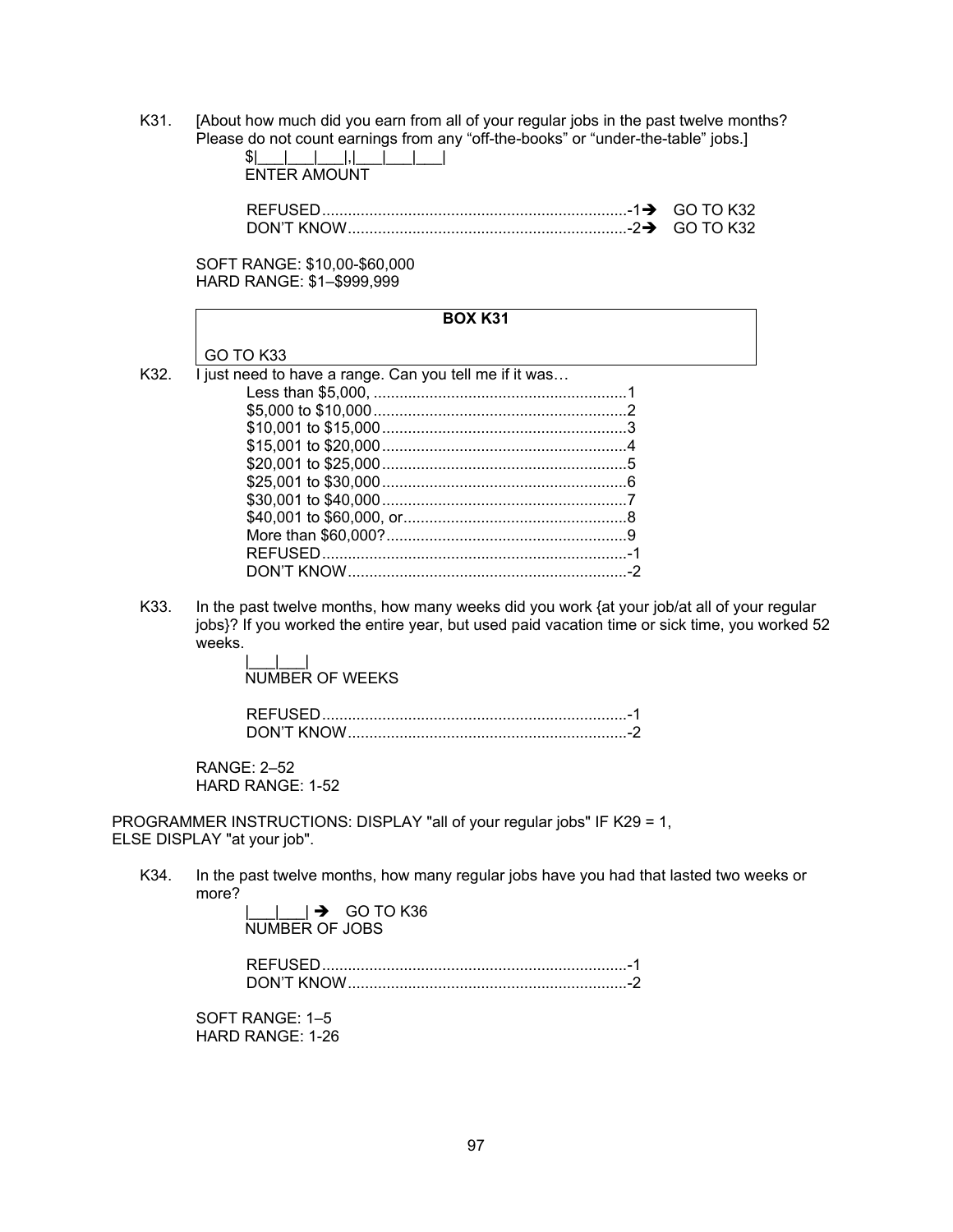| K35. All I need is a range. Would you say it was |  |
|--------------------------------------------------|--|
|                                                  |  |
|                                                  |  |
|                                                  |  |
|                                                  |  |
|                                                  |  |
|                                                  |  |
|                                                  |  |
|                                                  |  |

We are interested in finding out about some ways, other than regular work, in which people make money. This kind of activity may be paid for in cash, or done in exchange for meals, clothing, a place to live, or something else. Please tell me if you have done any of the following in the past twelve months.

During the past twelve months, did you work in your own business? K36. Probe: This could include things such as doing other people's hair, either in your home or theirs.

# K36OS. What type of business?

ENTER RESPONSE:

In the past twelve months, about how many weeks did you work doing this activity? K37.  $\Box$ 

**NUMBER OF WEEKS** 

HARD RANGE: 1-52

K38. And, during {those {number of weeks} weeks/that 1 week/those weeks}, about how many hours per week did you work?

> $\mathbf{1}$ **NUMBER OF HOURS**

SOFT RANGE:  $5 - 20$ HARD RANGE: 1-126

PROGRAMMER INSTRUCTIONS: DISPLAY "that 1 week" IF K37 = 1 ELSE DISPLAY "those...weeks" WITH NUMBER FROM K37 FOR "NUMBER OF WEEKS" FLSE DISPLAY "those weeks" if K37= REE/DK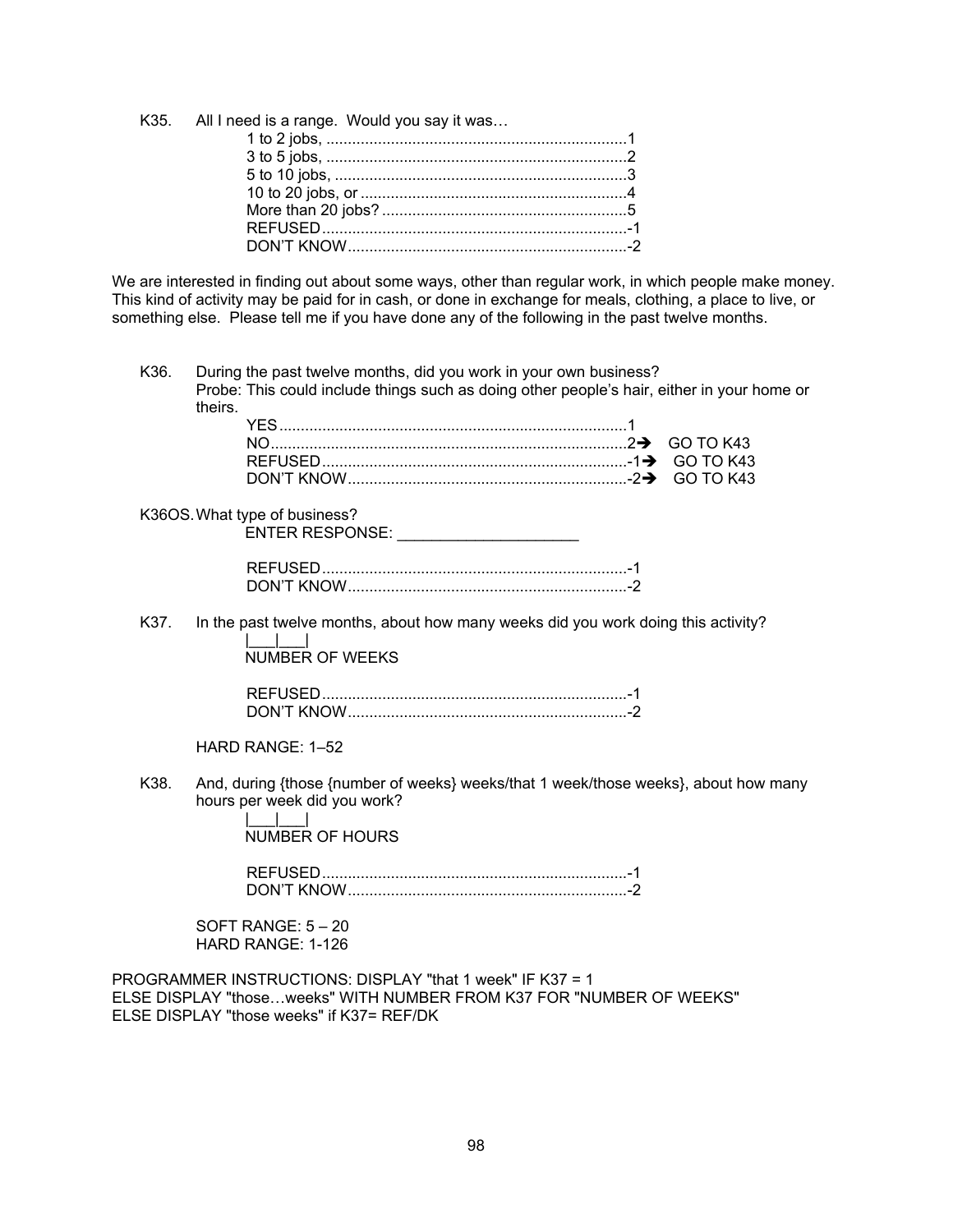K39. When you did this, were you paid in cash, or did you receive something else such as meals, clothing, or a place to live? GO TO BOX K42 **GO TO K43 GO TO K43** K40. How much did you receive in the last twelve months for this activity? \$I **ENTER AMOUNT** 

SOFT RANGE: \$500-\$40,000 HARD RANGE: \$1-\$999,999

K41.

I just need to know a range. Please tell me if it was ... 

## **BOX K42**

IF K39=2 or 3 go to K42 ELSE GO TO K43

K42. What else did you get in exchange for this activity? PROBE: Anything else?

**CODE ALL THAT APPLY** 

## **BOX K43**

IF K42=91 go to K42OS ELSE GO TO K43

K42OS. What else did you get in exchange for this activity?

| <b>ENTER RESPONSE:</b> |  |
|------------------------|--|
|                        |  |
|                        |  |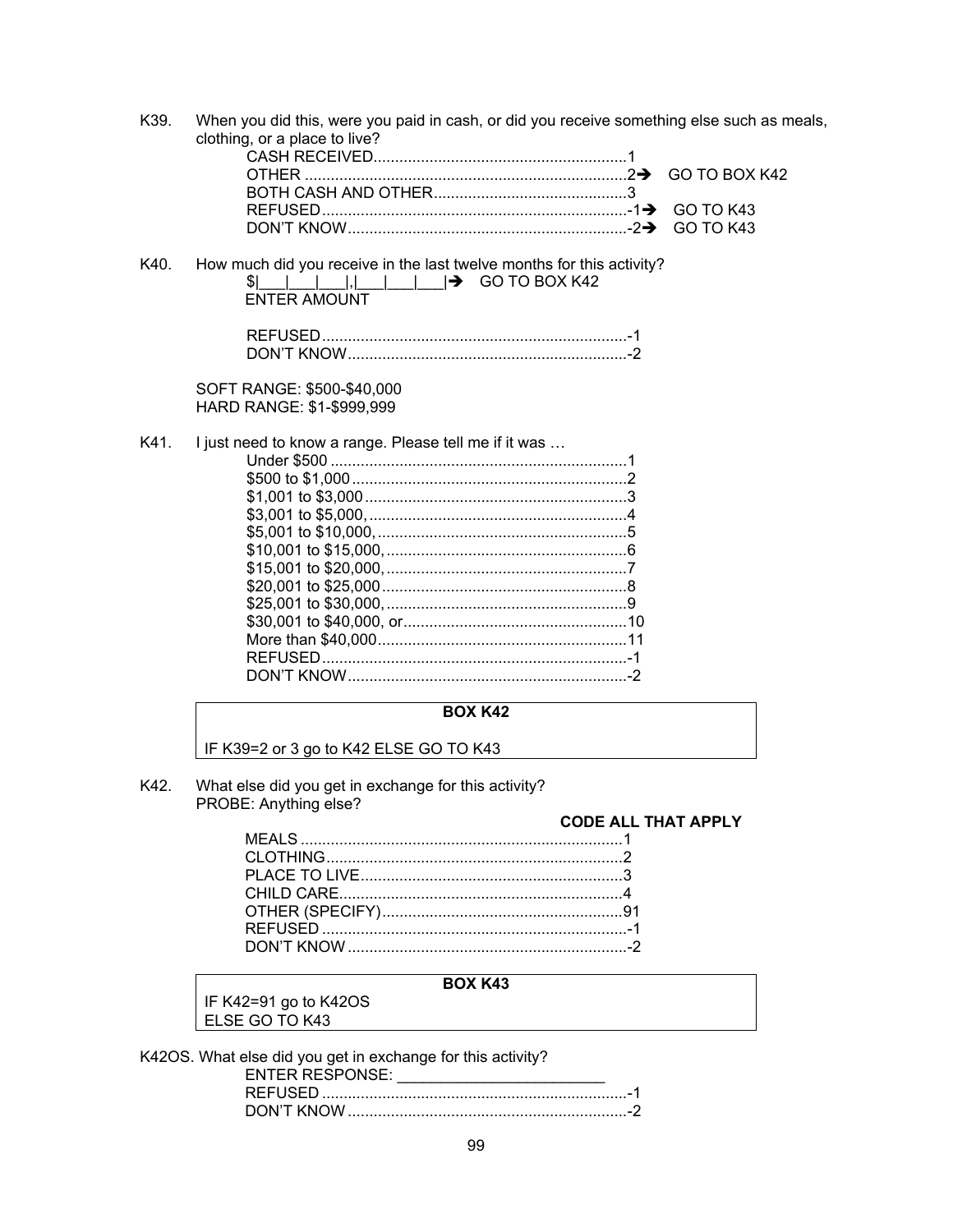## RECODED

 K42 – Other, Specified Recoded K42 101. Other monetary compensation K42<sup>-</sup>102. Other non-monetary compensation K42\_103. No compensation

K43. During the past twelve months, did you sell or deliver drugs, engage in prostitution, or do other kinds of hustles? Do not include work you already told me about.

K44. In the past twelve months, about how many weeks did you do this? |\_\_\_|\_\_\_|

NUMBER OF WEEKS

| DON'T KNOW |  |
|------------|--|

## HARD RANGE: 1–52

K45. And, during {those {number of weeks} weeks/that one week/those weeks}, about how many hours per week did you do this?

> $\perp$ NUMBER OF HOURS

| DON'T KNOW |  |
|------------|--|

SOFT RANGE: 5–20 HARD RANGE: 1–126

PROGRAMMER INSTRUCTIONS: DISPLAY "that one week" IF K44 = 1 ELSE DISPLAY "those…weeks" with NUMBER FROM K44 for "NUMBER OF WEEKS" ELSE DISPLAY "those weeks" if K44= REF/DK

K46. When you did this, were you paid in cash, or did you receive something else such as meals, clothing, or a place to live?

K47. How much did you receive in the last twelve months for this activity?

| $\frac{1}{2}$ $\frac{1}{2}$ $\frac{1}{2}$ $\frac{1}{2}$ $\frac{1}{2}$ GO TO BOX K49 |  |
|-------------------------------------------------------------------------------------|--|
| <b>ENTER AMOUNT</b>                                                                 |  |
|                                                                                     |  |

| DON'T KNOW |  |
|------------|--|

SOFT RANGE: \$500-\$40,000 HARD RANGE \$1-999,999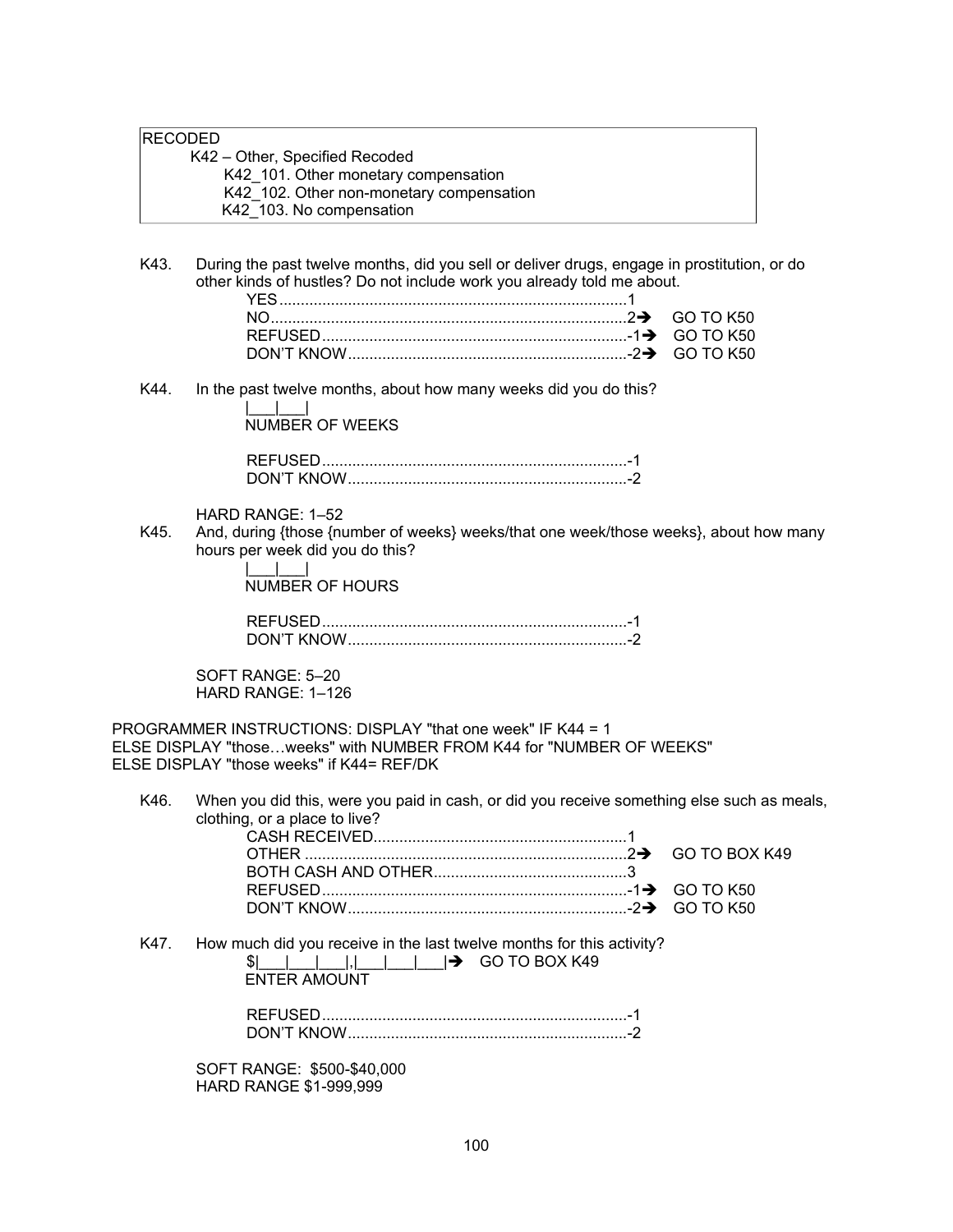| K48. | I just need to know a range. Please tell me if it was |  |
|------|-------------------------------------------------------|--|
|      |                                                       |  |
|      |                                                       |  |
|      |                                                       |  |
|      |                                                       |  |
|      |                                                       |  |
|      |                                                       |  |
|      |                                                       |  |
|      |                                                       |  |
|      |                                                       |  |
|      |                                                       |  |
|      |                                                       |  |
|      |                                                       |  |
|      |                                                       |  |

## BOX K49

IF K46=2 or 3 go to K49 ELSE GO TO K50

What else did you get in exchange for this activity? K49. PROBE: Anything else?

| י ספוס אוווויוץ פוספ | <b>CODE ALL THAT APPLY</b> |
|----------------------|----------------------------|
|                      |                            |
|                      |                            |
|                      |                            |
|                      |                            |
|                      |                            |
|                      |                            |
|                      |                            |
|                      |                            |

#### K50. During the past twelve months, did you do anything else to earn money?

# K50OS. What else did you do to earn money?

## In the past twelve months, about how many weeks did you do this? K51.  $\begin{array}{c} | \underline{\hspace{1cm}} | \underline{\hspace{1cm}} | \underline{\hspace{1cm}} | \underline{\hspace{1cm}} | \underline{\hspace{1cm}} | \underline{\hspace{1cm}} | \underline{\hspace{1cm}} | \underline{\hspace{1cm}} | \underline{\hspace{1cm}} | \underline{\hspace{1cm}} | \underline{\hspace{1cm}} | \underline{\hspace{1cm}} | \underline{\hspace{1cm}} | \underline{\hspace{1cm}} | \underline{\hspace{1cm}} | \underline{\hspace{1cm}} | \underline{\hspace{1cm}} | \underline{\hspace{1cm}} | \underline{\hspace{1cm}} | \underline{\hspace{1cm}} | \underline{\hspace{1cm}} | \underline$

**RANGE: 1-52**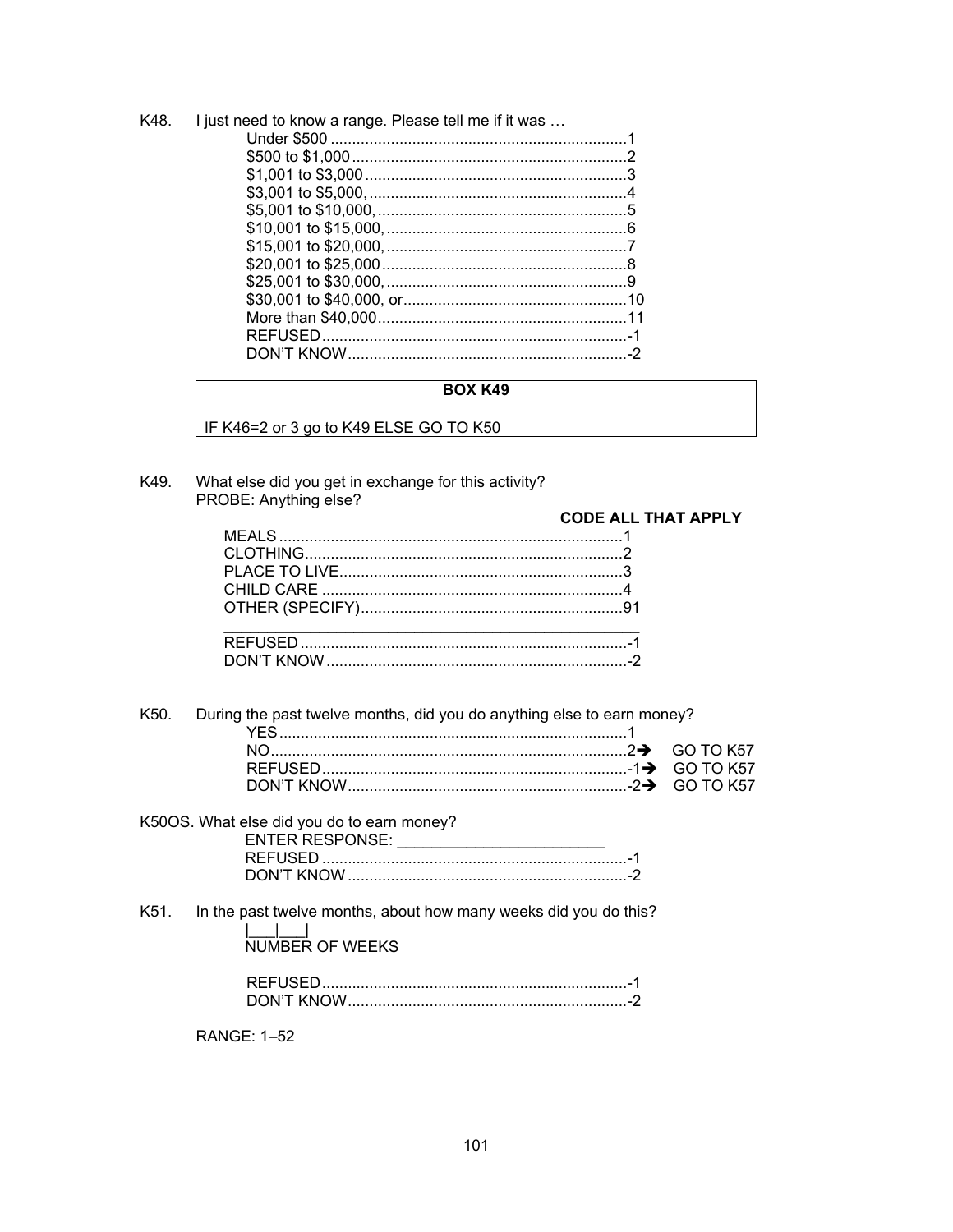K52. And, during {those {NUMBER OF WEEKS} weeks/that 1 week/those weeks, about how many hours per week did you do this?

|                   | <b>BOX K56</b>                                                                                                                                                                 |               |
|-------------------|--------------------------------------------------------------------------------------------------------------------------------------------------------------------------------|---------------|
| K <sub>55</sub> . | SOFT RANGE: \$500-\$40,000<br>HARD RANGE \$1-\$999,999<br>I just need to know a range. Please tell me if it was                                                                |               |
| K54.              | How much did you receive in the last twelve months for this activity?<br><b>ENTER AMOUNT</b>                                                                                   |               |
| K53.              | When you did this, were you paid in cash, or did you receive something else such as meals,<br>clothing, or a place to live?                                                    | GO TO BOX K56 |
|                   | PROGRAMMER INSTRUCTIONS: DISPLAY "that 1 week" IF K51 = 1<br>ELSE DISPLAY "thoseweeks" with NUMBER FROM K51 for "NUMBER OF WEEKS"<br>ELSE DISPLAY "those weeks" if K51= REF/DK |               |
|                   | SOFT RANGE: 5-20<br>HARD RANGE: 1-126                                                                                                                                          |               |
|                   |                                                                                                                                                                                |               |
|                   | <b>NUMBER OF HOURS</b>                                                                                                                                                         |               |

IF K53=2 or 3 go to K56 ELSE GO TO K57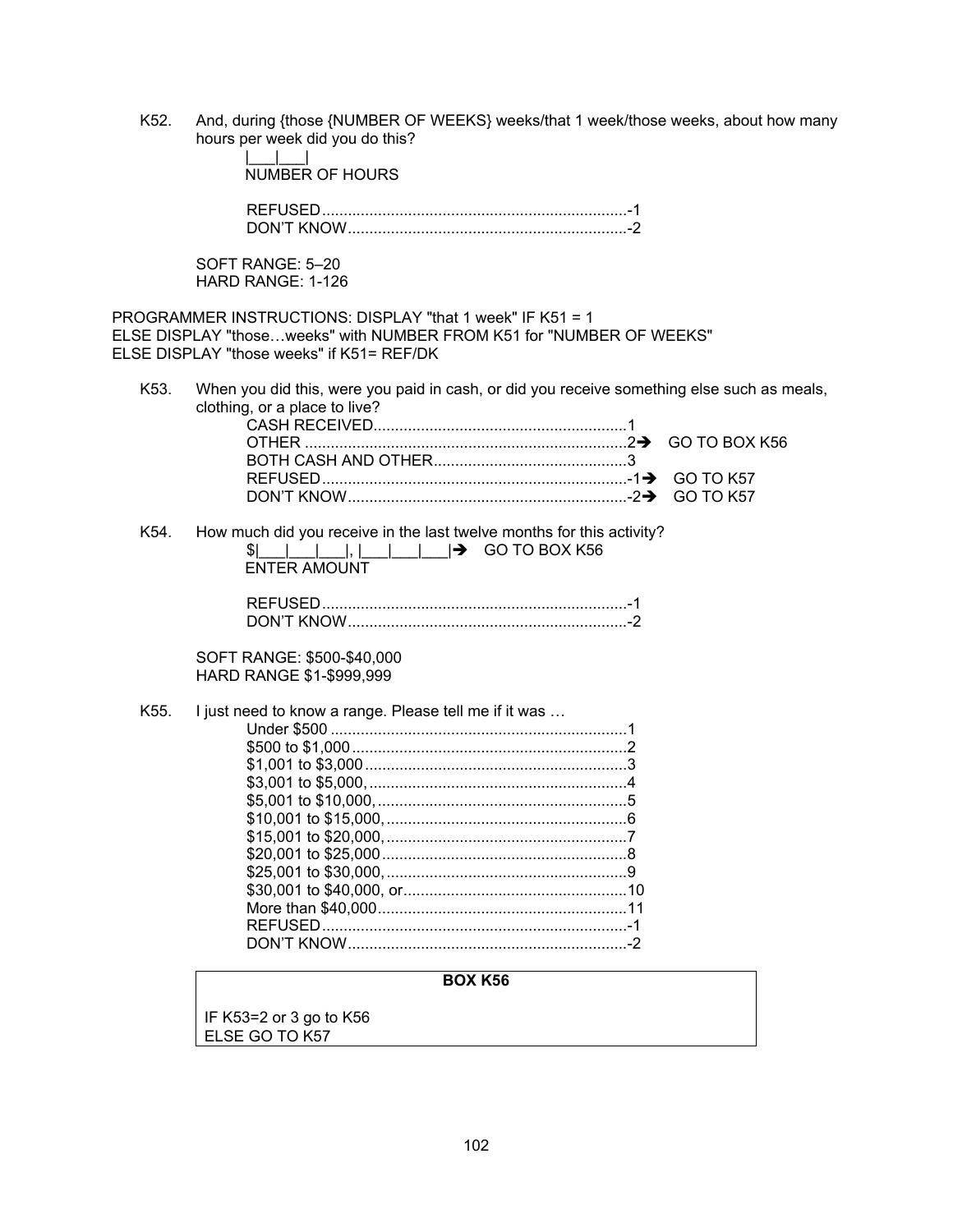K56. What else did you get in exchange for this activity? PROBE: Anything else?

## **CODE ALL THAT APPLY**

K57. In the past twelve months, what was the total income of your household from all sources before taxes and other deductions? Please include your own income and the income of everyone living with you. Please include the money you have told me about from jobs and public assistance programs, as well as any sources we haven't discussed, such as rent, interest, and dividends.

|      | illielest, and dividends.<br>\$I<br>GO TO K59<br>$\rightarrow$<br><b>ENTER AMOUNT</b> |
|------|---------------------------------------------------------------------------------------|
|      |                                                                                       |
|      | SOFT RANGE: \$500-\$90,000<br>HARD RANGE \$1-\$999, 999                               |
| K58. | I just need to have a range. Can you tell me if it was                                |

K59. Have you experienced a large drop in your total household income since {MONTH AND YEAR COHORT CITY FIELDED IN YR 9}? PROBE: By "large drop," we mean a drop of {10 percent} or more. YES ................................................................................. 1 NO ................................................................................... 2

| REFUSED    |  |
|------------|--|
| UUN'T KNUM |  |

K60. In the past twelve months, have you given or loaned any money to friends or relatives? YES ................................................................................. 1 NO ................................................................................... 2GO TO BOX K62 REFUSED ....................................................................... -1GO TO BOX K62 DON'T KNOW ................................................................. -2GO TO BOX K62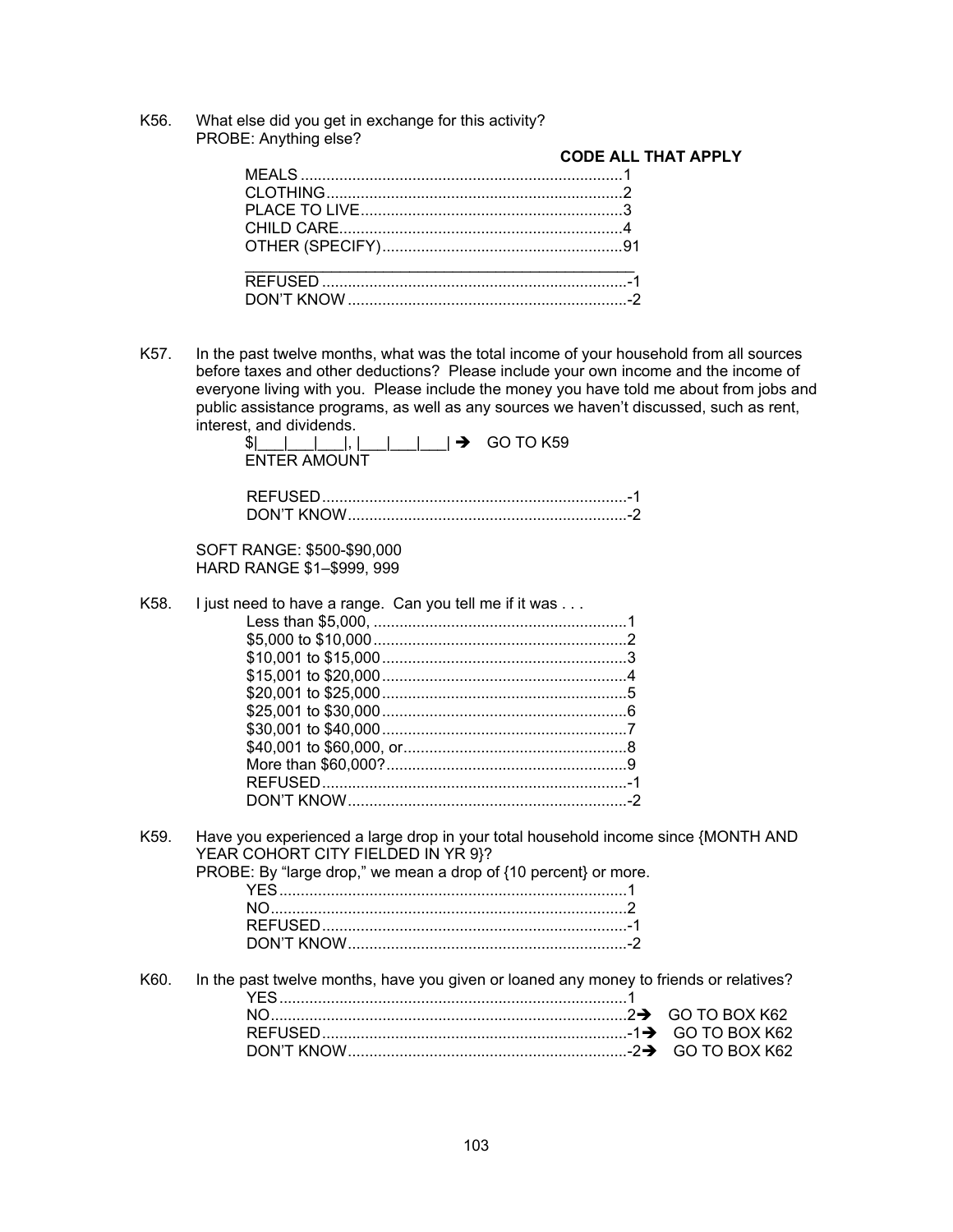K61. Altogether, during the past twelve months, how much money did you give or loan to friends or relatives?

| $\frac{1}{2}$ $\frac{1}{2}$ $\frac{1}{2}$ $\frac{1}{2}$ $\frac{1}{2}$ GO TO BOX K62 |  |
|-------------------------------------------------------------------------------------|--|
| ENTER AMOUNT                                                                        |  |

 REFUSED ....................................................................... -1GO TO BOX K62 DON'T KNOW ................................................................. -2GO TO BOX K62

SOFT RANGE: \$200-\$1,000 HARD RANGE: \$1–\$99,999

|      | <b>BOX K62</b>                                                                                                     |  |
|------|--------------------------------------------------------------------------------------------------------------------|--|
|      | IF K60=1 go to K63 ELSE GO TO K62                                                                                  |  |
| K62. | Since {MONTH AND YEAR COHORT CITY FIELDED IN YR 9}, have you given or loaned<br>any money to friends or relatives? |  |
|      |                                                                                                                    |  |
|      |                                                                                                                    |  |
|      |                                                                                                                    |  |

| K63. Do you for your {husband/partner}} own a car, truck or van? |  |
|------------------------------------------------------------------|--|
|                                                                  |  |
|                                                                  |  |
|                                                                  |  |
|                                                                  |  |

PROGRAMMER INSTRUCTIONS: DISPLAY "or your husband" if E1=1 or E10=1 (Married) AND CONF1=1. ELSE DISPLAY "or your partner" if E1=4 or E10=2 (cohabiting) OR E1=1 OR E10=1 (BIO DAD MARRIED).

K64. Can you rely on this vehicle to get you to school or work, or other places? If you have more than one car, truck, or van, please tell me about the one that works the best.

K65. How much do you owe on your vehicle?

| ENTER AMOUNT |  |
|--------------|--|

| DON'T KNOW |  |
|------------|--|

RANGE: \$0-\$35,000 HARD RANGE \$0–\$60,000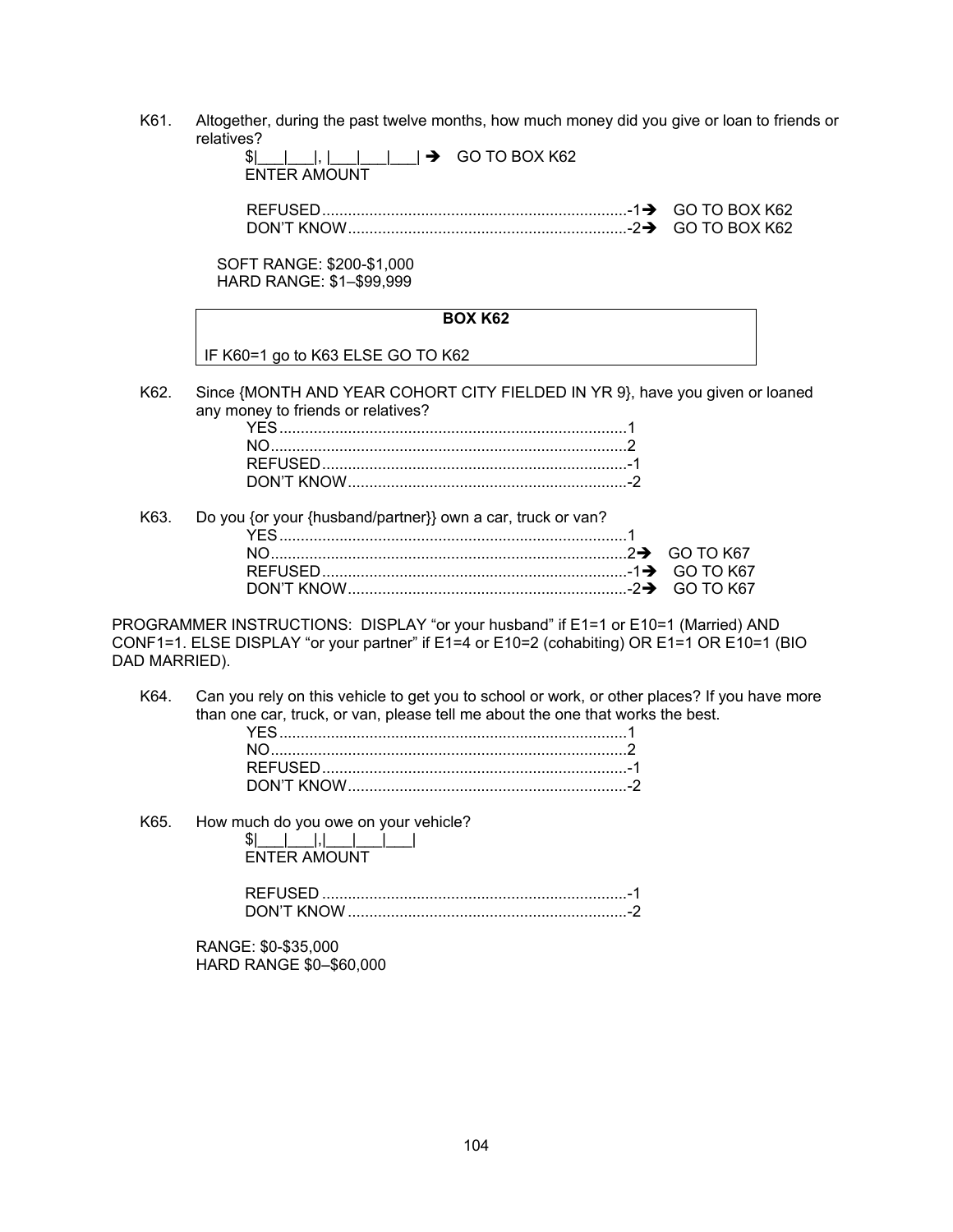K66. About how much could you get if you sold your vehicle now? \$|\_\_\_|\_\_\_|,|\_\_\_|\_\_\_|\_\_\_|

ENTER AMOUNT

SOFT RANGE: \$100-\$35,000 HARD RANGE: \$0-\$60,000

K67. Do you {or your {husband/partner}} have a credit card? Include major credit cards and department store credit cards, but not gas credit cards

| KN'I |  |
|------|--|

PROGRAMMER INSTRUCTIONS: DISPLAY "or your husband" if E1=1 or E10=1 (Married) AND CONF1=1. ELSE DISPLAY "or your partner" if E1=4 or E10=2 (cohabiting) OR E1=1 OR E10=1 (BIO DAD MARRIED).

K68. Do you {or your {husband/partner}} have any debt from credit cards or department store cards?

PROGRAMMER INSTRUCTIONS: DISPLAY "or your husband" if E1=1 or E10=1 (Married) AND CONF1=1. ELSE DISPLAY "or your partner" if E1=4 or E10=2 (cohabiting) OR E1=1 OR E10=1 (BIO DAD MARRIED).

K69. How much do you {or your {husband/partner}} owe in credit card debt?  $$|$   $|$ ,|  $|$ 

ENTER AMOUNT

| DON'T KNOW |  |
|------------|--|

SOFT RANGE: \$100-\$10,000 HARD RANGE: \$5–\$99,999

PROGRAMMER INSTRUCTIONS: DISPLAY "or your husband" if E1=1 or E10=1 (Married) AND CONF1=1. ELSE DISPLAY "or your partner" if E1=4 or E10=2 (cohabiting) OR E1=1 OR E10=1 (BIO DAD MARRIED).

K70. Other than money you may owe for mortgage or car, do you {or your {husband/partner}} have any loans including student loans, or money you owe to a bank or other lending institution?

PROGRAMMER INSTRUCTIONS: DISPLAY "or your husband" if E1=1 or E10=1 (Married) AND CONF1=1. ELSE DISPLAY "or your partner" if E1=4 or E10=2 (cohabiting) OR E1=1 OR E10=1 (BIO DAD MARRIED).